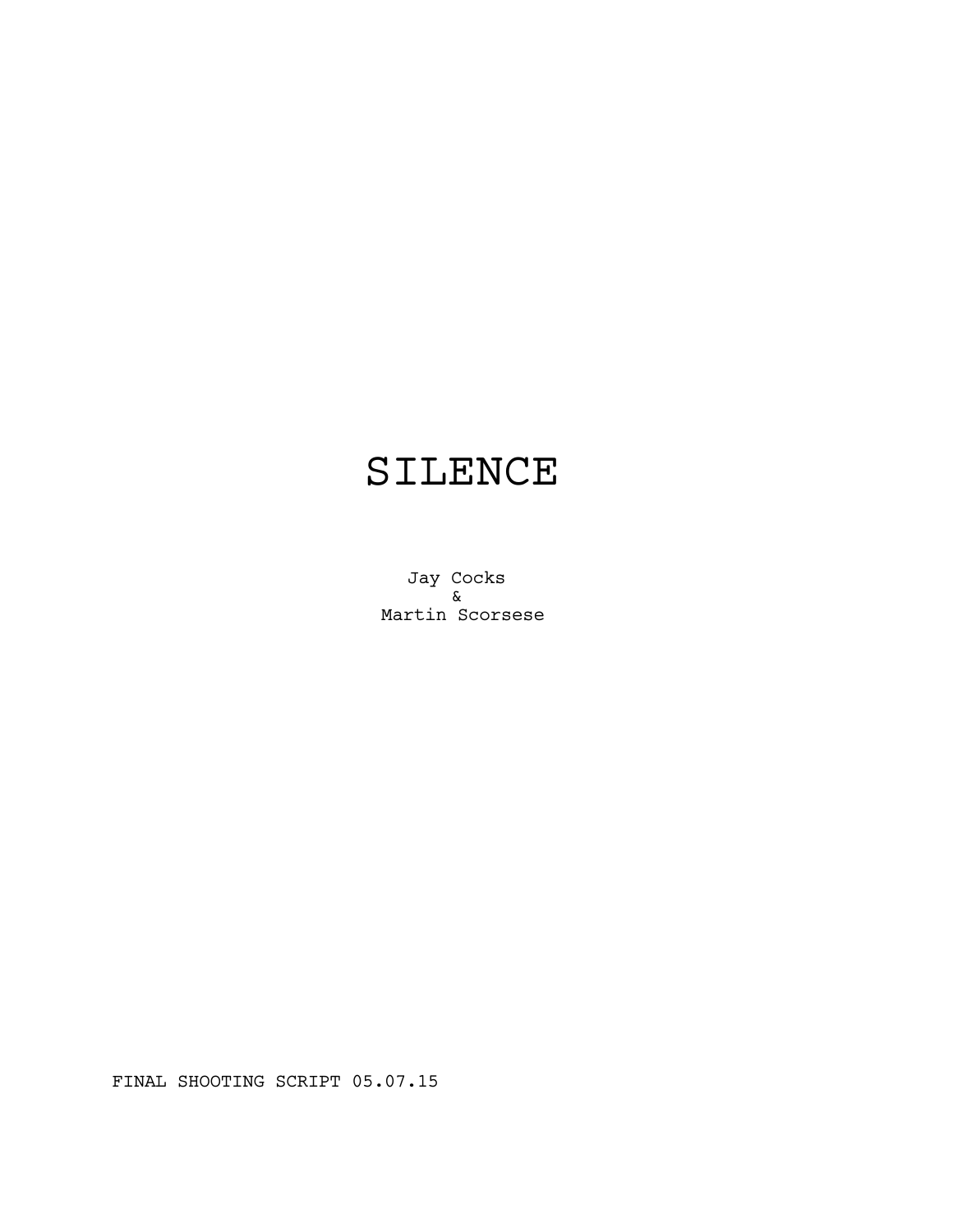# 1 EXT. UNZEN HOT SPRINGS DAY 1

The faces of FIVE MEN appear out of a thick cloud of mist rising off a seething lake of boiling water. They look like pale phantoms. Terrified.

We HEAR the voice of FATHER CHRISTOVAO FERREIRA. Strong. Resolute.

> FERREIRA (V.O.) (reading) "Good Friday, 1633. *Pax Christi. Praised be God*. Although for us there is little peace in this land now."

> > CUT TO:

### 2 EXT. UNZEN HOT SPRINGS DAY 2

Now we see FERREIRA. He is a Jesuit priest. A missionary. But the look on his face does not match the reflective tone of the voice we are hearing. He is troubled at something he sees. He turns away...

...but two GUARDS, holding him, force him to look back. Vapors of steam make them seem like creatures in a dream.

FERREIRA (V.O.)

(reading) "I never knew Japan when it was a country of light. But I have never known it to be as dark as it is now."

On those last words, Ferreira is pulled, through the steam, into close-up. He struggles not to show the pain of what he sees.

CUT TO:

# 3 EXT. UNZEN HOT SPRINGS DAY 3

The five men are surrounded by SAMURAI and various OFFICIALS. Guards are pushing them forward. The five men are THREE AUGUSTINIAN FRIARS, a FRANCISCAN FRIAR and a JAPANESE JESUIT PRIEST.

> FERREIRA(V.O.) "All our progress has ended in new persecution, new repression, new suffering. (MORE)

1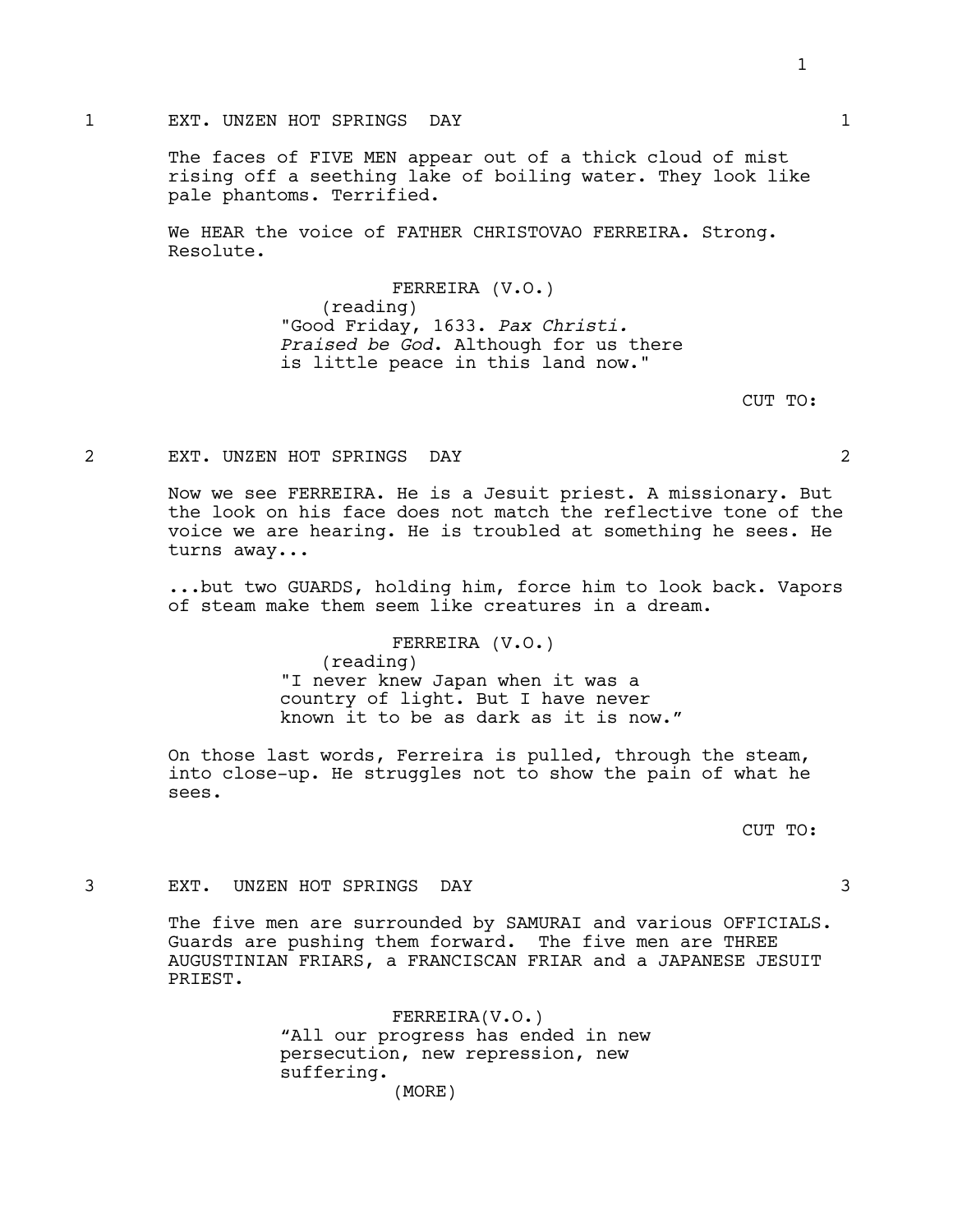The governor of Nagasaki first hoped to destroy our Christian faith with ridicule, and by example." FERREIRA(V.O.) (cont'd)

Steam from the hot spring ebbs briefly to reveal the men are Catholic priests. Their hands are tied. The water in front of them is like a cauldron.

> FERREIRA (V.O.) "But when the faithful resisted, and refused to renounce God, he became more cruel."

In a grove of trees on a small rise in the near distance, the Guards hold tight to the priest Ferreira, making sure he doesn't miss a thing. They yank Ferreira like a dog on a rope. Closer to the spring.

CUT TO:

#### 4 EXT. UNZEN HOT SPRINGS DAY 4

The five priests tremble at the edge of the scorching spring.

FERREIRA (V.O.) "He took four friars and one of our own Society to Unzen. There are hot springs there. The Japanese call them 'hells,' partly I think in mockery, and partly, I must tell you, in truth."

The cold air makes the STEAM rise thickly from the lake.

FERREIRA (V.O.) "The officials told the faithful to abandon God and the gospel of His love. But they not only refused to apostatize. They asked to be tortured, so they could demonstrate the strength of their faith and the presence of God within them."

The water throws scalding spray into the air, burning the face of one of the priests.

Nearby, still guarded by the samurai, Ferreira bites his lip to control himself. His lip bleeds. He watches as...

...the captured priest turns, unbroken, to his captors, refusing to capitulate.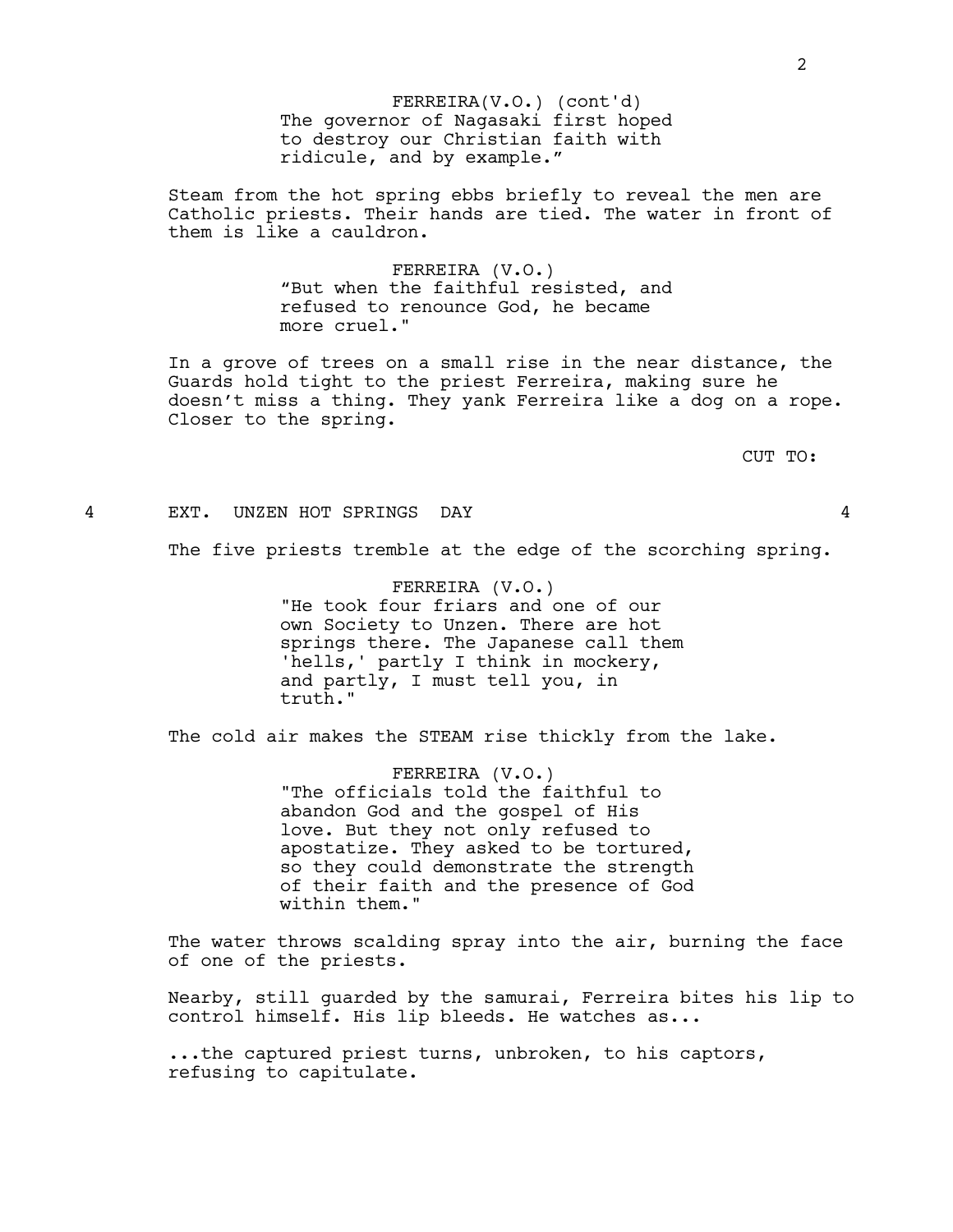3

CAPTURED PRIEST Praise to you, Lord Jesus Christ! (alt: Soul of Christ, sanctify me!)

Showing no anger, an Official makes an abrupt gesture. Guards tear off the priests' garments then dip long-handled ladles into the boiling water of the spring.

CUT TO:

# 5 EXT. UNZEN HOT SPRINGS DAY 5

Seen now from a distance, as if on a stage: guards approach the five Christian prisoners, who are tied nearly naked to wooden stakes. The guards DRIP the scalding water onto their bodies.

> FERREIRA (V.O.) "They used ladles filled with holes so the drops would come out slowly, and the pain would be prolonged. Each small splash of the water was like a burning coal."

The crowd surges forward.

FERREIRA "Some remained on the mountain for 33 days."

CUT TO:

# 6 EXT. UNZEN HOT SPRINGS DAY 6

A month later. Still from a distance: The five Christians are being untied from the stakes. Their bodies are wracked from the effects of exposure.

> FERREIRA (V.O.) "The story of their courage has become almost legend. They give hope to those of us who remain here, against the shogun's order, to teach the faith. We only grow stronger, in His love."

Near the hot spring, Ferreira collapses to the ground. His guard lets him fall. He hides his face in his arms.

CUT TO: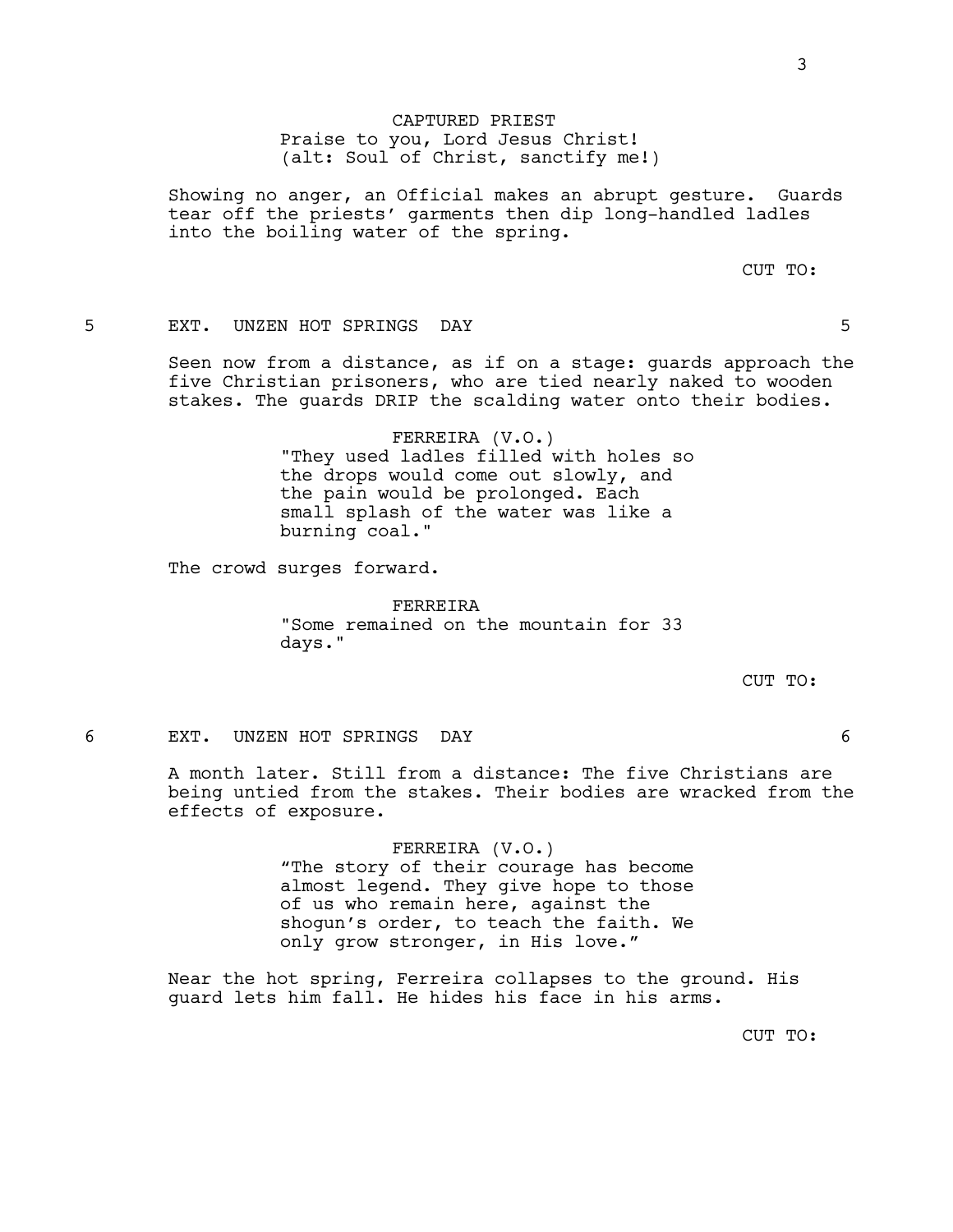# 7 INT. STUDY/MACAO COLLEGE DAY 7

*TITLE UP: COLLEGE OF MADRE DE DEUS / MACAO / Spring, 1640*. A hand places a letter on a desk and Father Valignano removes his spectacles, reciting the last words of the letter. He knows them well.

> VALIGNANO Ferreira is lost to us. (looks up) This was his last letter.

Valignano is a compelling man, the senior Jesuit superior of this mission on the very edge of the known world. He looks across at TWO YOUNG PRIESTS, neither older than thirty, who are seated before him.

One priest, FRANCISCO GARUPE, who has the lean, restless appearance of a hunting animal, looks thoughtful. He is measuring his response...

...when the second priest speaks. He has an aspect of spiritual assurance about him, of untested righteousness, but there is a hungry, haunted look in his eyes, too. He's like a man who has seen his own ghost. His name is SEBASTIÃO RODRIGUES.

> RODRIGUES That was so long ago. It says nothing of him now.

#### VALIGNANO

This letter came to us when you were traveling from Portugal. It took years to reach us. It was hidden, smuggled, ransomed and finally put into my hand by a Dutch trader. Who had other news as well.

RODRIGUES That he is alive?

VALIGNANO That he apostatized.

The young priests are stunned.

VALIGNANO That he denounced God in public and surrendered the faith and is now living as a Japanese.

4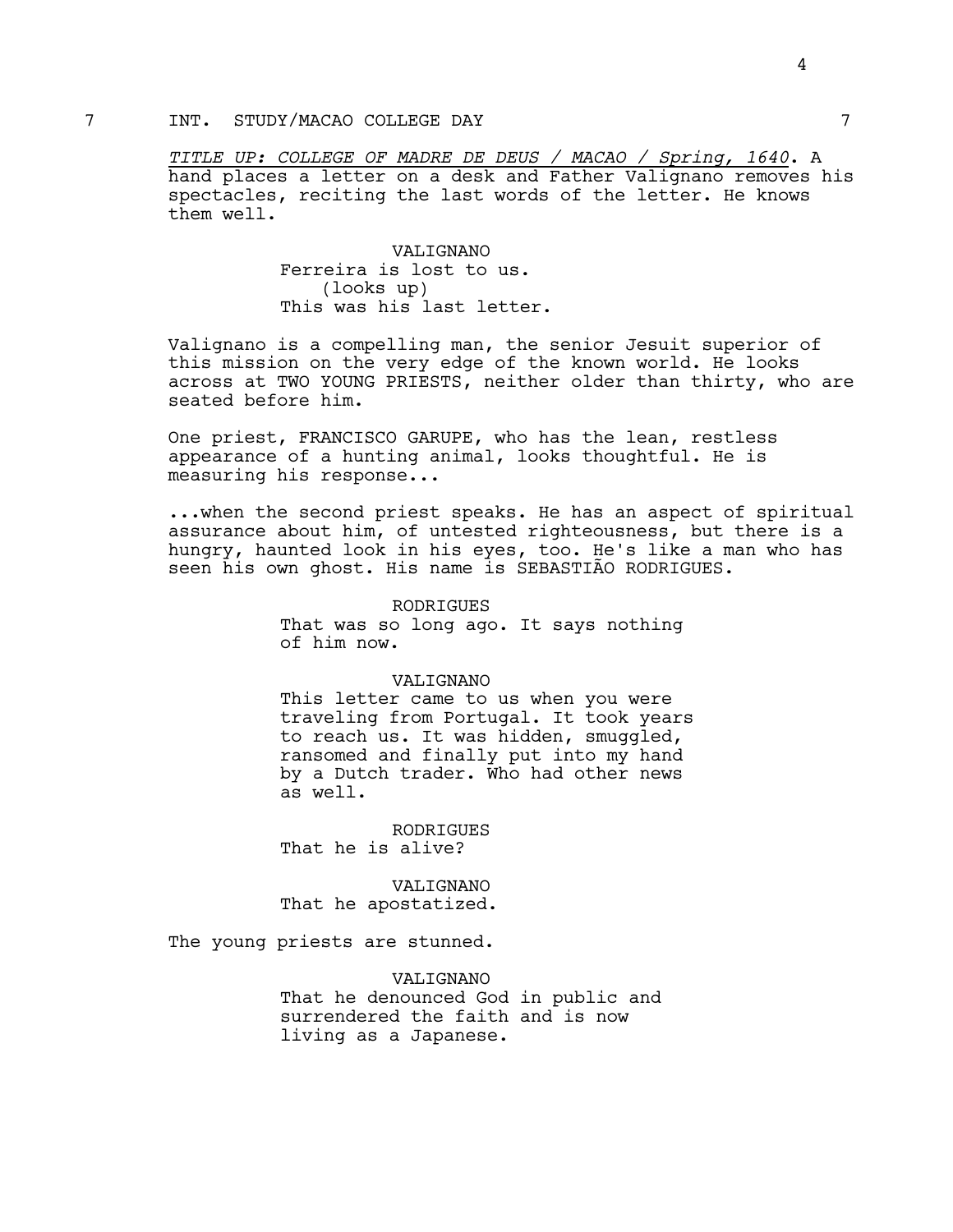#### GARUPE

That's not possible. (Father Ferreira risked his life to spread our faith all over Japan. We are here today because of him.)

RODRIGUES He was the strongest of us.

# VALIGNANO

He wrote those words during the most sweeping persecution of all. Now things are even worse. Thousands are dead for what we brought them. Thousands more have given up the faith.

#### GARUPE

You said this trader brought news. But it's not proven, is it? It could be a slander created to further discredit our faith.

#### VALIGNANO

Given the extent of the persecution in that country...

#### GARUPE

Yes, Father, respectfully. There must be multitudes there who need us too.

#### VALIGNANO

(more emphatically now) ...and the fact there has been no other word of him, and the news brought by the Dutchman...

#### GARUPE

Rumor, Father, only...

Rodrigues gestures to Garupe to moderate his tone as Valignano fixes him with a look of stern impatience. Garupe lowers his head in apology.

> VALIGNANO ...I must conclude it is true.

RODRIGUES If it is true, Father, what would it mean for the Society? For our faith? For all of Catholic Europe? (MORE)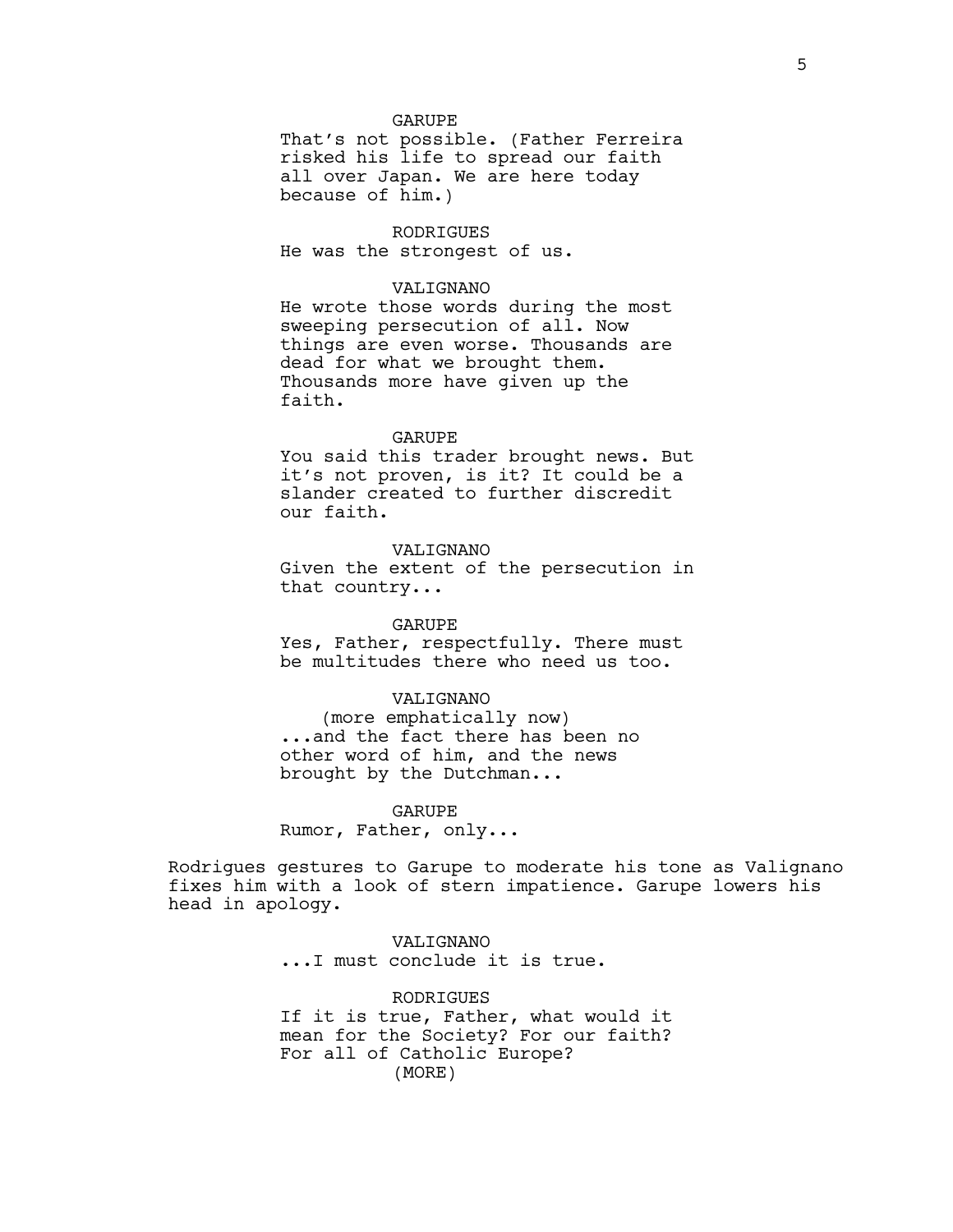# Father, it seems our mission here is more urgent than ever. We must find Father Ferreira. RODRIGUES (cont'd)

VALIGNANO I cannot allow that.

GARUPE But you can't allow us to abandon our mission.

# VALIGNANO

Your mission was to find word of Ferreira. You have found it. Take this letter with you and return to Portugal.

#### RODRIGUES

Excuse me, Father, but the letter relates a terrible history. It says nothing about Ferreira himself. Whatever happened to him is still unknown. All we know of his fate is a slander. Permit me, Father Valignano, but I believe our mission still stands.

CUT TO:

#### 8 EXT. STEPS OF A GREAT CATHEDRAL DAY 68

Valignano walks with the young priests down the steps of the cathedral. The great cathedral looms behind them. Fog hangs in the air like clumps of cotton. Outlines of ships in the harbor can be seen in the distance; occasionally a MAST breaks through the fog, swaying with the roll of the tide, then disappearing again.

#### VALIGNANO

If I permit you to go on to Japan, I'd be condemning you. This Inquisitor... this Inoue...he is terror itself. He may not be the devil, but he is just as cunning. And he was baptized. (beat) By me, during my ministry. Do you know how many Christians the authorities executed at Shimabara? Thousands. Tens of thousands. Most beheaded.

RODRIGUES

Each a martyr.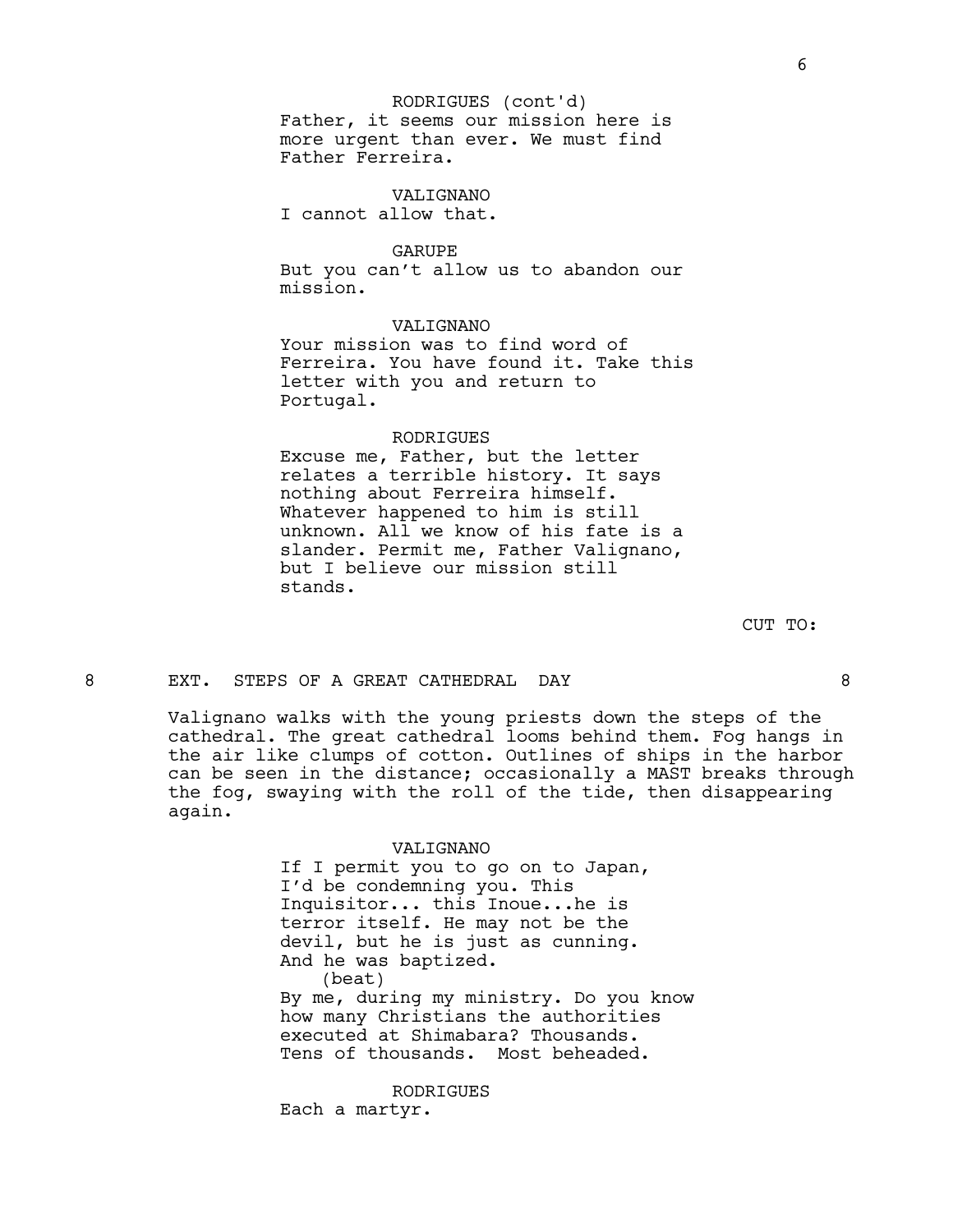#### GARUPE

We must honor their memory and ask for their prayers. And we cannot abandon whoever remains.

Valignano is wavering, swayed by the passion and idealism of the young men. And they know that.

#### VALIGNANO

(a beat; then...) No, any missionary work in Japan, of any kind, is now out of the question for us. The only European ships permitted to enter port in Japan are Dutch.

#### GARUPE

Can the Dutch...

# VALIGNANO

The Dutch are heretics. Religion is just a business advantage to them. No, it is far too dangerous for you.

# **RODRIGUES**

But how can we neglect a man who nurtured us in the faith? He shaped the world for us. (ALT1: He showed us our calling.)(ALT2: HE formed us as Jesuits.)

#### GARUPE

And even if this slander should be true, then Father Ferreira is damned.

#### RODRIGUES

And we have no choice but to save his soul, Father.

# VALIGNANO

This is in your hearts, then? Both of you?

# RODRIGUES

Yes.

#### GARUPE

It is. Like our first fervor.(ALT: Like our first fervor we felt in the novitiate. We feel it is a call, Father.)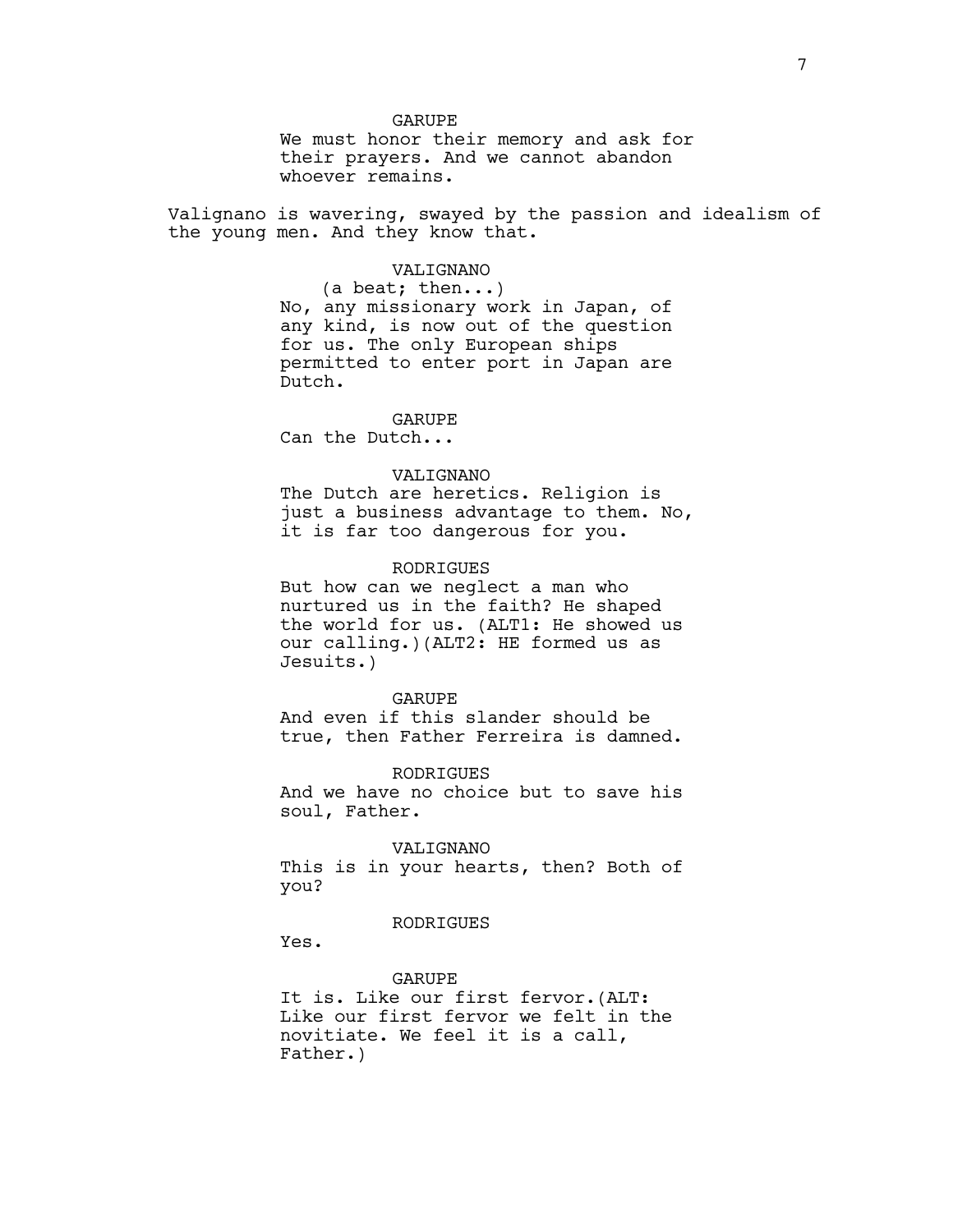VALIGNANO Then I must trust God has put it there. He calls you to a great trial. From the moment you set foot in that country you step into high danger. (beat) (MORE)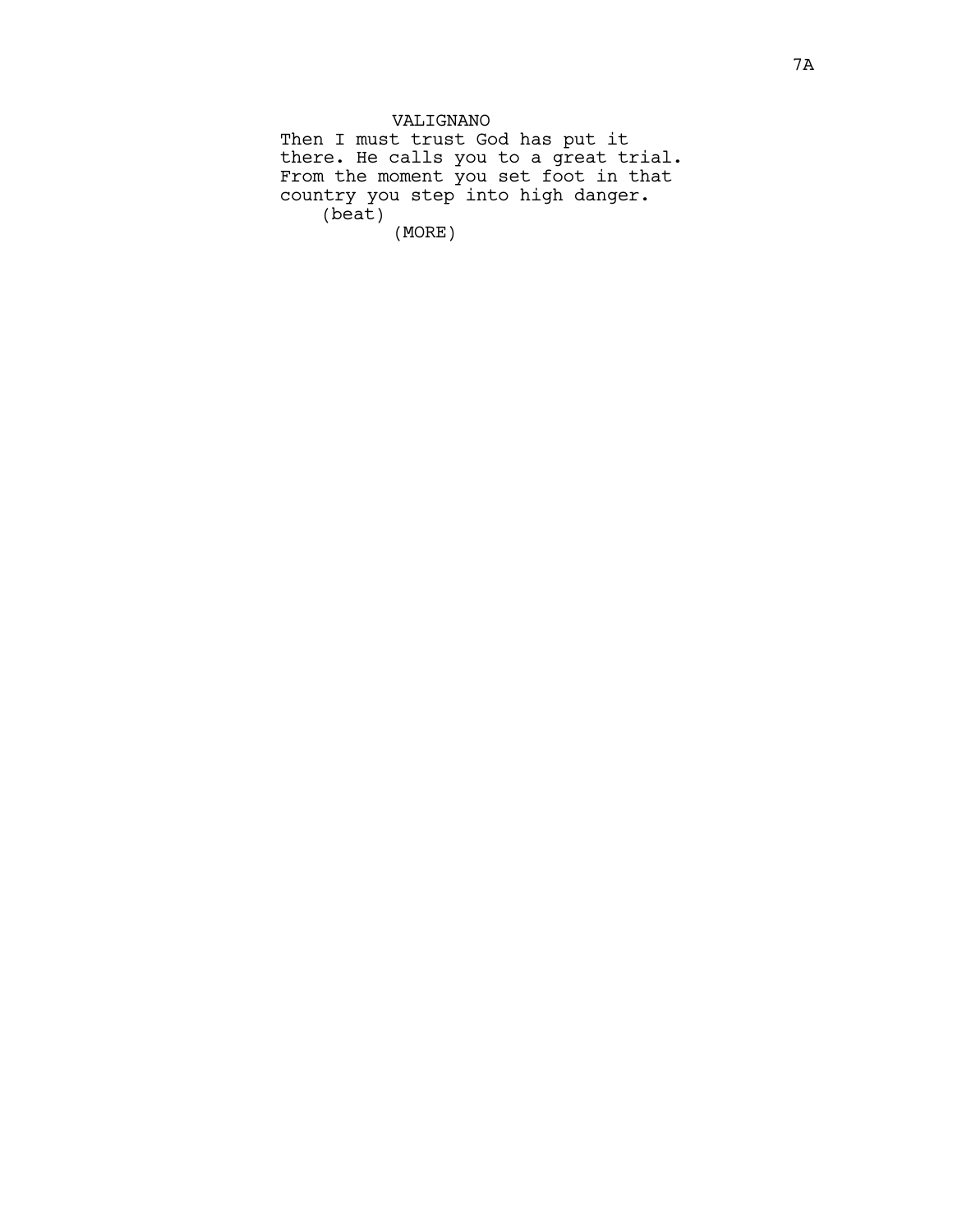RODRIGUES Two to find one. "*Satis est, domine, satis est*." (Our Saint Francis Xavier's own words, Father.) "It is enough."

CUT TO:

# 9 EXT. MACAO WATERFRONT DAY 9

Rodrigues and Garupe walk briskly past the crowded docks of the island waterfront. A misty rain falls. Junks are so closely moored that their hulls make a scraping, thumping SOUND, like a muffled cadence.

The Europeans take broad strides: the length of their step, and their height, makes the Chinese population clogging the street and congregating around the wharves give way before them. A CHINESE BUSINESSMAN has to almost trot to keep up.

> RODRIGUES (V.O.) "May 25, 1640. *Pax Christi.* God be praised. Father Valignano, as I begin these lines I cannot be sure that, when they are done, they will ever reach you."

The Chinese Businessman bustles ahead of the priests and gestures for them to follow him down a narrow alley.

> RODRIGUES (V.O.) "But I want to maintain your confidence in our mission, and vindicate your faith in us."

The Chinese Businessman stands at the entrance to a TAVERN, gesturing for the Priests to step inside. Rodrigues enters first, with Garupe close behind him.

> RODRIGUES (V.O.) "Today there was wonderful news. Your Mr. Chun got us a boat, with twentyfive Chinese sailors. And he found us a guide. Our first Japanese."

> > CUT TO: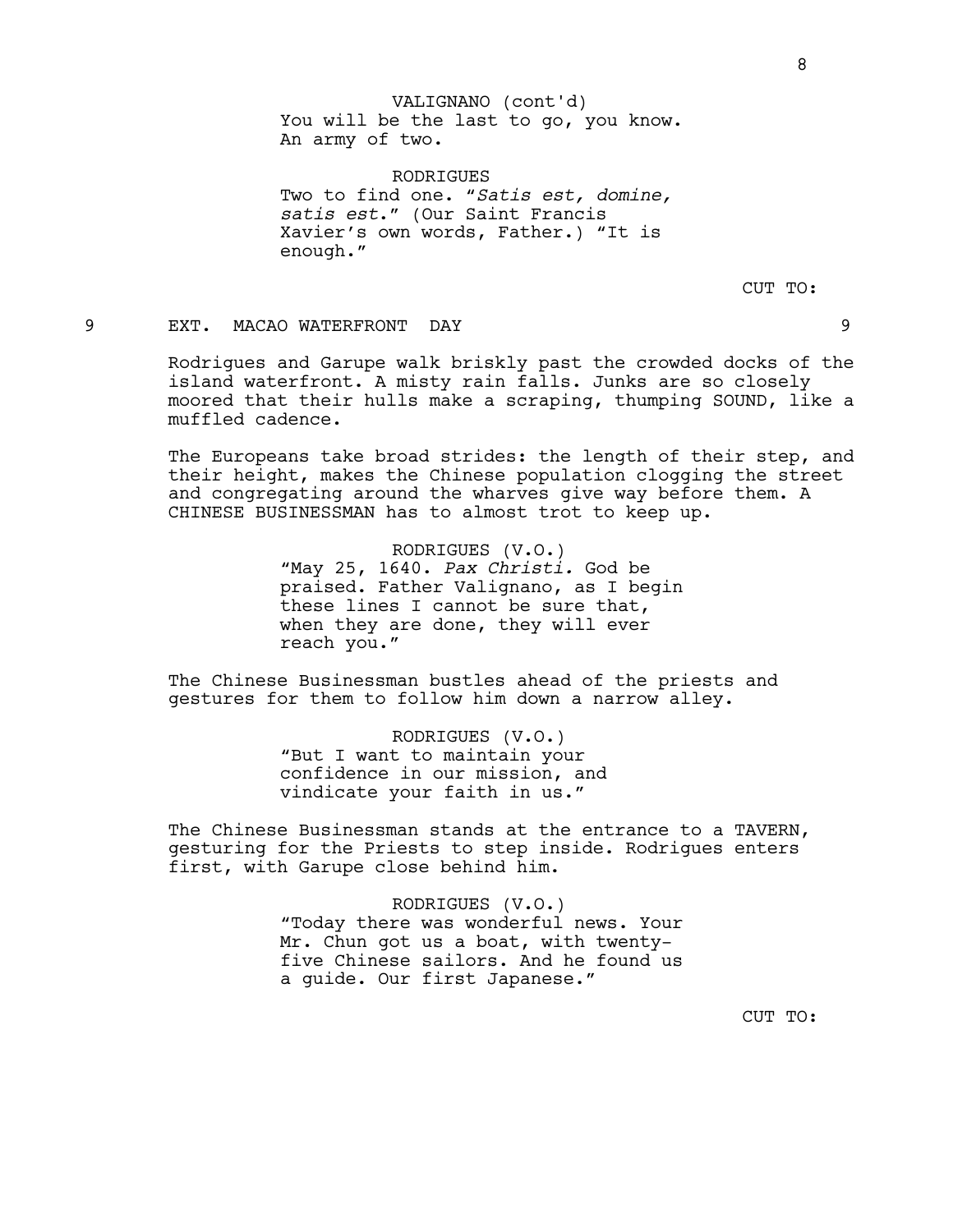# 10 INT. MACAO WATERFRONT TAVERN DAY 10

As the Chinese Businessman hovers in the background, the two priests stoop to fit into this dank, low place. Seamen and traders drink steadily at rough tables. Others pass by with women, who seem to be holding them up as they pass through the shadows. There is a MOAN from the corner of the room.

> CHINESE BUSINESSMAN He is not much. You will see.

There is another MOAN. The Chinese Businessman bolts forward and plunges into this heap of shadows...

...pulling the body of a MAN (KICHIJIRO) into the feeble light. The disbelieving priests stare at the heap of humanity lying before them. He is their age, ragged and rough-skinned.

> CHINESE BUSINESSMAN (cont'd) But after almost two months, he is the only one.

GARUPE Are you Japanese?

CHINESE BUSINESSMAN Yes yes. He was drifting on sea. Portuguese bring him.

GARUPE Are you really Japanese?

RODRIGUES Where are you from?

Kichijiro crawls back into the comfort of the shadows. The Chinese Businessman stops him with a kick. Kichijiro turns on him, groaning incoherently. The Chinese Businessman takes a prudent step back.

> CHINESE BUSINESSMAN Answer them, you fool! These are padres! (no response) Kichijiro! You fool! They will take you home.

GARUPE Where is your home?

KICHIJIRO

Nagasaki.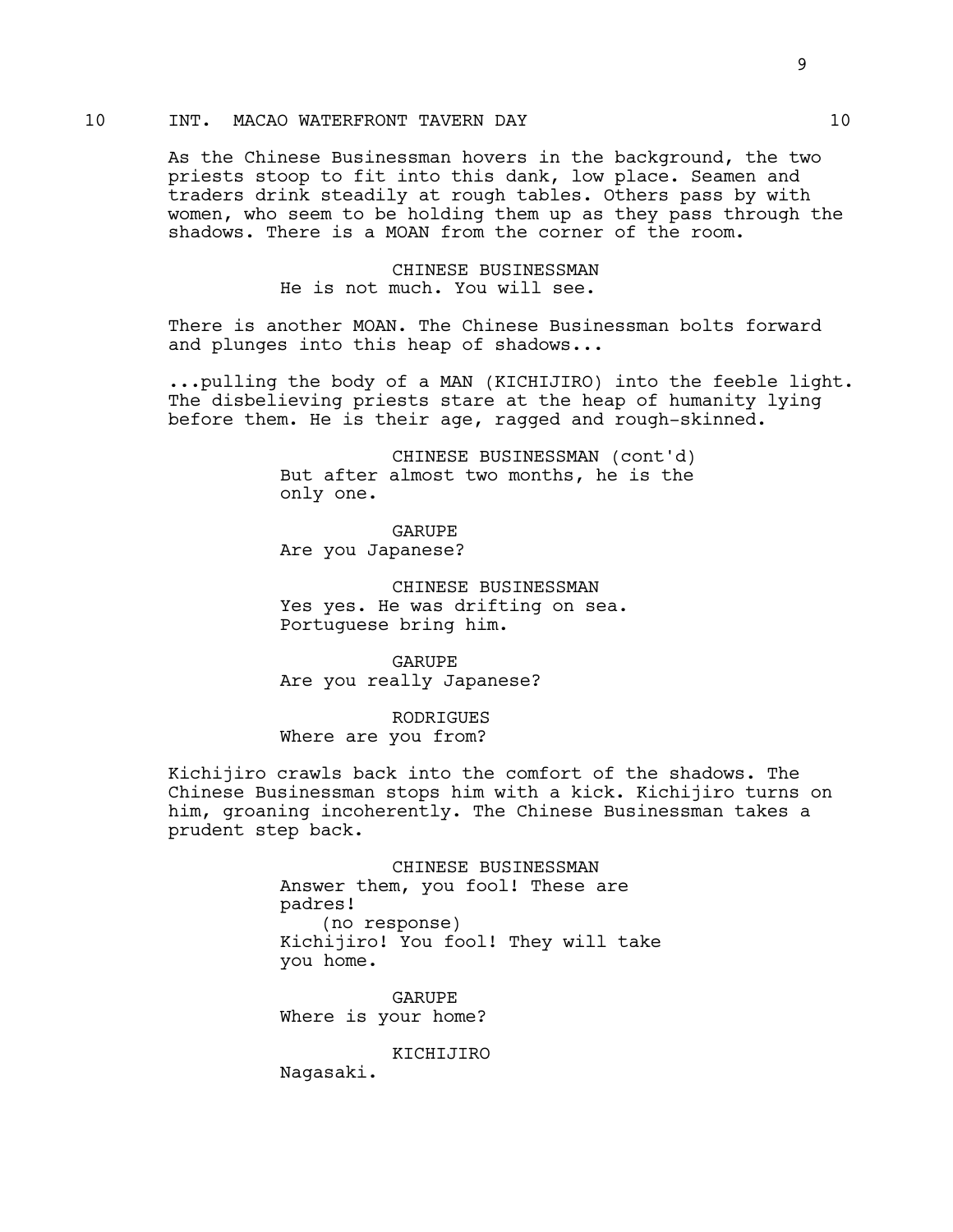GARUPE What's your work?

CHINESE BUSINESSMAN He will do what you say.

KICHIJIRO

Fisherman.

GARUPE Nagasaki is on Kyushu. (Kichijiro eyes him suspiciously) Can you tell us about Kyushu?

RODRIGUES You know our language.

KICHIJIRO

Little.

RODRIGUES You learned it from the Jesuit padres. You had to. So you are a Christian.

KICHIJIRO No. No Kirishitan.

Kichijiro belches and shrugs.

CHINESE BUSINESSMAN Good guide for you. And he is Christian too.

KICHIJIRO (snarls) I am not Kirishitan.

RODRIGUES You can tell us.

KICHIJIRO Kirishitan die. (beat) They die in Nagasaki.

RODRIGUES (to Kichijiro) Listen to me. We have money. Help us and we can take you home. We can...

Kichijiro abruptly INTERRUPTS Rodrigues, HURLING himself at the feet of the surprised priests. He grovels, weeping.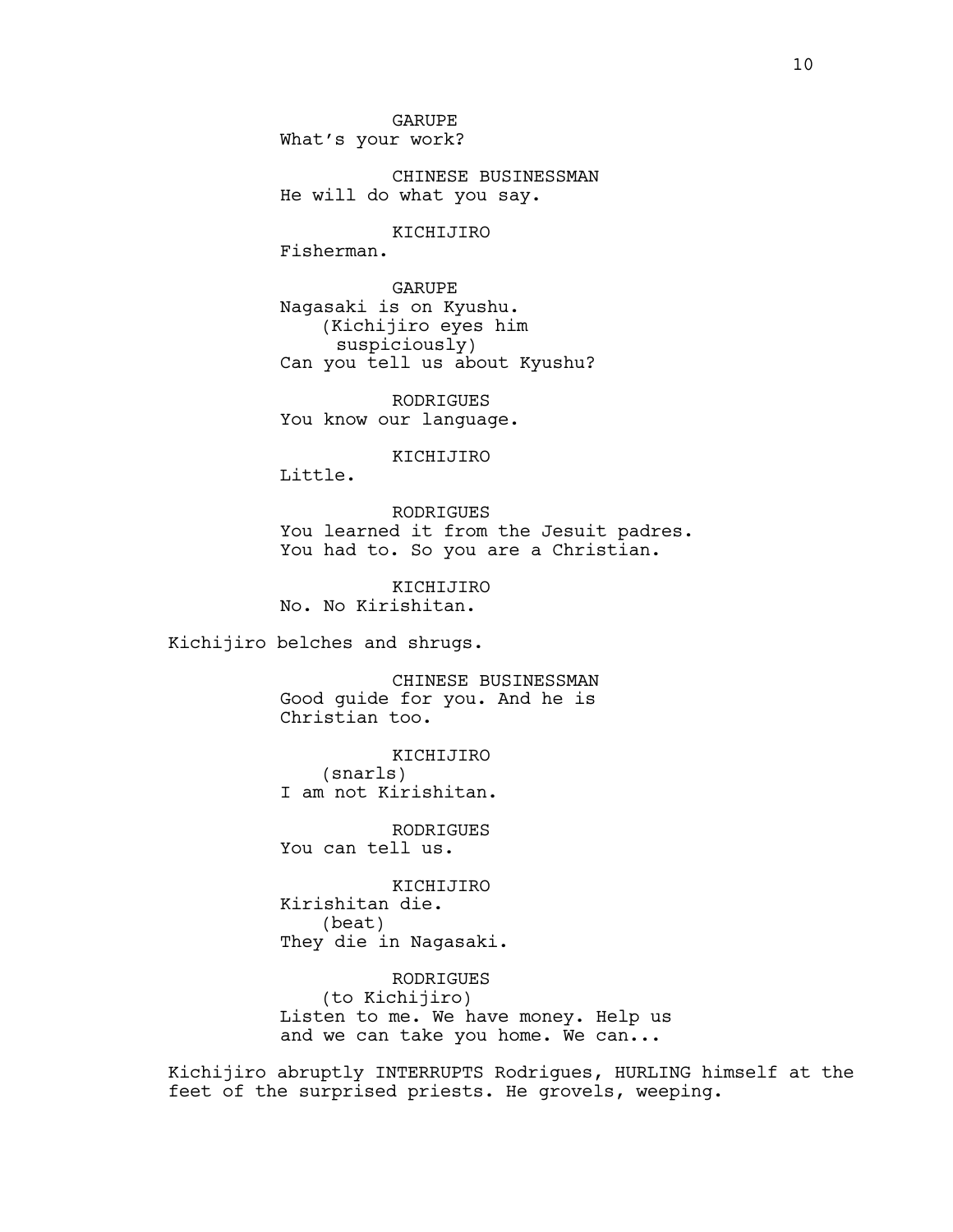#### KICHIJIRO

I want to go home. Not for money. Japan is the country of my family. Please! Take me please! I beg you! Don't abandon me here!

The Chinese Businessman stares at the abject Kichijiro. Rodrigues nods his head slightly in silent assent and Kichijiro immediately prostrates himself in drunken thanks. The Chinese Businessman helps Kichijiro up to leave.

> CHINESE BUSINESSMAN You see. He will be very good guide. He will be good.

As they make their way out, Kichijiro falls drunk onto a table, knocking into a man (Chinese? Portuguese?). The man pushes Kichijiro away. Kichijiro tries to stand up when he is pushed again (attacked?). He cowers and begs. Rodrigues and Garupe react. The Chinese Businessman tries to protect them. Rodrigues and Garupe go to Kichijiro on the floor to stop the violence. They help him up and hand him to the Chinese Businessman.

> GARUPE Our guide. He can't be a Christian.

RODRIGUES He says he's not but can you believe anything he says?

The Chinese Businessman takes Kichijiro away down the alley, the taverners laugh.

> GARUPE I don't even want to believe he's Japanese.

CHINESE BUSINESSMAN (shouting back to priests) You see. He will be good!

The priests look at Kichijiro.

RODRIGUES (V.O.) "And he said to them: Go ye into the whole world, and preach the gospel to every creature." Even to one such as this."

As the priests watch him, wondering if they'll regret their decision.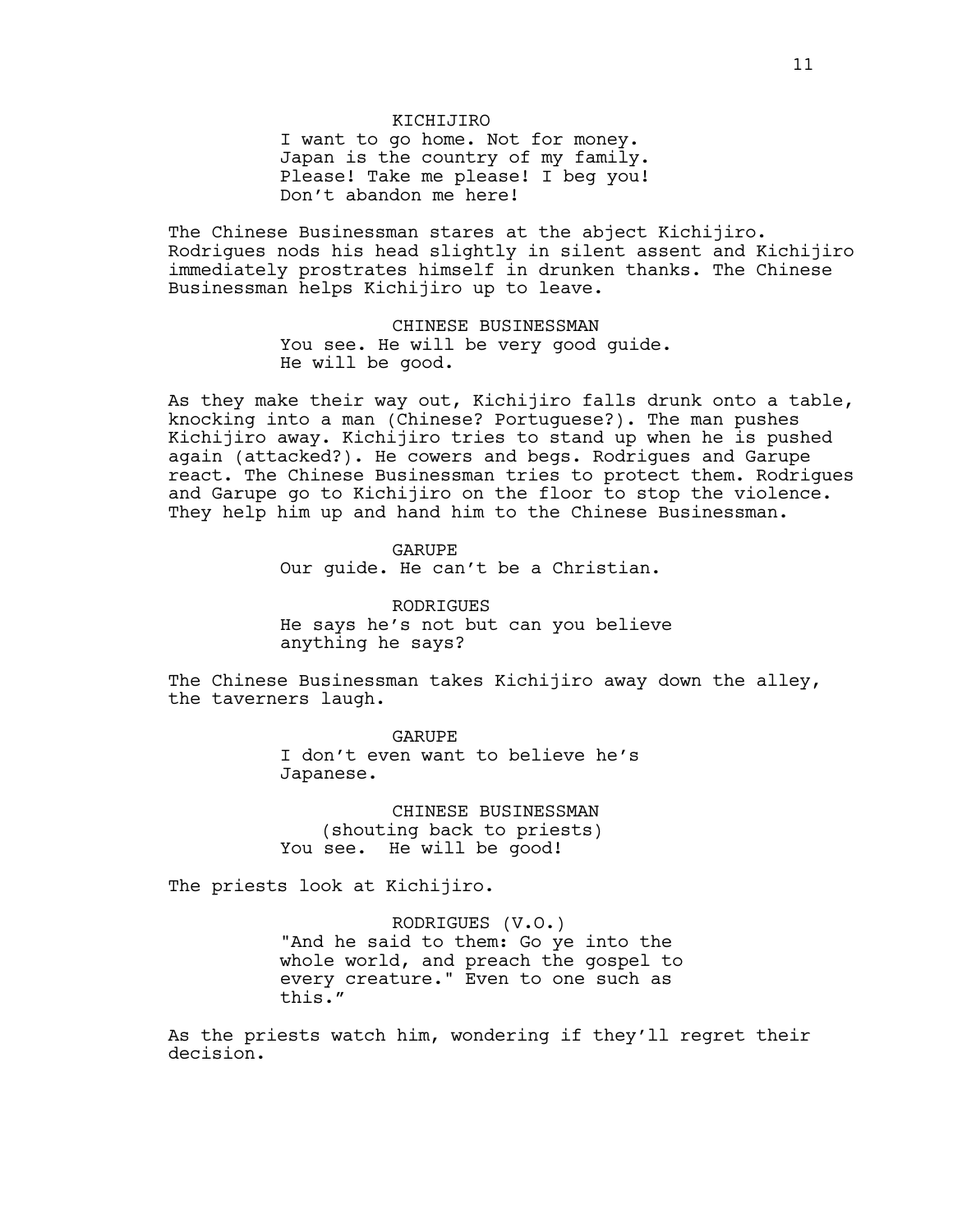RODRIGUES (V.O.) So our Lord commanded. And as I prepare to do His work, I see His face before me.

# 11 INT. RODRIGUES'S ROOM/MACAO MISSIONARY COLLEGE 11

Rodrigues lies on his simple bed, staring at the ceiling.

RODRIGUES (V.O.) "His face is fresh in my memory. Just as I saw it the first time as a novice in Evora. He looks as he must have when He commanded Peter, 'Feed my lambs, feed my lambs, feed my sheep.'  $\mathbf{u}$ 

CUT TO:

# 12 INT. CHAPEL OF THE EVORA NOVITIATE 12

CU: The face of Christ in the image that Rodrigues remembers.

RODRIGUES (V.O.) "It's a face filled with vigor and strength. It fascinates me. I feel such great love for it. "

From the face of Christ, we...

CUT TO:

#### 13 EXT. MACAO HARBOR DAY 13

...the face of Valignano, standing on the dock in a misty rain, surreptitiously giving a blessing. A tender boat carrying the two priests, now disguised as Chinese sailors, moves toward a sea-battered Chinese junk waiting beyond the harbor.

> RODRIGUES (V.O.) "During the long weeks at sea the gift of God's trust sustained us both. We never doubted His guiding hand. I embraced this journey as I embraced my vocation, with honest apprehension about my own strength, but with joy, too, that God has trusted me with this chance."

12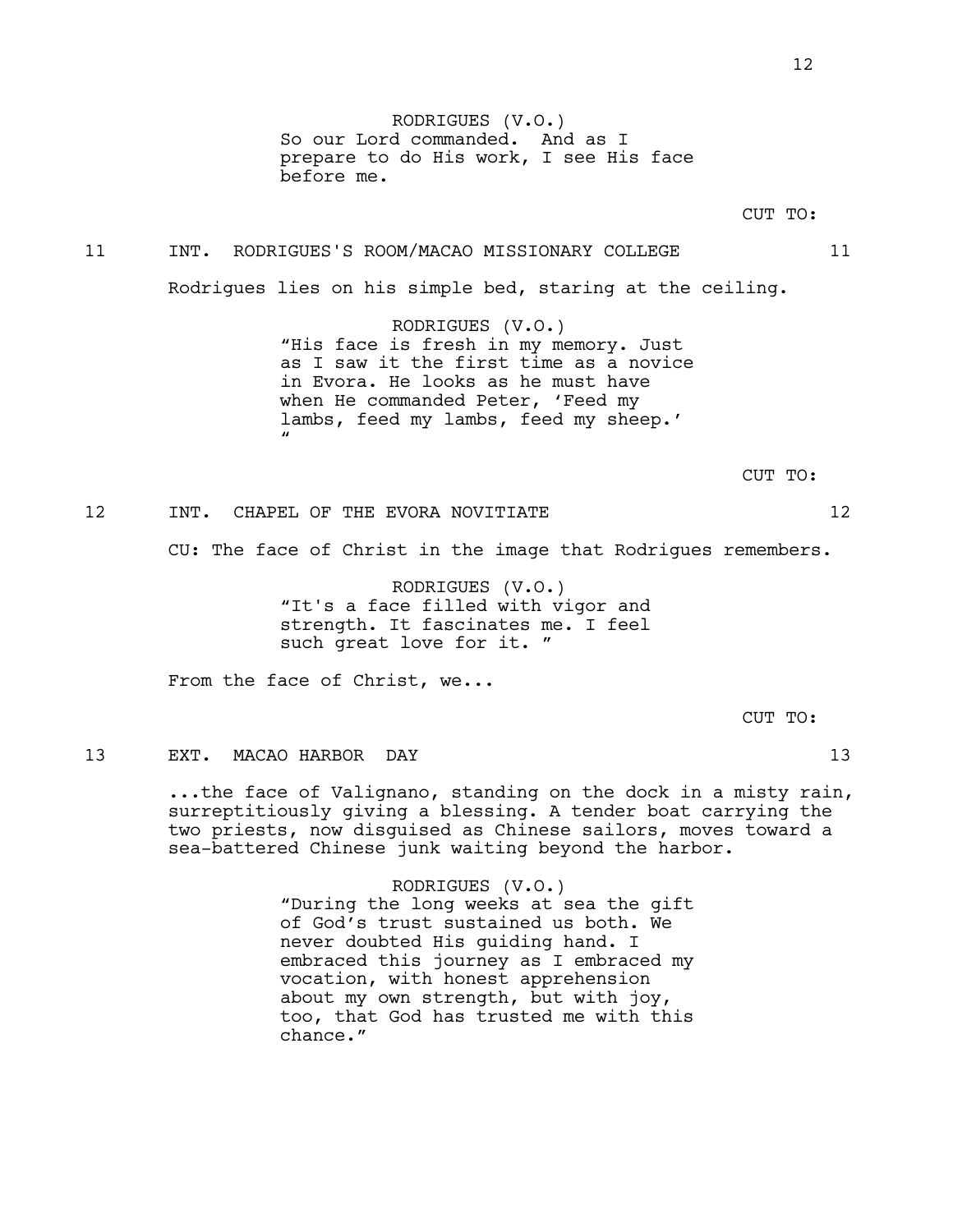On the tender, the priests watch the figure of Valignano recede into the SWIRLING MIST like a daub of paint into a fresco.

|     |                  | CUT TO: |     |
|-----|------------------|---------|-----|
| 14  | OMITTED          |         | 14  |
| 15  | OMITTED          |         | 15  |
| 15A | EXT. JAPAN COAST |         | 15A |

THE FIRST SIGHT OF LAND. A dramatic image of land but highly stylized to see the ominous nature of the landscape: a dark outline, as if slashed with a calligrapher's pen against the last light of the sun. Mountains like sawtooths rising to the darkening sky, narrow beaches that look like primeval rock gardens, thick stands of trees blotting out the horizon. A place of threat and trial.

16 EXT. CHINESE JUNK (OR TENDER WITH JUNK IN BACKGROUND) SUNSET 16

TIME CUT: Rodrigues and Garupe on the deck.

# RODRIGUES It looks like the edge of the earth.

A TINY BIRD ALIGHTS on the deck, near where Kichijiro is standing, studying the horizon line. Kichijiro looks out (and smiles?).

KICHIJIRO

...Japan...

# 17 OMITTED 17

18 EXT. TENDER FROM CHINESE JUNK/NEAR TOMOGI SHORE NIGHT 18

On extreme close-up of Kichijiro's foot SPLASHING INTO the water. He STUMBLES in the shallow water near shore, briefly submerging in the chill current, which is thick with twigs.

Rodrigues and Garupe watch uneasily from the tender as Kichijiro surfaces and LURCHES toward the land.

> GARUPE We have trusted that man with our lives.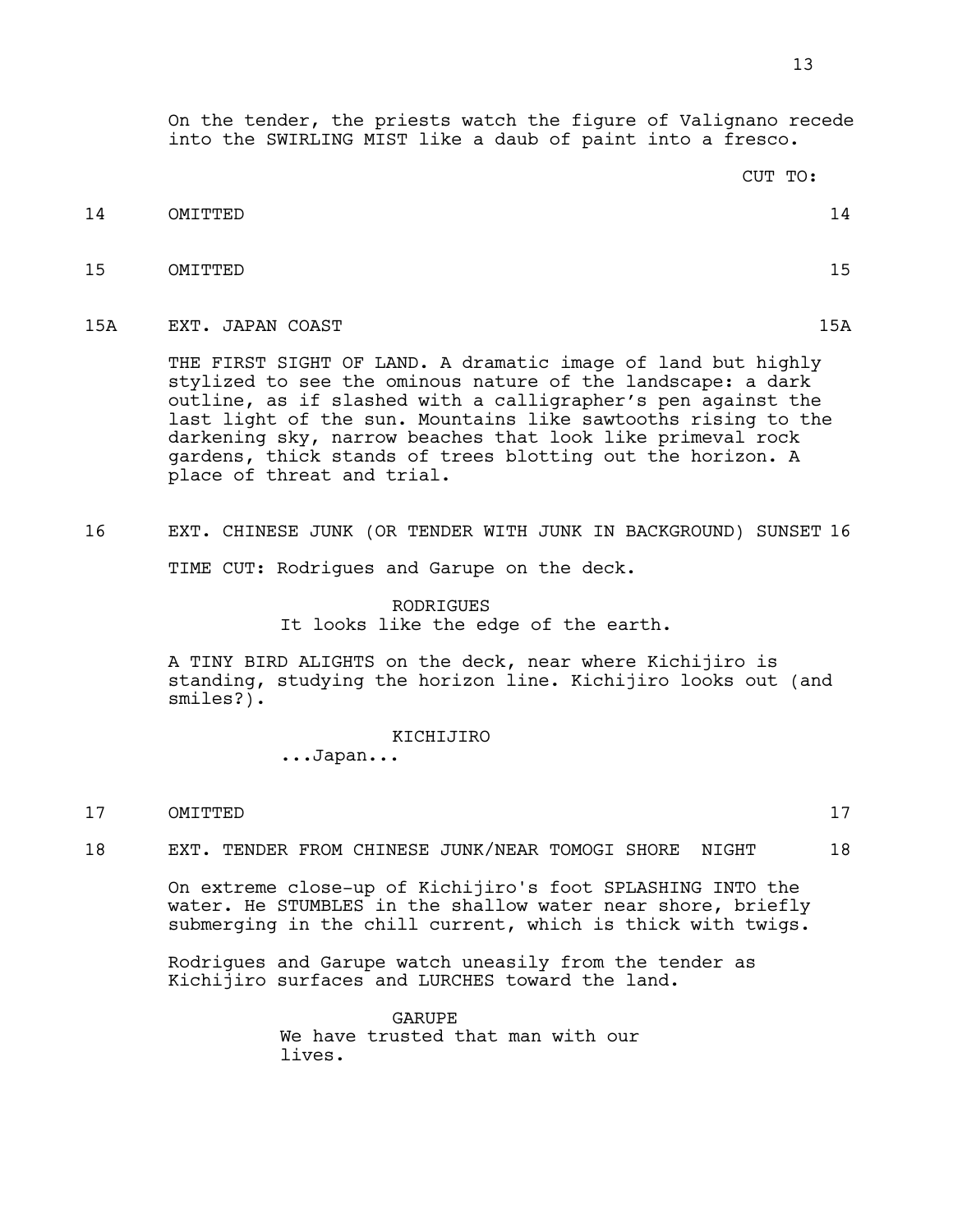#### Jesus trusted even worse.

And he lowers himself over the side, into the water. Garupe hesitates, then follows and they both make for the shore.

*And now we see where we are*. The tender is near the shore of Tomogi as the Chinese Junk stays at a distance.

CUT TO:

# 19 EXT. TOMOGI BEACH NIGHT 19

As Garupe and Rodrigues come ashore, Kichijiro GESTURES for them to hurry. They scurry forward toward a hollow rock like animals being pursued by hunters they can only sense. As soon as they reach shelter, Kichijiro is gone. It startles them.

> GARUPE Kichijiro! Kichijiro! He's gone to betray us.

Their fear increases at the SOUND of something moving across the rocky beach. Footsteps. Drawing closer. They huddle together, caked with soggy sand and dirt, a couple of landlocked sea rats.

> RODRIGUES "*Quod facis, fac citius." "What you will do, do quickly.*"

Rodrigues and Garupe press themselves deep in the shadows of the rock. Rodrigues is shivering. His teeth are CHATTERING. Garupe reaches for his companion and holds his head against his chest, trying to MUFFLE the sound.

> GARUPE (fearfully) "A band of soldiers went there with lanterns and torches and weapons."

The priests duck back behind their meager shelter as...

...a LIGHT FLARES suddenly just in front of them.

The sound of feet, close now. And VOICES. The priests exchange a FRIGHTENED GLANCE, then turn to see...

...the craggy, glowering face of an OLD MAN, looming over them. His very lack of expression is menacing. He studies them for a moment. A long, agonizing moment.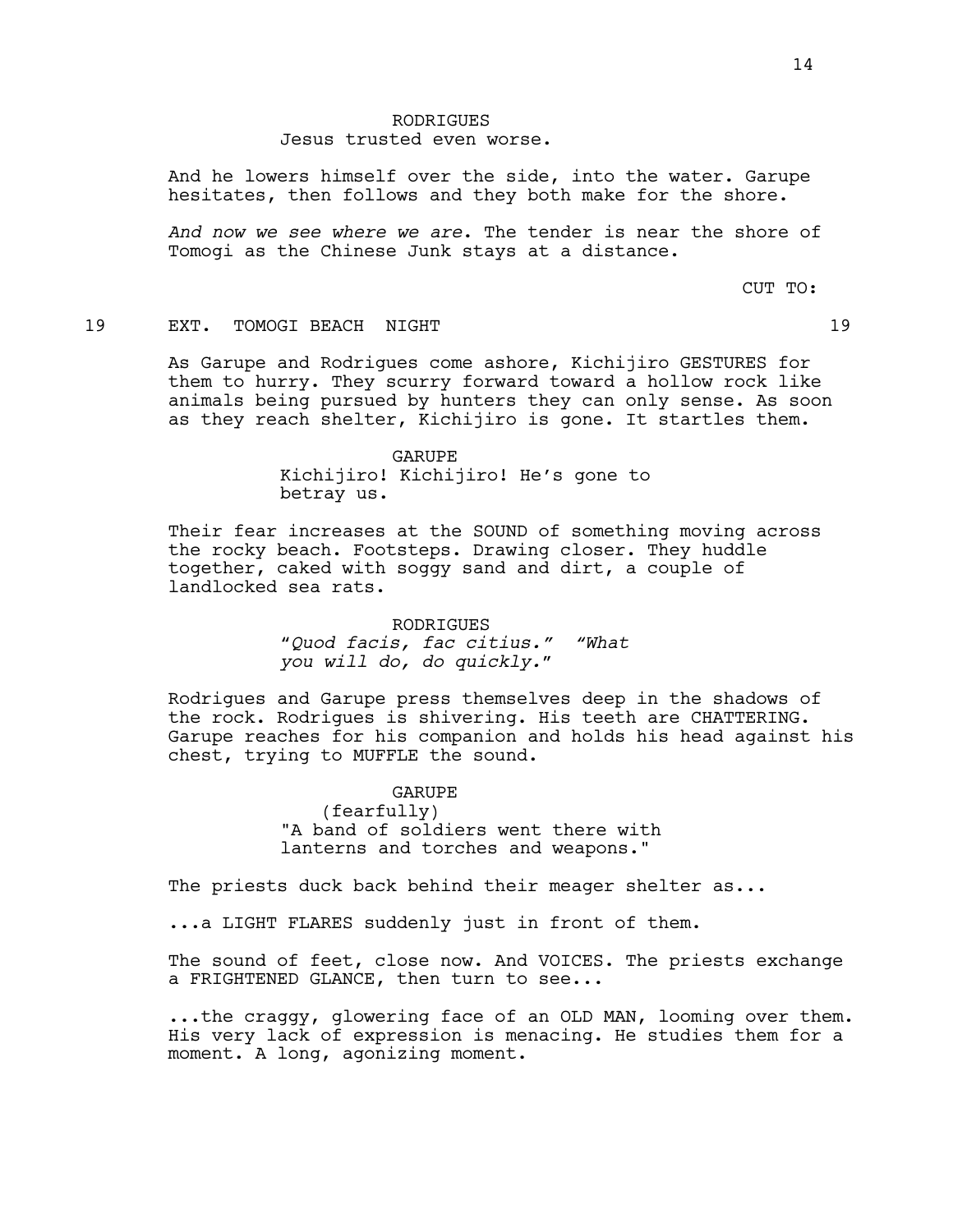Padre...

The priests are stunned to hear this word in their language. The old man makes the sign of the cross. Tentatively, trembling, Garupe blesses him.

> ICHIZO Hurry. There is no time.

They SCRAMBLE to their feet as a group of a dozen villagers, carrying torches, surround them.

> GARUPE What is this place?

ICHIZO Tomogi village.

RODRIGUES

Japan?

ICHIZO (nods agreement) Please. Be quick. So *gentios* cannot see you.

GARUPE

*Gentios?*

The villagers swarm over the priests, rapidly covering them with field hats and farmers' overgarments. In their midst, Kichijiro smiles at them with servile pride.

> RODRIGUES (looking at Kichijiro) The way of the Lord surpasses all understanding.

With Kichijiro always near, the villagers form a protective phalanx as they guide them off the beach.

> RODRIGUES (V.O.) "'Padre.' '*Gentios*.' Our own words sounded so foreign here. But they were a sign that the seed of our faith has been sown, and survives with tenacity. Now it is our mission to tend and nurture it, lest it wither and die."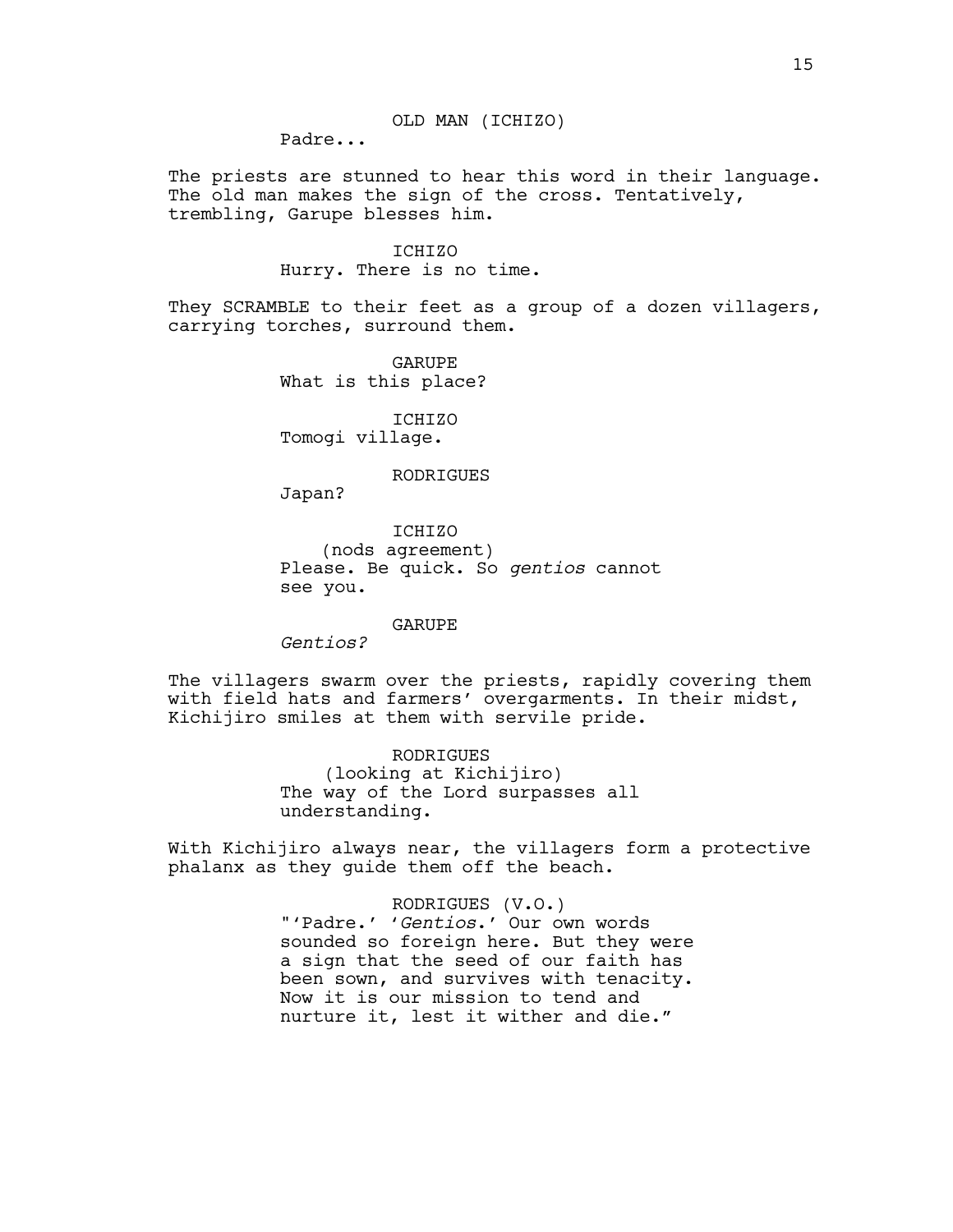...Rodrigues and Garupe exchange a look as they are hurried inland.

CUT TO:

# 20 EXT. TOMOGI PATH/BRUSH NIGHT 20

Now away from the beach, Ichizo deliberately steps off the main path and thrashes his way through the woods. The others follow. The priests stumble, trying to keep up. The going is hard. The villagers don't give a moment to rest. They press on, hard.

> RODRIGUES (V.O.) "We were hurried to shelter because our Christians feared betrayal by those who had not embraced the faith. Gentiles, they called them. Although nearly all the two hundred families of Tomogi had been baptized, many fell under fear of the Inquisitor Inoue."

A villager hands Kichijiro a bottle of local rice wine (nigorizake), from which he takes liberal swigs.

CUT TO:

### 21 EXT. TOMOGI WOODS/VILLAGE NIGHT 21

The group comes out of the woods on a plateau just above the village. Like haystacks in a rocky field, huts now loom close before them. They move stealthily along this back way toward the village. A man called MOKICHI draws even with them.

> ICHIZO Tomogi... our village... I'm sorry Padre, for this way... it is difficult. But too dangerous. There are more executions than ever.

MOKICHI If they know we are Kirishitan we will be killed.

GARUPE The Lord hears you.

ICHIZO (humbly) Yes. He sent you to us.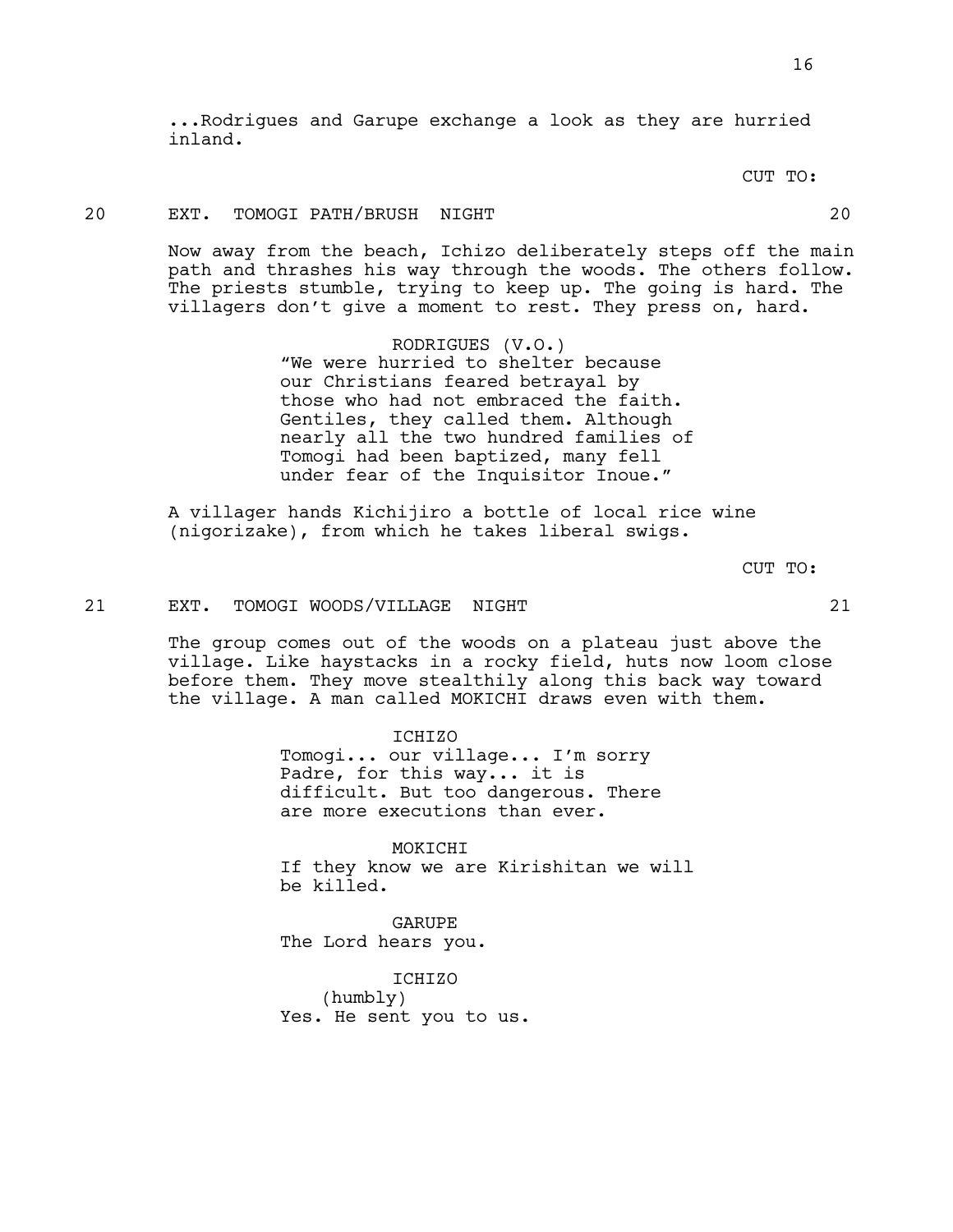They reach a hut, indistinguishable to the priests from the others dotting the ground. Ichizo nods for them to enter.

CUT TO:

# 22 INT. ICHIZO'S HUT NIGHT 22

ICHIZO'S WIFE comes out of the shadows and kisses Garupe's hand, startling him.

> ICHIZO We have a little food. If you would like.

> > RODRIGUES

Yes, please.

Ichizo nods to her, and she leaves.

MOKICHI You'll be safe here until morning.

RODRIGUES Thank you. Tell me... (as he looks around) ...how do you live like this?

The villagers look at him blankly. He thinks he may have been misunderstood. Or, worse, may have insulted them.

> RODRIGUES I'm sorry, I mean...how do you live as Christians, when the danger is so great?

MOKICHI We pray in secret. But we have our *jiisama...*

RODRIGUES (trying to say the word)  $Jijs -$ 

MOKICHI Jiisama. He leads us.

RODRIGUES Who is this... (struggles with the word) ...jiisama?

Mokichi NODS at Ichizo, who bows his head modestly.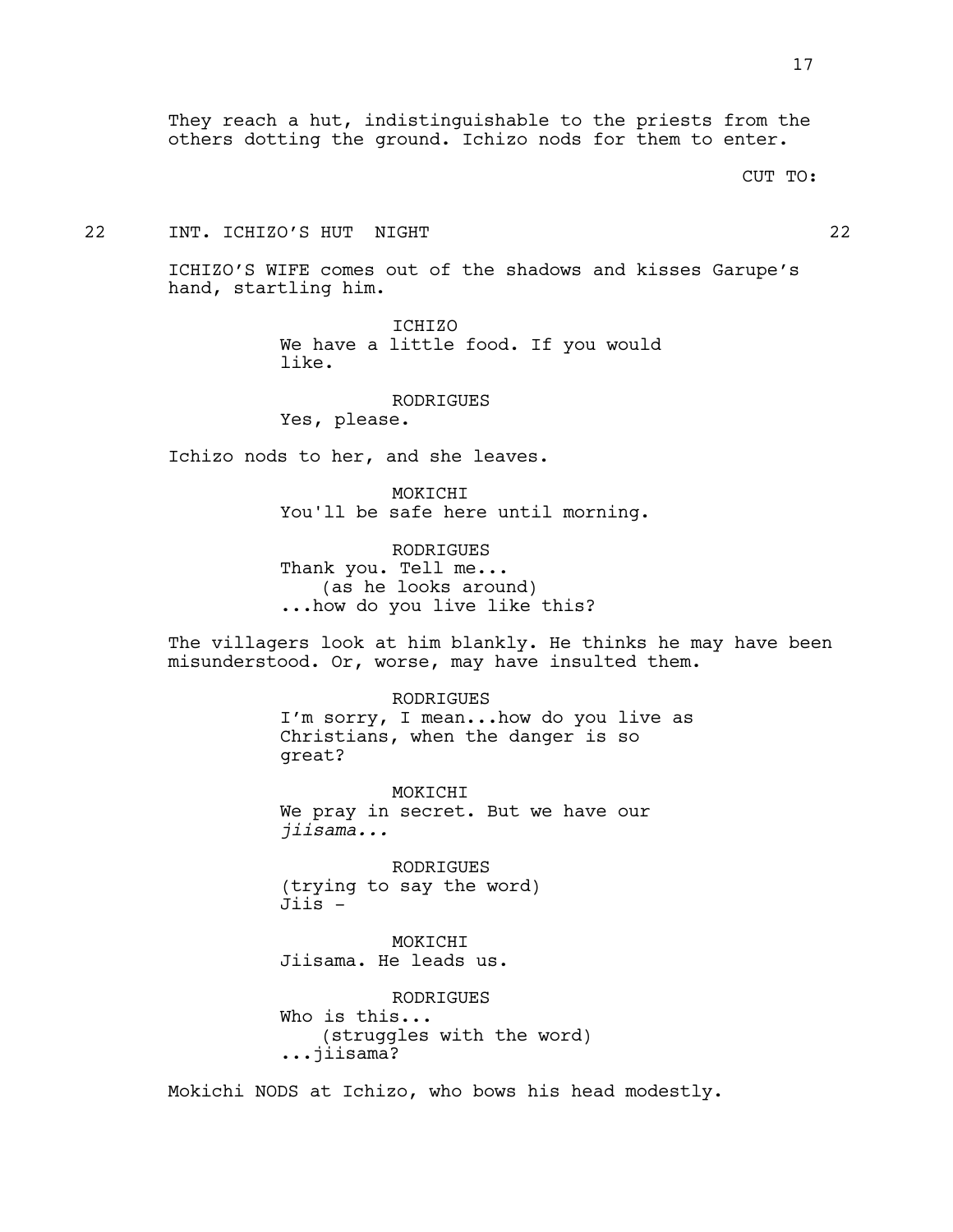RODRIGUES ...he leads you? In your devotions?

MOKICHI He prays with us.

22A INT. ICHIZO'S HUT NIGHT 22A

On that last word, we CUT AWAY to brief images of Ichizo conducting a baptism.

> MOKICHI (V.O.) The only sacrament he can perform is baptism. We worship with the jiisama. We hide the Kirishitan images but God still sees us, yes? Even though we do not have a priest? Until now.

- 22B OMITTED 22B
- 22C INT. ICHIZO'S HUT NIGHT 22C

Ichizo's Wife quietly returns and HANDS each of the priests a small bowl containing a few scrawny vegetables. They start to eat. Mokichi MURMURS A QUICK grace. The priests are surprised. And a little embarrassed to have forgotten the blessing. Rodrigues puts his bowl down.

MOKICHI

Every Kirishitan here is part of our secret church.The *tossama* guide us with prayer and teaching. The *mideshi* help the tossama to preserve the faith.

RODRIGUES I would like to meet the tossama.

TCHTZO (nods at Mokichi) It is a group. And Mokichi is one of them.

Mokichi lowers his eyes modestly.

RODRIGUES There was one of us, a priest, a padre, named Ferreira. Do you know of him?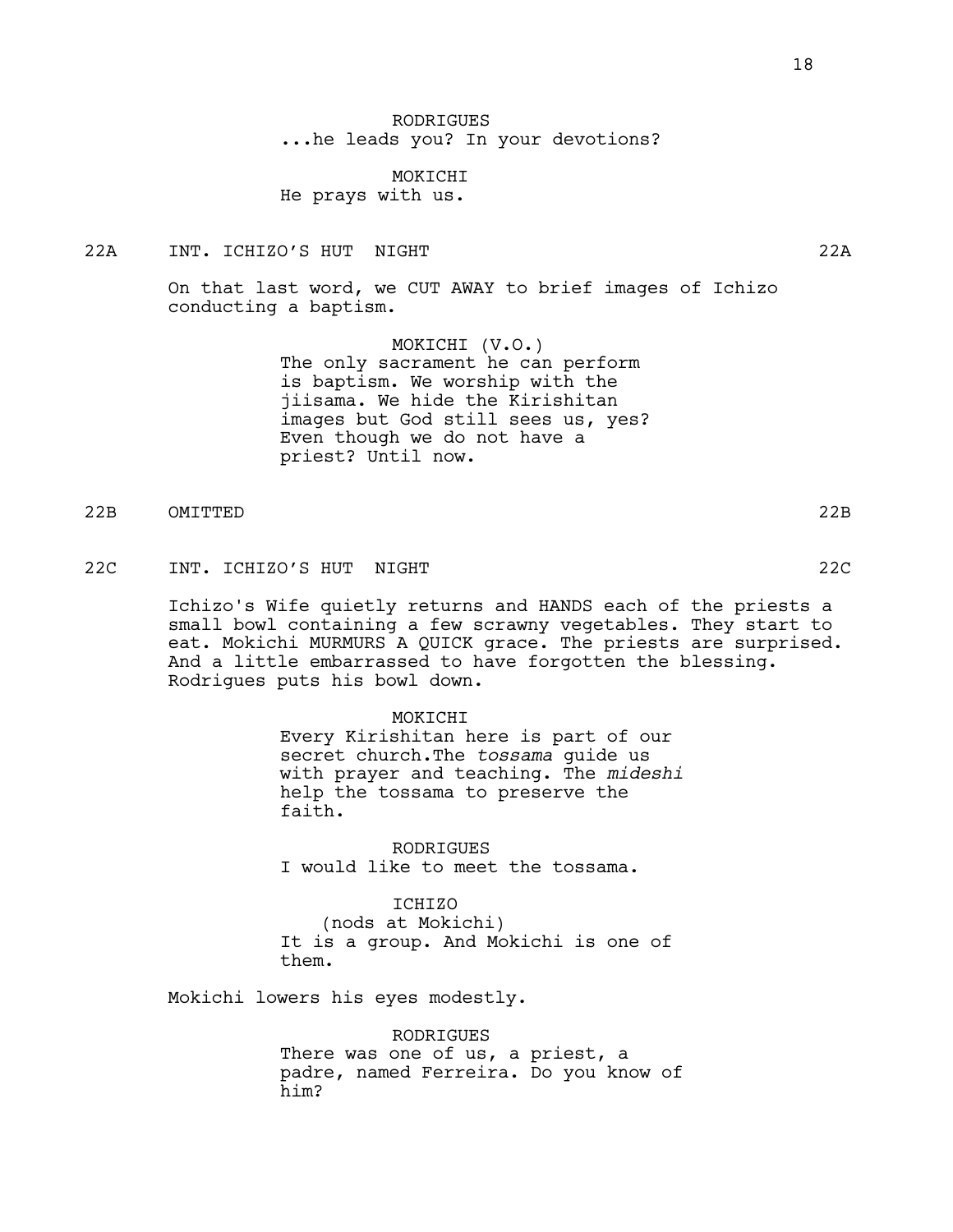The villagers shake their heads. The priests exchange a quick look of disappointment,

Suddenly Ichizo's Wife, who has been watching the Westerners eat, LAUGHS at Garupe's way with the food. He smiles at her.

#### GARUPE

(smiles, embarrassed) Did I do something wrong? I'm sorry.

The expression of puzzlement on his face makes her laugh more. Rodrigues attempts to smooth over the awkwardness.

> RODRIGUES All this...this faith you have...this courage...is only in Tomogi? What about other villages? Is it the same?

ICHIZO We do not know about other villages. We never go there.

RODRIGUES

You don't go?

#### ICHIZO

Other villages are so dangerous. You don't know who to trust. Everyone fears the Inquisitor, Inoue Sama.

#### MOKICHI

Anyone can expose you to the men of power. Inform on a Kirishitan and they give you one hundred pieces of silver.

RODRIGUES

Pieces of silver...

#### ICHIZO

Two hundred for a Kirishitan brother. And, for a priest, three hundred.

#### GARUPE

(disturbed) Three hundred? I'm flattered.

#### RODRIGUES

You should go to the other villages, let them know priests are here again. In Japan again. That would be good. You must let them know.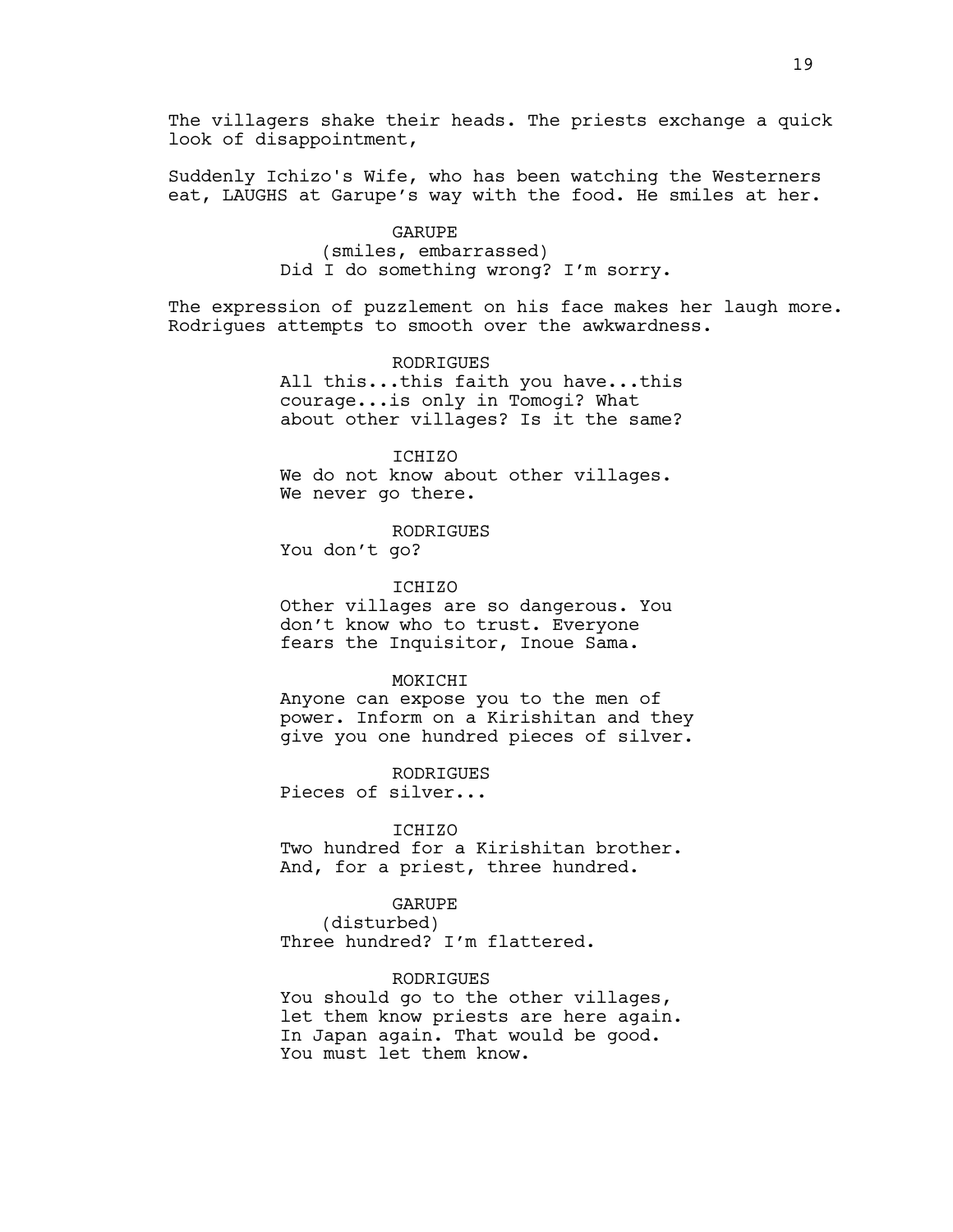Ichizo nods polite agreement, but Rodrigues can see he hasn't persuaded him. It is as he reaches for his meager bowl of food again that he notices Ichizo has not been eating.

> RODRIGUES (to Ichizo) You do not eat?

### TCHTZO

It is you who feed us.

Rodrigues is struck by the simplicity and force of the answer. As he bends over his bowl, his NECKLACE WITH A CRUCIFIX ATTACHED SWINGS FREE across his chest.

Mokichi sees it. His eyes fill with a flash of emotion and his hands make an involuntary movement toward the crucifix. Rodrigues understands.

SERIES OF QUICK DISSOLVES: TO the crucifix, pressed to the forehead of Mokichi, who is kneeling before Rodrigues; TO Garupe, offering his own crucifix to Ichizo; TO the old man's hands, wrapped around Garupe's; TO Mokichi's hands, as he takes the cross Rodrigues offers.

RODRIGUES (V.O.)

(over series of dissolves) "I was overwhelmed right away by the love I felt from these people, even though their faces couldn't show it. They cannot reveal sorrow or joy. Long years of secrecy have made their faces into masks."

Mokichi KISSES the cross and hangs it around his neck.

CUT TO:

23 EXT. MOUNTAIN ROAD & VIEW OF OCEAN FROM TOMOGI VILLAGE DAWN 23

A SERIES OF FACES in the procession, walking and staring straight ahead. Mokichi. Ichizo. Other villagers. Faces seeming to be impassive.

Garupe and Rodrigues, now dressed entirely in peasant clothes, are following them with difficulty over the rough terrain. Patches of thick wet mist swirl and drift all around them.

> RODRIGUES (V.O.) "They do not dare take us anywhere by the main road. To hide like this must be a terrible burden. (MORE)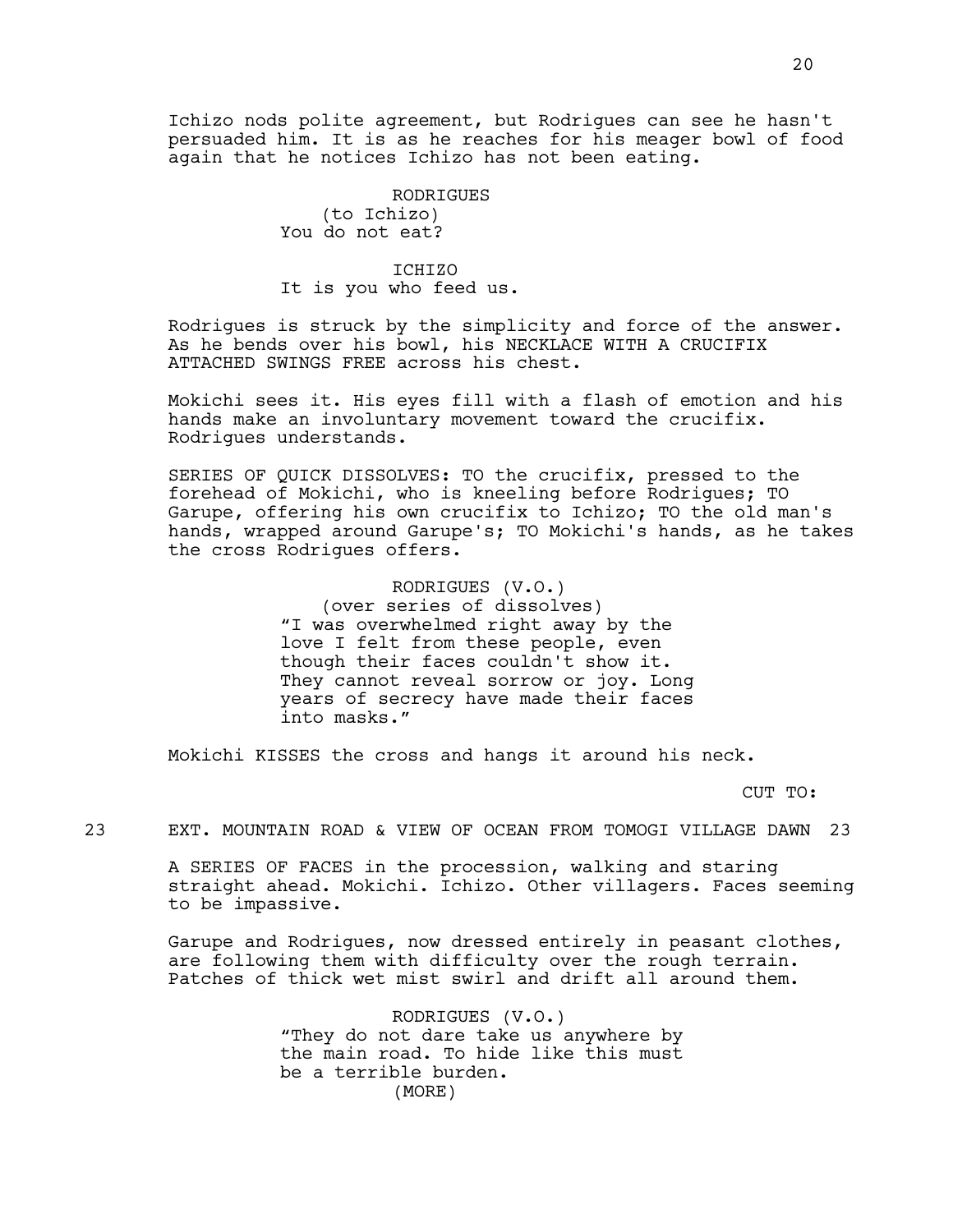Why do they have to suffer so much? Why did God pick them to bear such a burden? RODRIGUES (V.O.) (cont'd)

END series of CUs and CUT BACK to the procession...climbing on through the woods...seen now from a distance, a ragged order of small, brittle figures in an engulfing landscape.

> RODRIGUES (V.O.) "I pray Garupe and I have the strength to help them."

> > CUT TO:

#### 24 EXT. CHARCOAL HUT DAY 24

A tumbledown charcoal storage hut near the top of the mountain. The last of the morning mist is just burning off, but the beauty of the landscape only seems to underscore the severity- the desolation--of this pathetic shelter.

> MOKICHI This is safest here.

ICHIZO If you are found, we will all be killed. When you hear this sound...

...he makes a WRAPPING SIGNAL on the door.

# ICHIZO

...it will be us. If you hear anything else...

On the loud OVERLAPPING SOUND of boards being dropped we...

CUT TO:

25 INT. CHARCOAL HUT DAY 25

Mokichi and two of the other villagers toss slatted boards aside to reveal a deep hole in the ground. Dust and dirt swirl in the air.

ICHIZO

Hide.

GARUPE It looks like a grave.

CUT TO: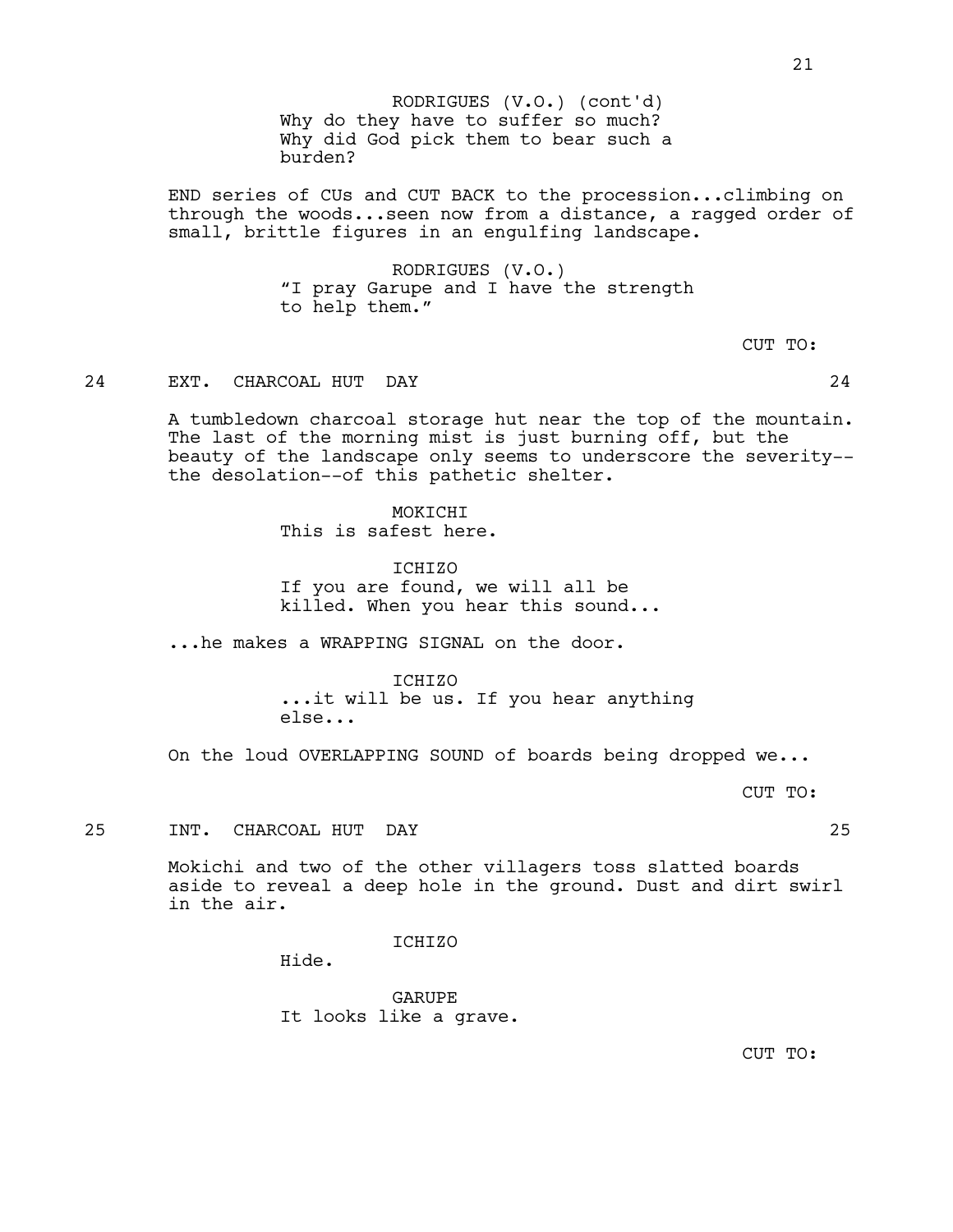# 26 INT. ICHIZO'S HUT NIGHT 26

As Rodrigues teaches a catechism lesson to TOMOGI VILLAGER #2,a VILLAGE WOMAN sinks to her knees before Garupe. Garupe LEANS close to her, then backs off. He checks himself, and stays close as she turns her face up to him. His face betrays traces of distaste that his piety and earnestness cannot quite hide.

> WOMAN (heavy accent) Konhisan, Padre. Please.

GARUPE Of course I'll...if I knew...what is it? (struggling) Kocha? Kosha?

WOMAN

Konhisan.

The young priest looks at her blankly. She begins on her own.

WOMAN "Bless me, Father, for I have sinned..."

And now he understands: confession. He makes a belated blessing as she continues to speak and we hear...

> RODRIGUES (V.O.) "We quickly settled into a routine. Hearing confession, and forgiving sins, even though we could not always be sure what was being confessed."

A moth flies round and round an oil lamp.

CUT TO:

27 INT. ICHIZO'S HUT NIGHT 27

Another day. Ichizo's hand REACHES for a thin straw mat on the floor, RAISES it as if there is something underneath. There is nothing. But the hand starts to separate the mat.

> RODRIGUES (V.O.) "Their old faith offered resignation and a road that ended in darkness. Christianity brought love, and life everlasting.

And we see there are two layers of mat, one against the other. As Ichizo separates them we see a hidden paper.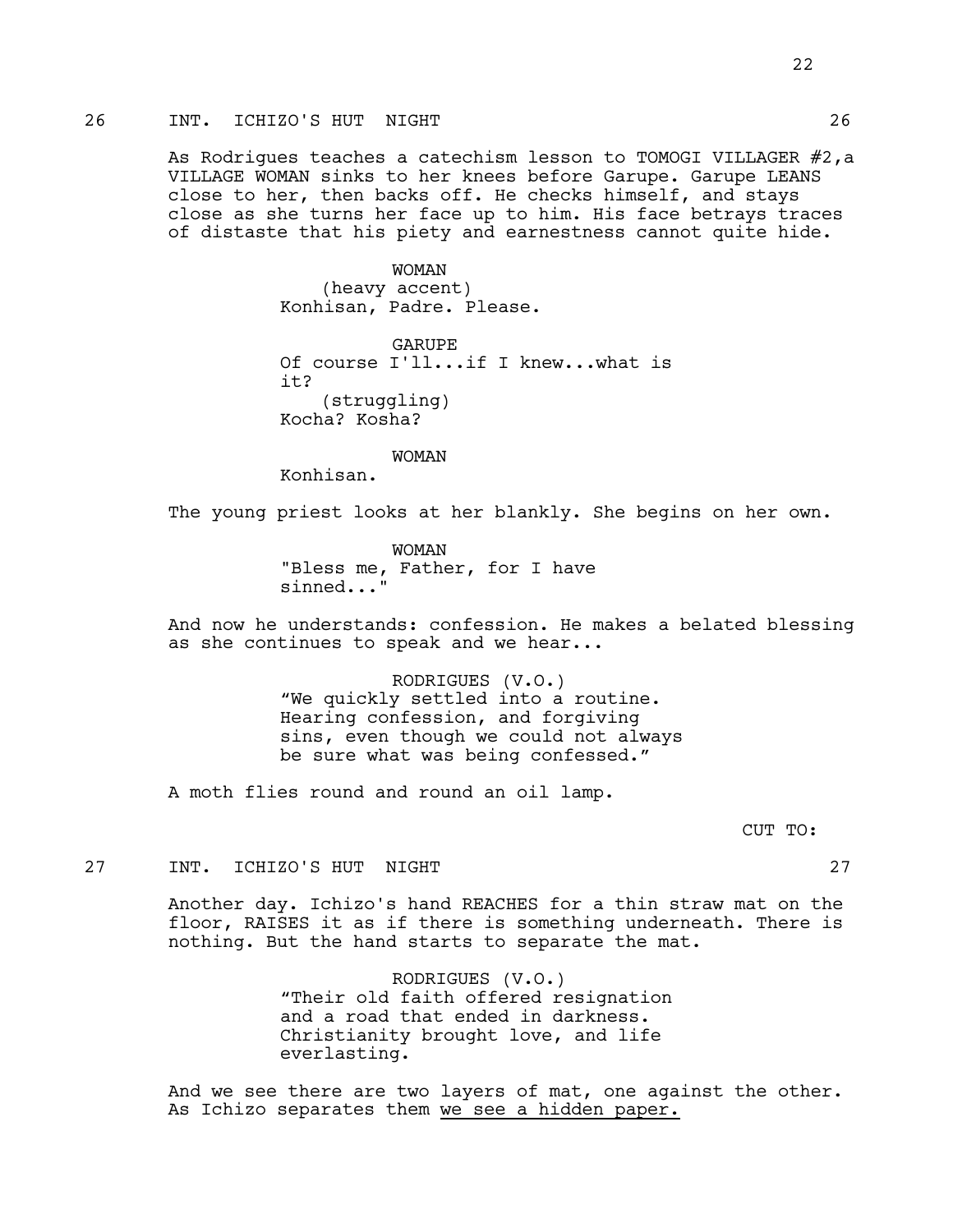23

RODRIGUES (V.O.) "The dignity for the first time of being treated like God's creatures, not animals. And the promise that earthly trial would not end in nothingness, but in salvation."

Ichizo SMOOTHS the wrinkled paper and passes it reverently to Rodrigues, who nods and PASSES it to Garupe. It is a picture of Jesus (or Mary). He places it on a low table against the wall serving as an altar upon which are placed a chalice, paten, missal, water and wine. A light has been lit.

> RODRIGUES (V.O.) "Images of Our Lord and the Blessed Virgin Mary sustain them. So they can see past the image, and find God in their own hearts, we give religious instruction and teach new prayers. Quietly"

Rodrigues TURNS: faithful of the village crowd this hut. The villagers stare at the picture of Jesus (or Mary) in awe and make gestures of great reverence. Rodrigues makes the sign of the cross and begins Mass.

> RODRIGUES In nomine Patris, et Filii, et Spiritus Sancti, Amen. Introibo ad altare Dei....

Kichijiro stands in the back, not quite sober, watching.

RODRIGUES (V.O.) "We offer Mass in the dead of night, just as they did in the Catacombs. But in whispers. And when morning comes we leave the village...quietly...still with no word of Ferreira."

CUT TO:

# 28 EXT. TOMOGI MOUNTAIN ROAD DAWN 28

Garupe and Rodrigues negotiate the rough path through the forest as Mokichi clears the way just ahead of them.

> RODRIGUES (V.O.) "...and we climb the mountain again. And wait. And hide. These people carry the burden of their faith up this steep road more easily than we do. (MORE)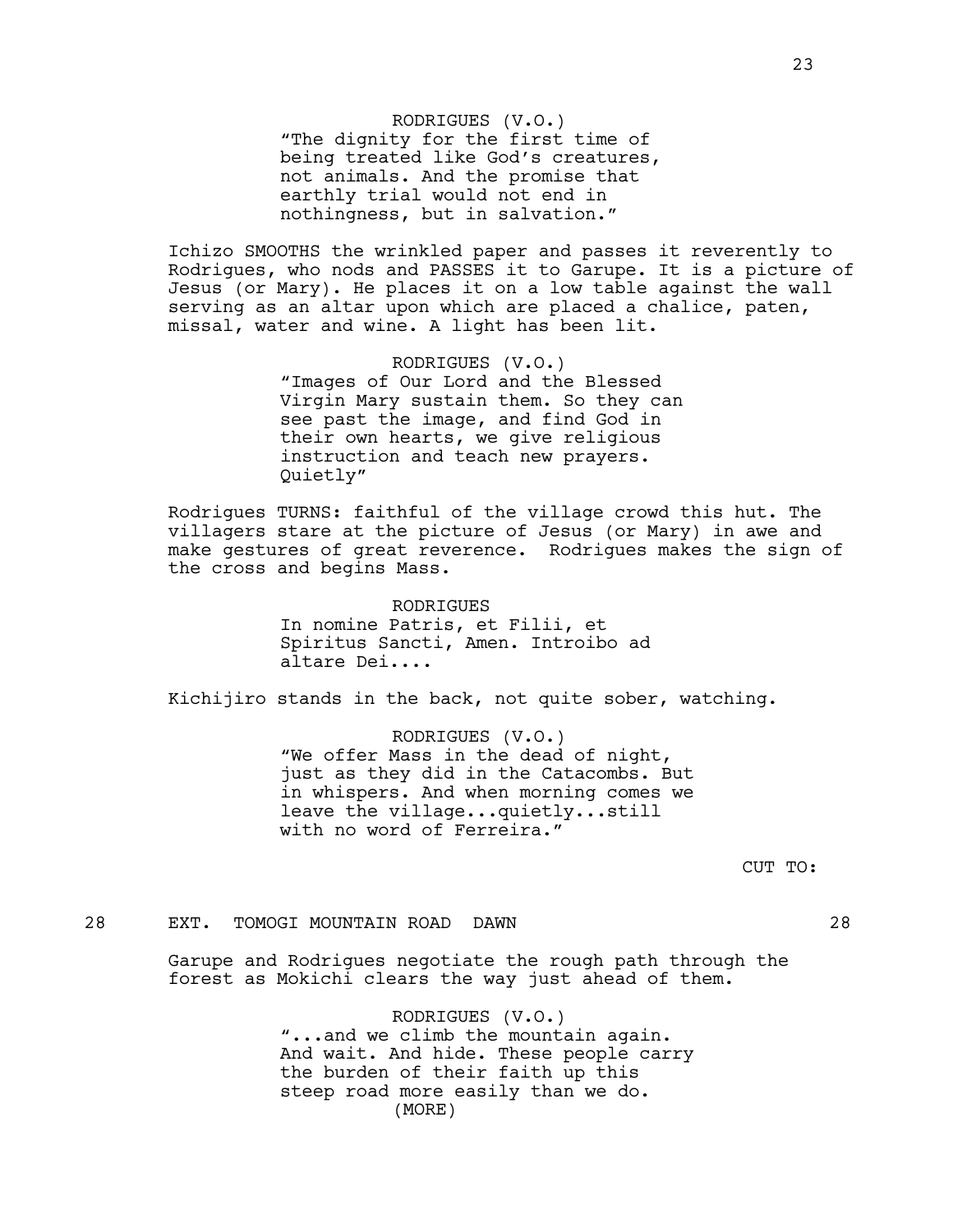Their trust in us is total, and we have to be careful they do not give us too much. When I asked Ichizo's wife for food that first day, she gave us almost all they had. RODRIGUES (V.O.) (cont'd)

They hurry out of the woods toward the sheltering outlines of their hut, visible ahead in billowing clouds of early-morning mist.

> RODRIGUES (V.O.) "The love of all these people overwhelms us both.""

> > CUT TO:

### 29 INT. CHARCOAL HUT DAY 29

Rodrigues is BAPTIZING a baby held by its mother as the father looks on with a mixture of pride and wariness. He holds the only instrument for the ceremony - a broken little peasant's cup used for holy water.

> **RODRIGUES** "Paatere to, Hiiriyo to, Supiritsu Santo no mina o motte soregashi nanji o araitatematsuru. Amen."

WIFE We now? All with God, in paraiso?

GARUPE

(frustrated)

Paradise? Now? No. But God is there now, and forever. He prepares a place for us all. Even now.

The husband and wife give no sign of comprehending, but they bow and leave, passing Ichizo's Wife standing patiently holding two meager bowls of food.

> GARUPE Blessed be God. (beat) *Arigataya*.

She BOWS and exits. Garupe HANDS Rodrigues a bowl of food.

GARUPE I'm sorry, Sebastião, for my impatience. I'm ashamed of my frustration.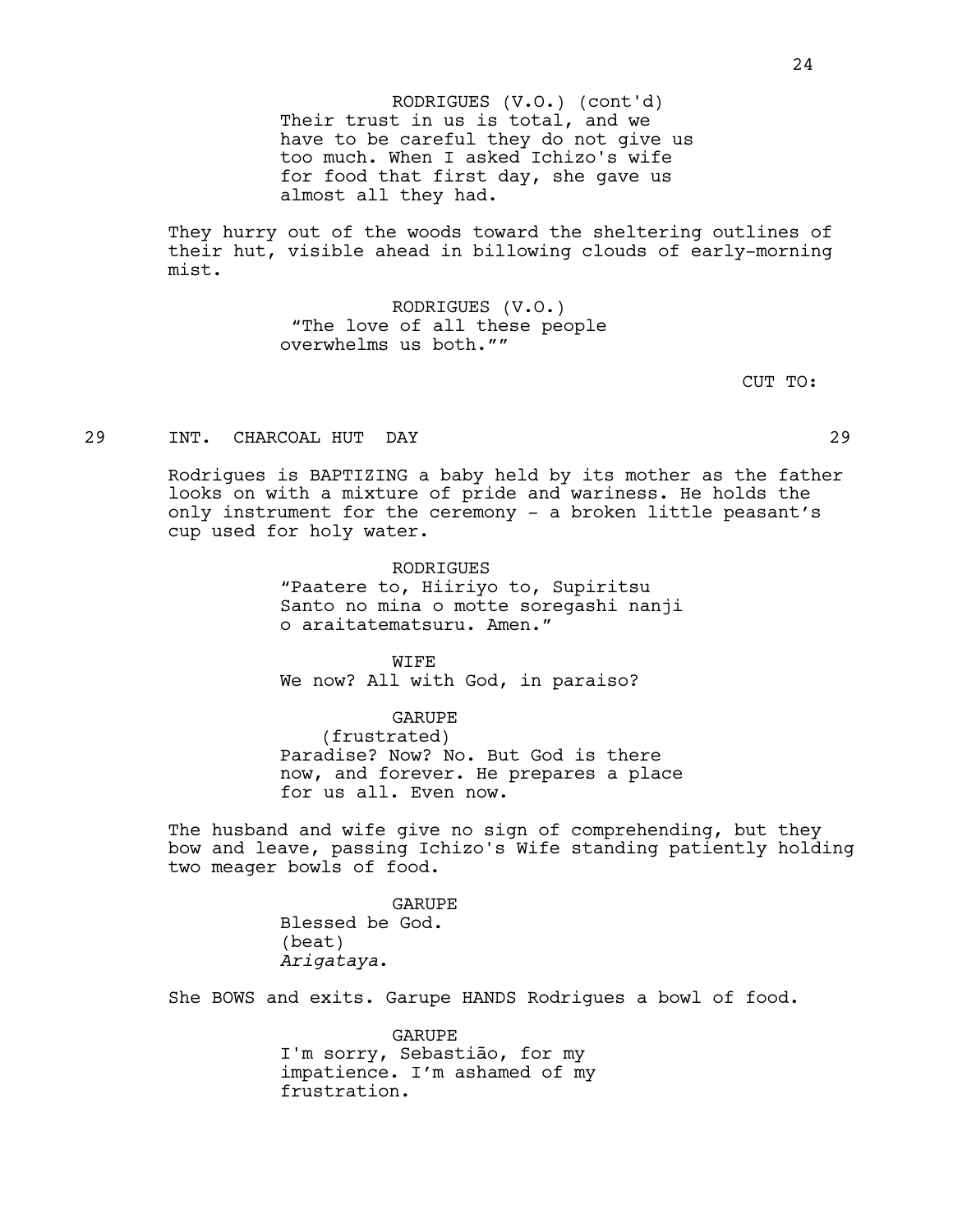25

Rodrigues NODS his head in understanding.

RODRIGUES The child is safe in God's grace. That's what's important.

Both priests bow their heads over the food in silent blessing, then start to eat.

CUT TO:

30 EXT./INT. CHARCOAL HUT DAY 30

Heavy RAIN pelts the charcoal hut, running off the straw roof in great streams and LEAKING inside. Garupe and Rodrigues are PICKING lice off their clothes using their fingers as tweezers. Garupe mutters something under his breath.

> GARUPE "Joy of my heart."

> > RODRIGUES

What?

GARUPE

"We shall never find another race to equal the Japanese. They are the joy of my heart." Our Saint Francis Xavier's words. He must not have come across any lice. The only way we can win against these things is to get out of here.

Rodrigues tweezes several small white lice with his fingers. Frustrated, Garupe picks up a rock and pounds at them.

> GARUPE (cont'd) (pummeling the lice) I'm sorry. I know that's weak. (WHACK!) But all I feel for these people is pity, not love.

RODRIGUES I know. I feel pity too. (beat) Our Saint Francis also told us to render an account first to God, then to our own conscience. Then we can do much good for our neighbors.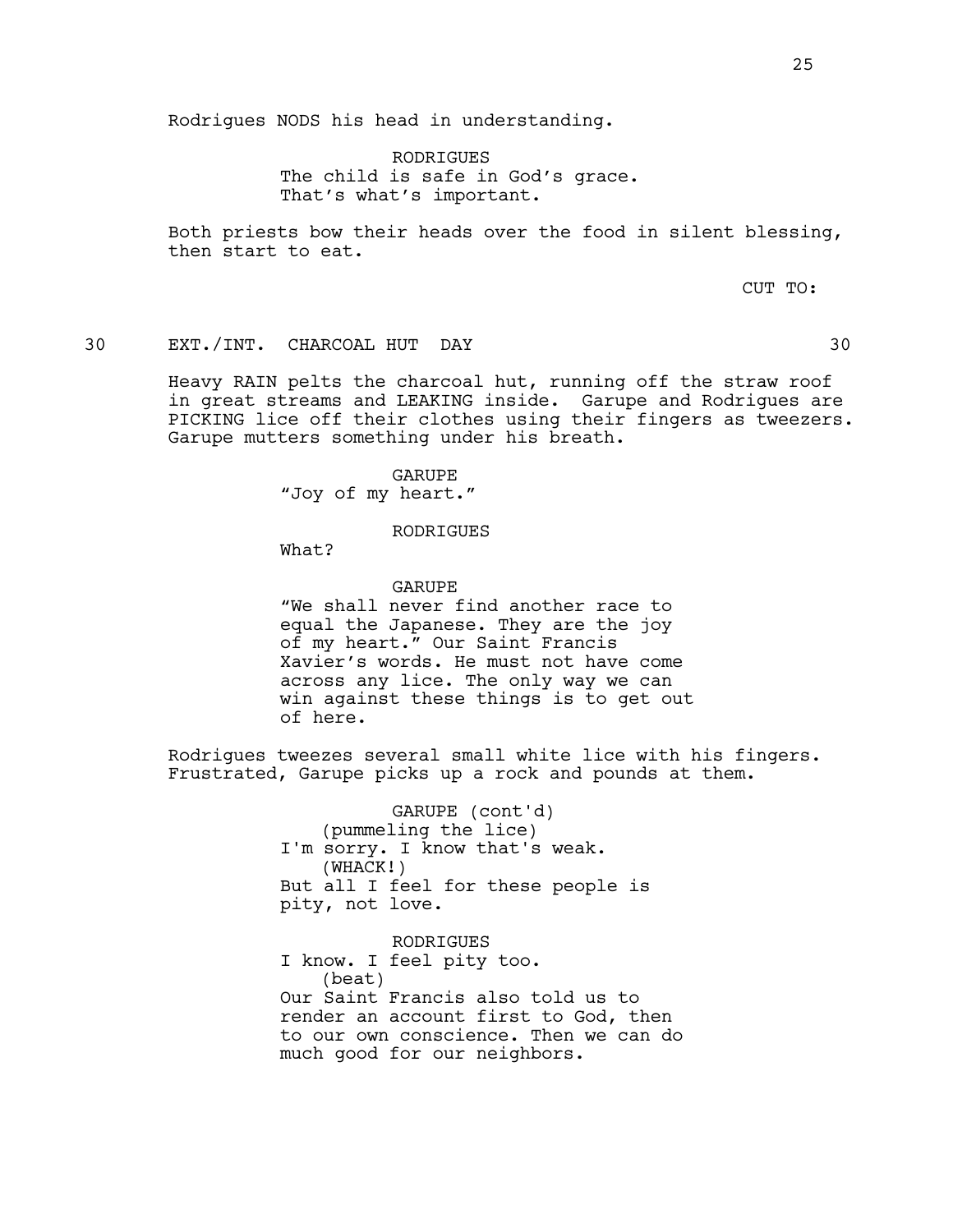GARUPE Do you think we have? Done good?

RODRIGUES Yes I do. Of course I do.

GARUPE

Much good?

Rodrigues wipes his hands and passes Garupe a small bowl of roots and pumpkin scraps.

> GARUPE It's just that these people are so frightened. Is fear all they have? (WHACK!) And lice?

RODRIGUES They have us. We comfort them.

GARUPE How much longer can we do that?

RODRIGUES We asked for this mission, Francisco. We begged Father Valignano for it. We prayed for it in the Exercises. God heard us then, He hears us still.

GARUPE Then may He guide us to Ferreira. So we can know the truth.

RODRIGUES

...What?...

GARUPE

The truth.

RODRIGUES Do you think there's any doubt?

GARUPE

About what?

RODRIGUES

You think his strength gave out and he groveled in front of the Inquisitor Inoue? Went on his knees like a dog?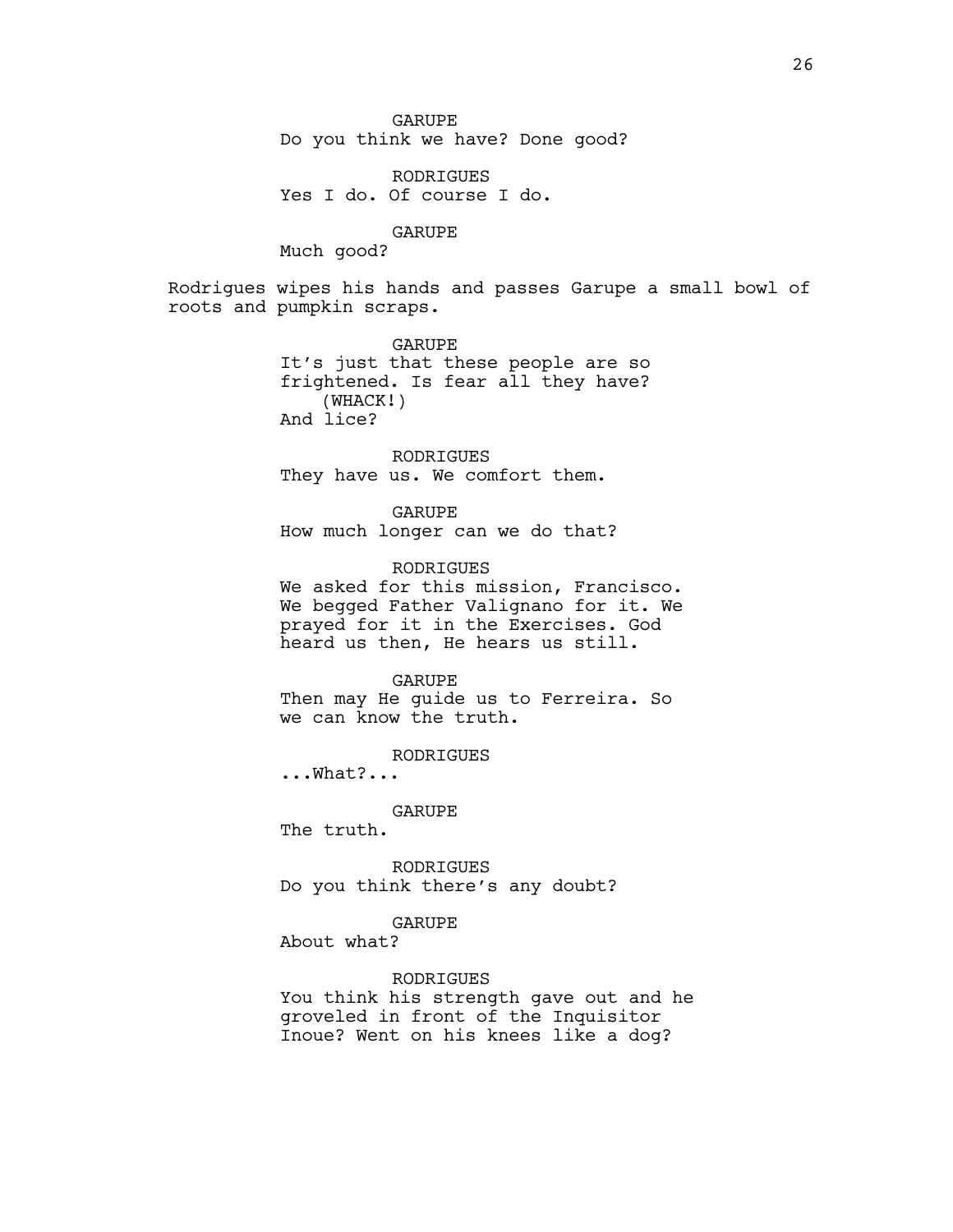#### GARUPE

That's still just a rumor. Even if this Inoue is the devil everyone claims, Ferreira would stand up to him.

#### RODRIGUES

You don't seem so certain, Francisco. (no reply from Garupe) One of us has to go to Nagasaki and find him.

#### GARUPE

It's too dangerous. If we're caught there will be terrible reprisals to the people who shelter us.

RODRIGUES Then Kichijiro can go and bring back word we can act on.

#### GARUPE

Are you mad? Where is he? Kichijiro's never sober. You know he can't be trusted.

#### RODRIGUES

So we stay here like this? No. We must do something to find Father Ferreira.

Garupe bangs his food bowl down on another swarm of lice.

#### GARUPE

Yes. Of course. But first I have to find all these lice.

The SOUND of the rock echoes through the hut as Garupe continues to attack the lice.

#### CUT TO:

31 INT. CHARCOAL HUT DAY 31

A few hours later. Beams of straggling SUNLIGHT creep beneath the door.

> RODRIGUES Let's go out. Let's risk it. Just for a moment.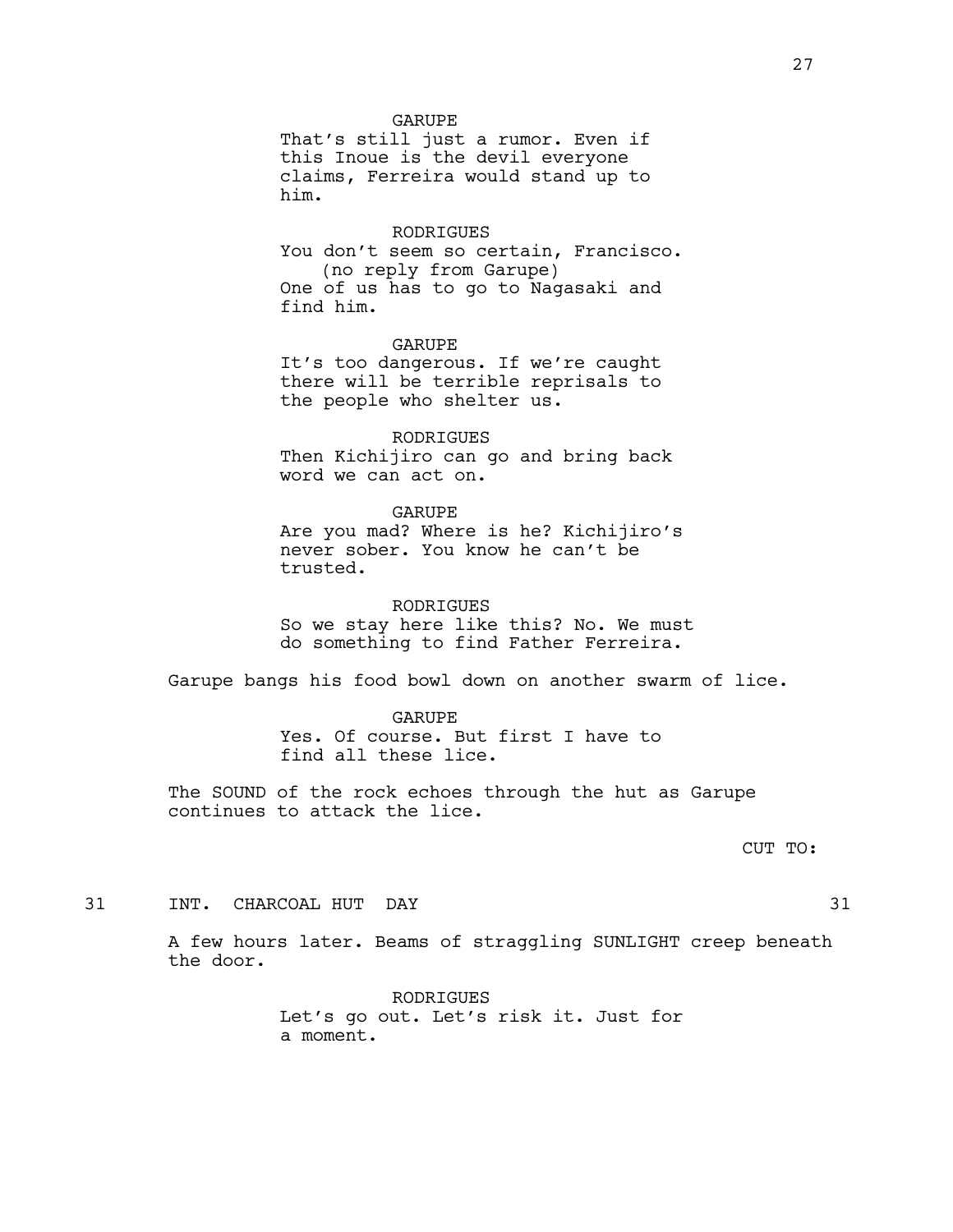#### CUT TO:

# 32 EXT. CHARCOAL HUT DAY 32

The ground outside the hut is wet with just-fallen rain. Rodrigues sees clear water dripping from bright green leaves. He turns his face to the sunlight piercing the mist. Garupe is seated beside him on a rock.

Rodrigues notices a BIRD, SOARING through the shafts of sunlight over Garupe's shoulder.

> RODRIGUES There. Look. I'm sure it's the same bird.

We see the bird, FLOATING free in the light wind.

RODRIGUES (O.S.) The one from the ship. It watches over us.

Garupe turns his head to watch the bird...

RODRIGUES (O.S.) It's God's sign.

...still in flight but nearing the ground, flying past...

...TWO MEN, apparitional figures in the still-thick mist. Standing, staring. Unmoving.

Garupe SEES them first. He reaches for Rodrigues's arm.

GARUPE Don't move. Someone's here. Watching us.

Rodrigues follows his gaze, SEES the two men shrouded in the distant mist. He doesn't move a muscle. Until...the mist SHIFTS and OBSCURES the figures.

#### **RODRIGUES**

Now!

The priests DASH for the safety of the charcoal hut and...

CUT TO: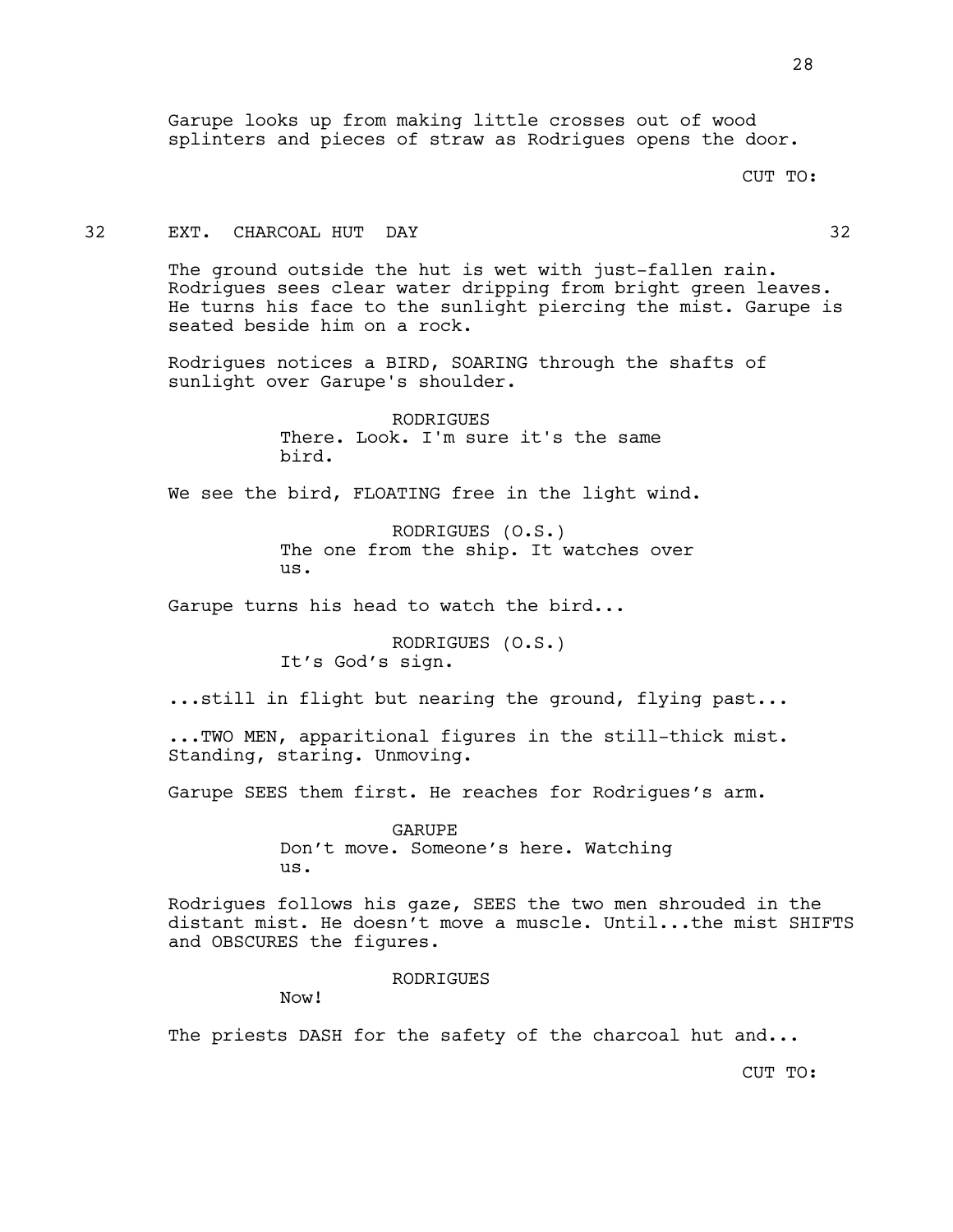...their hiding place in the floor. They RIP the floor boards up, squeezing themselves into the deep darkness.

CUT TO:

34 EXT. CHARCOAL HUT NIGHT 34

Hours later. The land looks peaceful under a full moon.

CUT TO:

35 INT. CHARCOAL HUT NIGHT 35

The priests are now coiled tensely in their hiding place. The soft sound of a VOICE pierces the quiet.

GOTO MAN 1 (O.S.)

Padre...

The Priests start to panic.

GOTO MAN 1 (O.S.) (a little louder now) Padre.

Rodrigues starts to get out of the hiding place.

GARUPE No! It's not the signal!

The door creaks...

GOTO MAN 1 (O.S.) Padre, do not be afraid, it's all right. We won't hurt you. We're Kirishitan, Padre. Kirishitan.

Rodrigues and Garupe wait. They hear footsteps walk away.

Rodrigues wrenches free. He hoists himself out of the hiding place, goes to the door and opens it. He sees TWO MEN prostrating themselves before him on the ground.

> GOTO MAN 2 We frightened you. We are sorry. (As Rodrigues collects himself) (MORE)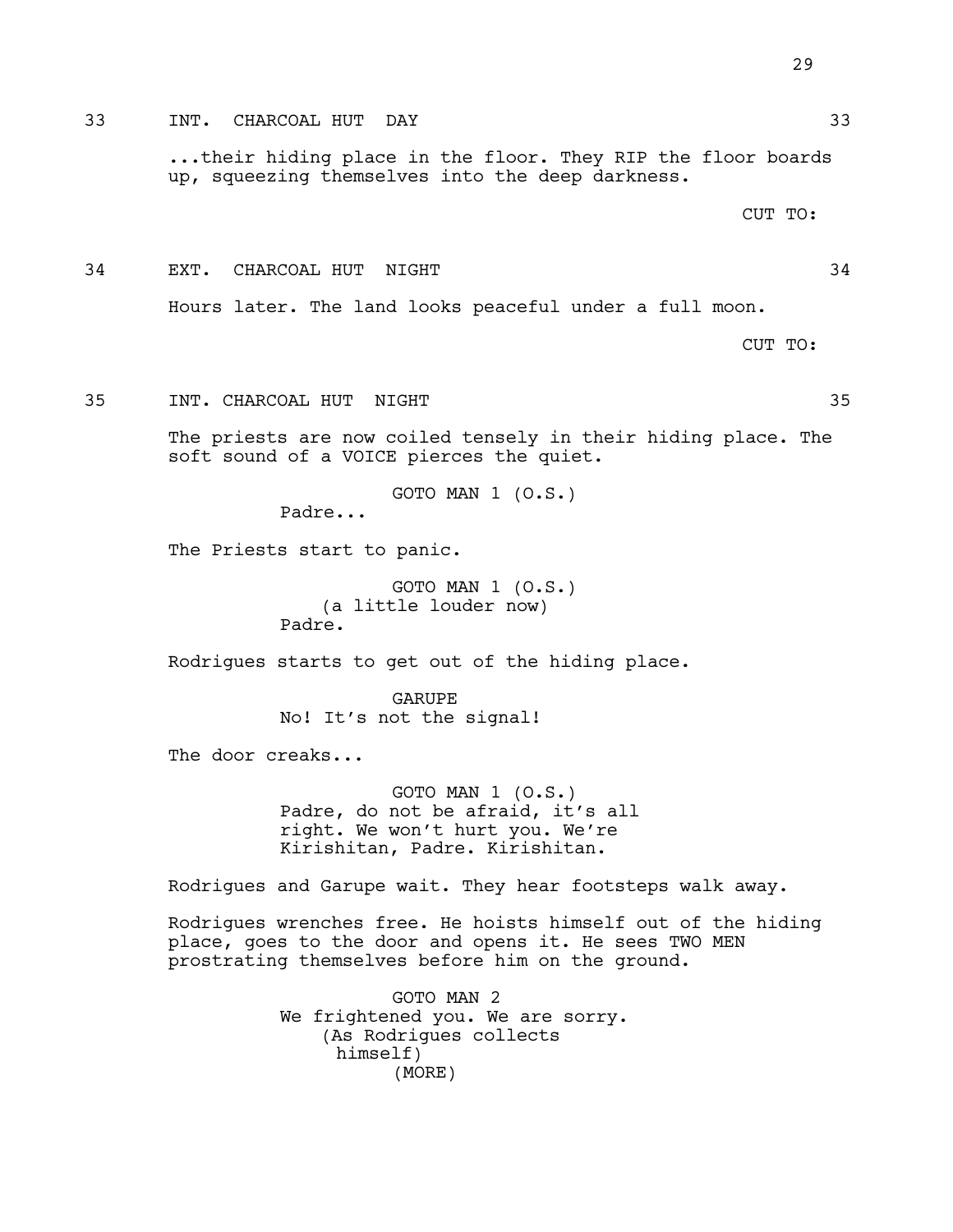We want to ask you to come to our village. To Goto. People miss our faith there. Our children need you. We have no Mass, no confession. GOTO MAN 2 (cont'd)

The Goto Men watch them eagerly. One of the men has bloody feet from climbing the mountain to the hut.

# GOTO MAN 1

# All we can do is pray.

Rodrigues looks down at the Goto Man's bloody feet.

CUT TO:

36 INT. CHARCOAL HUT NIGHT 36

Rodrigues carefully bathes and bandages the Goto Man's bloody feet as Garupe questions them.

> GARUPE How did you know we were here?

The Goto Men lower their eyes.

RODRIGUES It's all right. You can tell us. Was it one of the faithful?

GOTO MAN 2 It was a Kirishitan of our village. Kichijiro.

GARUPE (stunned) Kichijiro? Our Kichijiro?

GOTO MAN 1 He says he came here with you.

RODRIGUES But he is not a Christian.

GOTO MAN 2 Yes he is. It's true, he spoke against God to the Inquisitor, Inoue Sama. But that was eight years ago. His whole family was put to death. He spoke against God. But he still believes.

CUT TO: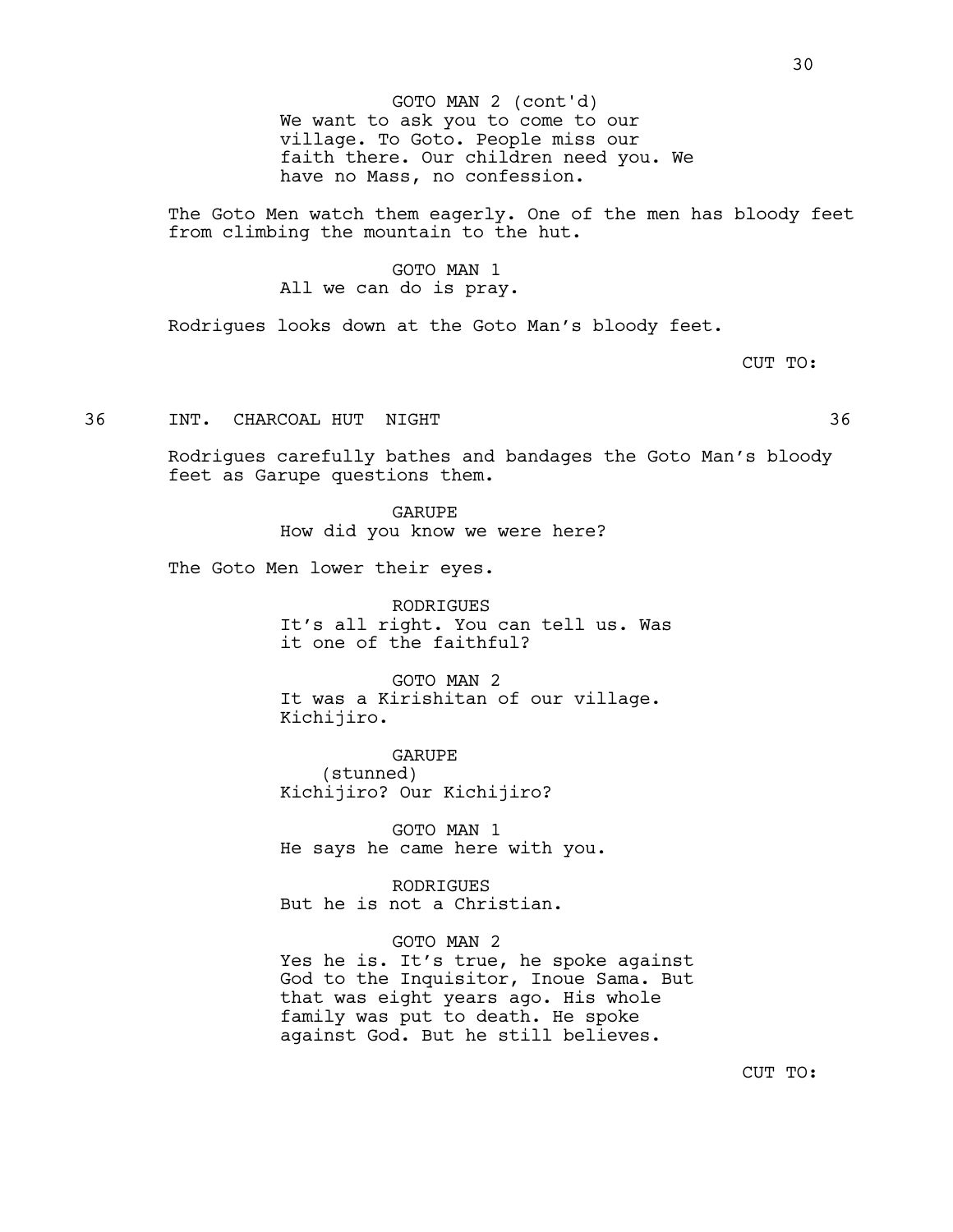# 37 EXT. A VAST STAND OF REEDS DAY 37

High angle down on the tall green reeds WAVING AND RUSTLING. VOICES raised in intense debate float in the thin air. The men from Goto stand aside respectfully, listening anxiously.

MOKICHI (O.S.)

No, Padre...

RODRIGUES (O.S.) But we will return here.

ICHIZO (O.S.) I don't know the people of Goto, so I don't know they can be trusted.

RODRIGUES (O.S.) They are Christians, just like us.

Garupe and Rodrigues stand among the villagers who have stopped their work. Surrounded by the reeds, they look like creatures at the bottom of a deep dry sea. They are troubled at the news the two priests have just told them.

### MOKICHI

Kichijiro told them to come here. I am not sure why. Why does he do anything?

RODRIGUES Kichijiro brought us to Tomogi.

GARUPE

It will be only for a few days. Deus commands us all to spread the gospel to every living creature.

ICHIZO

(beat) But one will stay. Here. Please.

MOKICHI It is safer. There is much danger to travel together.

ICHIZO And for us, too. Danger for all.

CUT TO:

31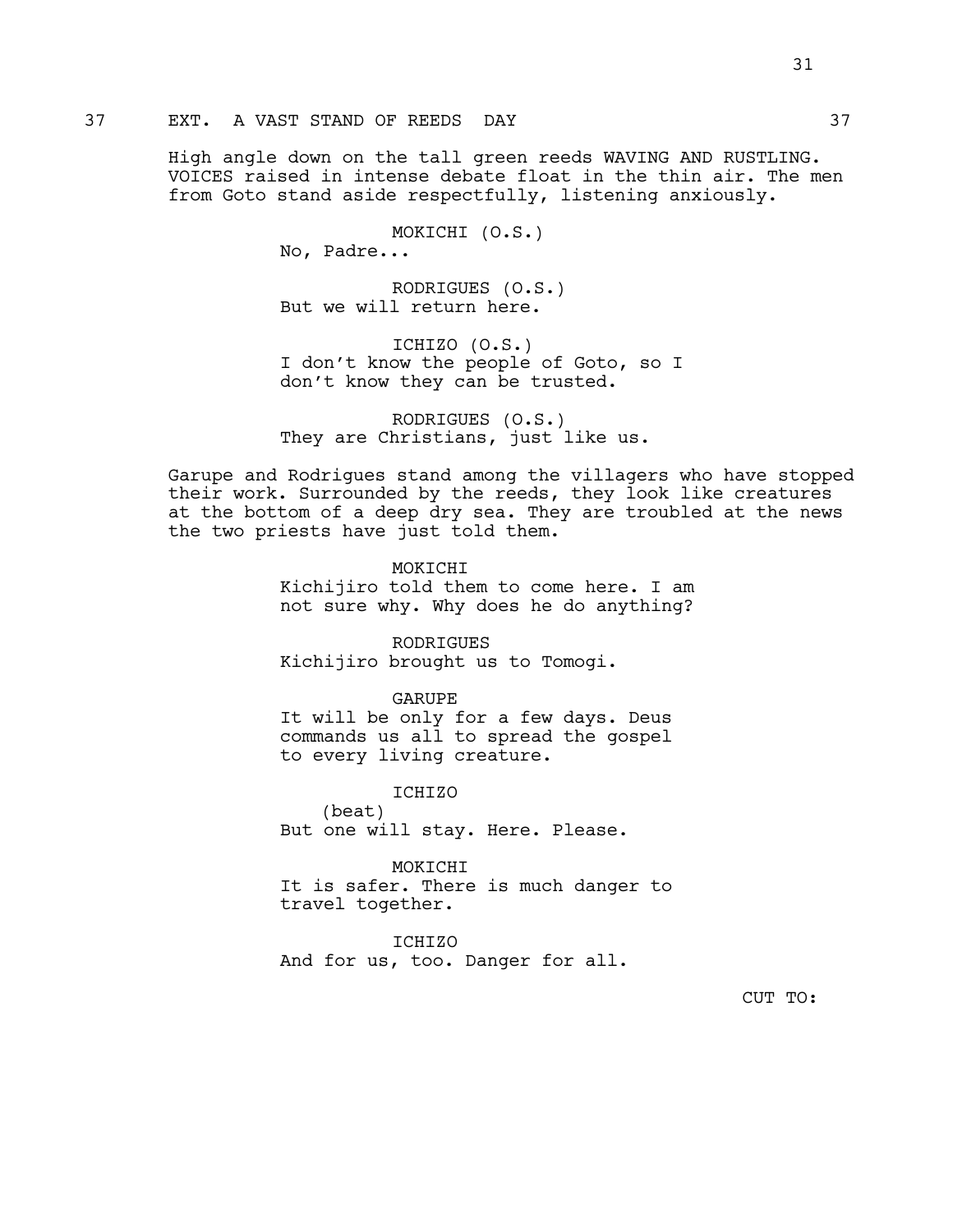# 38 EXT. TOMOGI BEACH NIGHT 38

Rodrigues sails from the beach in a boat piloted by a silent BOATMAN. Garupe, Mokichi and Ichizo and a few other villagers watch him move away into the GATHERING FOG. Rodrigues makes the sign of the cross, but he is hardly filled with confidence himself.

The Boatman squints ahead into the fog, shadows from the lantern on the mast making his face look like a ghost mask.

Rodrigues SEES a second boat nearby, carrying the Goto men. One of them looks back at Rodrigues, his face expressionless.

This makes Rodrigues even more uneasy as the second boat is swallowed in the darkness like a ghost ship.

> RODRIGUES Boatman...we're losing them.

The Boatman doesn't acknowledge him. Rodrigues says a silent prayer before his boat, too, vanishes in the gathering fog.

CUT TO:

#### 39 EXT. GOTO BEACH DAWN 39

A face suddenly appears in the fog. Then another.

On the boat, Rodrigues recoils, startled, fearful, as...

...FOUR VILLAGERS WADE into the BREAKING SURF on the beach, surging toward the boat.

> RODRIGUES (V.O.) "Truly, on the journey I was full of fear..never more than when we landed on the island."

Four sets of hands CLUTCH at him. He thinks he is being captured...until one of the villagers makes the sign of the cross. Then another. And then all.

Rodrigues is reassured. He lets himself be helped off the boat, into the surf, towards the beach. The villagers stay close to him in the water, protecting him.

> RODRIGUES (V.O.) "But the joy which greeted me, I finally realized, was almost as great as my own, coming safely to that village. I thanked God for bringing me here."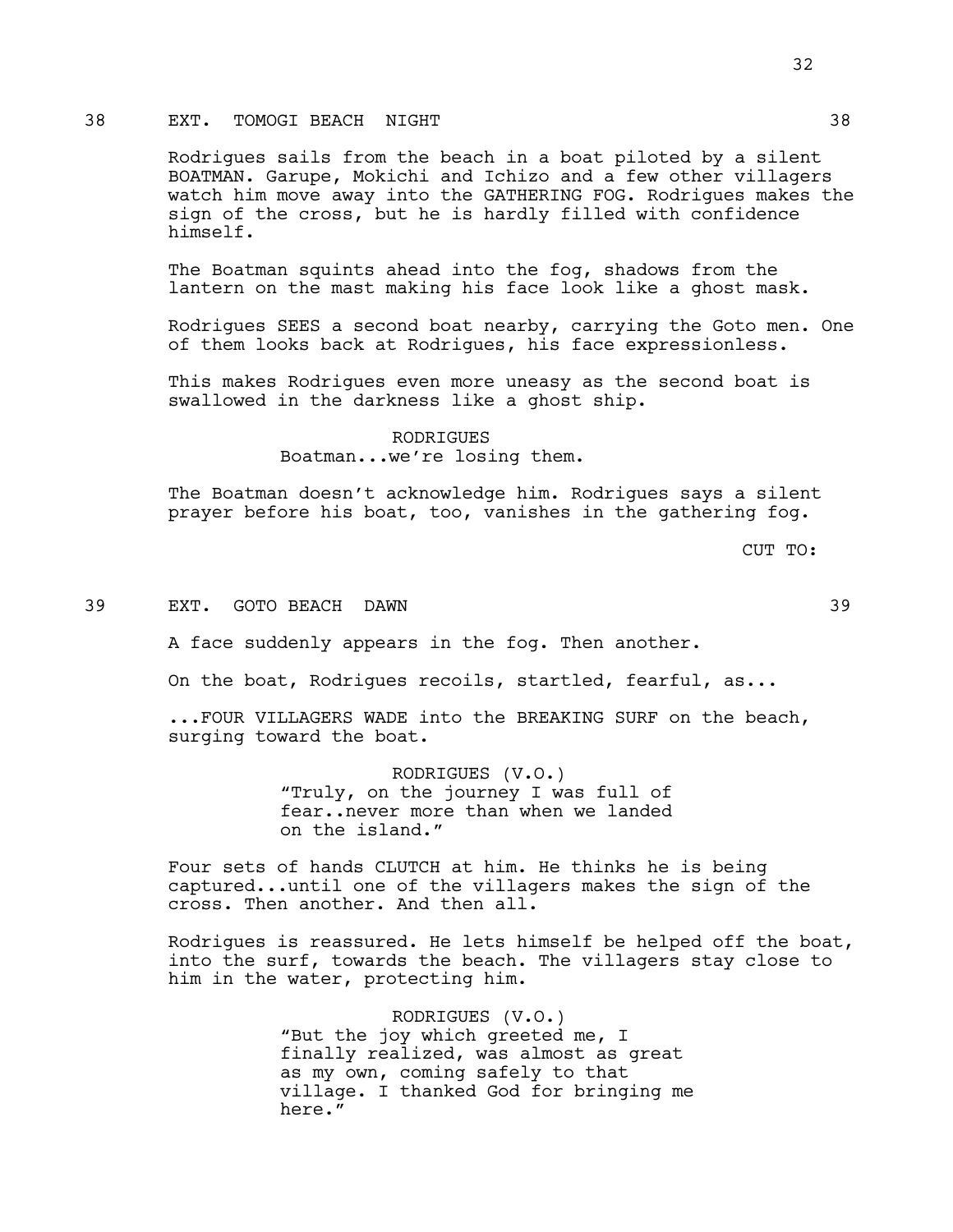Another small group of villagers waits anxiously. As Rodrigues makes his way toward them, they part respectfully...

...and Rodrigues sees Kichijiro in their midst, smiling like a hero.

> RODRIGUES (V.O.) "Even the sight of Kichijiro was somehow welcome."

Rodrigues regards Kichijiro with a look of relief tempered by wariness. In the distance, a dog HOWLS.

CUT TO:

40 INT./EXT. GOTO CRUMBLING FARMHOUSE DAY 40

In a crumbling farmhouse, with a large congregation of villagers, Rodrigues celebrates Mass under a bright and cloudless sky. It is an occasion of reverence and joy.

> RODRIGUES (V.O.) "On that day, the faithful received fresh hope. I was renewed."

As the priest celebrates the Mass, consecrating the host, the faces of the villagers -- even of Kichijiro -- reflect the power of this open demonstration of faith.

> RODRIGUES (V.O.) "Their lives here are so hard. They live like beasts and die like beasts."

Outside, villagers bringing the sick, infirm, children and babies to the priests form a broken line going back into the hills.

TIME CUT: Now Rodrigues distributes Holy Communion. He realizes he does not have hosts for the whole congregation and decides to break small particles from his own host to distribute. The Villagers receive it with deep humility. Some even weep quietly.

> RODRIGUES (V.O.) "But Christ did not die for the good and beautiful. That is easy enough. The hard thing is to die for the miserable and corrupt. But here I knew I was one of them, and I shared the hunger of their spirit."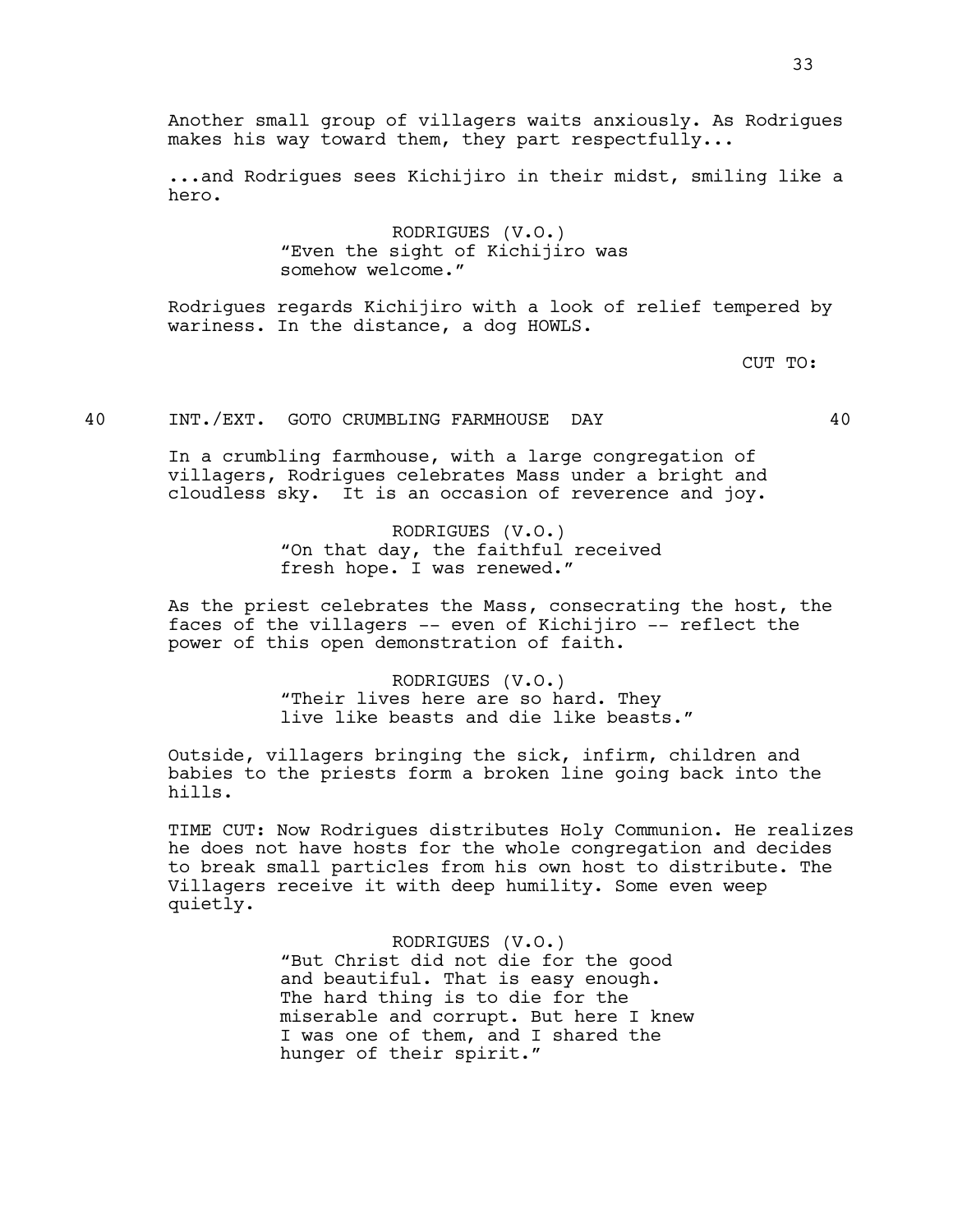TIME CUT: Villagers continue to make their way to the farmhouse - the sick are carried. Rodrigues passes among the faithful with SMALL WOODEN CRUCIFIXES MADE FROM WOOD SPLINTERS; VERONICAS, small pendants with the image of Jesus; and OTHER DEVOTIONAL OBJECTS made of paper. Rodrigues takes his rosary, and unfastening the beads gives one to each until they are gone. The Villagers REACH OUT FOR them eagerly - everyone, that is, but Kichijiro, who shrinks back.

> RODRIGUES (V.O.) "They are desperate for tangible signs of faith, so I provided what I could. I worry they value these poor signs of faith more than faith itself, but how could we deny them?"

TIME CUT: Rodrigues distributes the last of the devotional objects. But the villagers seem to expect more. They don't want to disperse.

> GOTO SICK MAN Padre. Listen to me. Konhisan.

TIME CUT: Rodrigues looks out.

RODRIGUES Now...will you say with me...the words of this prayer.

He bows his head. The congregation follows.

RODRIGUES (in rough but determined Japanese) *"Ten ni mashimasu warera ga on'oya, mina o tattomaretamae, miyo kitaritamae..."*

The congregation joins him in saying the prayer.

41 EXT. GOTO CRUMBLING FARMHOUSE DAY 41

TIME CUT: After the prayer, Rodrigues walks among the faithful.

RODRIGUES (V.O.) "And they came to me. I felt God Himself was so near."

He STOPS and speaks with an OLD GOTO MAN.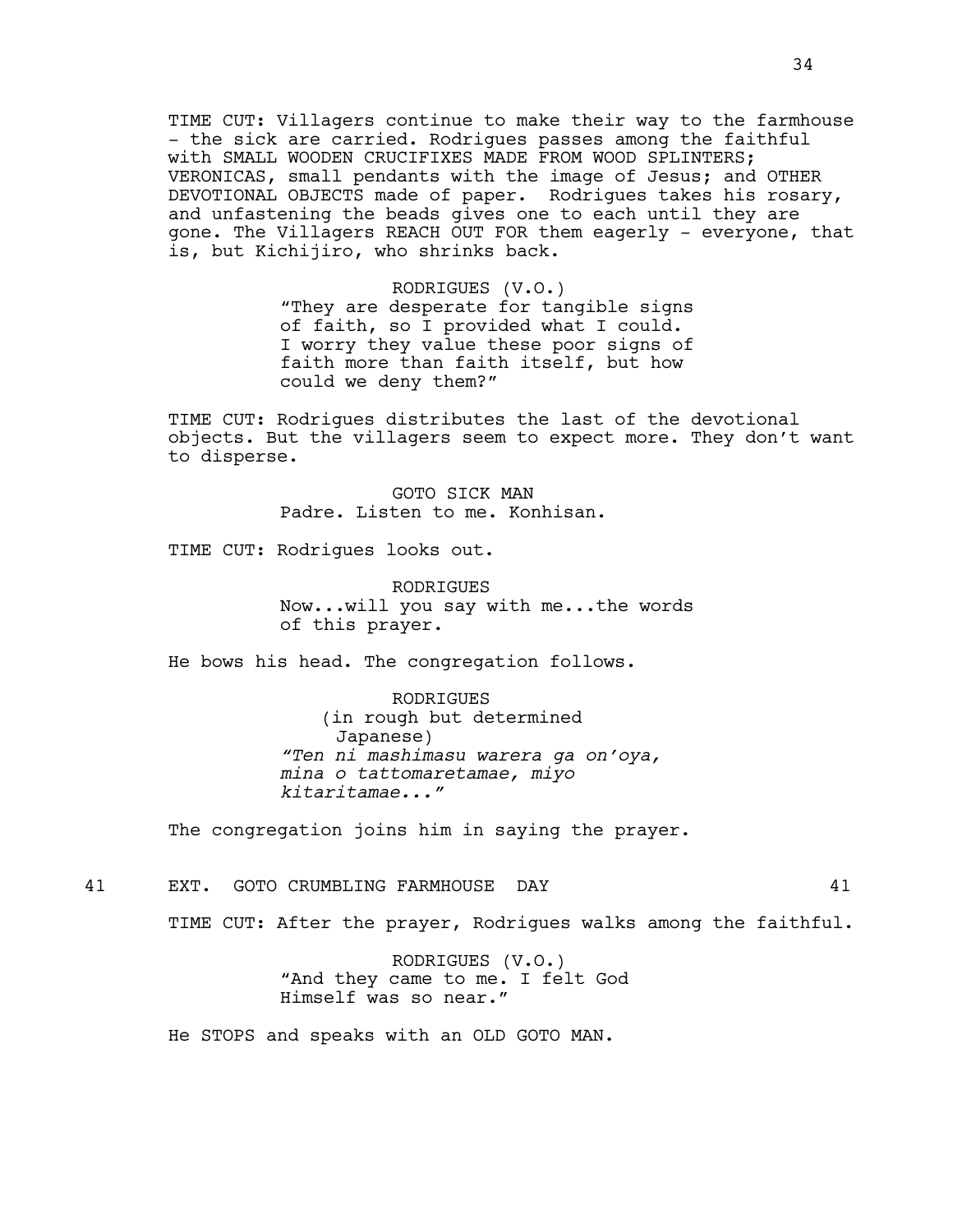RODRIGUES (V.O.) "One prayer was answered on Goto. It was there I learned the first real news of someone who might be Father Ferreira."

RODRIGUES You've seen him then. A stern man?

> GOTO MAN (shakes his head)

Oh no. Kind. So they say. It's said he made a place for infants and the sick at Shinmachi. But who can know for sure? That was before the trouble.

RODRIGUES Where is that?

GOTO MAN Near Nagasaki. But so dangerous to go.

The Old Goto Man slips back into the crowd. Rodrigues' face shows a strange mixture of concern and excitement.

CUT TO:

42 EXT. GOTO CLEARING IN THE WOODS DAY 42

CAMERA TRACKS through dense, quiet woods.

RODRIGUES (V.O.) "In Goto I baptized over a hundred adults and children, heard confessions without number, gave instruction and celebrated Mass. But it was from Kichijiro that I felt the greatest need."

CAMERA NOW DISCOVERS: Kichijiro on his knees before Rodrigues in a clearing like a small Gethsemane.

> KICHIJIRO I was Kirishitan. I am Kirishitan.

**RODRIGUES** You did not take the crucifix.

KICHIJIRO I did not deserve it.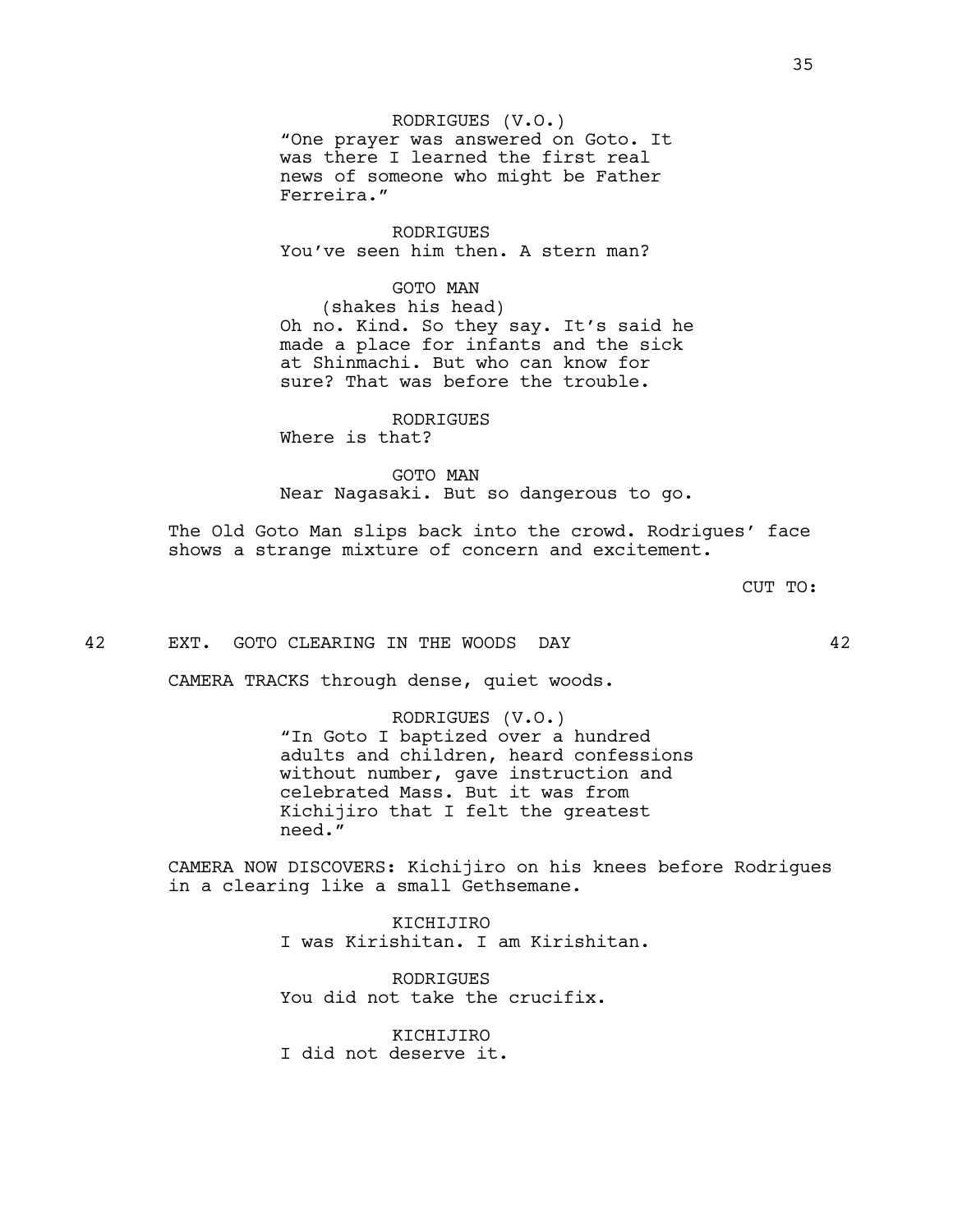# RODRIGUES

Because you denied God?

## KICHIJIRO

Yes, but only to live. Peter denied Him three times, and still Peter loved God. My whole family. They...we were betrayed by an informer. The Inquisitor Inoue wanted us to give up our faith. Stamp on Jesus with our foot. Just once, just fast. But they would not.

CUT TO:

43 EXT. GOTO STREET DAY 43

Close up of the fumie. A foot hovers over it, WAVERING. It is a board to which an iconic religious image has been attached--in this case an image on metal of Christ.

KICHIJIRO (V.O.)

But I did.

Kichijiro's foot COMES DOWN on the fumie as his family watches.

CUT TO:

#### 44 EXT. GOTO CLEARING IN THE WOODS GOTO DAY 44

Kichijiro becomes increasingly distraught as he speaks.

KICHIJIRO My brothers and sisters...our parents...were all put in prison. I was released. But I could not abandon them, even if I had abandoned God.

CUT TO:

# 45 EXT. GOTO BEACH EXECUTION SITE DAY 45

Filled with samurai, guards, officials and the curious: a large crowd has gathered to watch a familiar ritual.

> KICHIJIRO (V.O.) So I watched them die.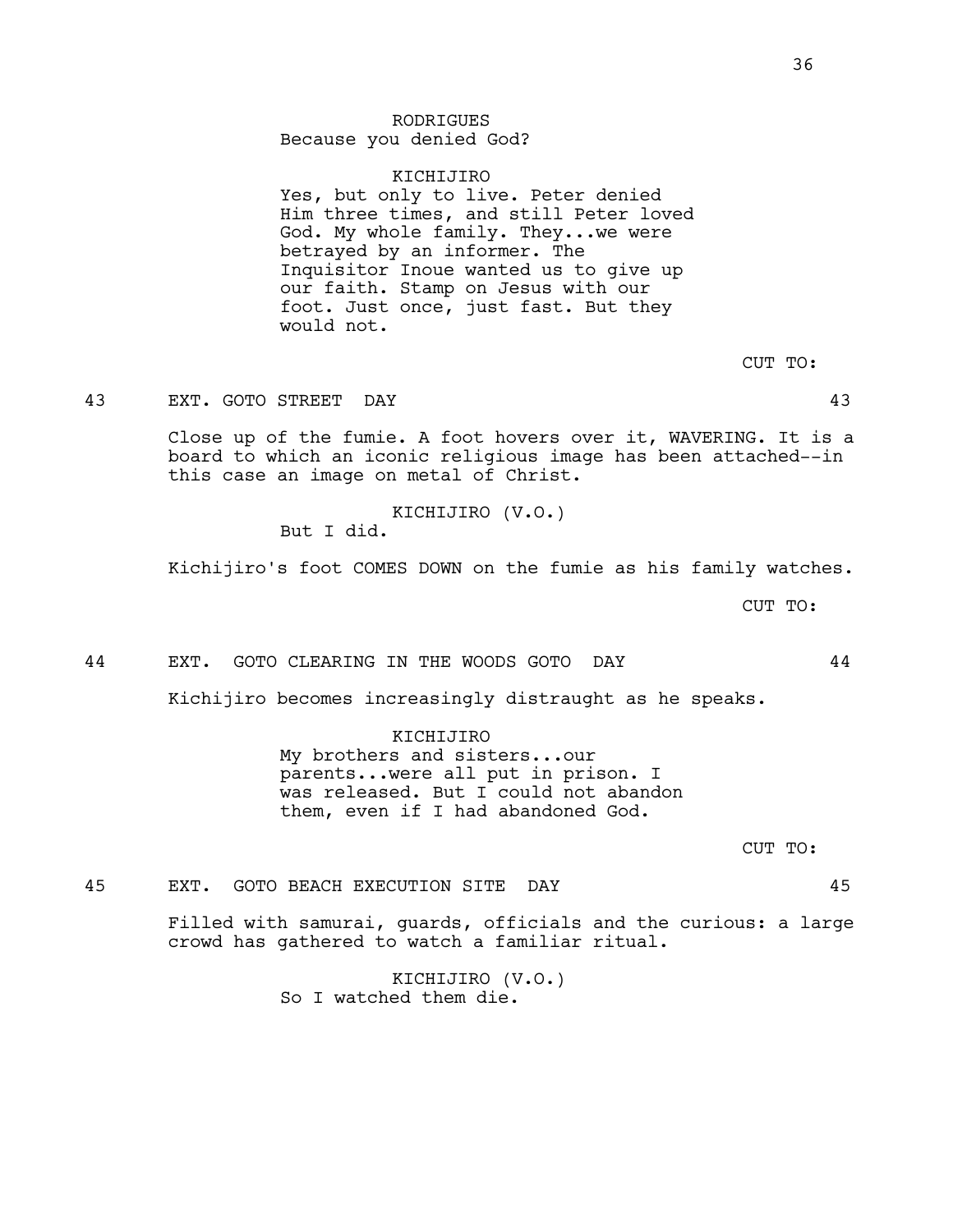In the center of the surrounding crowd, Kichijiro's whole family--his mother and father, two brothers and two sisters- have been prepared for execution: his sister is bound to a stake, another is tied to a stake, four are bundled in straw sacks and piled on top of each other. They are lit on fire. SMOKE fills the sky and FLAMES CONSUME the bodies of the prisoners, who SCREAM AND CRY to the heavens for mercy.

One of Kichijiro's sisters has long hair, hanging loose. As the flames devour her body, they seem to rush up the hair, quickly surrounding her head with what looks, for a brief, horrible moment, like a CROWN OF FIRE.

In the crowd, Kichijiro, covered with filth and looking like a wild dog, TURNS AWAY from this horror and tries to run. But his legs won't support him. He FALLS to the ground.

> KICHIJIRO (V.O.) Whatever I do, wherever I go, I see the fire and smell the flesh. The one thing more terrible to me than their dying is my shame.

> > CUT TO:

46 EXT. GOTO CLEARING IN THE WOODS DAY 46

Kichijiro is close to tears.

#### KICHIJIRO

After I saw you and Padre Garupe for the first time...I thought...I started to believe...that God might take me back. Because in...in my dreams, the fire was no longer so bright.

Rodrigues looks at him very closely: he wants to believe this testament, but he is still skeptical.

### RODRIGUES

Jesus said, "Every one therefore that shall confess me before men, I will also confess him before my Father who is in heaven. But he that shall deny me before men, I will also deny him before my Father who is in heaven."

Kichijiro, chastened, lowers his head.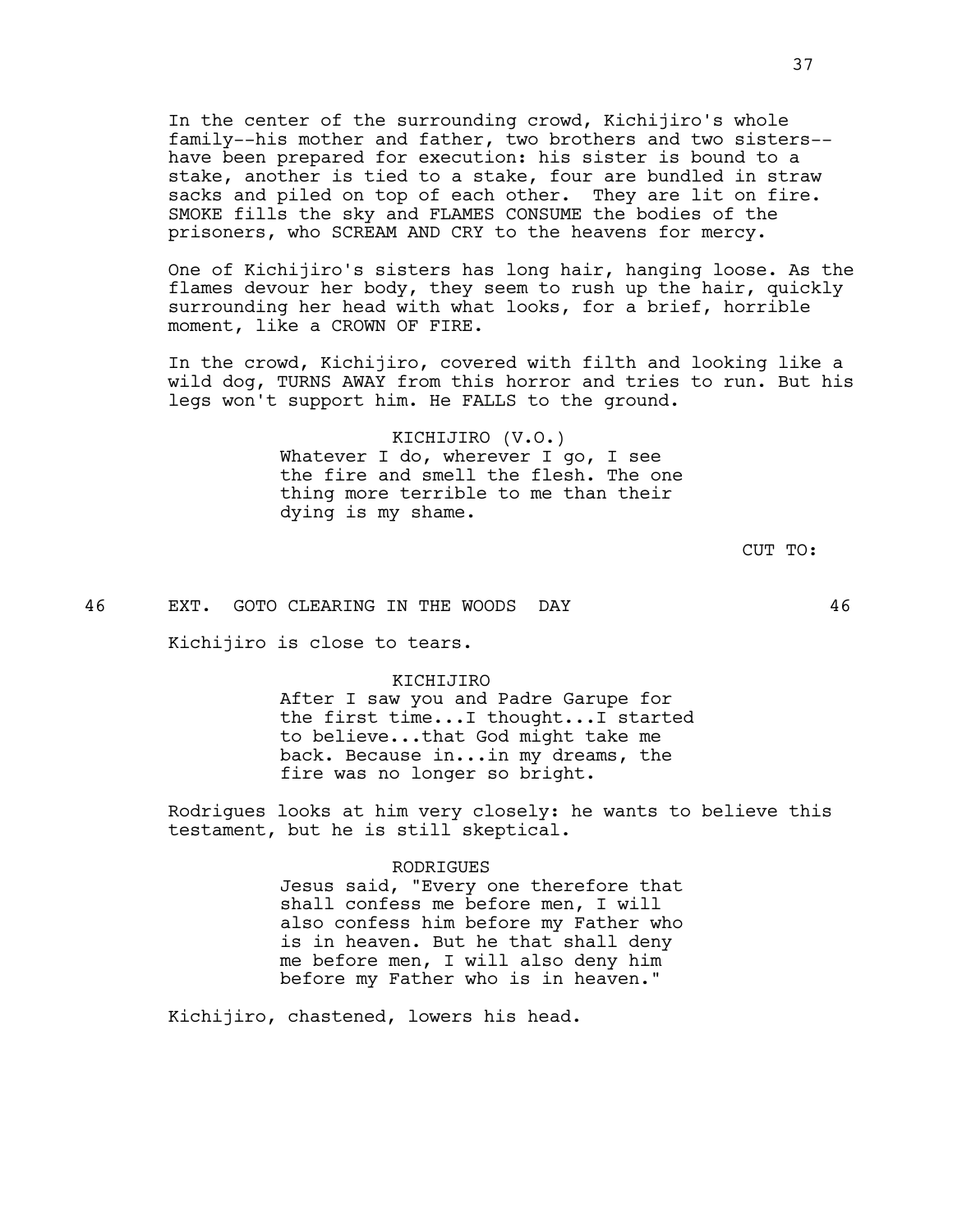RODRIGUES (beat; then relenting) Do you want me to hear your confession now?

KICHIJIRO (in tears) Bless me, Father, for I have sinned.

CUT TO:

47 EXT. BOAT ON THE WATER NIGHT 47

The Boatman is taking Rodrigues and Kichijiro back to Tomogi. Kichijiro sprawls against the side of the boat.

> RODRIGUES (V.O.) "Confession may have been good for Kichijiro's soul, but I admit, Father, it did not do much for his thirst."

Kichijiro salutes Rodrigues with a bottle of rice wine (*doburoku*) as he takes a long gulp.

> RODRIGUES (V.O.) "But still those six days at Goto, and Kichijiro's renewal of faith, made me think I could really be of use to people in this country at the ends of the earth...a people and a country I could still never understand."

KICHIJIRO A little strong drink once in a while might do you good, Padre. Have some?

RODRIGUES You have a good heart, Kichijiro. You want to be a good man, all you need is strong faith.

KICHIJIRO I have faith, Padre. And thirst too.

He holds the bottle out to Rodrigues again. Rodrigues considers...and takes a gulp. He looks off the bow and sees they are approaching Tomogi beach.

RODRIGUES

We're there.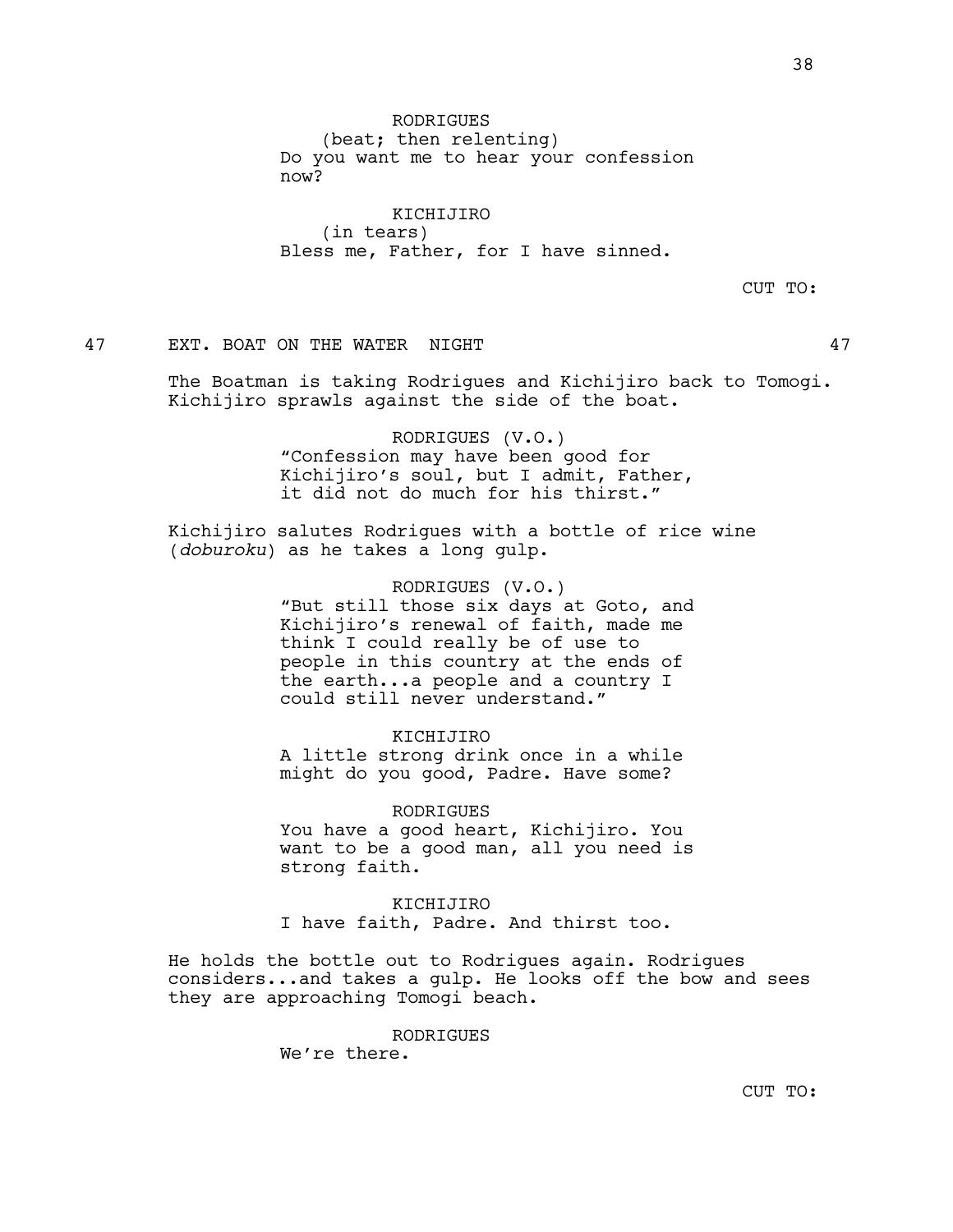## 48 EXT. TOMOGI BEACH ROCK CAVE NIGHT 48

Following Kichijiro, who has gone ahead, Rodrigues DASHES TO the shelter of some overhanging rocks.

Rodrigues HEARS a noise and, expecting Kichijiro, boldly steps from his shelter.

## RODRIGUES You took so long I thought...

But it's Mokichi, with Kichijiro and a few other village men behind him. They are anxious, and a few are afraid.

> MOKICHI Men. From the Inquisitor. They are in the village. They took Ichizo.

> > CUT TO:

### 49 EXT. TOMOGI VILLAGE STREET DAY 49

From far away, and above. Midday sun pierces the sky, shining on a great CLOUD of WHITE DUST, making it almost gleam. The dust cloud obscures the village street.

There is a SOUND, as of distant thunder...and A RIDERLESS HORSE GALLOPS through the cloud of dust and out of the village.

From a hiding place on a hill just above the village, Rodrigues and Garupe watch silently, fearfully.

The dust cloud dissipates, revealing armed samurai moving inexorably forward.

The samurai stare impassively ahead at the entire population of the village, assembled down the length of the dirt street, all trying to hide their fear. Expecting the worst.

And the villagers look up at the sound of another horse...this one moving slowly. It carries the SAMURAI COMMANDER, who looks down at the villagers with level and chilling indifference. Behind him is another rider, an OLD SAMURAI wearing a huge black hat like an umbrella. He smiles at the villagers benevolently.

Behind him, roughneck GUARDS lead a prisoner on foot. The man is tightly bound and pulled along harshly. It is Ichizo.

The Samurai Commander reins in his horse in the middle of the street. The guards bring Ichizo to stand beside him.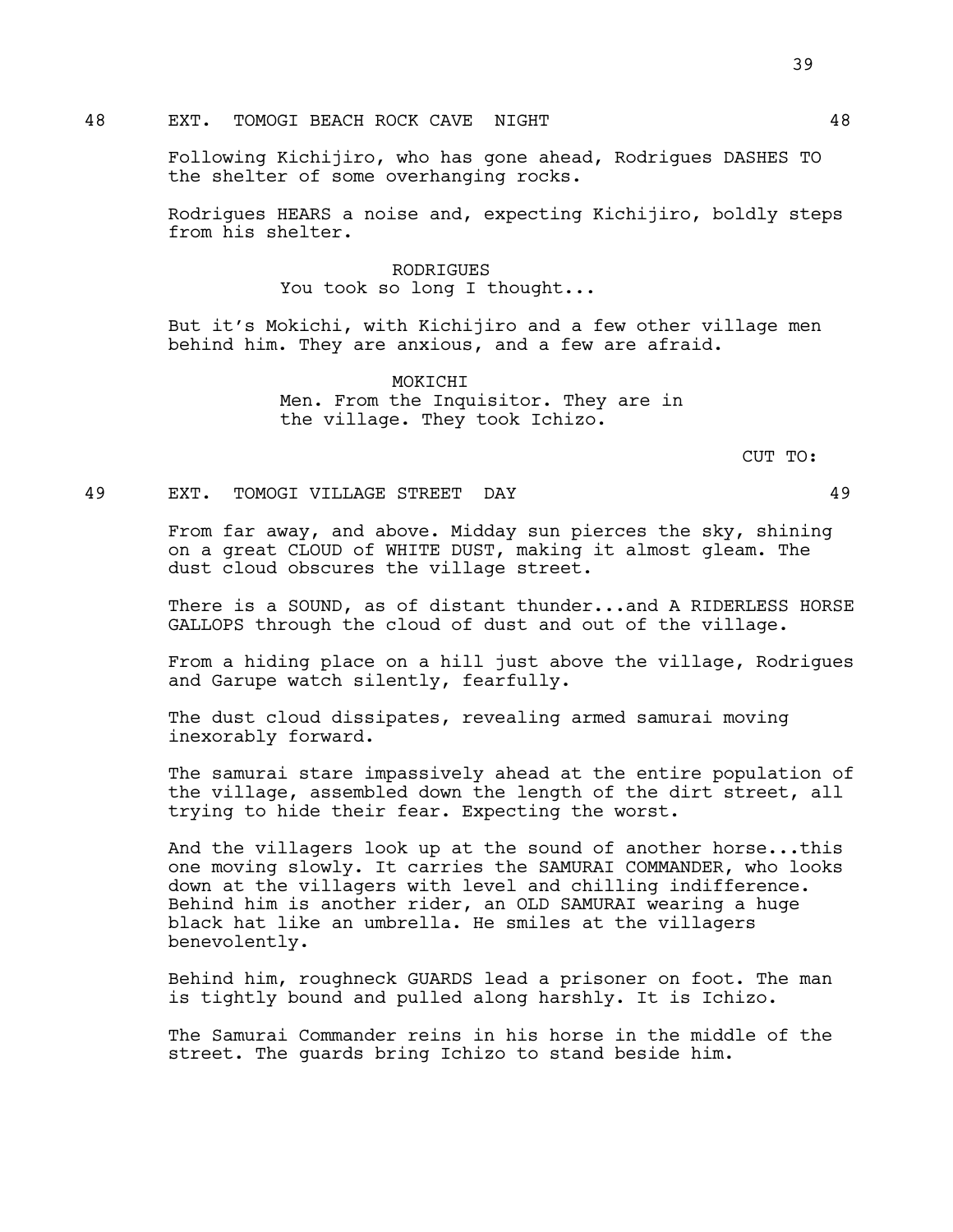SAMURAI COMMANDER (to the villagers) *We know there are Christians among you, like this poor wretch here. An informer told us.*

Mokichi steps forward, a reluctant spokesman.

#### MOKICHI

*But we pay our taxes every year. And do our duty to the State. We worship in the temple like generations before us.*

#### SAMURAI COMMANDER

*We know you're all good people. We only want to hear about those who embrace the outlawed faith. And those who hide them. We will know who they are.*

The Old Samurai looks benignly around at the terrified villagers. His presence is almost reassuring as his eyes drift over the people.

From their hiding place on the hill, Rodrigues and Garupe watch everything that is happening with increasing unease.

> SAMURAI COMMANDER *Think of the price for information. So much silver.*

OLD SAMURAI *You have three days.*

He slaps the reins easily on the horse's back. The horse takes him slowly down the main street as the people stare at him. The Old Samurai seems to regret the treatment of Ichizo as much as they do. The Samurai Commander NODS once and his men undo Ichizo's bonds.

> SAMURAI COMMANDER *We will let this one go. But if we hear nothing in three days, we will take him again, along with three others. Choose them yourselves.*  (to Mokichi, casually) *But one of them must be you.*

MOKICHI (O.S.) I am not afraid to die, padres.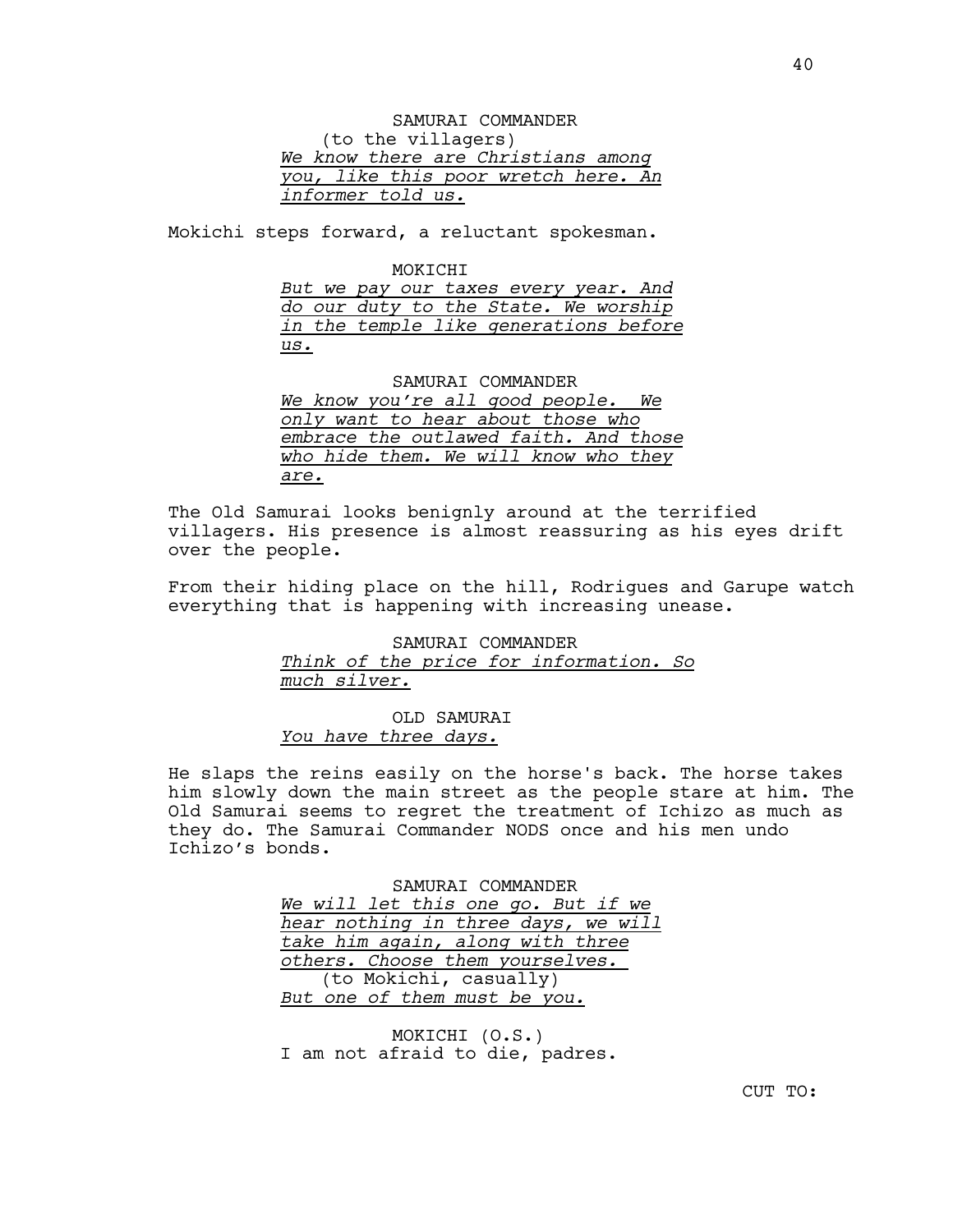## 50 INT. CHARCOAL HUT NIGHT 50

The hut is bursting with people from the village, all of them in a state of worried agitation. Rodrigues and Garupe try to calm them a little even as they grapple with their own fears.

> MOKICHI (cont'd) And we will never surrender you.

Rodrigues is shamed by the strength of this simple resolve

RODRIGUES (quietly) No one should die.

MOKICHI No, but we'll be in danger whether you go or stay. So stay. Stay. We will never surrender you.

GARUPE They'll keep coming back if we stay. They could destroy the entire village and kill you all while we hide.

RODRIGUES We should give ourselves up. That would draw the danger away from you.

There is a movement at the door: Kichijiro stands there silhouetted against the inky sky and sparkling moonlight.

> GARUPE We can hide on his island.

KICHIJIRO (taken aback) There is no difference between there and here. They will come to Goto, they will search, the same thing will happen.

RODRIGUES And what would the people of Tomogi say if we ran?

MOKICHI All would say we love God. And you. Even those who think Inoue Sama is trying to protect our country.

**RODRIGUES** Protect it from what? Salvation?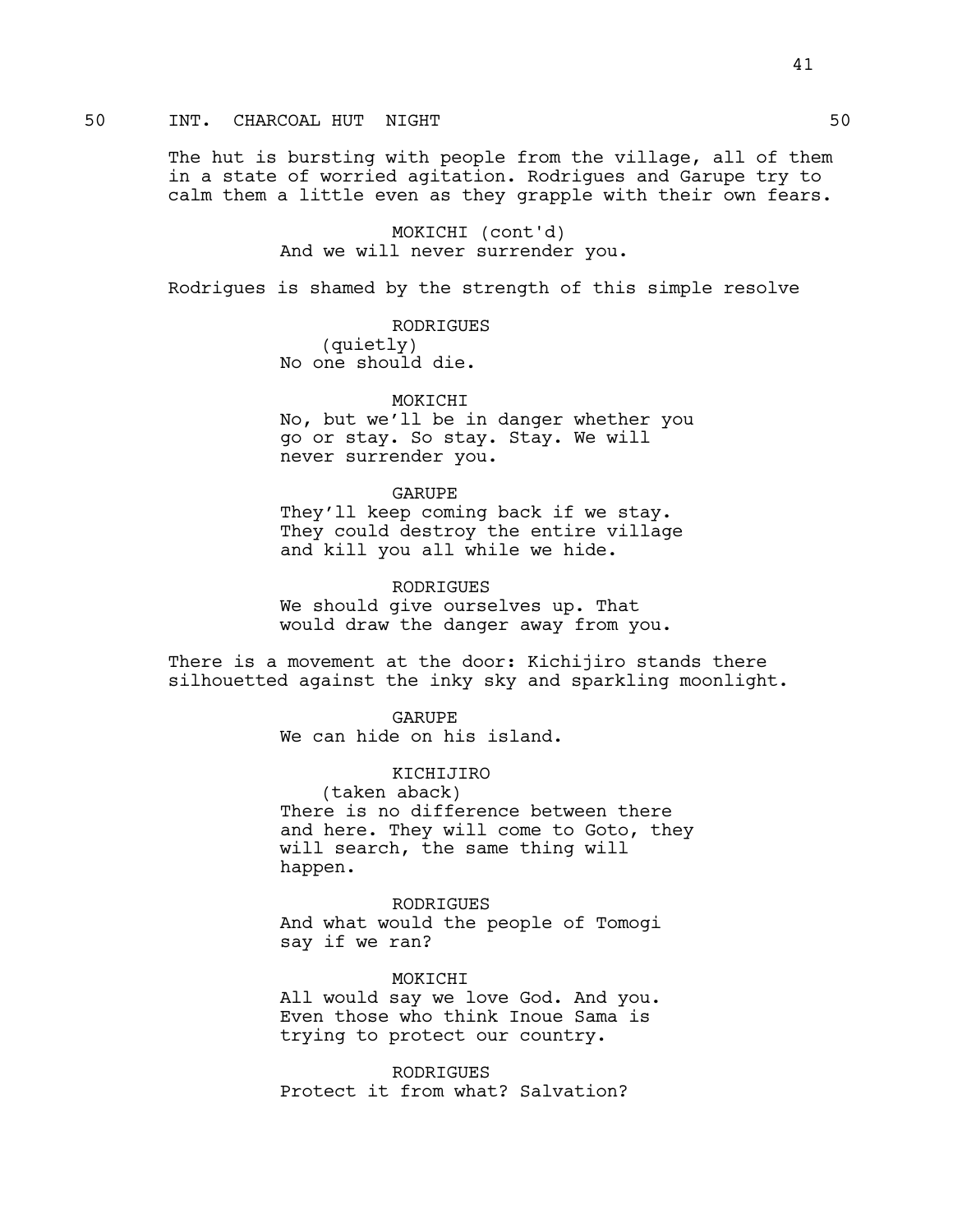| VILLAGER 1 |  |  |  |  |                                      |  |  |  |  |  |                                       |
|------------|--|--|--|--|--------------------------------------|--|--|--|--|--|---------------------------------------|
|            |  |  |  |  |                                      |  |  |  |  |  | No! They would say it would be a good |
|            |  |  |  |  | thing if you leave! More of us would |  |  |  |  |  |                                       |
| be saved!  |  |  |  |  |                                      |  |  |  |  |  |                                       |

Garupe and Rodrigues don't understand what is being said, but from the fact that it is spoken in Japanese--and so angrily- they know it does not bode well.

> VILLAGER 2 *You can't say that! They came to do God's work. We can't just give them up to Inoue's tortures after all they have done for us.*

VILLAGER 1 *What have they done? They've put us all in danger! We never knew danger like this before they came here!*

Slowly Ichizo, who has taken no part in this debate, RAISES A HAND. The room immediately goes quiet.

### ICHIZO

*The padres stay.*

He repeats what he just said for the two priests.

ICHIZO You will stay. (a beat of silence) *Now we must pick two more to join us. Who will be a hostage? Who will join me and Mokichi to honor God?*

An embarrassed, uneasy silence descends as every man in the room tries to avoid the eyes of the others. Finally one man (HOSTAGE 3) STEPS FORWARD. But after him, no one else moves. Until finally someone POINTS AT KICHIJIRO.

> TOMOGI HUSBAND *He's not from here. What about him?*

VILLAGER 2 (to Kichijiro) *Yes. For all our sakes. Please consider it. It won't be so hard on you. The officials won't question you so severely. It's the people of Tomogi they want now.*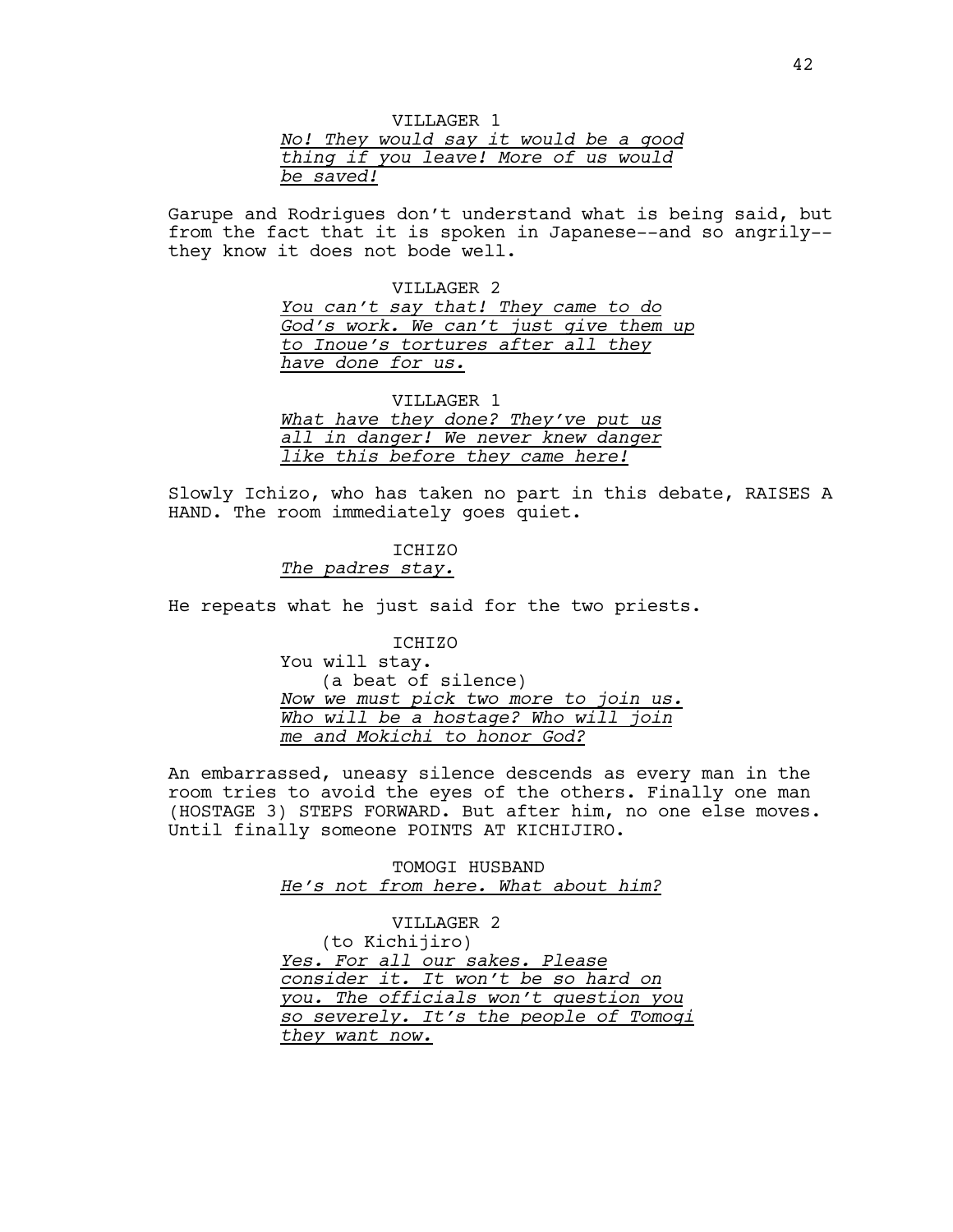VILLAGER 1 *He's not from here, why should we trust him? He could be the one who informed on us.*

*KICHIJIRO I'm not an informer! Tell them, Padre.* (looking pleadingly at Rodrigues) I confessed all my sins.

VILLAGER 2 *Then if you've received the Lord's blessing act like it. Honor him with your life. Give us ours.*

KICHIJIRO *Honor? What are you talking about?*

VILLAGER 2 *A real Kirishitan would know!*

KICHIJIRO *Does your mother know you?*

VILLAGER 2 (overlapping) *You can't say things like that to me. A man from Tomogi doesn't let himself be talked to like that by anyone, much less a drunk from Goto.*

KICHIJIRO (overlapping) *I can say what I want to you, you think I'm afraid of you, I'm not afraid of anyone.*

Villager 2 LUNGES angrily for the cowering Kichijiro. Other villagers struggle to hold him back. The hut fills with angry shouting.

#### RODRIGUES

Stop it!

The Priests struggle to separate Kichijiro and the Villager. As they back away from one another, a VILLAGE WOMAN haltingly moves from the wall and prostrates herself in front of Kichijiro. He can't look at her.

> VILLAGE WOMAN *Please. Go in our place.*

Silence in the room. Kichijiro looks over to Rodrigues. For guidance? For sympathy? He stares at the priest. Then NODS HIS HEAD--ALMOST IMPERCEPTIBLY--IN ASSENT.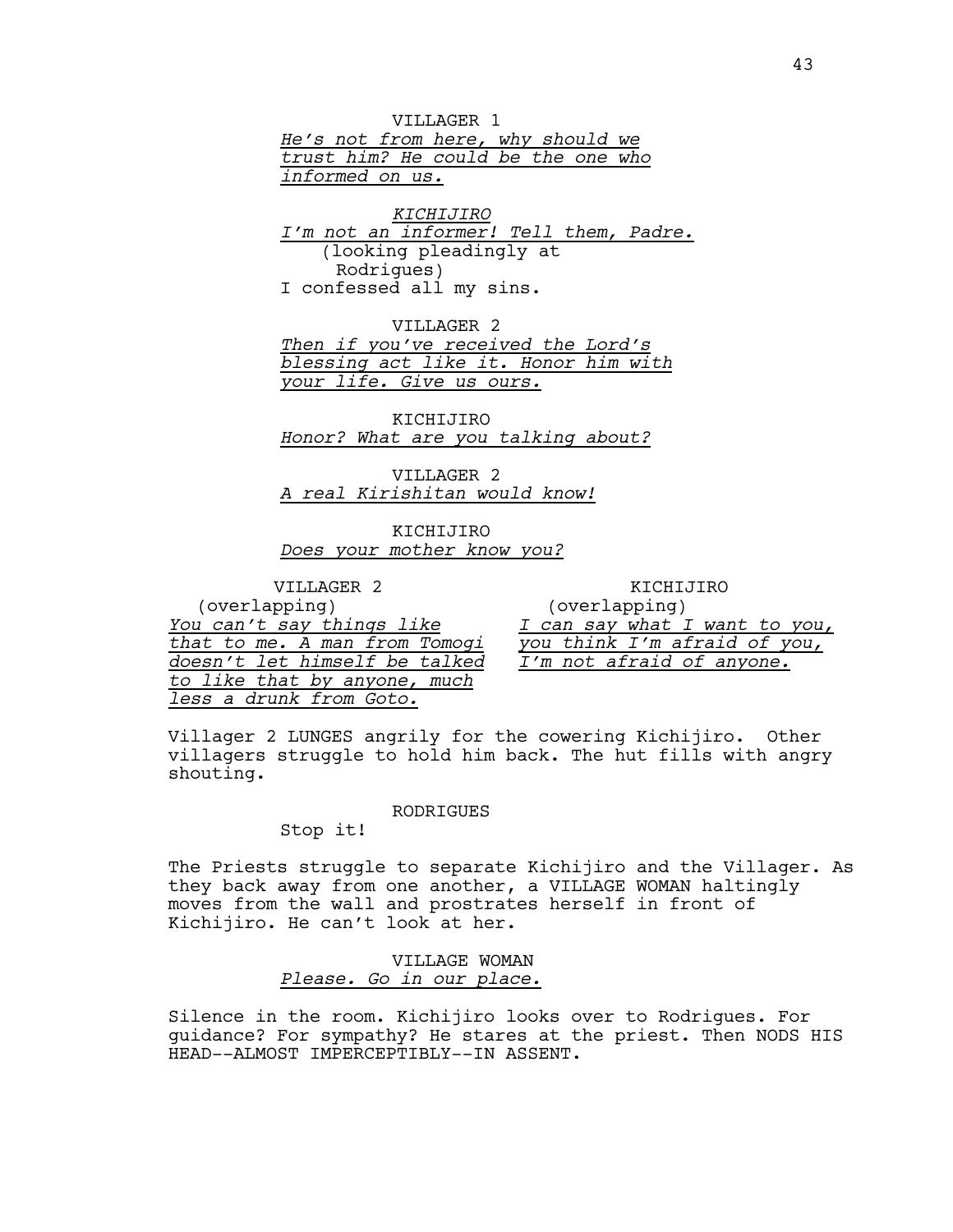MOKICHI So. The four of us.

CUT TO:

## 51 EXT. CHARCOAL HUT DAY 51

A drizzle softens the summer air as the priests escort the villagers to the head of the trail that leads down the mountain to the village.

> MOKICHI But if we are told...if they make us trample on our Lord... on the fumie...if it will save the others...

GARUPE You must pray for courage, Mokichi.

#### MOKICHI

But if we do not do what they want, there can be danger for everyone in the village. They can be questioned, taken prisoner. Taken away forever. What should we do?

The cicadas click relentlessly, their clicking sound carried by the wind in the tall trees.

> RODRIGUES (impulsively) It's alright. Trample. It's alright to trample...

Rodrigues stops himself, realizing the full impact of what he's just blurted out. The villagers seem similarly surprised and Garupe looks at Rodrigues in reproachful astonishment.

> GARUPE What are you saying? You can't...

KICHIJIRO Padre, why does Deusu give us such a terrible trial? We did not do anything wrong.

Rodrigues collects himself and the two priests look at each other. An even harder question with no easy answer. Or no answer at all. Except...

CUT TO: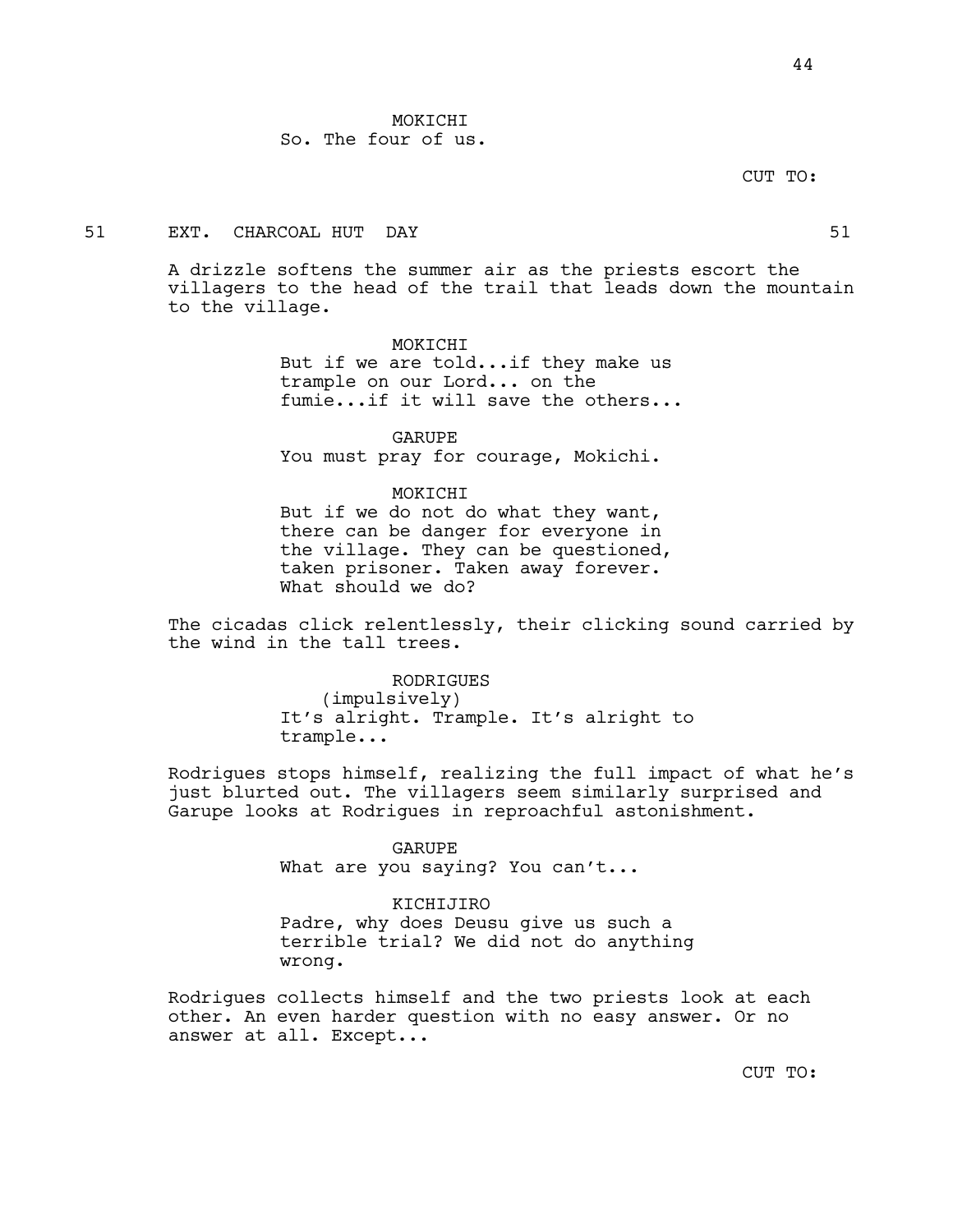Priests and villagers KNEEL TOGETHER as a fine drizzle falls. They are finishing a prayer. Rodrigues feels Mokichi take his hand and PRESS something into it: a small hand-carved cross, lovingly crafted, subtle and distinctive in its power. Rodrigues is deeply moved.

### MOKICHI

Please. I made this for the *jiisama*. Before you came. It was all we had. But now we have so much more. From you.

(Rodrigues shakes his head) I have another. The one you gave me. I will always have it. Take this. Please. In Jesus' name.

RODRIGUES Your faith gives me strength, Mokichi. I wish I could give as much to you.

MOKICHI My love for God is strong. Could that be the same as faith?

> RODRIGUES (moved)

I think it must be.

Mokichi FOLDS Rodrigues' fingers over the cross as we...

TIME CUT TO:

### 53 EXT. TOMOGI VILLAGE STREET DAY 53

The SAMURAI COMMANDER, riding down the village street past a sullen, frightened populace. Behind him is Ichizo, tied and being PULLED ALONG by a GUARD on foot.

> RODRIGUES (V.O.) "These people are the most devoted of God's creatures on earth. Father Valignano, I confess, I began to wonder. God sends us trials to test us, and everything He does is good. And I prayed to undergo trials, like his Son. But why must their trial be so terrible? And why, when I look in my own heart, do the answers I give them seem so weak?"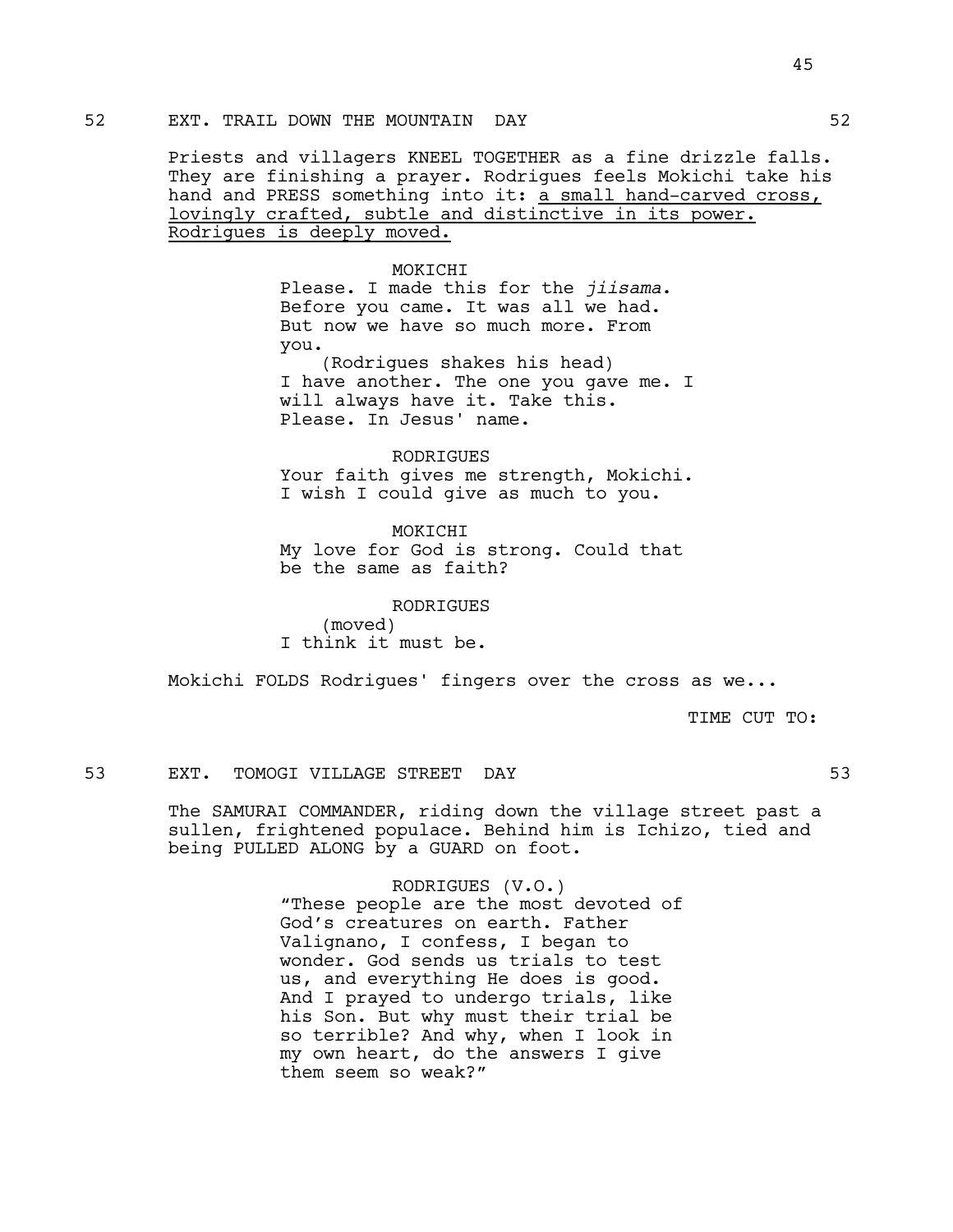Behind Ichizo we see the three other hostages: Mokichi and Kichijiro and Hostage 3, all tied and pulled along.

> RODRIGUES (V.O.) "They were in prison for three days. We prayed for their safe return, hoping then we might be safe too."

TIME CUT: The Samurai Commander turns to address the hostages.

SAMURAI COMMANDER *You all know that Christianity is an outlawed religion.* 

MOKICHI *We know that. But we are Buddhists. We live according to the teachings of the priests at our Temple.*

SAMURAI COMMANDER *Is that so? All of you?* (they nod slowly) *Then it will be an easy thing to step on the image of the Blessed Virgin and her child. Fume!*

One by one, they begin to obey the order. XCU: of feet and knees, FALLING on the image of Christ.

> RODRIGUES (V.O.) "All of them did as they were commanded. But it was not enough."

TIME CUT: The Samurai Commander looks at them with contempt.

SAMURAI COMMANDER *You think we're fooled so easily? We saw how you looked as your foot came down. You were nervous. Full of fear.*

From the hiding place on the hill above the village Rodrigues and Garupe watch the events below with mounting dread.

> MOKICHI *We were not. Why should we be? We're Buddhists.*

SAMURAI COMMANDER *Then let's try one more way.*

He holds up a crucifix.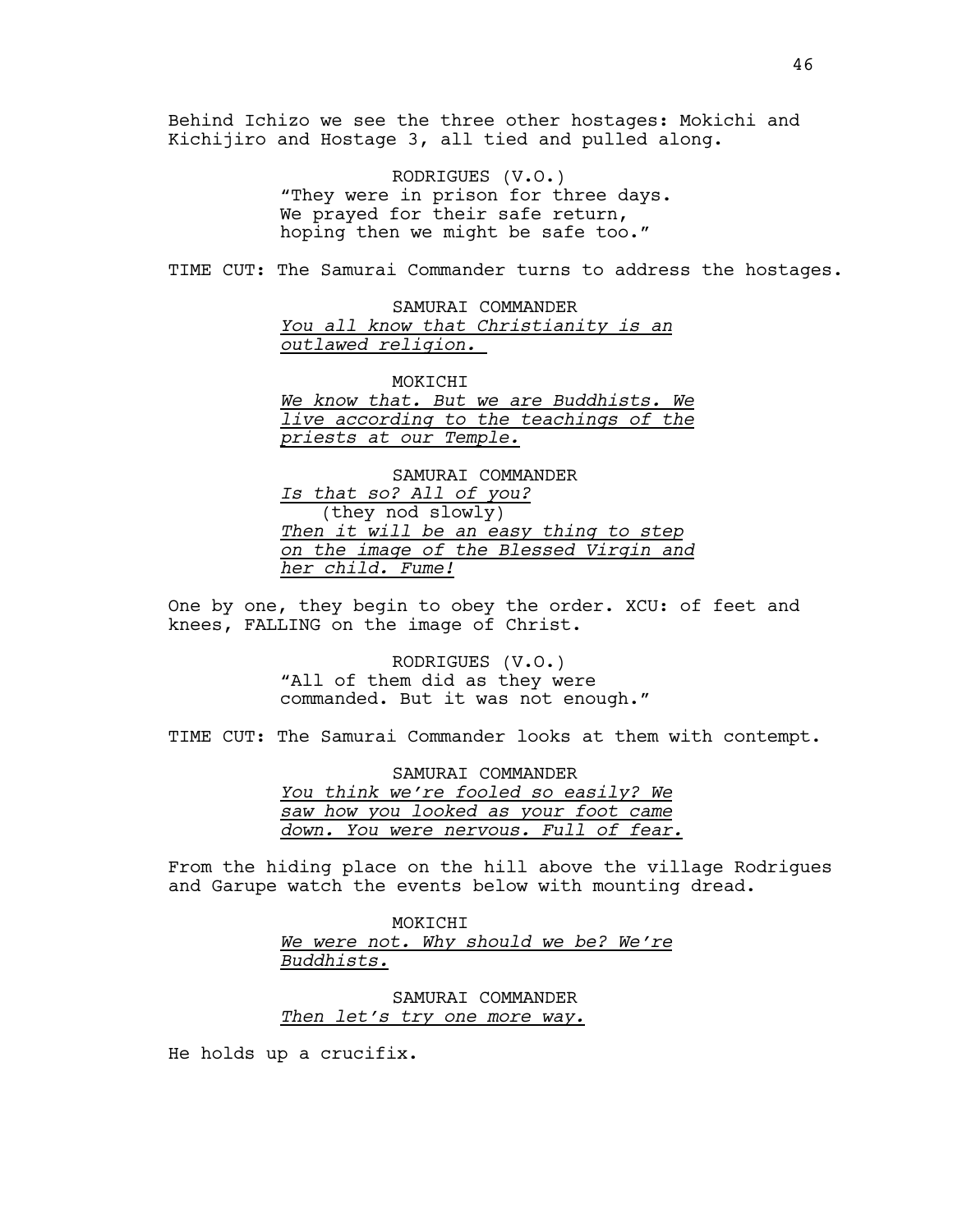SAMURAI COMMANDER (cont'd) *Spit on this. And say your so-called Blessed Virgin is a whore.*

CU: Ichizo, with a crucifix held close to his face by an outstretched hand. The old man SHAKES HIS HEAD.

> RODRIGUES (V.O.) Old Ichizo would not do it.

XCU: an eye, as a TEAR ROLLS down the face of Mokichi.

RODRIGUES (V.O.) Mokichi could not. Neither could the other man. But Kichijiro succeeded where the rest failed.

Kichijiro SPITS on the crucifix. Then he is PULLED roughly to his feet by two guards and shoved away. Kichijiro runs off in shame.

> RODRIGUES (V.O.) And so he was released. I must believe he suffered, along with the others.

> > CUT TO:

## 54 EXT. TOMOGI BEACH DAY 54

Three trees made into the shape of crosses stand at the water's edge, stark against the sky. Ichizo, Mokichi and Hostage 3 are tied to the crosses by Guards. One offers them some sake to warm themselves.

> RODRIGUES (V.O.) "We were told they were given sake, as the Roman soldier offered vinegar to the dying Christ.

Garupe and Rodrigues WATCH from a hiding place in the rocks.

RODRIGUES (V.O.) (Cont'd) "Perhaps they remembered our Lord's suffering and took courage and comfort from it."

CUT TO:

55 EXT. TOMOGI BEACH DAY 55

WAVES BREAK on the beach at the head of an onrushing tide, SWAMPING the crucified Mokichi.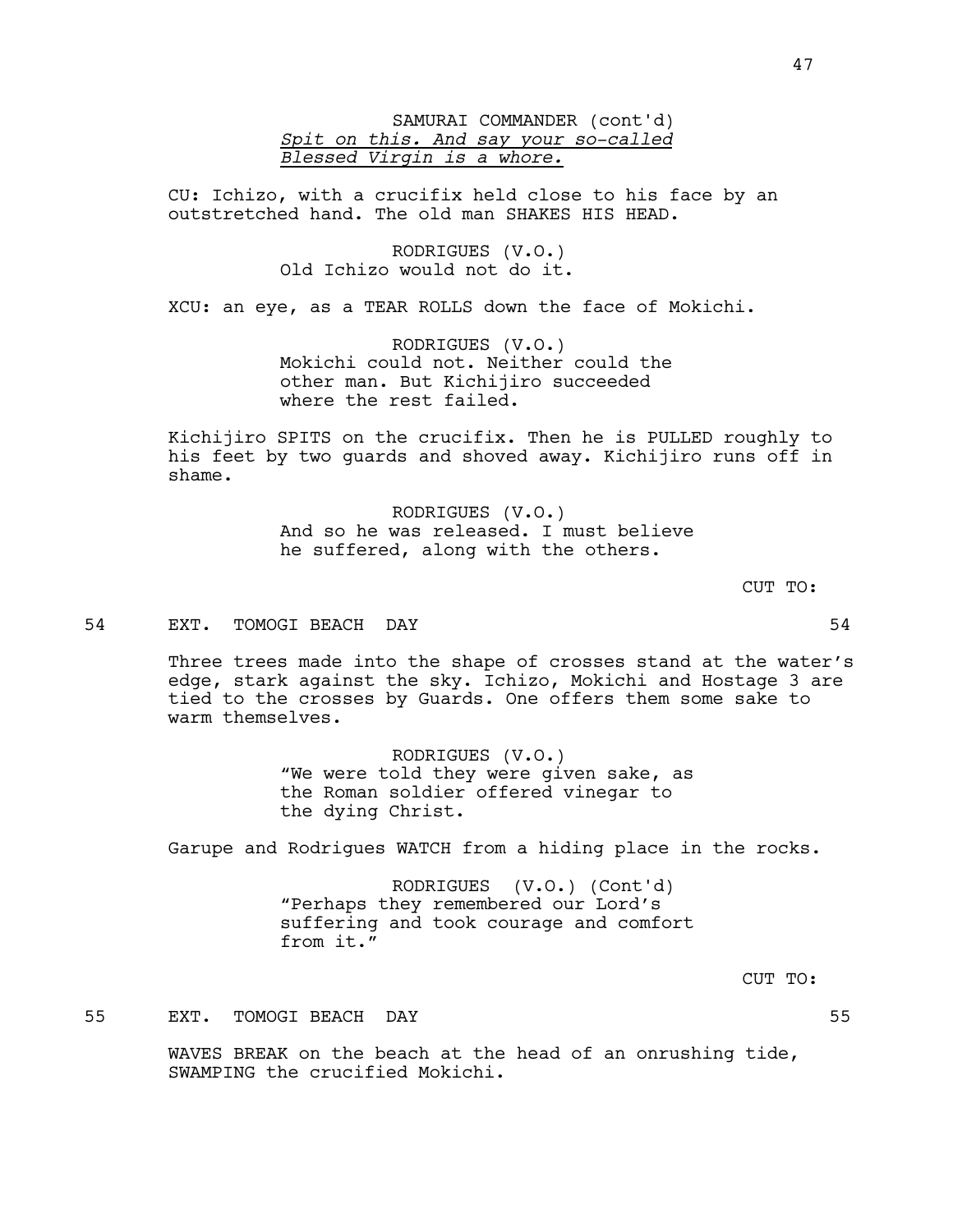His body is crusted with salt, twisted by the rush of the water. He TWISTS in agony. Next to him is the body of Hostage 3, who has already died.

### MOKICHI

*Deusu...Deusu...*

On his right, Ichizo's aged body spasms in pain. He too is dying. He looks over at Mokichi and manages to say one word:

ICHIZO

Pa...paraiso.

And dies. Mokichi averts his eyes and raises them to heaven.

MOKICHI *Deusu, receive his spirit. Now his suffering is ended, receive him, Lord, in Your glory.*

Another WAVE STRIKES him in the face.

# MOKICHI

Please Jesus!

55A EXT. TOMOGI BEACH DAY 55A

HOURS LATER: The waves have subsided. Guards sit on rocks listening to someone singing. It is Mokichi, singing a hymn. Rodrigues and Garupe listen from their hiding place. A moment of grace.

CUT TO:

### 56 EXT. TOMOGI BEACH DUSK 56

As before: camera sweeps along with an incoming WAVE BREAKING against the shore, the water rushing up the sand toward...

...Mokichi, on the cross. The tide is not quite so high now: it hits him chest level. But his body hangs limp and lifeless from the cross. The pull of the tide has already torn him from the ropes that bind him. His body DANGLES loose.

Another wave buffets Mokichi's body and finally BREAKS IT LOOSE from the cross. His body is TOSSED in the water.

> RODRIGUES (V.O.) "It took Mokichi four days to die. At the end he sang a hymn, so they say. His voice was the only sound. (MORE)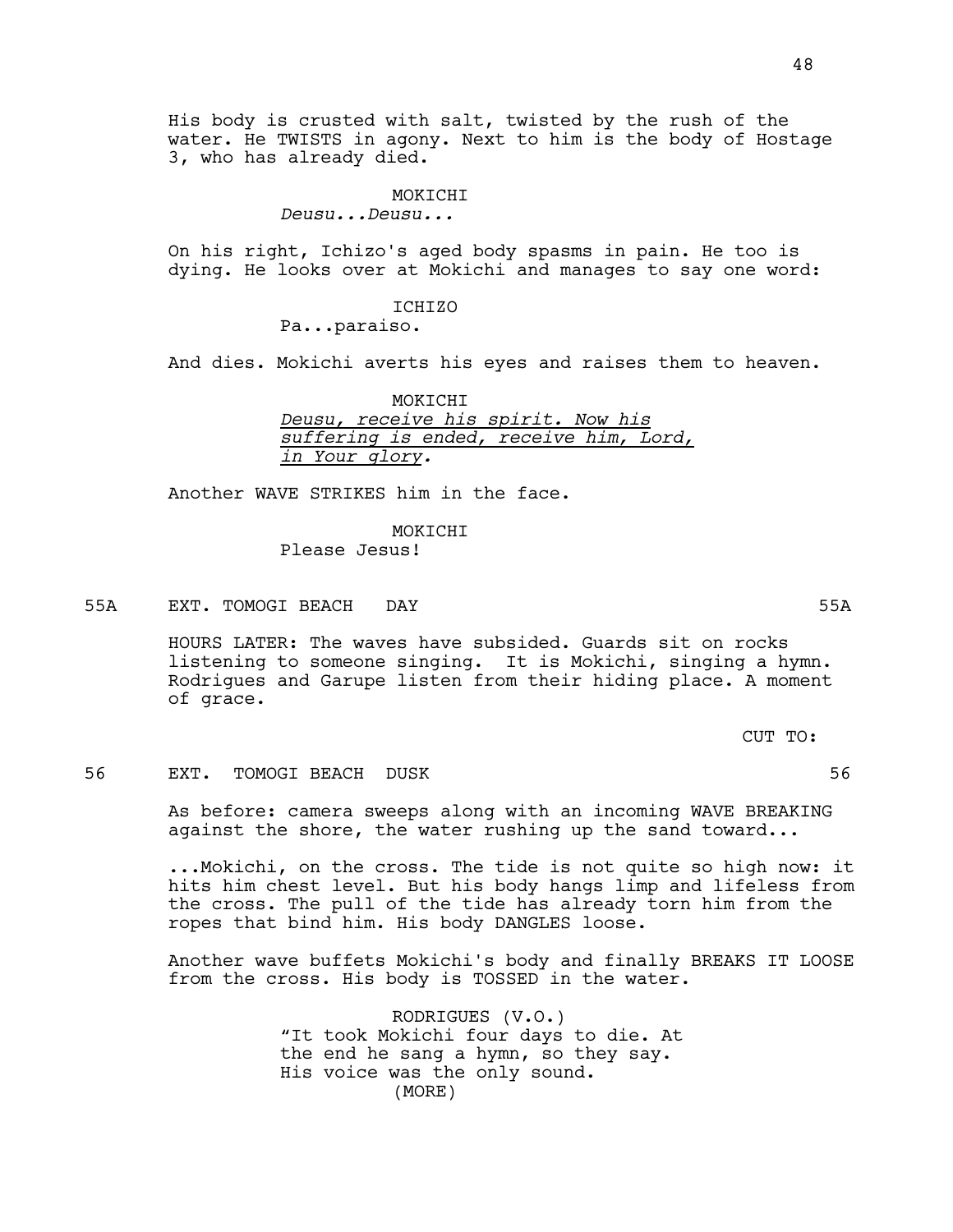The people of the village who were gathered on the beach were always silent." RODRIGUES (V.O.) (cont'd)

## 56A EXT. TOMOGI BEACH NIGHT 56A

Guards GRAB Mokichi's body by his arms and carry him up the beach, under the watchful supervision of the samurai.

> RODRIGUES (V.O.) "The people were watched closely, so the bodies could not be given a Christian burial."

> > CUT TO:

### 57 EXT. TOMOGI BEACH NIGHT 57

Instructed by the samurai, Guards FLING Mokichi's body onto a pyre made of driftwood.

> RODRIGUES (V.O.) "Mokichi's body was so heavy with water it turned the flames to smoke before it finally caught fire. Any bones that remained were scattered in the ocean, so they could not be venerated."

Through the smoking, leaping flames WE SEE: the three crosses, still planted firm in the moonlit sand.

#### RODRIGUES (V.O.)

"I had long read about martyrdom in *The Lives of the Saints*, but this was no such glorious thing. Surely God heard their prayers as they died. But did He hear their screams? I prayed that He might reach out to them, but how can I explain His silence to these people who have endured so much? I need all my strength to understand it myself. Humanity is so sad, Lord, and the ocean so blue."

From their hiding place, Rodrigues and Garupe pray silently as the three empty crosses are washed with sea water.

CUT TO: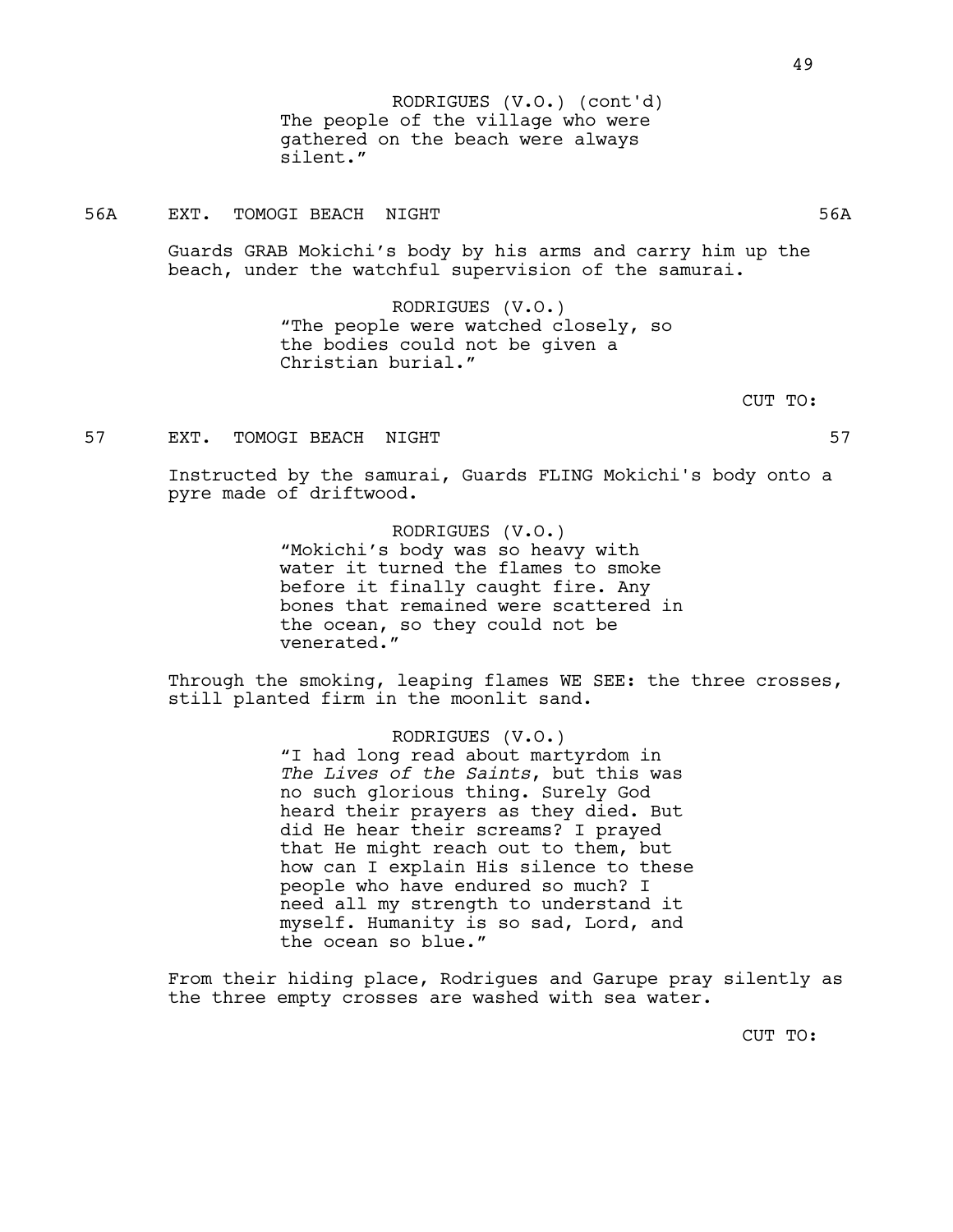# 58 EXT. TOMOGI BEACH NIGHT **1988 SEARCH 1988**

Rodrigues and Garupe, accompanied by several anxious villagers, HURRY toward two waiting fishing boats.

> RODRIGUES (V.O.) "This may be my last report to you, Father. Today we hear the guards are in the mountains looking for us. So we have decided it will be safer to separate. Father Garupe will make for Hirado, to continue the mission, and I will return to Goto to try to learn more about Shinmachi. The last place Father Ferreira lived, and the place I may still find him. Please believe, Father, that if these are my last words to you I ask forgiveness for my weakness and my doubt, and I beg God for the strength to stand against whatever suffering befalls me if Inoue finds me. And I ask you to remember Father Garupe and me in your Masses and in your prayers. With my life and whole heart, I praise God. Remember us in your holy sacrifices, your obedient son..."

They have to tear their glance away from the crosses, which stand like giant driftwood in the drift of the sea.

> GARUPE Kichijiro was right. If we'd left they might still be alive.

**RODRIGUES** We don't know that. And we can't doubt. That will be our death.

GARUPE

Are we giving up? Is that what we're doing? Are we running away?

RODRIGUES It's more of a test than we thought.

GARUPE After people have died for us. I feel like a coward.

50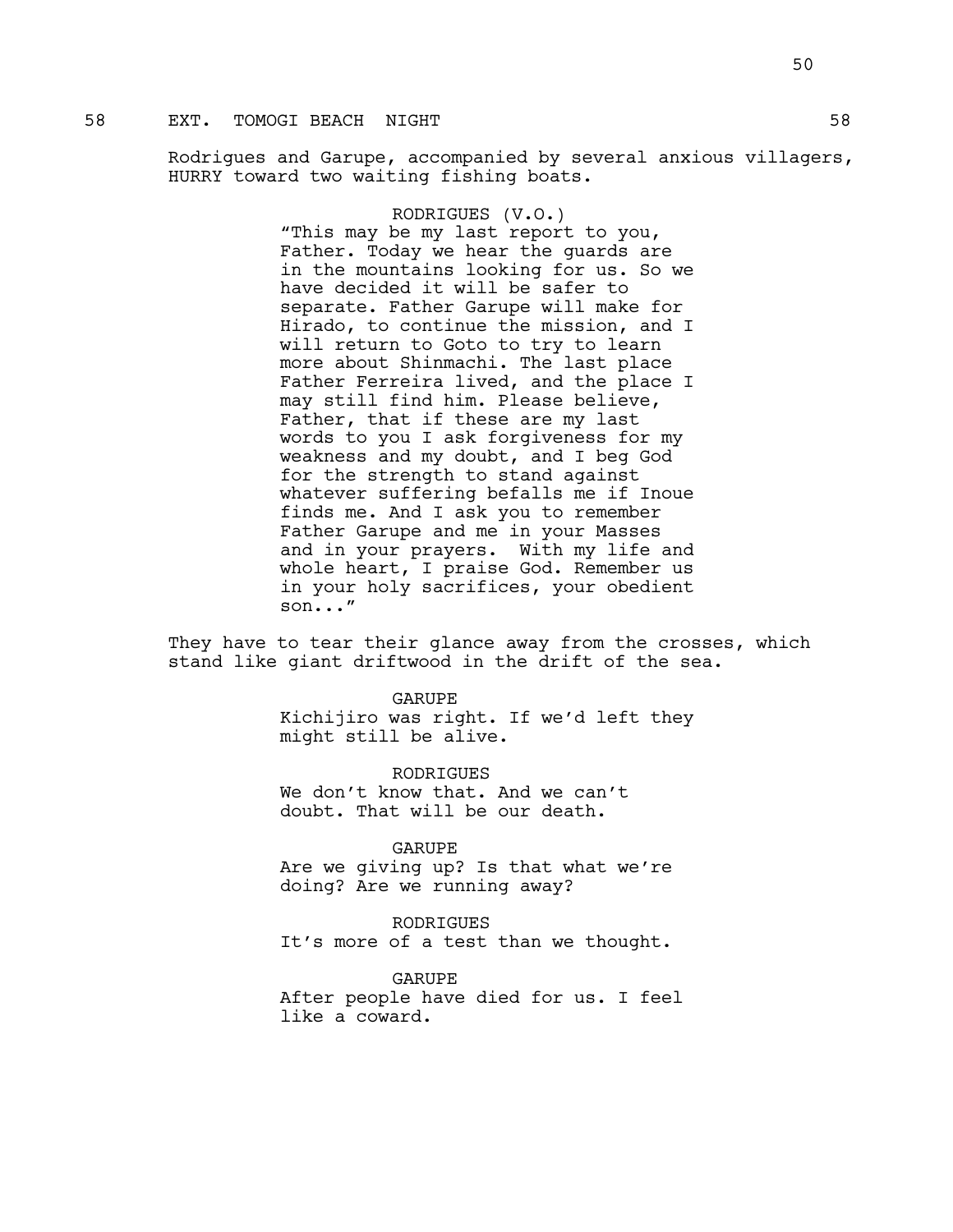No. Our purpose is the same. We can't fulfill it if we're captured. God will give us strength.

Garupe REACHES inside his clothes and removes his rosary. He offers it to Rodrigues.

> GARUPE Take this. Remember me.

RODRIGUES Thank you, brother. But I have this.

Rodrigues shows him the carved cross that Mokichi gave him.

RODRIGUES From one of our blessed martyrs already in heaven. (Garupe looks doubtful) Because of us, Francisco. Because of us.

Rodrigues sounds as if he's trying to convince himself of this as well as give Garupe strength. Garupe HOLDS HIS ARMS OUT to Rodrigues and HUGS him quickly.

> GARUPE My prayers go with you.

RODRIGUES And my love with you.

GARUPE

I pray to be as strong as you.

The priests WADE into the water toward their waiting fishing boats. But Rodrigues TURNS QUICKLY...

> RODRIGUES Stay alive! Promise me. Promise!

## GARUPE

I promise.

The priests hoist themselves into the waiting boats which move quickly away from the beach. They are soon lost to each other under the cover of the dense starless night.

CUT TO: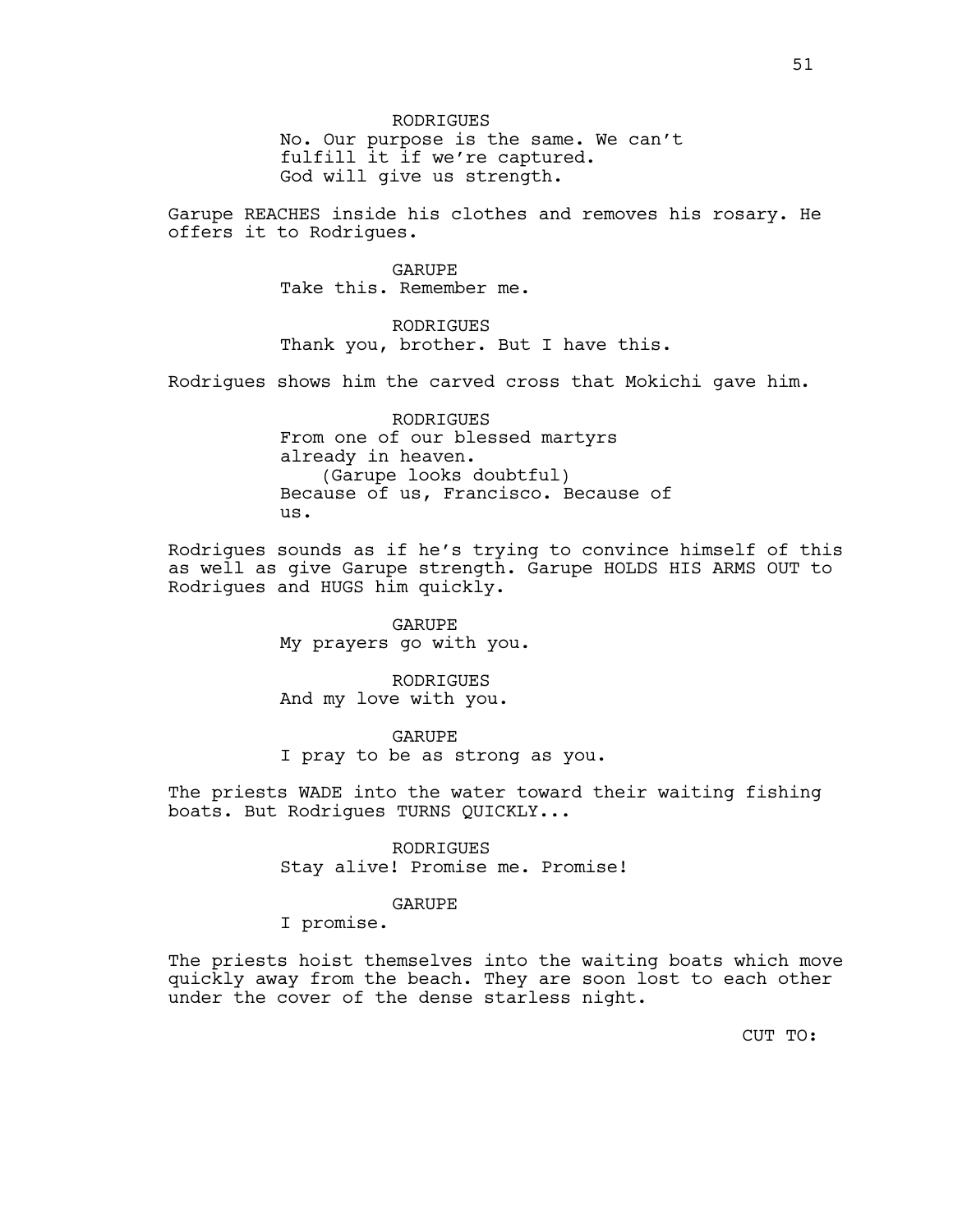## 59 EXT. BOAT/SEA NIGHT

An oar, CHURNING up the inky sea.

A small boat breasts the waves, cutting through the pitch night. Rodrigues is its only passenger, a single BOATMAN the sole crew. He will not look Rodrigues in the eye. Rodrigues hugs himself for warmth.

> RODRIGUES Is there any water? (no reply) Water? I'm very thirsty.

The boatman does not reply. Perhaps he does not understand. NOTE: NOW WHEN WE HEAR RODRIGUES V.O., his voice is different: like a whisper, like a man telling secrets to himself. The words are like a fervent prayer, part penitence, part reflection and part stream-of-consciousness struggle.

> RODRIGUES (V.O.) "Father in Heaven, praised be Thy name. I'm just a foreigner who brought disaster. That's the way they think of me now. But if I'd been an ordinary Christian, and not a priest, wouldn't I have also disgraced our Lord and run like Kichijiro?

He trails his fingers in the sea and sucks the drops of salt water from his fingers.

> RODRIGUES (V.O.) "I imagine Your Son, nailed to the cross, and my mouth tastes like vinegar."

> > CUT TO:

60 EXT. GOTO BEACH AND SEA DAWN 60

The shore, seen from the boat: the sun has not yet burnt away the morning mist. The land looks shrouded, unwelcoming.

> RODRIGUES (O.S.) Is that Goto?

The boatman TURNS the boat so Rodrigues can disembark. He PUTS HIS HAND OUT TO HELP Rodrigues, who, to the Boatman's surprise, shakes it, then uses it to steady himself as he stands in the boat rocking in the waves...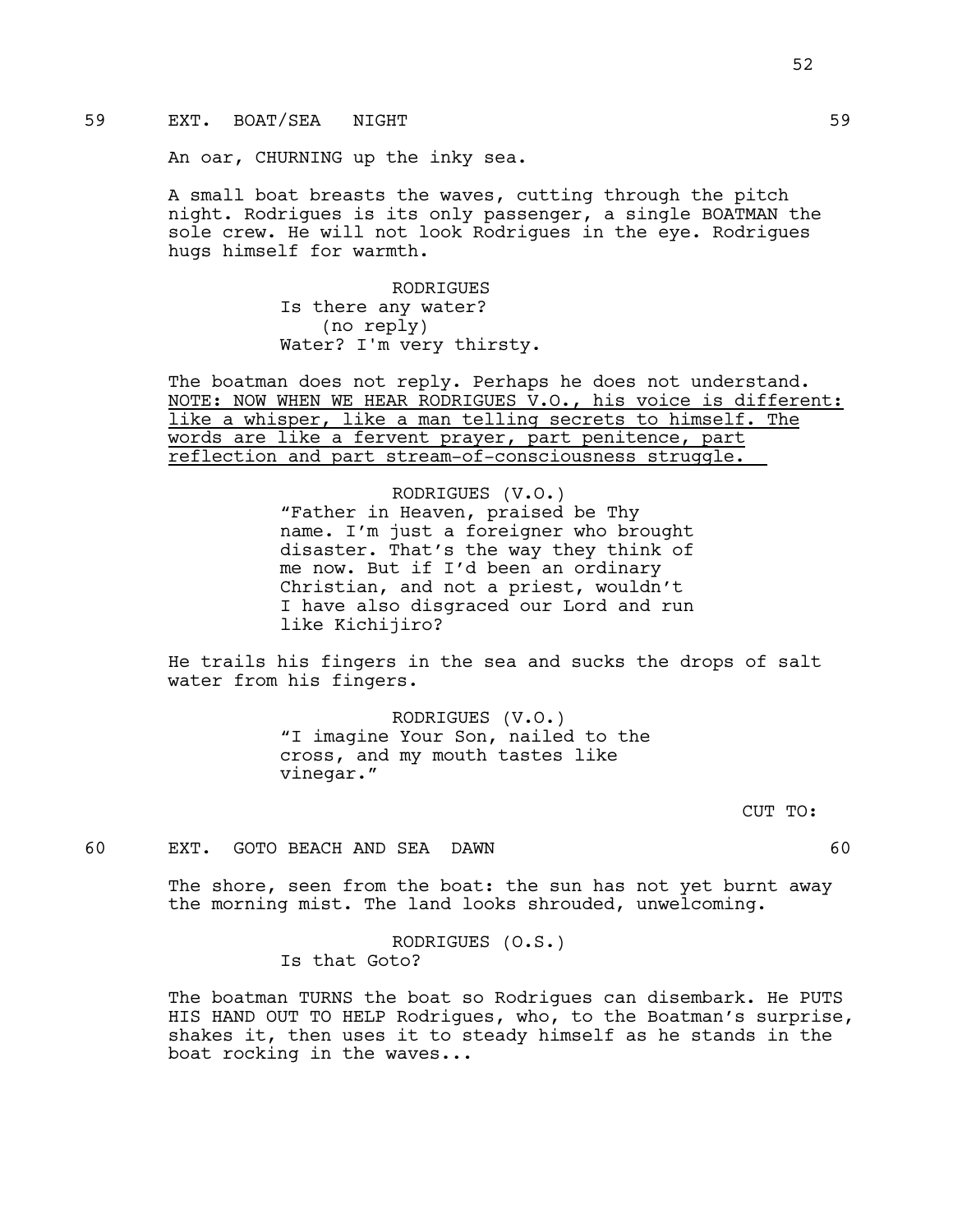...and STEPS over the side. The boatman QUICKLY ROWS away as Rodrigues splashes toward shore like a thief in the night.

### CUT TO:

#### 61 EXT. GOTO STREET DAY 61

Deserted. Huts in disrepair. Broken plates and cups and bits of furniture strewn in the dust. Doors broken. The only sound is the wind.

He smirks at the absurdity...then stops quickly, spinning at the sound of the MEWING of a cat.

The cat strides by itself. The cat goes past Rodrigues' legs.

Then more cats. And more. Until they are a silent phalanx parading silently, indifferently, past the staring priest.

CUT TO:

### 62 INT. GOTO VILLAGE HUT DAY 62

Rodrigues SCAVENGES for scraps of food. He DRINKS a bowl of water greedily, SPLASHES what remains on his face, then goes to the doorway. There is nothing outside but desolation.

### RODRIGUES (V.O.)

"I sleep standing, like a camel. I dream of mountains, and flight, and Our Saint Francis. What happened to all the glorious possibility he found here?"

A cat walks down the empty street with a field mouse between its jaws. Rodrigues leans against the door jamb. WE SEE HIM from behind: his body goes SLACK. The WIND BLOWS. Swarms of flies fill the air.

> RODRIGUES (V.O.) "What have I done for Christ? What am I doing for Christ? What will I do for Christ?"

> > CUT TO: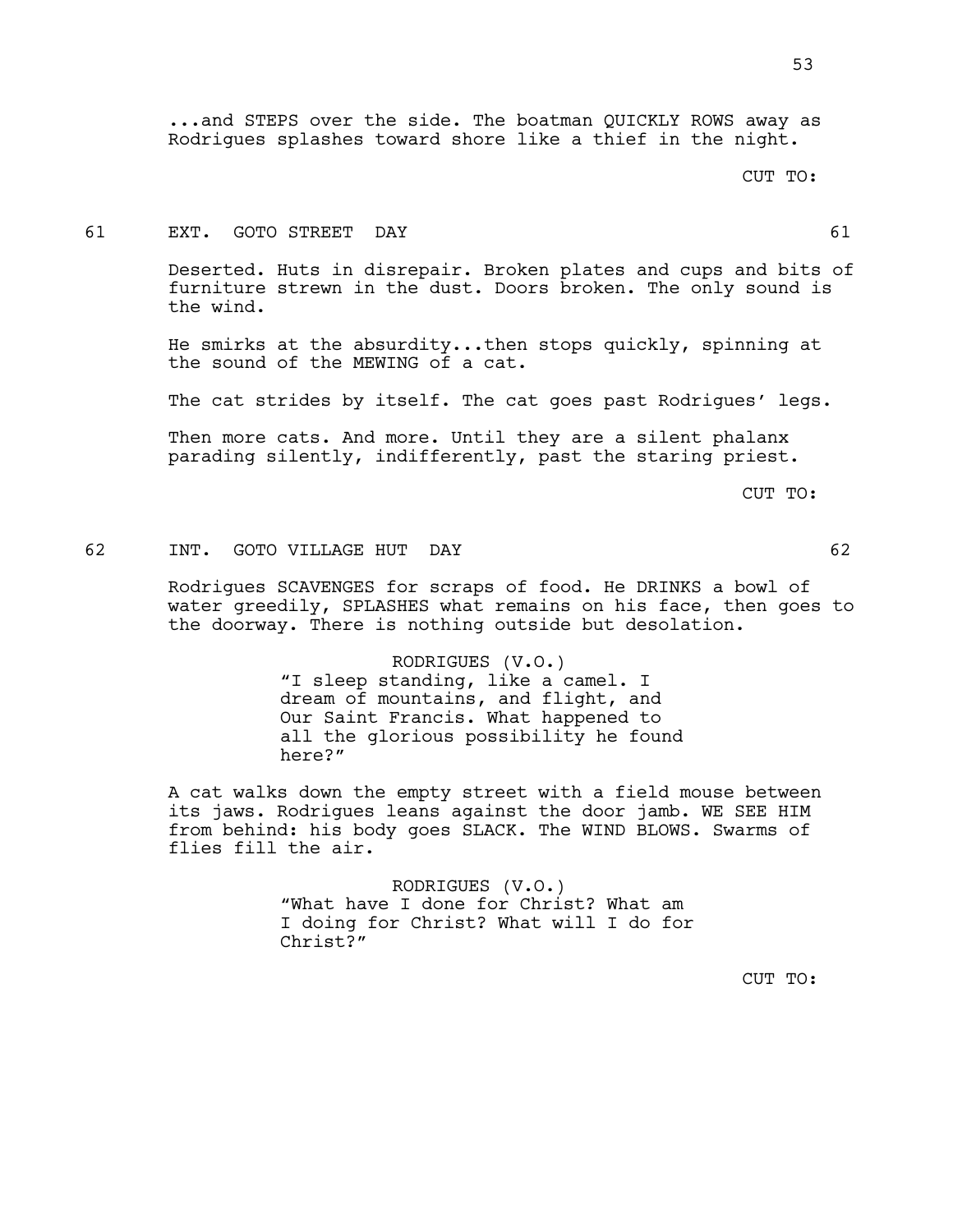Rodrigues CLIMBS a steep path up a craggy mountain. BLACK CROWS CIRCLE overhead, casting long, slow shadows in the afternoon sun.

> RODRIGUES (V.O.) "One priest remaining in this country is like a single candle burning in the catacombs."

A shadow of a crow CROSSES RODRIGUES' face, startling him.

RODRIGUES (V.O.) "But everything I see only fills me with unease. And I feel danger. Everywhere."

CUT TO:

## 64 EXT. GOTO MOUNTAIN HILLTOP DUSK 64

Rodrigues LOOKS DOWN from the top of the mountain on the deserted village of Goto and the implacable sea beyond. Rodrigues takes a cucumber from his bag and BITES into it ravenously.

> RODRIGUES (V.O.) "Saint Francis Xavier. And Cabral. Valignano himself. They crossed the black sea of Japan and were received with love. They didn't have to run away."

> > CUT TO:

65 OMITTED 65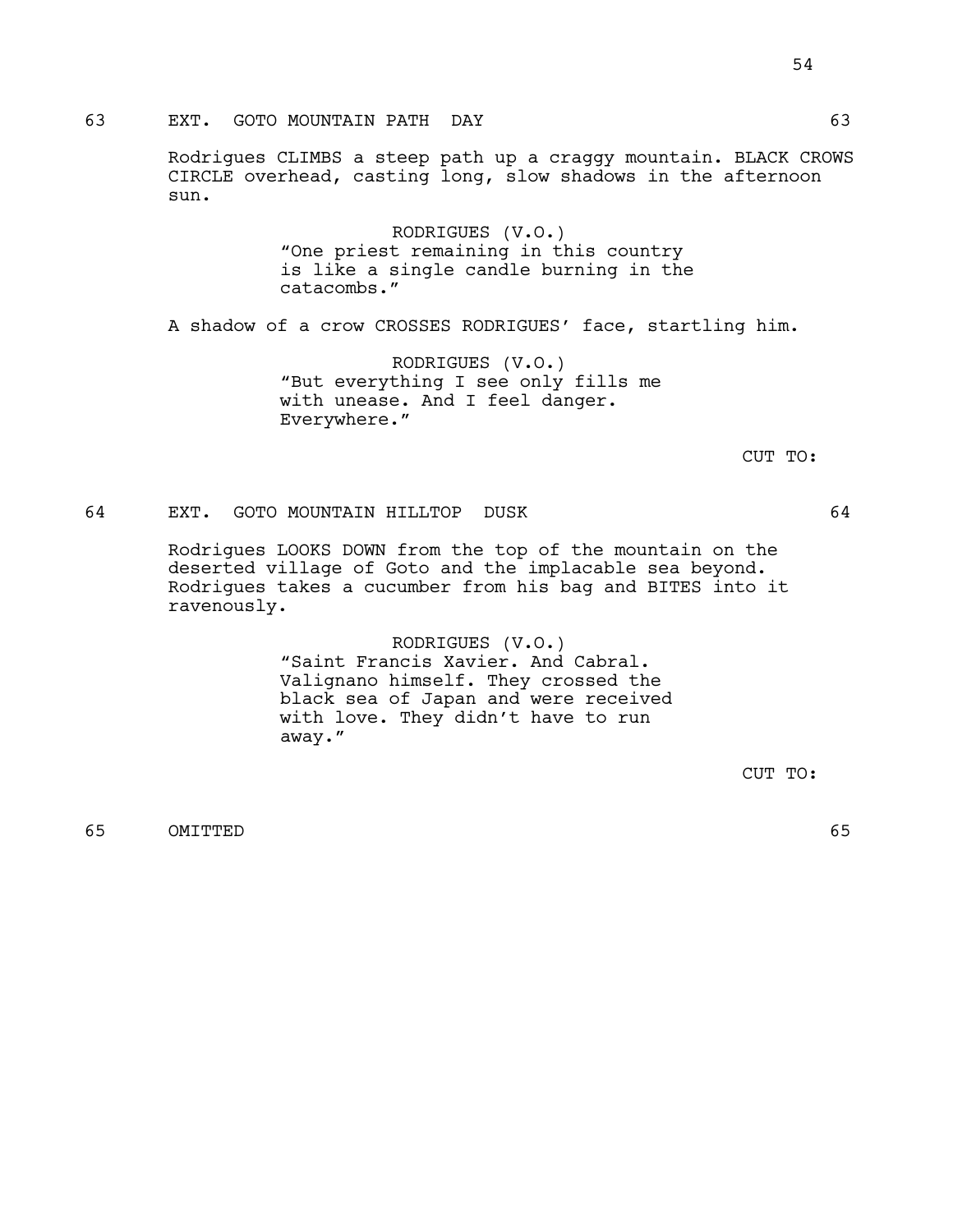# 65A EXT. GOTO HILL OF REEDS DAY 65A

Rodrigues walks amongst tall reeds.

RODRIGUES (V.O.) "Jesus's spirit was forged in the wilderness. Lord, grant me the strength to follow His example. For God so loved the world..."

## 66 EXT. GOTO MOUNTAIN CAMPFIRE SITE DAWN 66

CU: Rodrigues' hands, with Mokichi's cross between them, locked in morning prayer.

> RODRIGUES (V.O) "I feel so tempted to despair. I'm afraid. I pray, but I'm lost...or are You testing me?

His forehead PRESSES so hard against the mountain stone it seems his skull might split.

> RODRIGUES (CONT'D) "How can I find Ferreira if there is no one to show me the way?"

He gets up to begin his day's journey, pulling his meager clothes close to his body for warmth...then SEES something.

...the ashes of a fire. A faint glow of dying embers, on the far side of a rocky path.

> RODRIGUES (V.O.) "Is this Your sign that I am not alone?"

Approaching warily, he reaches down to touch an ember. It is still warm. He pulls his hand away.

CUT TO:

## 67 EXT. GOTO MOUNTAINTOP TREES DAY 67

From above. A flock of crows hovers on a branch. They watch Rodrigues approaching in the distance. SUDDENLY the CAMERA TAKES OFF like a bird and sails into an EXTREME CU of Rodrigues, flailing at a crow, knocking it away.

> RODRIGUES (V.O.) "Or is this Your sign?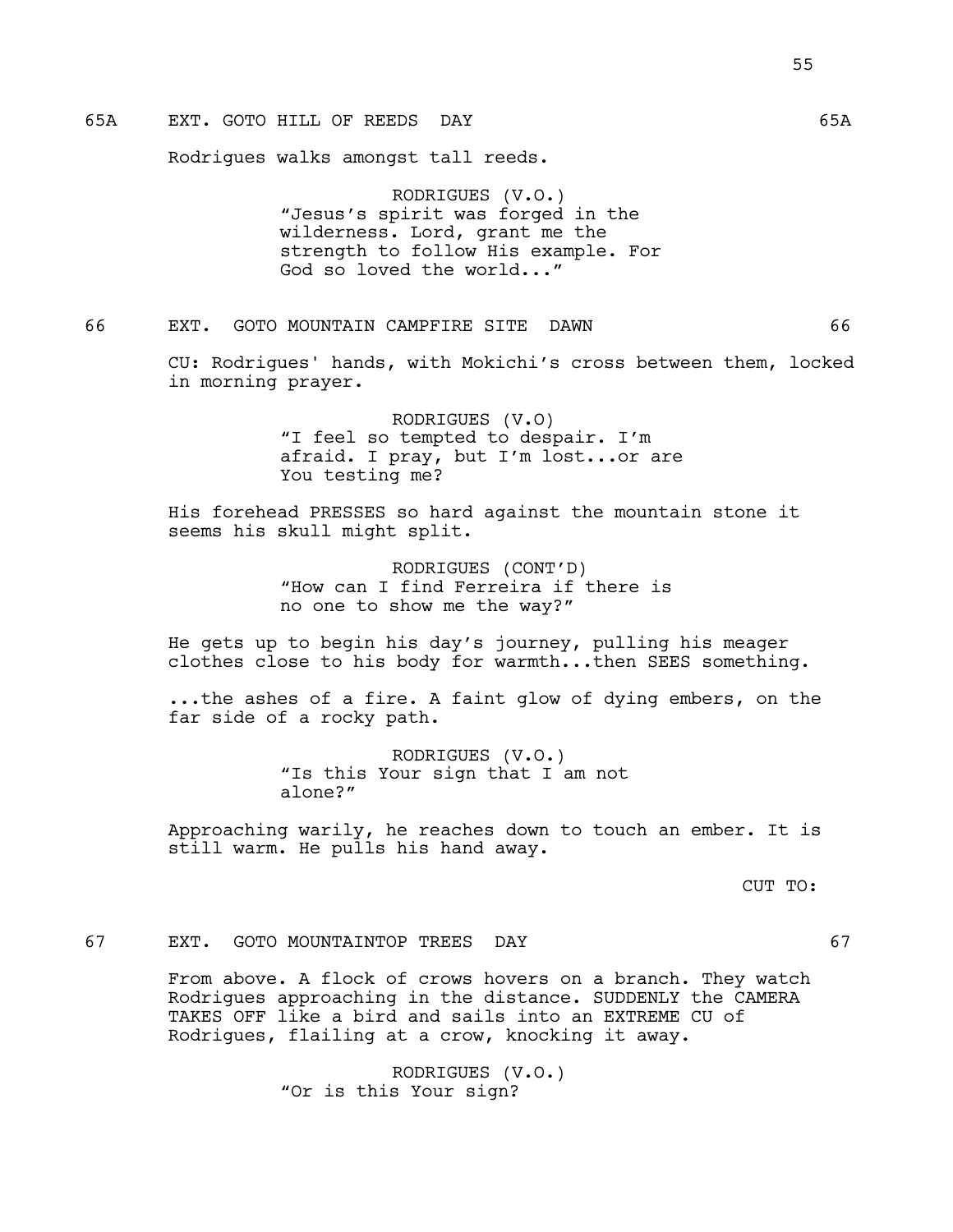He picks up some stones and throws them at the birds, who fly away in a squawking panic. The sense of the desperation of his situation--the isolation, the danger--overwhelms him.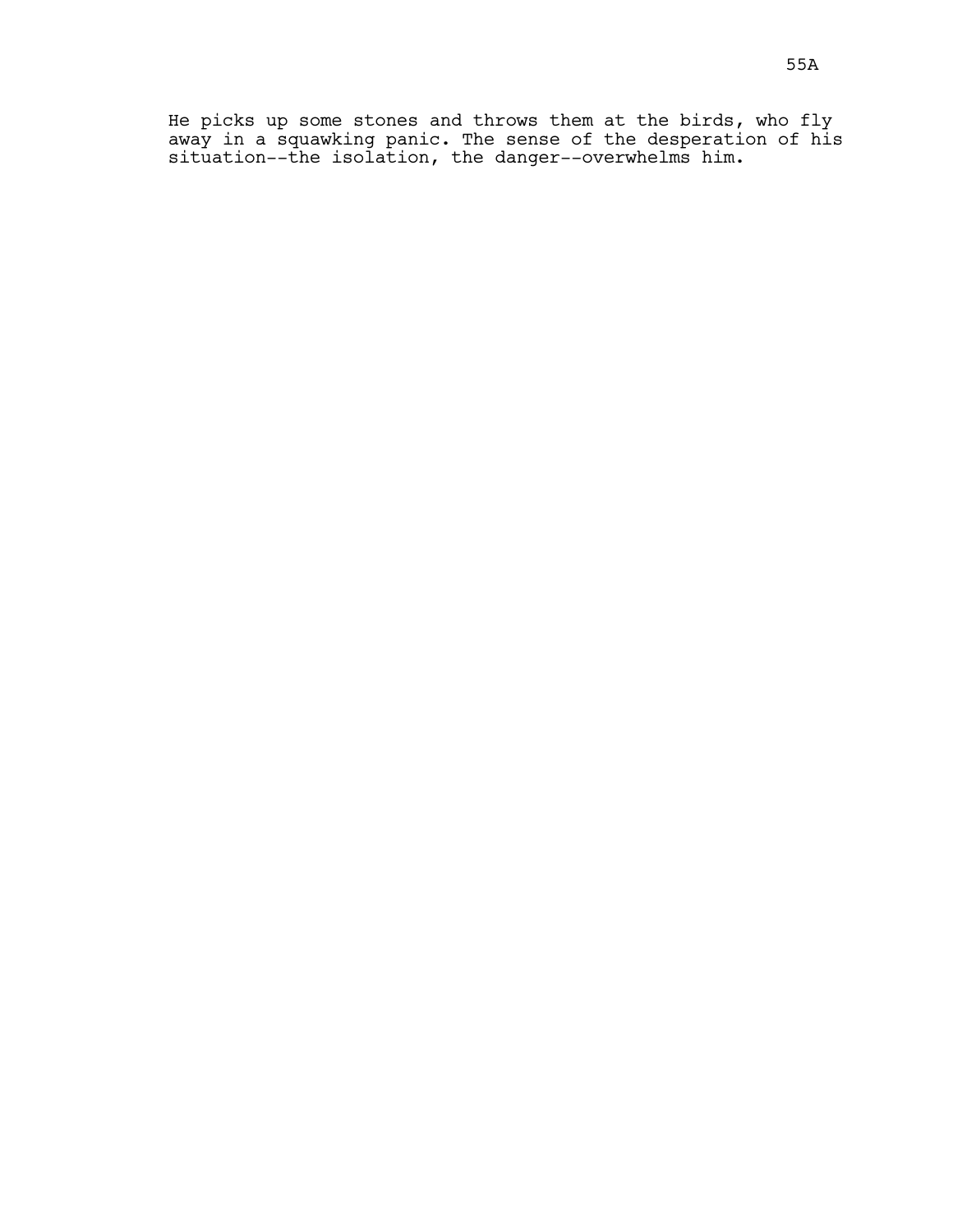RODRIGUES (V.O.) "Or no sign at all? I expected Your silence, but the weight of it is terrible. God, lend me the strength to be worthy of this trial and to remain faithful to Jesus."

A cloud obliterates the last traces of sun.

RODRIGUES "Despair is the greatest sin, but in the mystery of Your silence, it crowds my heart."

RAIN begins, splashing his face in large drops. He looks for shelter. Leaves are splattered by giant rain drops. The tops of trees sway in the wind like seaweed.

CUT TO:

## 68 EXT. GOTO POOR MOUNTAIN HUT 1 DAY 68

A poor HUT in the distance. Rodrigues HURRIES toward it as the RAIN FALLS HARDER, soaking him through.

> RODRIGUES (V.O.) "But I will not give in. I pray for Your forgiveness. I will find the man who set the fire. Any man. Even if he brings danger. To help and guide me."

> > CUT TO:

# 69 INT. GOTO POOR MOUNTAIN HUT 1 DAY 69

Rodrigues stares into the hut. Water drips through the thatched roof.

> RODRIGUES (V.O.) "I thought, I hoped, that even if there was only one man here I could renew my mission."

The hut is empty. Rodrigues looks disappointed.

RODRIGUES (V.O.) "But Our Lord urged me on."

CUT TO: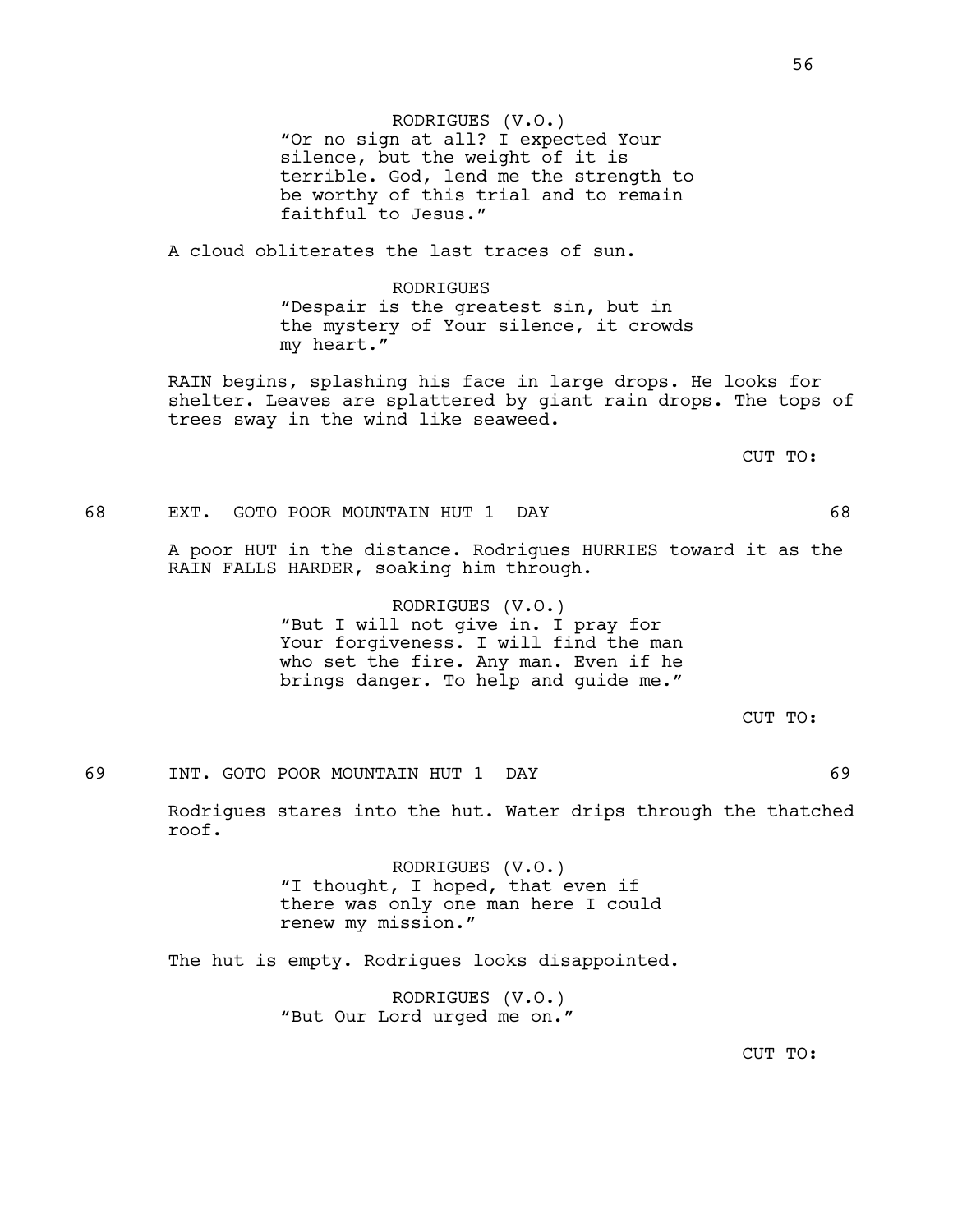70 EXT. GOTO CREST OF HILL/SLOPE DAY 70

Following day. Rodrigues gazes down on a village below him.

RODRIGUES (V.0.) "To find a place to begin again."

The poor village below shines in the sunlight. It seems like a marvelous place to him.

> RODRIGUES (CONT'D) (softly) "How lovely are thy tabernacles, O Lord of hosts!" Everything you have created is good."

Using a stick for a staff, he hurries toward the village.

RODRIGUES (V.O.) "You brought me here to bring the water of life to these poor people."

In his eagerness, he SLIPS on the rocky earth, STUMBLES, loses his balance. The staff drops from his hand. He TUMBLES down the slope, BLOODYING his face...

71 EXT. GOTO SLOPE DAY 71

...as he HITS the bottom of the slope, CRYING OUT in pain. He rolls over, trying to pick himself up...

...and finds himself FACE TO FACE with KICHIJIRO, who is BRANDISHING the staff like a club. They STARE at each other in astonishment.

Kichijiro HELPS Rodrigues to his feet and hands him his staff.

KICHIJIRO I thought I was being followed.

CUT TO:

CUT TO:

72 INT. GOTO MOUNTAIN HUT 2 DAY 72

Kichijiro helps wipe the blood from Rodrigues' face. A small fire SMOKES in the corner. Rain LEAKS from the thatched roof.

> KICHIJIRO Why did you come here, Padre? This place is dangerous. Where are you going?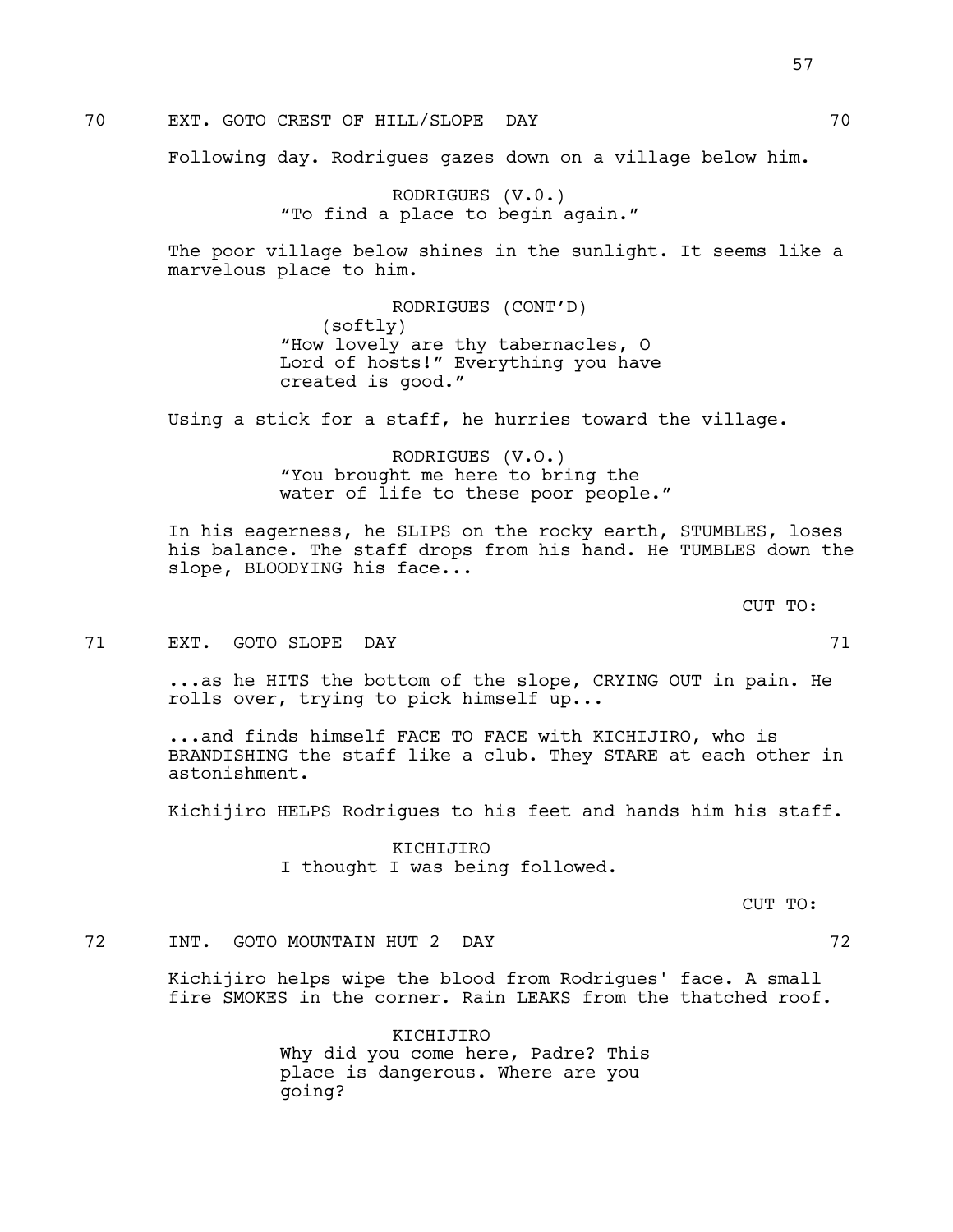### RODRIGUES

Nowhere.

He TAKES Kichijiro's rag and finishes cleaning himself.

KICHIJIRO We must be careful. There's a price of three hundred pieces of silver for you.

RODRIGUES Three hundred...Judas got only thirty.

KICHIJIRO There are Kirishitans in other places. Not far. We can hide there. I will take care of you.

Rodrigues says nothing.

CUT TO:

73 INT. GOTO MOUNTAIN HUT 2 DAY 73

Later. The rain has stopped. Kichijiro is crouched over the fire, chewing on grass and cooking fish.

> KICHIJIRO I hope you are not angry with me, Padre. I was only following your instructions. Faithfully. (beat) I was ashamed to step on our Lord's face and now I am an outcast again. Mokichi and my family stayed strong, like roots of a tree. But I'm weak. I'll never grow. No man knows his strength until he is tested.

Kichijiro HOLDS OUT a small piece of fish which he has cooked over the fire.

> KICHIJIRO (cont'd) Take it. Please.

Rodrigues is hungry, but wary too. Kichijiro sets the fish in front of him with a tiny but uncharacteristic flourish.

> KICHIJIRO You must be so hungry.

Rodrigues takes the fish and DEVOURS it in quick bites.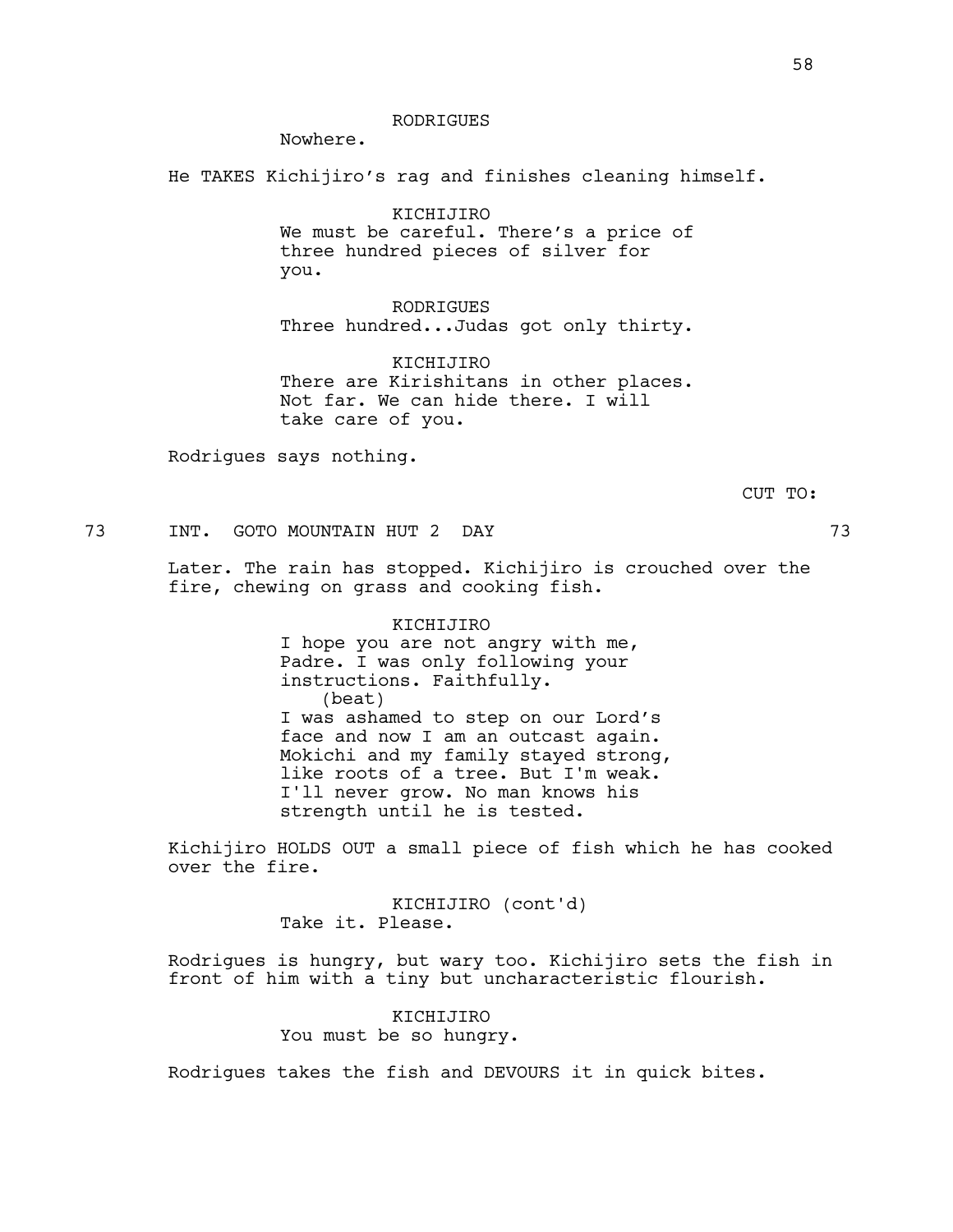### KICHIJIRO

I do not know how Mokichi could be so strong. I am so weak.

RODRIGUES Are you? You can certainly look after yourself.

### KICHIJIRO

Not to be selfish, only to find my way to God. I'm like you. I have nowhere else to go. I was made weak, where is the place for a weak man in a world like this?

Rodrigues looks at Kichijiro with pity.

#### RODRIGUES

Saint Paul said, "When I am weak, then I am strong." Do you want to confess for Mokichi and Ichizo?

Kichijiro NODS and KNEELS. A lizard scurries across the ground and around his legs. Rodrigues pronounces a blessing.

> RODRIGUES "In nomine Patris et Filii et Spiritus Sancti..."

As the confession continues, we also hear...

RODRIGUES (V.O.) "Our Lord is crowned with thorns. Our Lord is crucified..."

...and the words of the confession become Rodrigues' whispered prayer.

> RODRIGUES (V.O.) "What you will do, do quickly." Your Son's words to Judas at the Last Supper. Was he angry when He said them? Or did they come from love?"

> > CUT TO:

74 INT. GOTO MOUNTAIN HUT 2 NIGHT 74

Rodrigues lies on the ground near Kichijiro, who squats near a smoking fire. The priest would appear to be sleeping, but his eyes are wide open.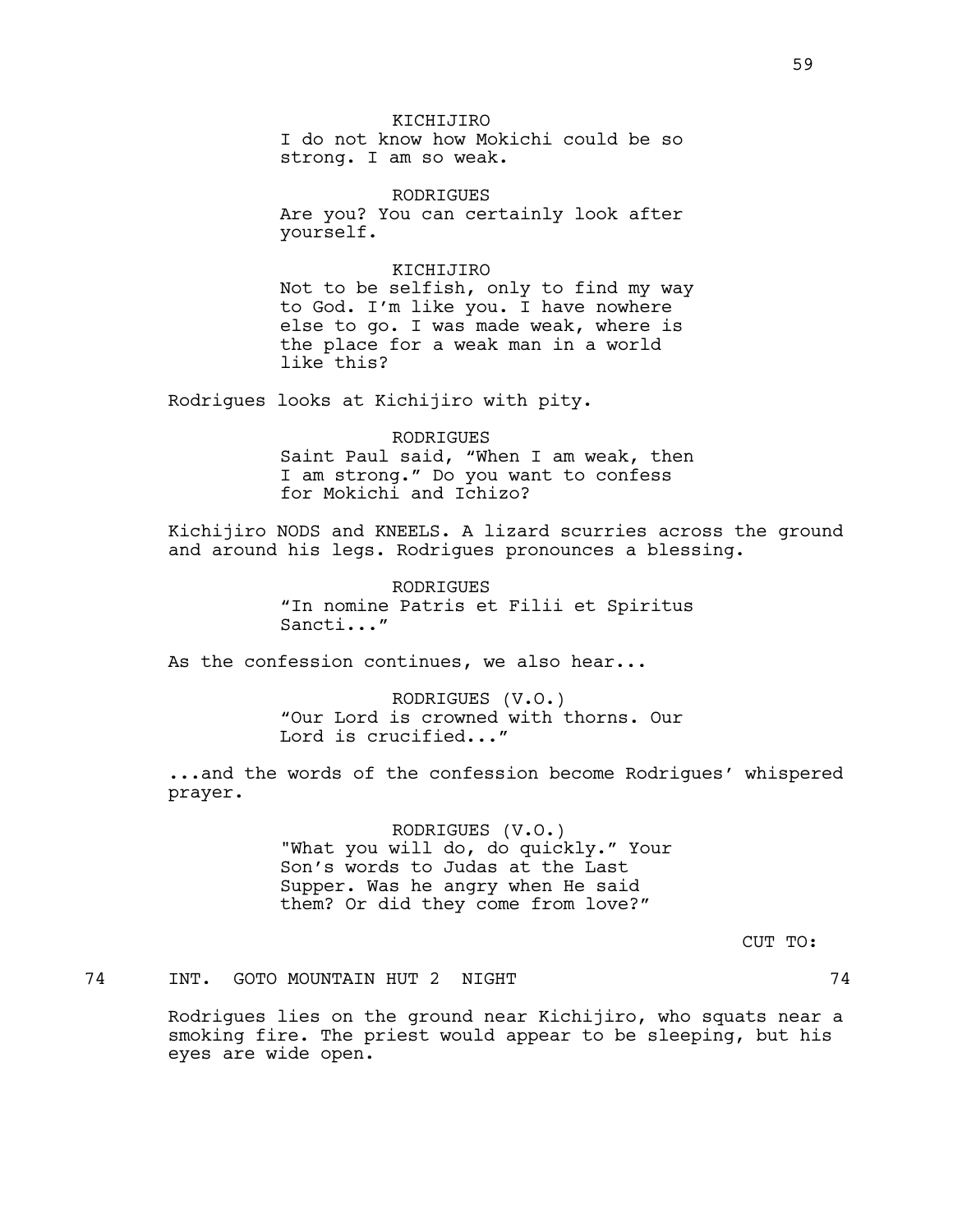RODRIGUES (V.O.) "And if Jesus loved Judas, why didn't He stop him?"

Kichijiro looks at Rodrigues, who closes his eyes tight.

KICHIJIRO Padre? Are you asleep? (no response) Padre?

Rodrigues still does not answer. After a moment, his eyes flutter, as if he's waking...

...and looks for Kichijiro. But Kichijiro is gone.

RODRIGUES "What you will do, do quickly."

He LIES DOWN again, resigned to whatever fate Kichijiro may have in store...but Kichijiro WALKS IN FROM THE SHADOWS, arms loaded with twigs which he dumps on the fire.

> KICHIJIRO Did you say something, Padre?

> > RODRIGUES

Prayers.

Rodrigues TURNS AWAY from him and, relieved, closes his eyes.

KICHIJIRO Don't you trust me by now? No one trusts me.

CUT TO:

75 EXT. PATH IN THE WOODS DAY 75

Kichijiro's staff PIERCES the body of a snake in the grass at the side of the road. He holds the dying reptile up.

> KICHIJIRO Take this. We eat them for medicine.

Rodrigues shakes his head and walks on. Kichijiro pulls the wiggling snake from his staff and throws it into the grass.

CUT TO: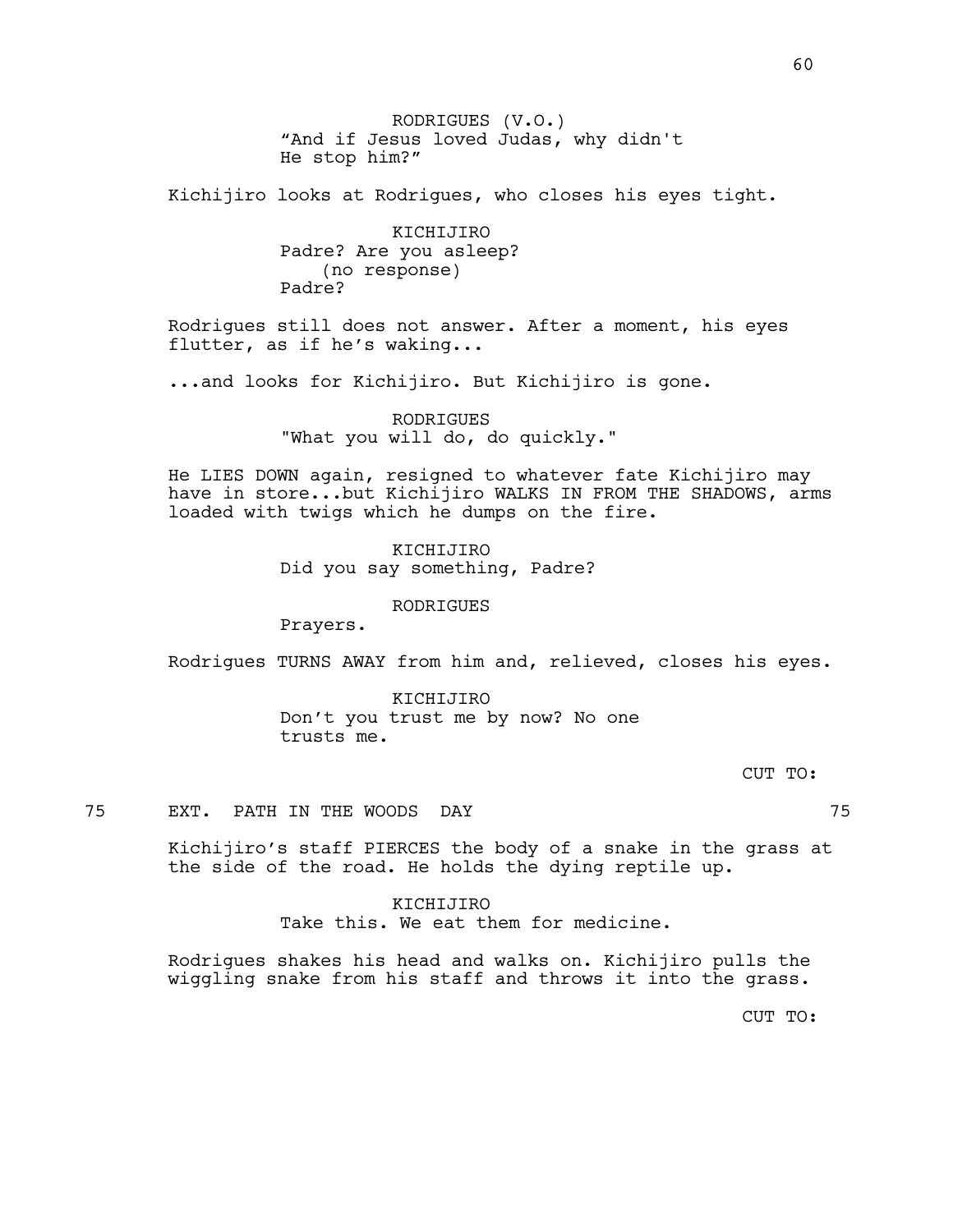A path through a deep wood. SUN SHINES down in shafts through the dense trees. The heat makes WHITE STEAM RISE on the road. Kichijiro WALKS several yards in front of Rodrigues.

> KICHIJIRO We won't reach the village today if we can not walk faster. (turns) Are you all right, Padre? You seem tired.

RODRIGUES Just...no, I'm all right. Just so thirsty. The fish was so salty.

KICHIJIRO I will find you some water. Keep walking.

Kichijiro takes a water vessel from his pouch.

RODRIGUES No, that's all right, I...I thirst.

KICHIJIRO Our Lord said that.

**RODRIGUES** Yes. I mean...I ate so much of that fish. You made me.

KICHIJIRO For strength.

Kichijiro DASHES from the path and into the wood, holding the small water vessel. Rodrigues is alone. He walks a few steps, stops, looks around. He is exhausted and uncertain. He SINKS TO HIS KNEES and prays aloud.

> RODRIGUES Lord, hear me. My foot is on the path, but I don't know where it leads.

As Rodrigues prays, CAMERA MOVES BACK, FURTHER AND FURTHER...

RODRIGUES Please, Lord, lead me. Give me Your hand...

SUDDEN CUT TO: the water vessel, FALLING AND SMASHING on the ground. Kichijiro stares at Rodrigues.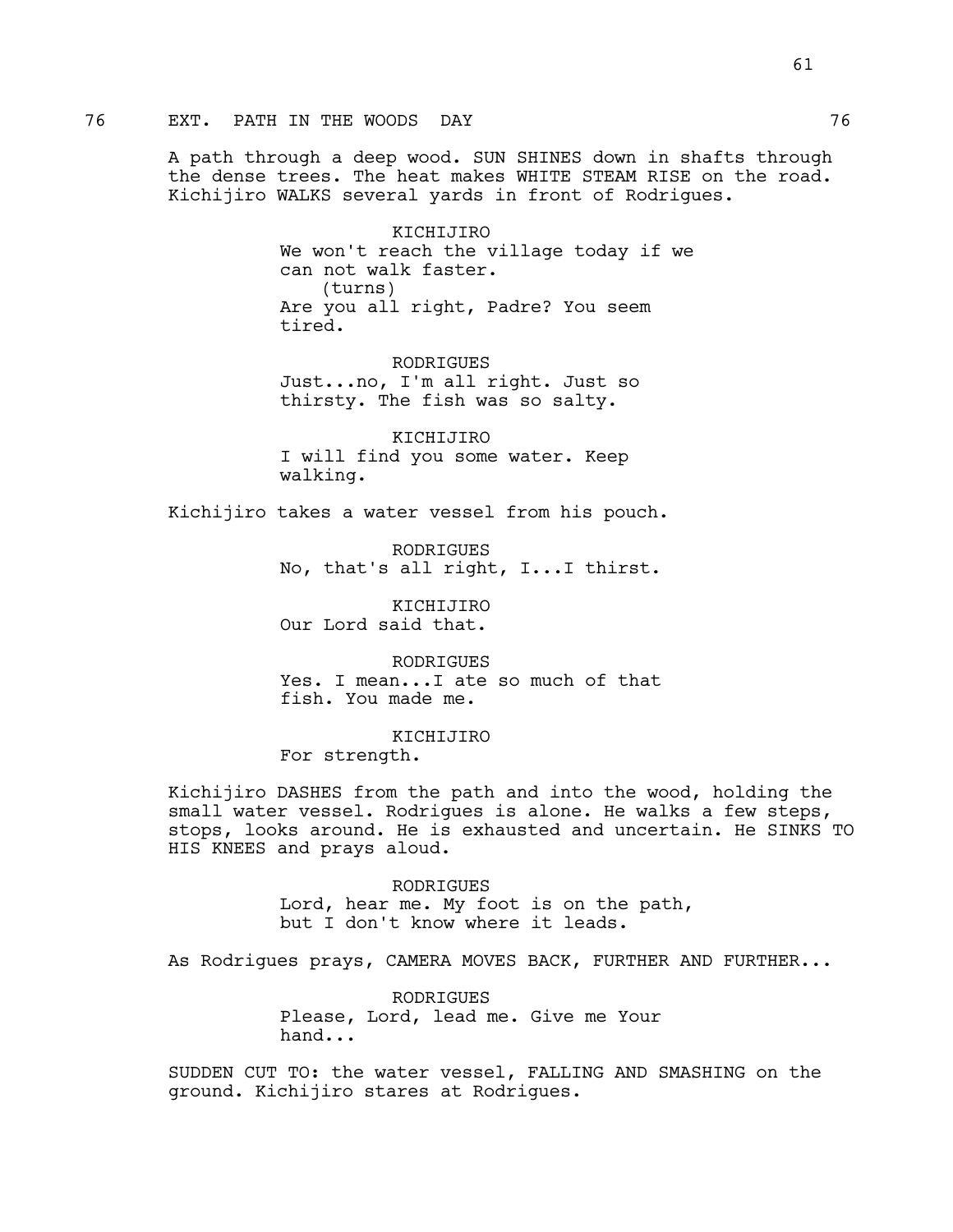KICHIJIRO I am sorry, Padre. I thought something was wrong. (as Rodrigues gets up) But never mind. There is a stream just nearby. You can drink as much as you like.

Rodrigues resignedly FOLLOWS Kichijiro off the path.

CUT TO:

## 77 EXT. STREAM DAY 77

Rodrigues' face, REFLECTED in the water as he kneels by the bank. As he stares at it, the gentle current shifts, creating RIPPLES that change the reflection to the image of...

## ...Jesus: much the same image as in the Evora chapel.

Rodrigues LAUGHS and PLUNGES his face into the water, BREAKING the image. He DRINKS deeply from the river, then raises his head. He SEES his reflection again. He SCOOPS up a handful of water, rubs it on his face. When he lowers his arm, HE SEES...

...THE SAMURAI COMMANDER. Frightened, Rodrigues JUMPS to his feet and backs into the stream.

...but SEES: a HALF-DOZEN SAMURAI and GUARDS.

Rodrigues knows he is trapped. He tries to hide his panic.

The Samurai Commander SIGNALS his men. They quickly cross the stream and seize Rodrigues firmly but not forcibly. Rodrigues' bag falls from him and the contents spill out (his chalice, paten, pyx with hosts, wine flask, missal, crucifix, and notebook.) Then the Samurai Commander inclines his head in the direction of...

...Kichijiro, who is watching from a large rock a few yards away. The Samurai Commander THROWS A HANDFUL OF TINY SILVER PIECES at him. Kichijiro lets them lie where they fell as he watches Rodrigues being LED OFF through the thick brush.

> KICHIJIRO Padre, forgive me! I am weak. I told you I am weak. God knows I am weak but will He still love me? Isn't that what you promised? Does God still love me?

The Samurai Commander stares at Kichijiro impassively.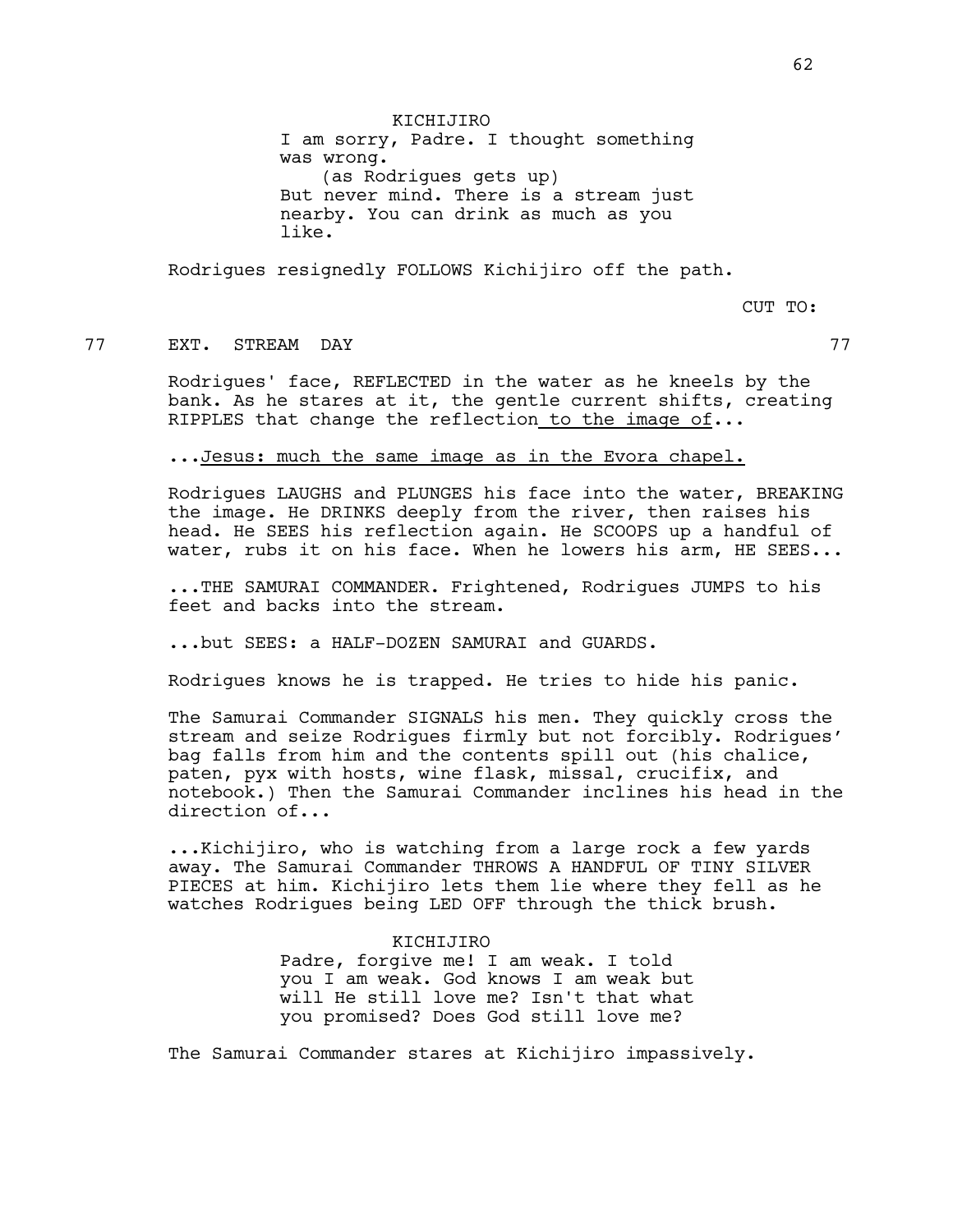KICHIJIRO I pray for God's forgiveness. Will He hear me?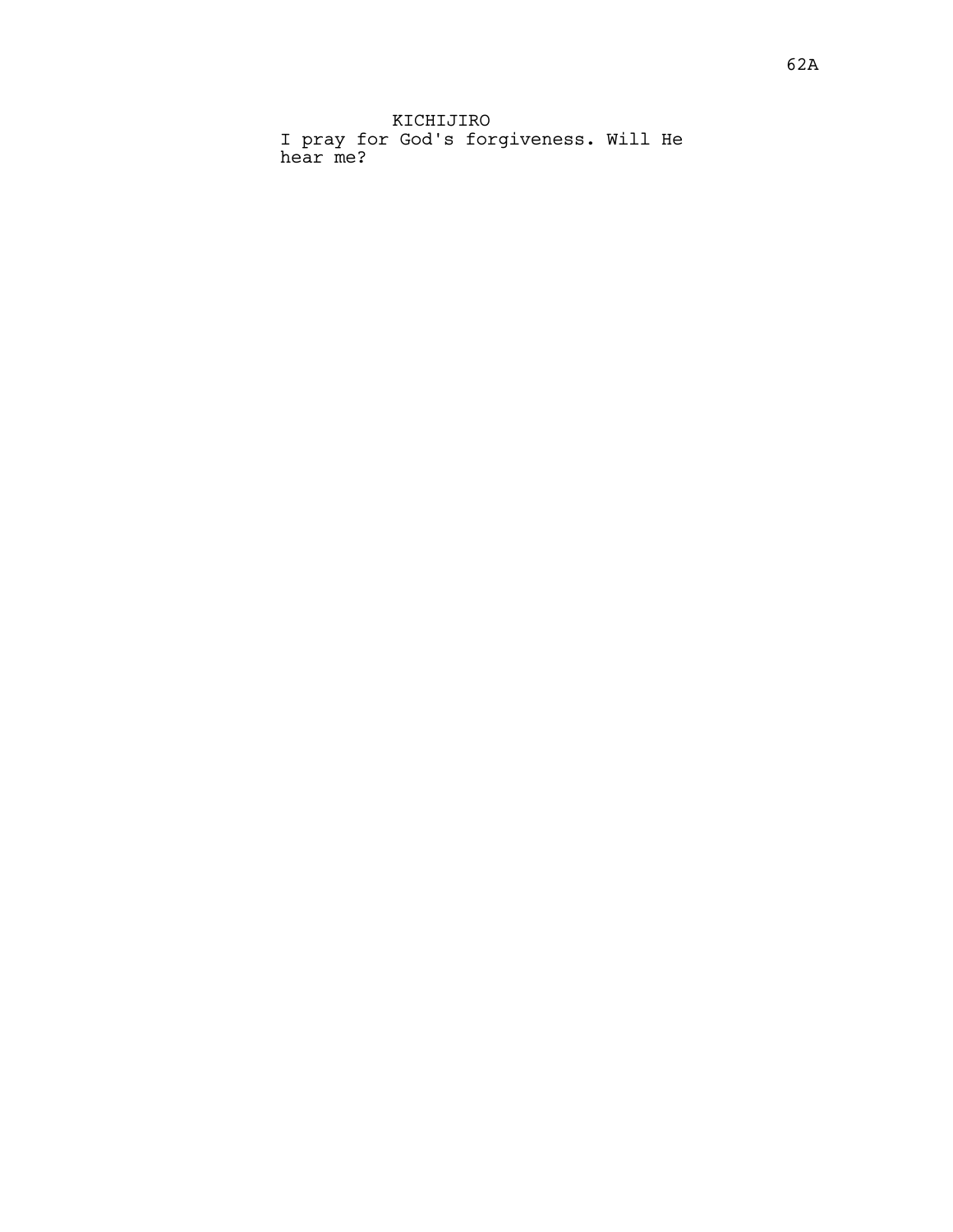KICHIJIRO Even me? Will He forgive even me?

CUT TO:

### 78 EXT. WOODS AND CLEARING DAY 78

The SUN is merciless. HEAT WAVES rise from the earth. Rodrigues, PULLED by his captors, stumbles along the path, swallowing dust. PEASANTS and VILLAGERS on the route stare at him. Rodrigues tries to smile at a boy who looks at him wideeyed, but his cracked lips only make his mouth wrinkle.

## RODRIGUES(V.O.) "And the word was with God, and the word was God."

The procession, with Rodrigues in the middle, leaves the path for a field. FIVE PEASANTS, BOUND, STARE in amazement as...

...Rodrigues approaches. Guards nonchalantly place the priest in the midst of the peasants who BOW as he settles on the ground. He notices a tiny twig HUT in the near distance. The whole scene is unexpectedly peaceful.

### RODRIGUES (V.O.)

So quiet. Like a day of peace and prayer, not a day of sacrifice. I won't be a martyr today. "The Lord is near to the brokenhearted and saves the crushed in spirit." Thank you, Father. "Everything is Yours, do with it what You will. Give me only Your love and Your grace. That is enough for me."

A PEASANT WOMAN (MONICA) reaches into her blouse and retrieves a cucumber, which she offers to Rodrigues. The sound of flies humming.

> RODRIGUES Blessed be God. *Arigataya*...what is your name?

#### MONICA

Monica.

RODRIGUES Like the mother of Augustine.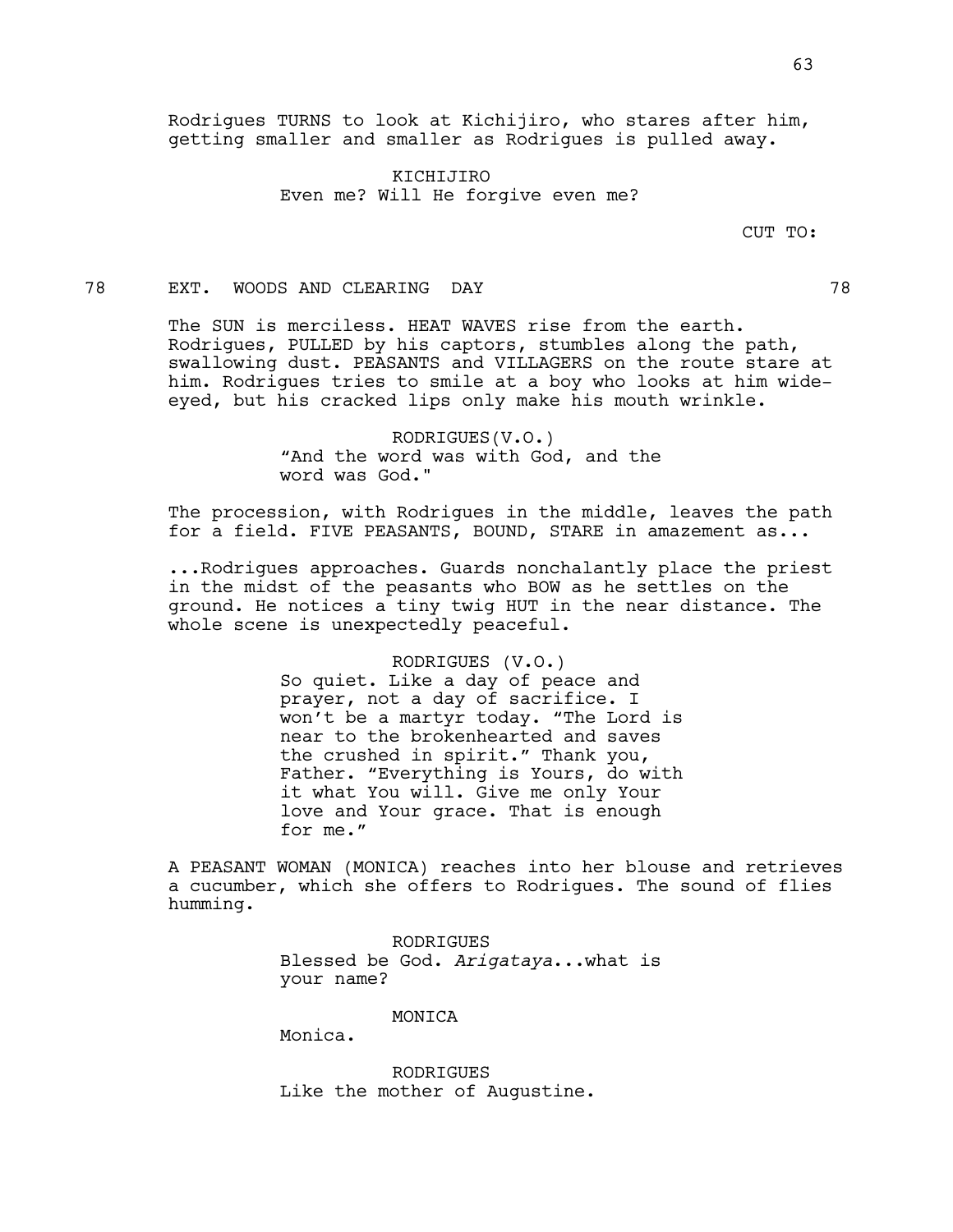My baptism name. That man is Juan.

She pronounces it "Ju-wan," which is the way everyone pronounces it throughout. Rodrigues nods at the man, whose eyelid lies lifeless over his left eye. The taste of the cucumber is foul in his mouth, as bitter as the fear he tries to suppress. But he's ravenous. He keeps eating.

> MONICA (cont'd) He wanted his name to be like our priest who died at Unzen.

RODRIGUES (unguarded) There will be many more joining him.

They look at him blankly. A sudden desperation escapes him. His temper flares.

> RODRIGUES Why are you looking like that? Why are you so calm? Don't you understand? We're all going to die like that. Soon.

They look at him with growing astonishment and he immediately begins to feel remorse for his outburst. He forces down the last bite of cucumber.

> RODRIGUES Thank you...for the food.

> > MONICA

*Arigataya*. But Padre...our father...Padre Juan...said if we die we will go to *paraiso*.

RODRIGUES

Paradise, yes...

#### MONICA

Isn't it good to die? *Paraiso* is so much better than here. No one hungry, never sick. No taxes, no hard work.

RODRIGUES

(conciliatory) Padre Juan was right. There's no work in *paraiso*. No taxes, no hunger. Nothing can be stolen from you. And there's no pain.... (MORE)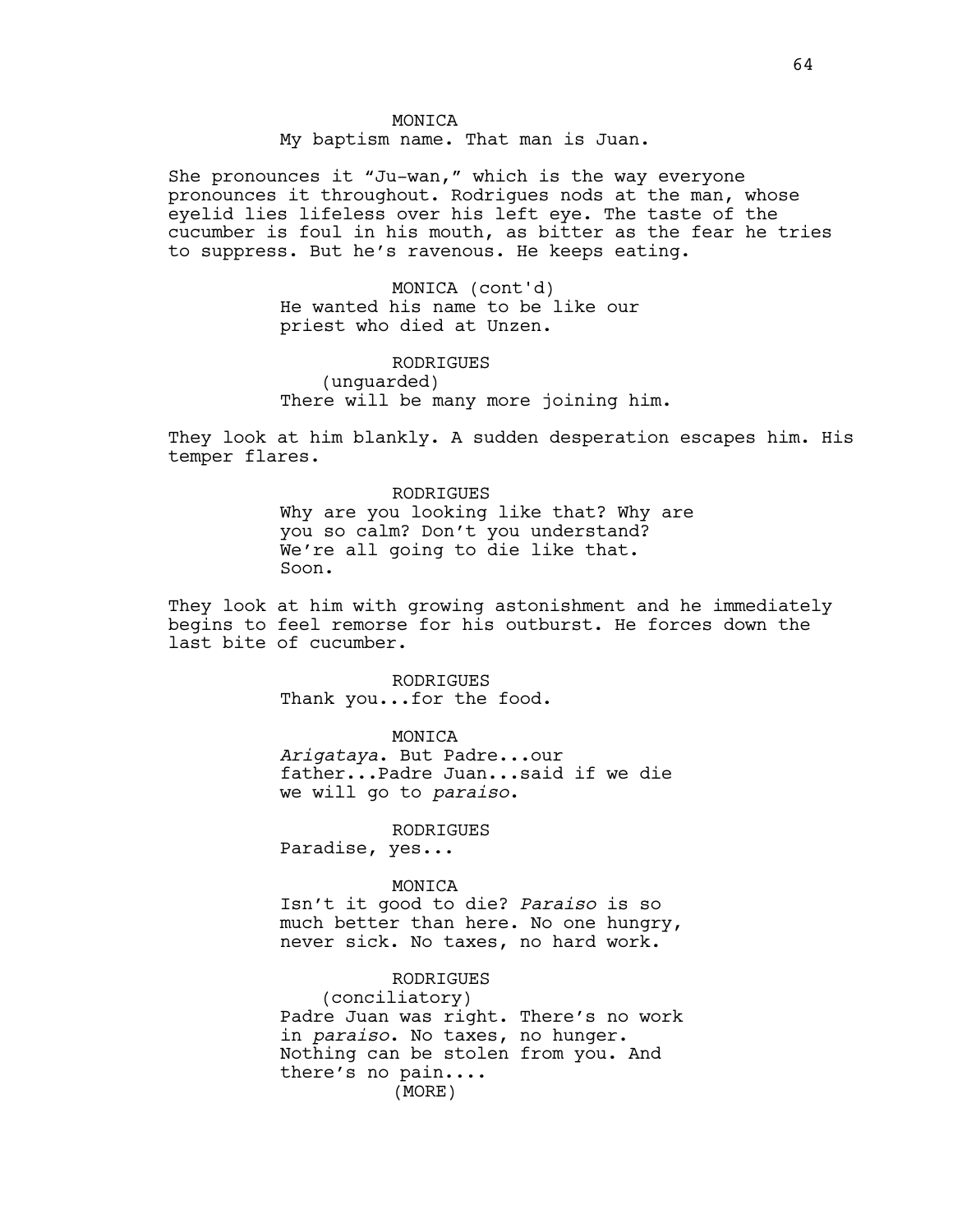(beat) Were there other priests? RODRIGUES (cont'd)

MONICA Only Padre Juan.

RODRIGUES Was there a Padre Ferreira? (as Monica struggles to pronounce the name) Ferreira? Did you ever hear of him?

Monica shakes her head. Rodrigues LOOKS AWAY toward the OLD SAMURAI approaching with two peasants. He seems to be stepping straight out of the broiling sun. He DEFTLY WIELDS A FAN to ward off FLIES that buzz perpetually in the steaming air and SQUATS on the ground.

> OLD SAMURAI *You all, I wish you would stop causing me so much trouble - please - in this heat, and the dust. They are especially bad this year. We shouldn't be traveling so far at our age. And it's all so unnecessary. Just make a little effort to understand our point of view. We don't hate you. There's no real reason for this trouble. You've brought it on yourself. And you can rid yourself of it too.*

They keep their eyes on the ground, not looking at him.

OLD SAMURAI *No need to feel lost. I'll give you time to think it over. Then you can give me a reasonable answer. Go on now.*

He gestures them away and they RISE. Rodrigues gets up with them but the Old Samurai SNAPS OUT...

OLD SAMURAI

Not you! (beat) You stay.

Rodrigues, startled, sits back down on the ground. The Old Samurai stands, sips from a cup of water.

> OLD SAMURAI (cont'd) You understood what I was saying to them? Your Japanese is good enough?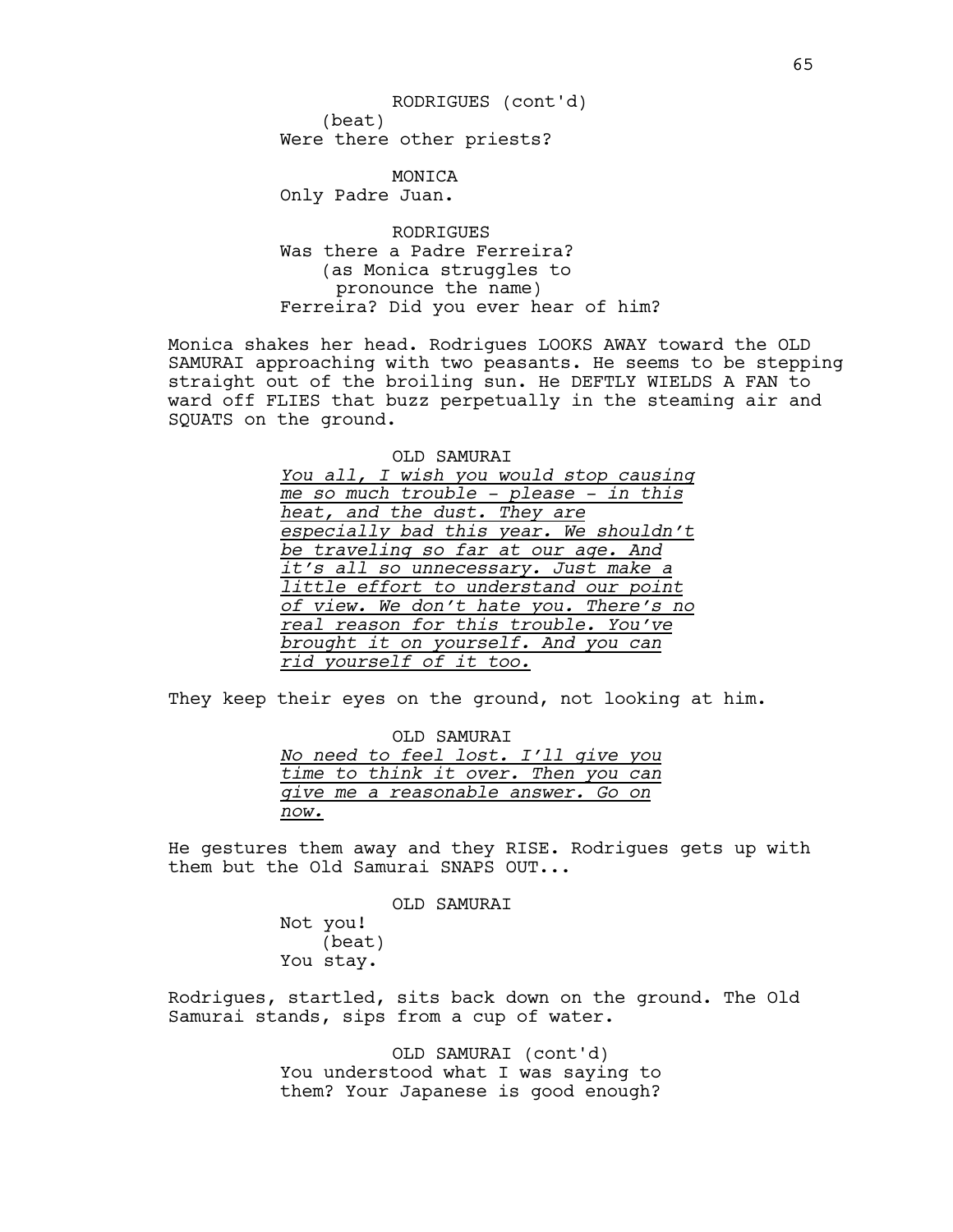## RODRIGUES

I saw your eyes.

OLD SAMURAI And what did you think you saw there? (Rodrigues does not answer) They're fools, those peasants.

Rodrigues GLANCES AT the prisoners being led away.

RODRIGUES (V.O.) Lord spare them suffering and keep them safe in Your hand.

### OLD SAMURAI

They can talk among themselves without end and decide nothing. Not one can think for himself. But you understand, don't you?

### RODRIGUES

Just say what you mean.

### OLD SAMURAI

That it all depends on you whether they are set free. Your Kirishitan God is sensible, at least in some things. Let him tell you to deny your faith.

### **RODRIGUES**

And if I refuse you'll kill me? "The blood of martyrs is the seed of the church." Like the priests in Omura and Nagasaki.

The Old Samurai looks at him sharply.

### OLD SAMURAI

Been thinking about this, have you? Killing the peasants makes it worse. If they can die for their Deusu they think it only makes them stronger.

RODRIGUES If you have to do it, punish me alone.

## OLD SAMURAI

(angry) You do not speak like a good priest. (MORE)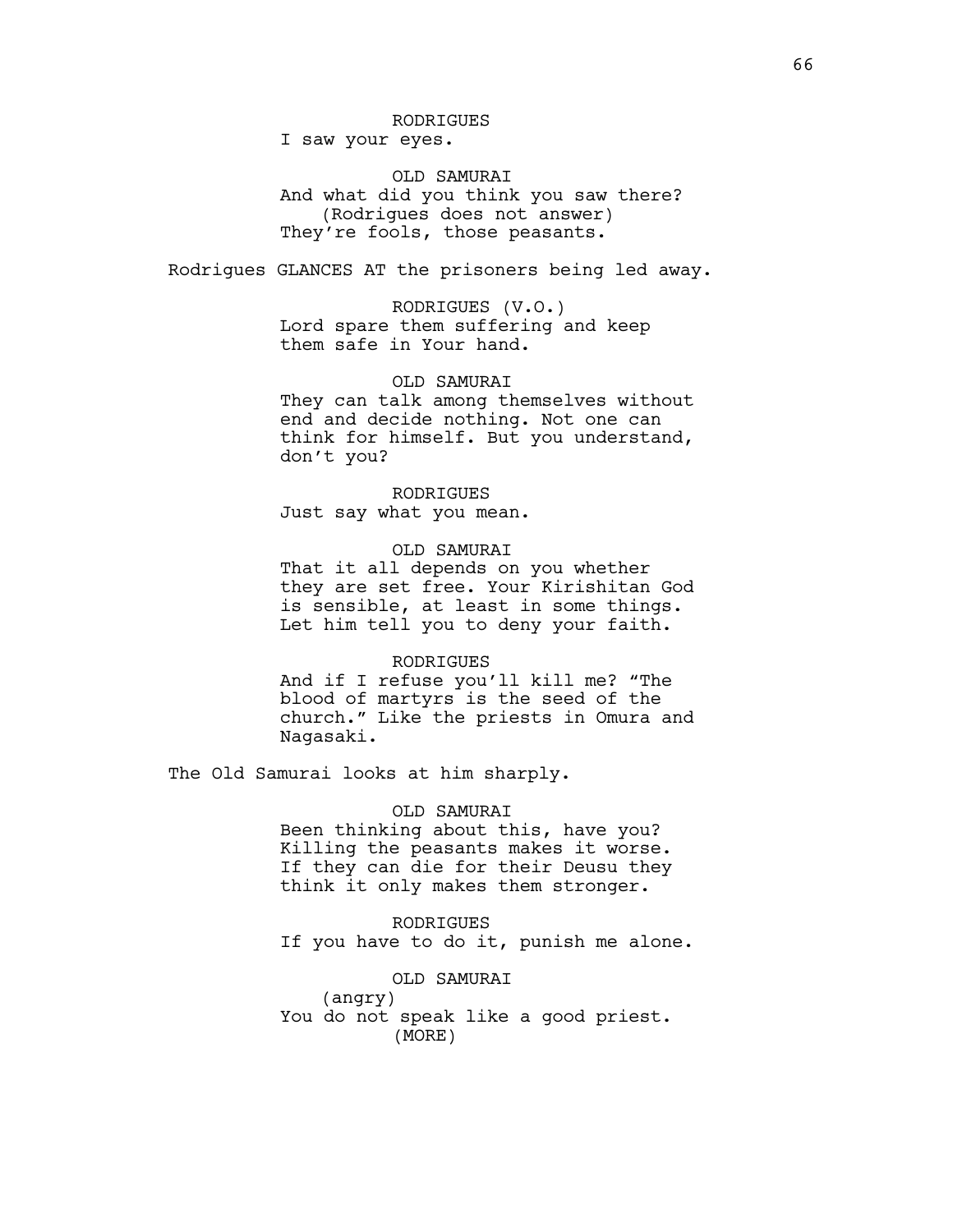He gets up. Rodrigues does not respond.

OLD SAMURAI (cont'd) The price for your glory is their suffering.

CUT TO:

## 79 INT. TINY HUT OF TWIGS DAY 79

This is the hut that Rodrigues glimpsed in the distance in the previous scene. Guards PUSH him inside. He loses his balance and falls to the dirt. The guards laugh and leave.

He tries to pray. He recites the Pater Noster and the Ave Maria, but the words are dry in his mouth.

A BURST OF LIGHT hits him. The INTERPRETER is silhouetted against the outside light. Rodrigues' face remains in full light that is sometimes so strong he has to BLINK.

### INTERPRETER

Padre? (continues in heavy accent) *Louvado seja Deus, nosso Pai*.

#### RODRIGUES

(replies, smiling slightly) Praise be to Him.

#### INTERPRETER

The Portuguese language was a gift of your Father Cabral. I've been asked to interpret on your behalf.

### RODRIGUES

Behalf?

### INTERPRETER

(continuing) There was concern that we might miss certain subtleties in your testimony...

#### RODRIGUES

Testimony...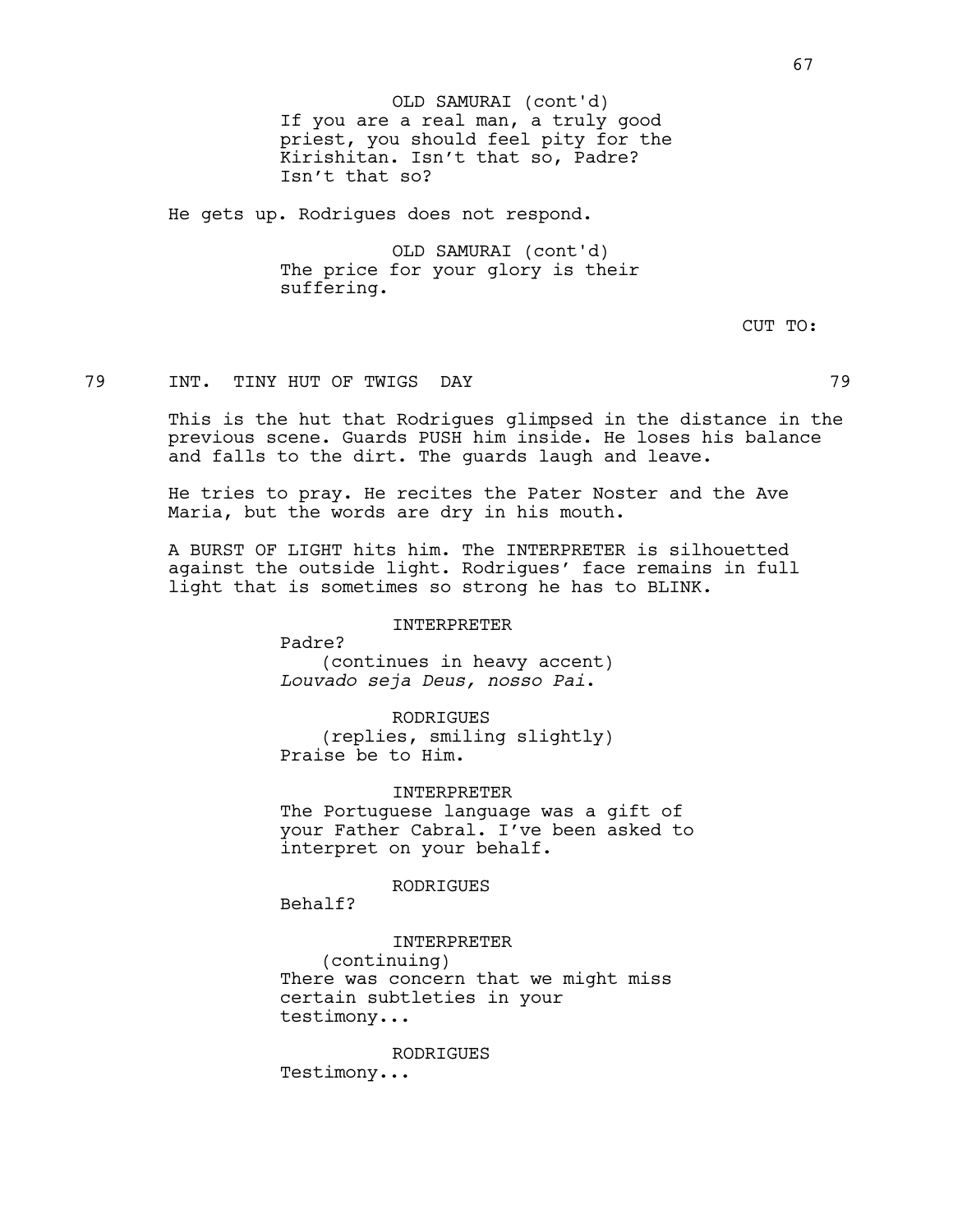## INTERPRETER

(still continuing on) ...if you were confined to Japanese. We wanted to be fair. And we do have a better grasp of your language than you do of ours. Cabral could never manage much more than *arigataya*. All the time he lived here he taught but would not learn. He despised our language, our food, our customs.

RODRIGUES I'm not like Cabral.

#### INTERPRETER

Really? (pause) Would you like to go outside? We do not think you'll run.

#### RODRIGUES

Are you sure? I'm not a saint and I'm afraid of death.

### INTERPRETER

I admire your honesty, Padre. Courage can so often be blind. But that is the kind of courage that does violence to us and causes us endless trouble.

#### RODRIGUES

Is that all you think we brought you? Violence and endless trouble?

#### INTERPRETER

We have our own religion, Padre. Pity you did not notice it.

RODRIGUES We think a different way.

INTERPRETER

True. You say our Buddhas are all men.

### RODRIGUES

A Buddha dies too. Like all men. He is different from the Creator.

### INTERPRETER

You are ignorant, Padre. Only a Christian would see Buddhas simply as men. Our Buddha is a being which man can become.

(MORE)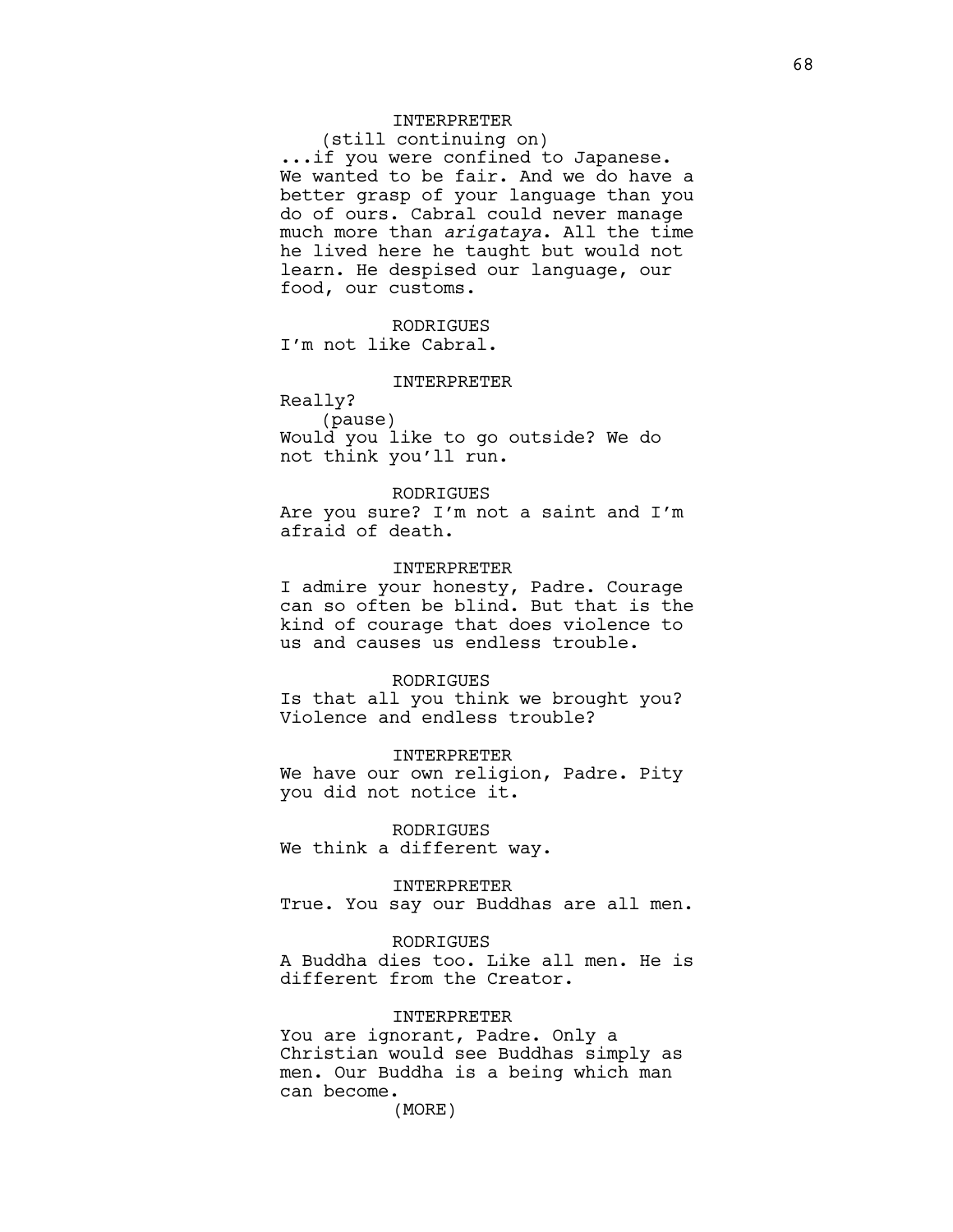#### INTERPRETER (cont'd)

Something greater than himself, if he can overcome all his illusions. But you cling to your illusions and call them faith.

(Rodrigues does not reply) Your Creator is all loving and all merciful, so you believe. Then why does he give people so much suffering on the way to heaven?

#### RODRIGUES

You don't understand. If any man observes God's commandments, he...

#### INTERPRETER

(interrupting) I do understand, Padre. It's perfectly simple. *Korobu.* Do you know this word? You should know it. It means fall down. Surrender. Give up the faith. Apostatize, as you say. Do it or your dear peasants will enjoy one of those trials that come so often from your God. They will see the world from His vantage. From above. But they will be upside down, hanging over a pit. Things start to look very different from there. They did to Fathers Porro and Cassola. Have you heard of them? There was one called Pedro, too. And Ferreira of course.

#### RODRIGUES

Ferreira?

INTERPRETER Did you know him?

RODRIGUES I've heard of him.

# INTERPRETER

No doubt. He's well known all over Japan now. The priest with the Japanese name. And the Japanese wife.

### RODRIGUES

(stunned) I don't believe you.

#### INTERPRETER

You can ask anyone. People in Nagasaki point him out and marvel.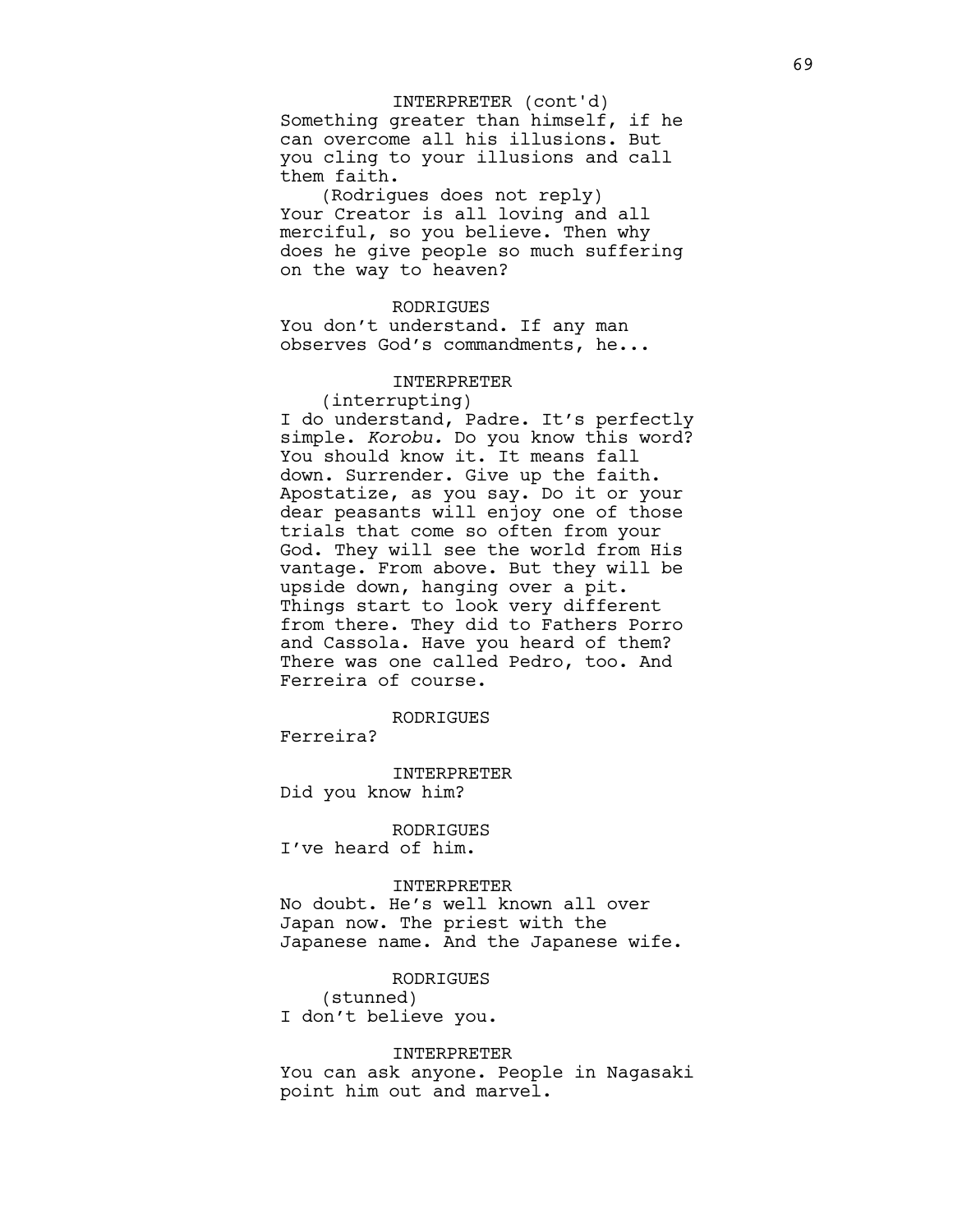Rodrigues SHAKES HIS HEAD, trying to deny what he's heard. The Interpreter sees that his information has made an impact.

> INTERPRETER He's held in great esteem now. Which, I believe, is why he came here in the first place.

The Interpreter STEPS OUT.

CUT TO:

80 EXT. TINY HUT OF TWIGS DAY 80

The Interpreter looks casually at the guards.

### INTERPRETER Arrogant. Like all of them. But he'll fall.

CUT TO:

81 INT. TINY HUT OF TWIGS DAY **81** 

Rodrigues is praying fervently now, in contrast to his prayers of only minutes before. He has been shaken by the news of Ferreira.

### RODRIGUES

Lord, forgive me for my pride. Give me the strength Father Ferreira did not have. If he could not stand up to the test, how can I? I thought martyrdom would be my salvation. Dear God, do not let it be my shame.

CUT TO

82 OMITTED 82

### 83 EXT. JAPANESE PRISON BOAT NIGHT 83

Rodrigues rests his head against the side of the boat which moves forward under full sail. We think at first he is praying. But his eyes are wide open, and his lips are still.

> RODRIGUES (V.O.) Lord, I feel the weight of their fate. Those who have died. Those who will die. Like the weight of Your silence.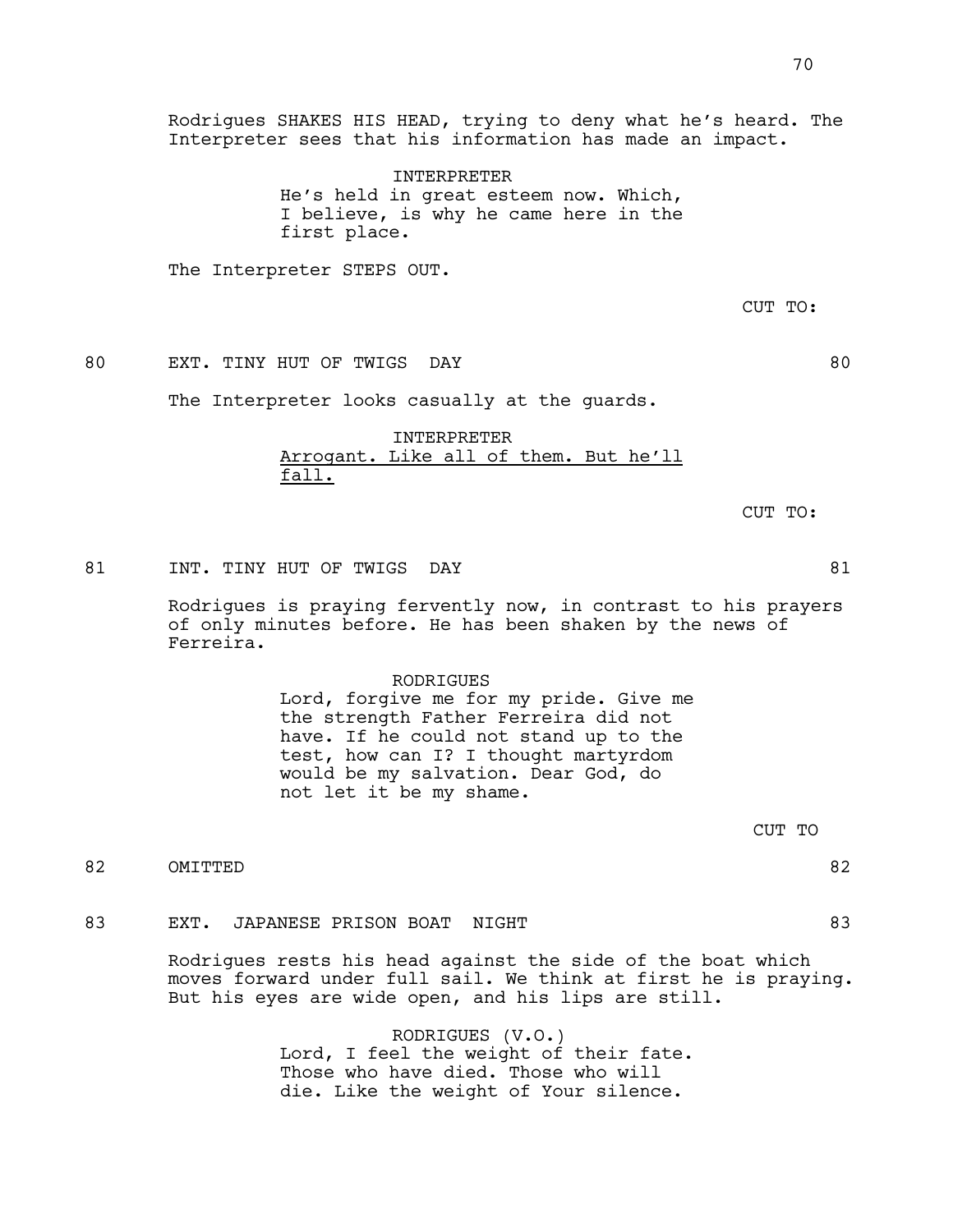Rodrigues raises his head as he hears a SOUND: the choppy, rhythmic dip of a distant oar in the water. In the shadows, The Interpreter notices Rodrigues staring into the night.

### BOATMAN

Is anyone there?

RODRIGUES Someone's following.

### INTERPRETER *Someone night fishing. Leave him alone.*

CUT TO:

### 84 EXT. NAGASAKI STREET DAY 1888 EXT. 84

A JAPANESE WORKER drops his shovel and RUSHES TOWARD THE CAMERA, As he comes closer, he is joined by a dozen others, all gaping toward...

...Rodrigues, on an aged horse. He attracts more attention this way. He is MUTTERING a psalm.

> RODRIGUES "The Lord is my refuge and my deliverer. My God is my helper, and in Him will I put my trust."

A WOMAN APPROACHES, holding two CHILDREN by the sleeve.

CHILD Look how big he is.

A small band of STROLLING MINSTRELS (wearing *hakama*) LAUGH and provide musical accompaniment to Rodrigues' halting progress.

> RODRIGUES "Of the blood all price exceeding, shed by our Immortal King, destined, for the world's redemption..."

NOW WE SEE: Rodrigues is among a group of other prisoners and guards. All prisoners but Rodrigues are bound and being PULLED along. Black clothed BUDDHIST PRIESTS point at Rodrigues.

> RODRIGUES "We adore you, O Christ, and we bless you ..."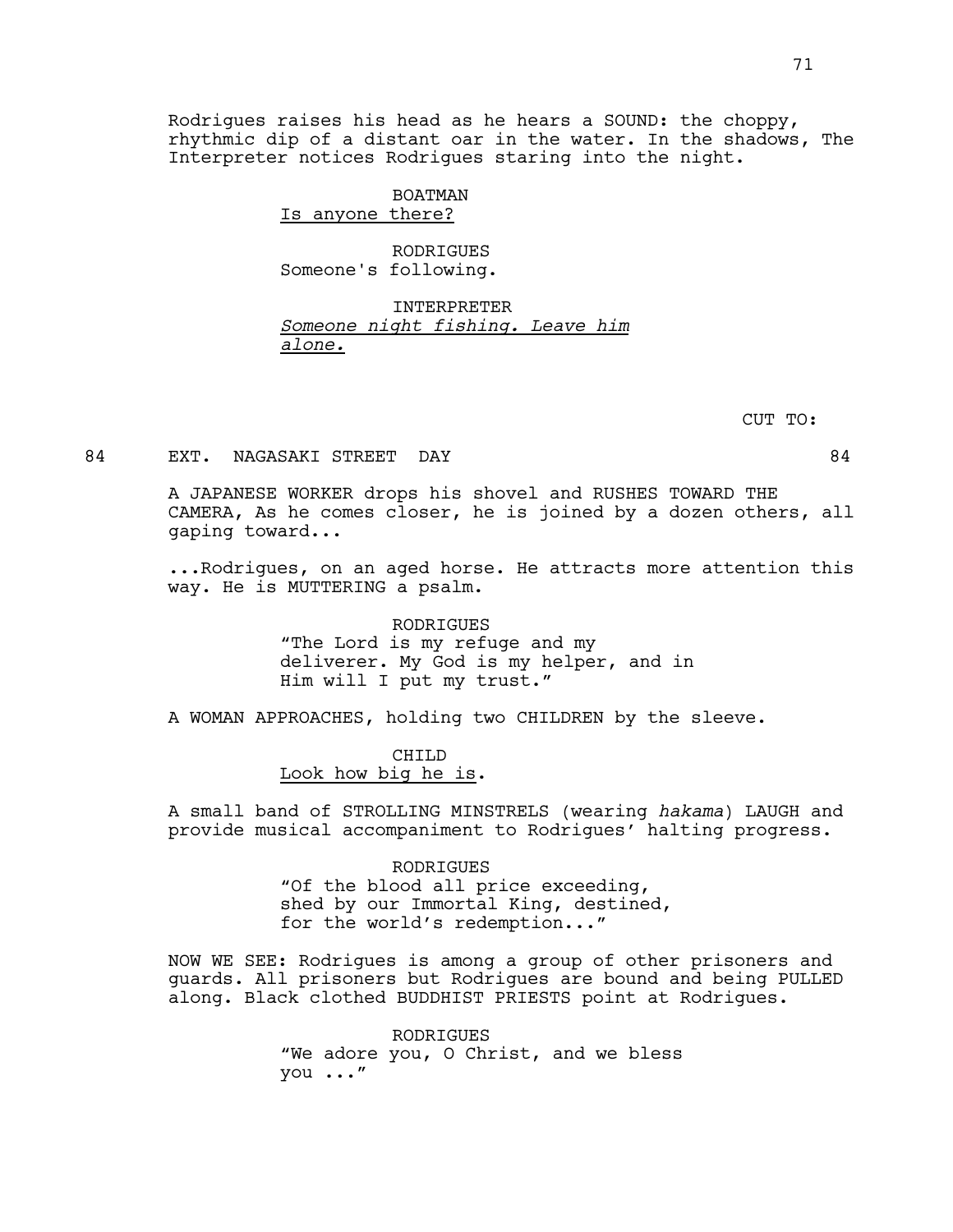Travelers with hats huge as umbrellas and straw coats GAPE. A MAN in the crowd THROWS DIRT.

> RODRIGUES (cont'd) "...because by your holy cross you have redeemed the world."

Rodrigues turns toward the man who threw the dirt at him, and the crowd responds with further jeering. And in their midst now Rodrigues SEES...

...Kichijiro, staring at him in pity, fear and shame.

RODRIGUES (calling to him) Was it you last night?

Kichijiro slinks back into the crowd. Beyond him, in the near distance, WE SEE...

...Nagasaki. It's a city still under construction. SOUNDS OF BUILDING accompany the procession as it moves steadily toward the city and a hill on which stands a...

CUT TO:

85 EXT. NEW PRISON DAY 85

The PROCESSION ENTERS the prison gate. Rodrigues looks at this new place of confinement, trying to mask his emotion.

CUT TO:

#### 86 INT. NEW PRISON RODRIGUES' CELL DAY 86

Light STREAMS THROUGH a small window. SOUNDS of the city being built up drift from outside: CRIES of working men; sounds of trees being SAWED and nails being DRIVEN.

CU on Rodrigues: he is MAKING A ROSARY from bits of paper and string. His beard and hair have grown. The SOUND of the NAILS being pounded makes him reflective.

> RODRIGUES (V.O.) Thank you, Lord, for the gentle days here, and I pray...I hope...I have found the strength for whatever awaits me at their end.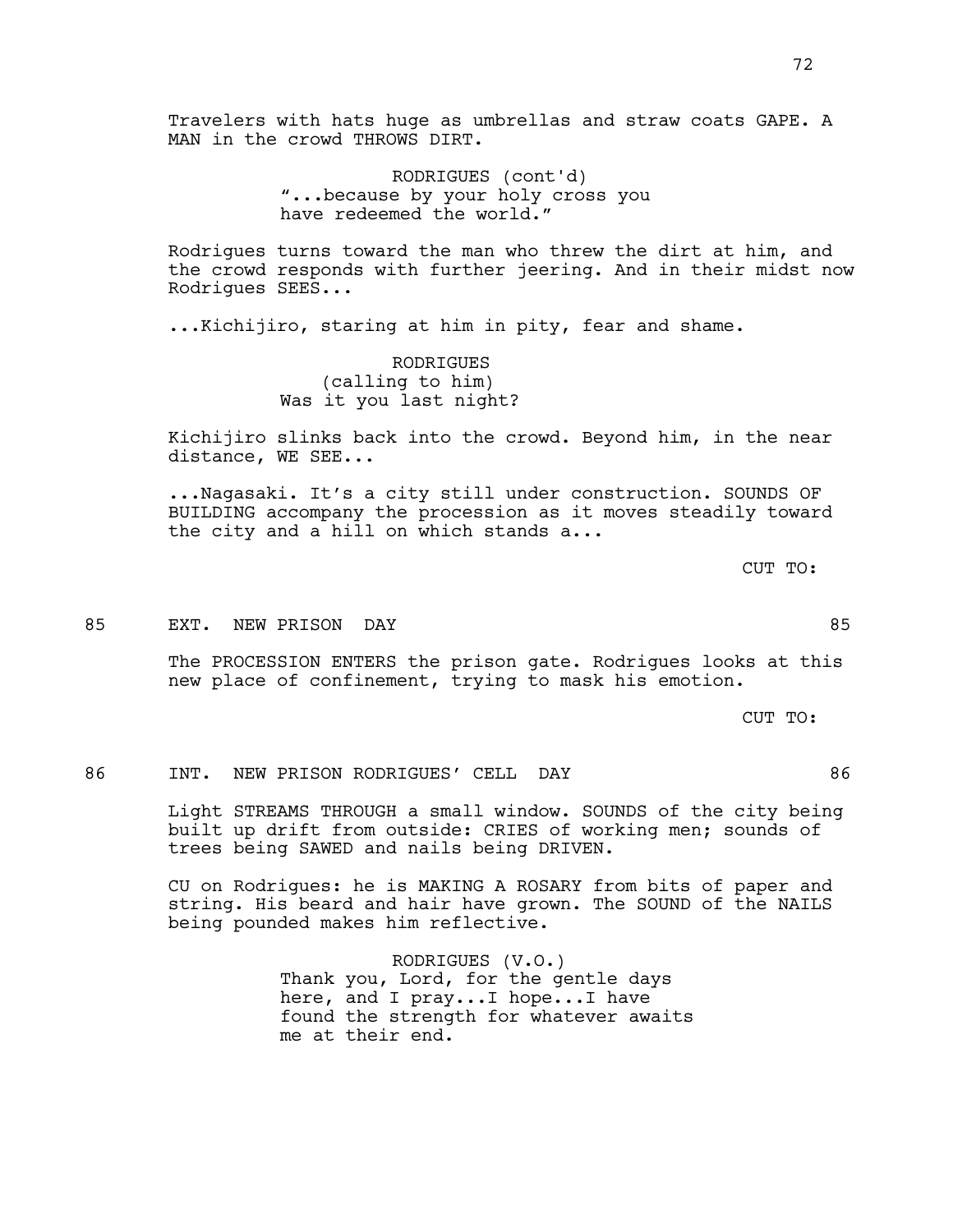### 86A INT. NEW PRISON CHRISTIAN CELL DAY 66A

In A QUICK SERIES OF TIME CUTS, WE SEE: Rodrigues, ministering to the other prisoners, including Monica and her husband Juan; reciting passages from Scripture; hearing confession by pressing his ear to the hole through which food is passed as other prisoners huddle in the cell corner.

> RODRIGUES (V.O.) Even the guards here have been touched by Your hand. My ministry to the other prisoners is a precious gift to me and, I hope, a help to them.

WE INTERCUT the glimpses of Rodrigues and the prisoners with SHOTS of him fashioning the rosary from paper and string.

> RODRIGUES (V.O.) I feel so close to you now, Father. I see the life of Your Son so clearly, almost like my own. And His face. It takes all fear from me. It's the face I remember from childhood, the face I saw at Evora.

86B INT. NEW PRISON RODRIGUES' CELL DAY 66B

Rodrigues stares at the dirt floor of his cell AND IMAGINES the face of Christ from the Evora chapel looking back at him.

> RODRIGUES (V.O.) Speaking to me. I'm sure of it. Promising "I will not abandon you."

Rodrigues stares at the image of Christ and REPEATS ALOUD...

RODRIGUES "I will not abandon you...will not abandon..."

Suddenly an untidy package of clothes falls across the image of Christ like a great blot. Rodrigues looks up startled. A GUARD stands at the door.

> GUARD Put those on. Hurry up, or we won't let you have any more paper and string for your toys. (as Rodrigues hesitates) (MORE)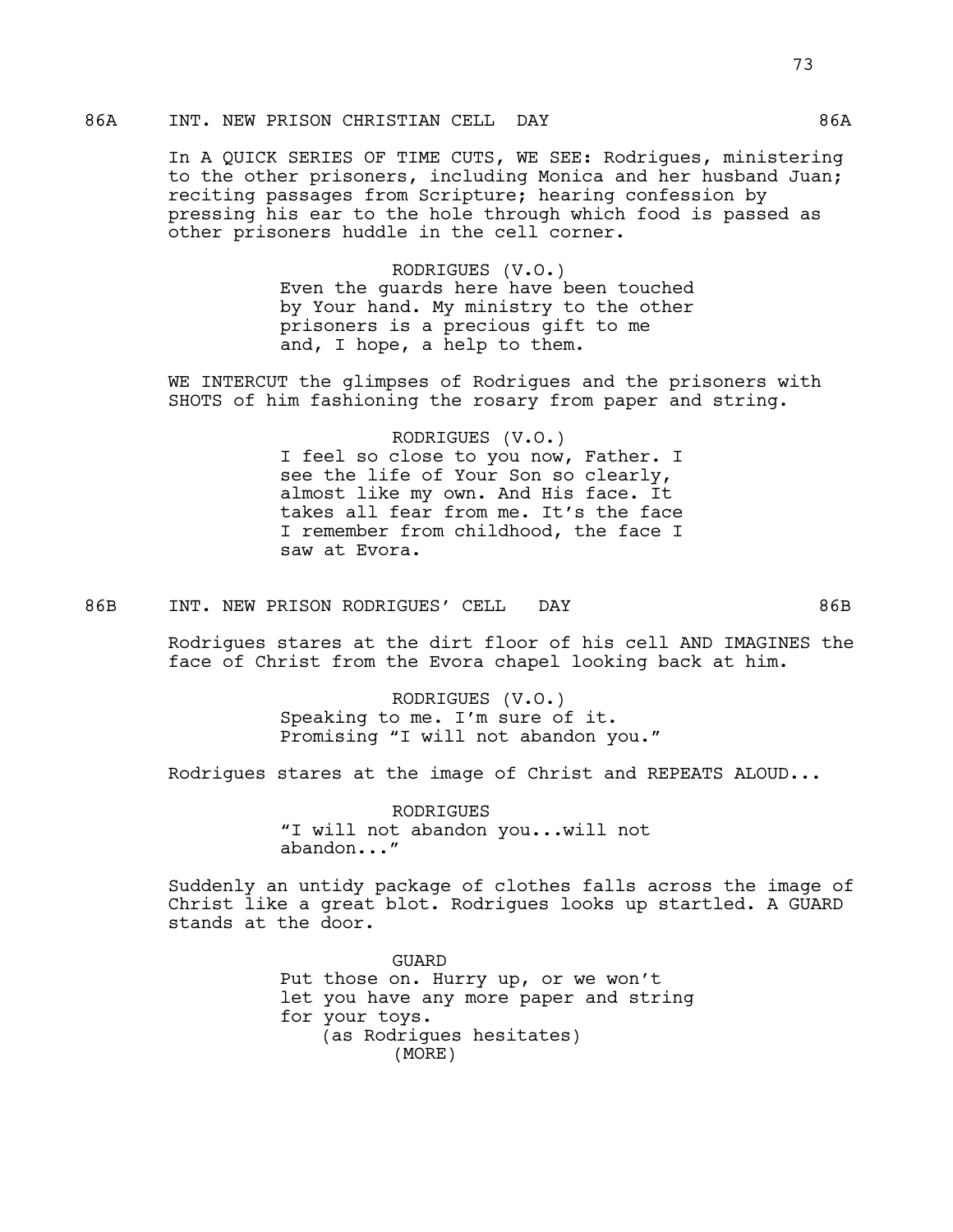*Jittoku*. You should be honored. It's what our priests wear. GUARD (cont'd)

### CUT TO:

### 87 EXT. NEW PRISON YARD DAY 87

FIVE SAMURAI are seated formally in the yard, the Old Samurai in the middle, the Interpreter next to him. They all hold fans, which they SWISH in the stifling air.

Rodrigues, wearing the clothes of the Buddhist priest, SQUINTS at the hot sun. Then GLANCING to his left, he SEES...

 ...Monica, Juan and the other prisoners watching through their small cell window as he seats himself on the ground. He is very aware of his responsibility to be strong for them.

#### SAMURAI 1

Father Rodrigues? From Portugal, yes? I am sorry, Padre, for my speaking. My language is not so good. But His Lordship the Governor of Chikugo is anxious about your comfort...comfort?

INTERPRETER Perhaps "discomfort."

SAMURAT<sub>1</sub> Discomfort, yes. About why you are here. And...

He looks to the Interpreter, who nods.

SAMURAI 1 (cont'd) ...if you are not at ease, please say so. (Rodrigues BOWS his head) You also have...have...moved on the water...

Unsatisfied with the way he's expressing himself, he looks to the Interpreter again, then BEGINS SPEAKING RAPIDLY IN JAPANESE. The Interpreter translates swiftly.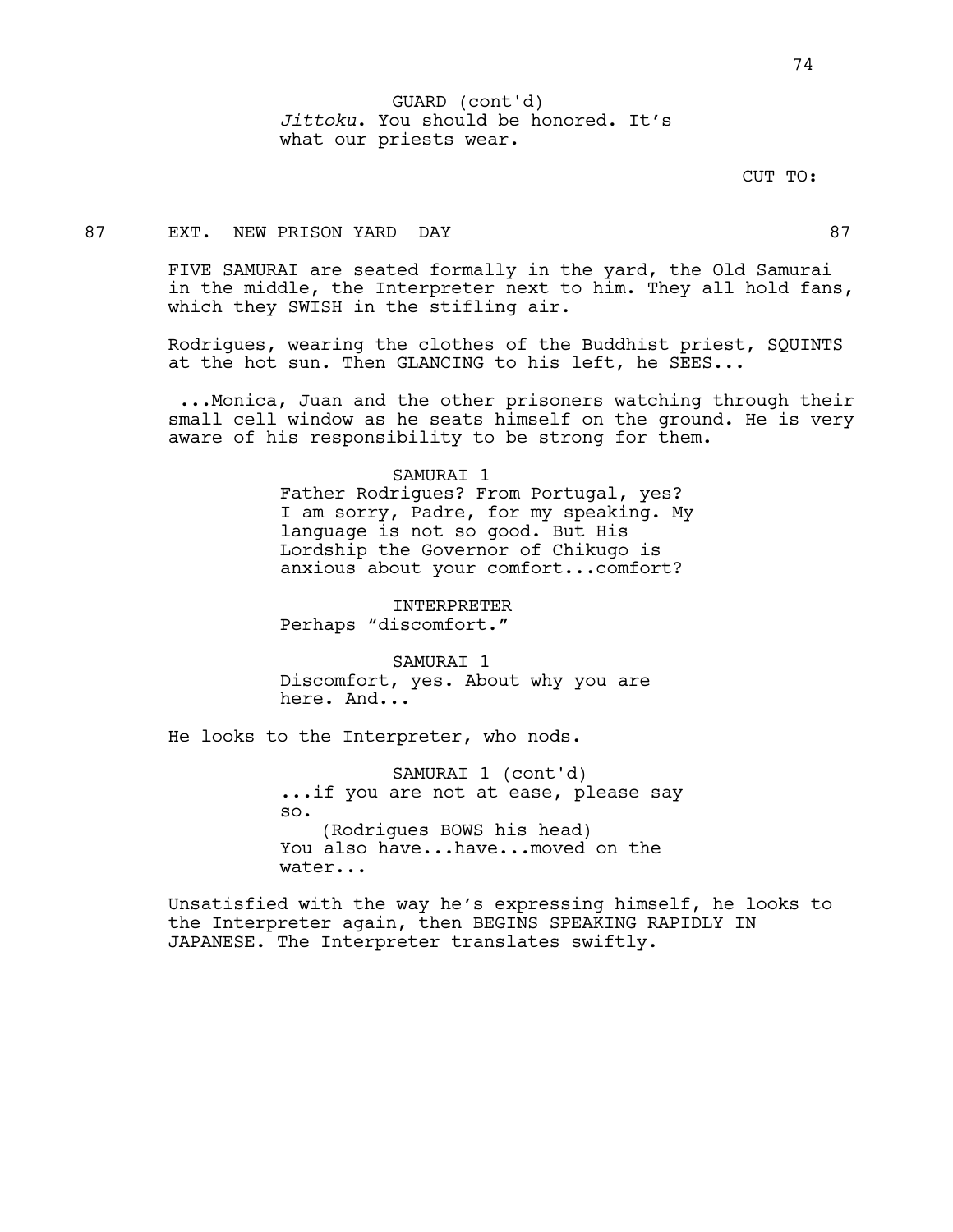## SAMURAI 1

(in Japanese) *Your trip was long. There were many dangers. The power of your determination touches us greatly. We know you have also suffered greatly. We do not wish to add to your suffering.*

#### INTERPRETER

(translating as Samurai 1 speaks)

"Your trip was long. There were many dangers. The power of your determination touches us greatly. We know you have also suffered greatly. We do not wish to add to your suffering."

These words pierce Rodrigues' heart. They are gently spoken, but he senses the threat that lurks beneath them.

| SAMURAT 1 |  |  |                               |  |  |  |
|-----------|--|--|-------------------------------|--|--|--|
|           |  |  | And the thought that we might |  |  |  |
|           |  |  | do so is painful for us too.  |  |  |  |

INTERPRETER (cont'd) "And the thought that we might do so is painful for us too."

RODRIGUES

Thank you.

### SAMURAI 1

*Father, the doctrine you bring with you may be true in Spain and Portugal. But we have studied it carefully...thought about it over much time...and find it's of no use and no value in Japan. We have concluded that it is a danger.*

#### INTERPRETER

"Father, the doctrine you bring with you may be true in Spain and Portugal. But we have studied it carefully...thought about it over much time...and find it is of no use and no value in Japan. We have concluded that it is a danger."

The Old Samurai watches Rodrigues formulate his reply with great interest. Samurai 1 occasionally whispers a translation to the Old Samurai.

#### RODRIGUES

But we believe we brought you the truth, and the truth is universal. It's common to all countries at all times, that's why we call it the truth. If a doctrine weren't as true in Japan as it is in Portugal, we couldn't call it the truth.

The Old Samurai nods his head in agreement. Rodrigues feels encouraged. He has one ally in this severe tribunal.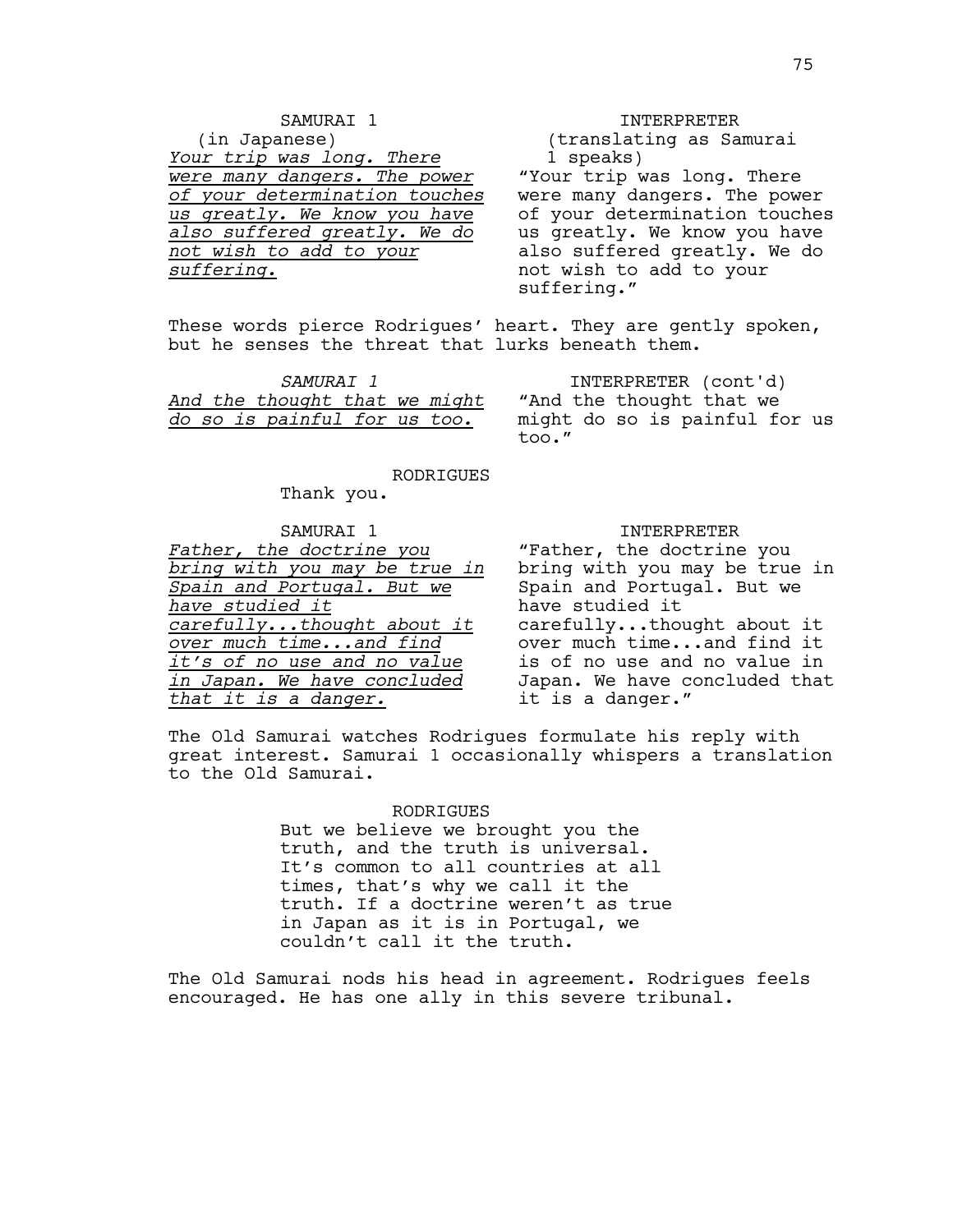#### INTERPRETER

"I see you do not work with your hands, Father. But everyone knows a tree which flourishes in one kind of earth may decay and die in another. It is the same with the tree of Christianity. The leaves decay here. The buds die."

### RODRIGUES

(heated) It is not the soil that has killed the buds. There were three hundred thousand Christians in Japan before the soil was...

#### SAMURAI 1

Yes?

*die.*

#### RODRIGUES

Poisoned.

SAMURAI 1 *I see you do not work with your hands, Father. But everyone knows a tree which flourishes in one kind of earth may decay and die in another. It is the same with the tree of Christianity. The leaves decay here. The buds* 

Samurai 1 has to restrain his anger over this response. Only the OLD SAMURAI seems to understand what Rodrigues means, and even sympathize with it. The priest is encouraged by the Old Samurai's response. He GLANCES BRIEFLY over at the prisoners watching from their cell window, and continues boldly...

> RODRIGUES (cont'd) You have no reply? Why should you? You're never going to change my mind and I'm not going to change yours. If you really want to test my faith, give me a real challenge. Take me to the Inquisitor. Bring me to Inoue Sama.

There is a lingering moment of BAFFLED SILENCE. Then...

...LAUGHTER. Even a BENIGN SMILE from the Old Samurai.

RODRIGUES I'm sorry, I didn't think I was here for your amusement. (as laughter continues) What are you laughing at?

The laughter dies after a few moments.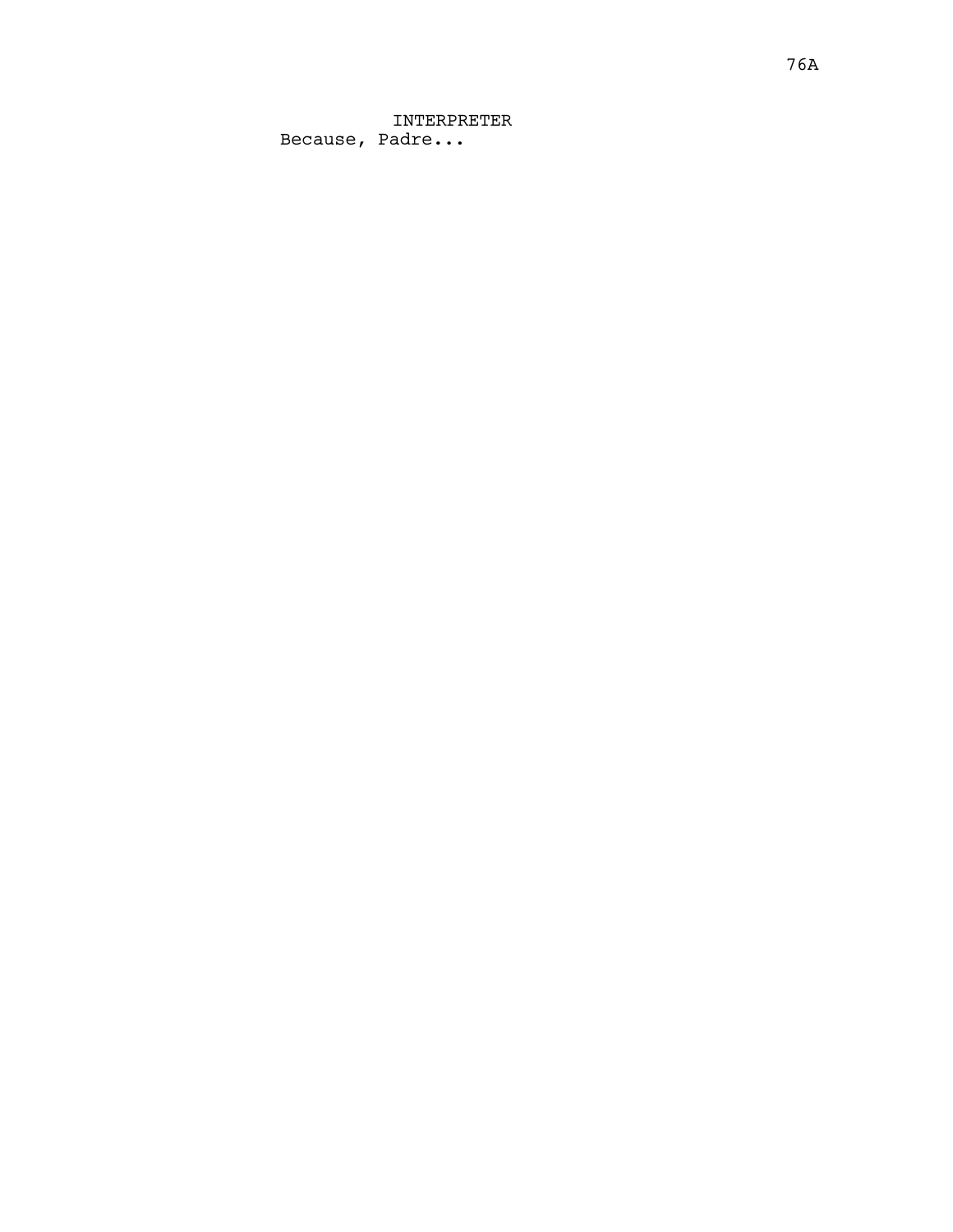The Old Samurai INTERRUPTS with a FLICK of his fan.

OLD SAMURAI Because I am the Governor of Chikugo, Padre. I am the Inquisitor. I am Inoue.

Rodrigues is STUNNED. The Old Samurai RISES and walks out of the yard. The other samurai follow.

From behind him, Rodrigues hears the prisoners singing a HYMN. As the Guards take him back to his cell, he sees all their faces there, singing, and he feels he has done well.

CUT TO:

### 88 EXT./INT. NEW PRISON YARD & CELL DAY 68

HOLES IN THE GROUND, being dug by prisoners as RAIN POURS DOWN and Rodrigues WATCHES from his cell window. A Guard WALKS BY and the priest calls to him.

> RODRIGUES How long will they have to work in this rain?

PRISON GUARD (heavy accent) Until finished.

**RODRIGUES** What are the holes for?

PRISON GUARD (casually) Privies.

The Guard walks on...and Rodrigues SEES, near the prison entrance, a MAN IN A CAPE standing, unmoving, in the rain. A Guard CHASES him away with threatening gestures. The man retreats. The Guard walks on...

...and the Man STEALS BACK, and stands there. Looking at the prisoners. Looking toward Rodrigues.

TIME CUT: the Man in the Cape stands close to the window now...close enough for Rodrigues to recognize him.

> KICHIJIRO (calling out) Padre! Padre! Please listen to me!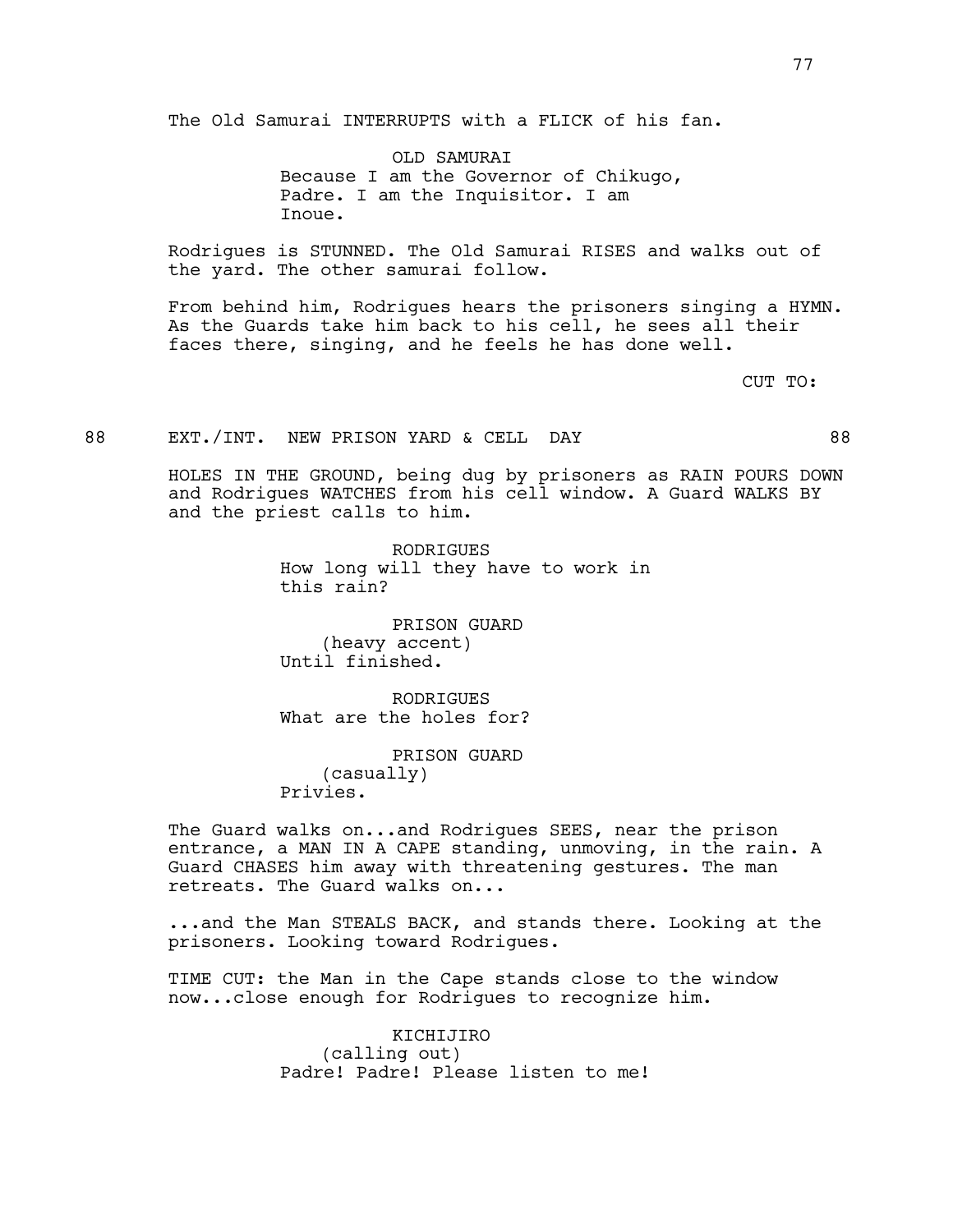His pleas DRAW GUARDS, who RUSH at him with sticks. He looks afraid, takes a step back, but then stands his ground.

> KICHIJIRO (cont'd) I was forced to step on our Lord's face! God made me weak then asks me to be strong. That's not fair.

The Guards are GRAPPLING with him now, but he keeps calling out to Rodrigues, who COVERS HIS EARS.

> KICHIJIRO They threatened me! The officials...but I never took their money! I didn't betray you for money!

PRISON GUARD *Get out of here now or we will hurt you worse.*

KICHIJIRO *Go ahead! I am a Kirishitan! Put me in prison! I am a Kirishitan!*

The Guards are happy to oblige. They drag Kichijiro through the mud and rain past Rodrigues' window. Kichijiro looks at him pleadingly. Rodrigues reaches out his hand in blessing...but STOPS.

> RODRIGUES (V.O.) Did Jesus pray for Judas?

He watches from the shadows as Kichijiro is DRAGGED AWAY.

CUT TO:

89 INT. NEW PRISON CHRISTIAN CELL DAY 89

Rodrigues STEPS INTO the cell, SEES: the Christian prisoners seated together in a group, some speaking among themselves, others praying. Seeing the priest, Monica glances toward a corner of the cell and WE PAN to REVEAL: Kichijiro, crouching in the shadow, separated from the others. Shivering.

> MONICA Be careful of him, Padre. Maybe Inoue Sama pays him to make us trample.

> KICHIJIRO No! He did not! Padre...Padre, let me confess. Please, Padre.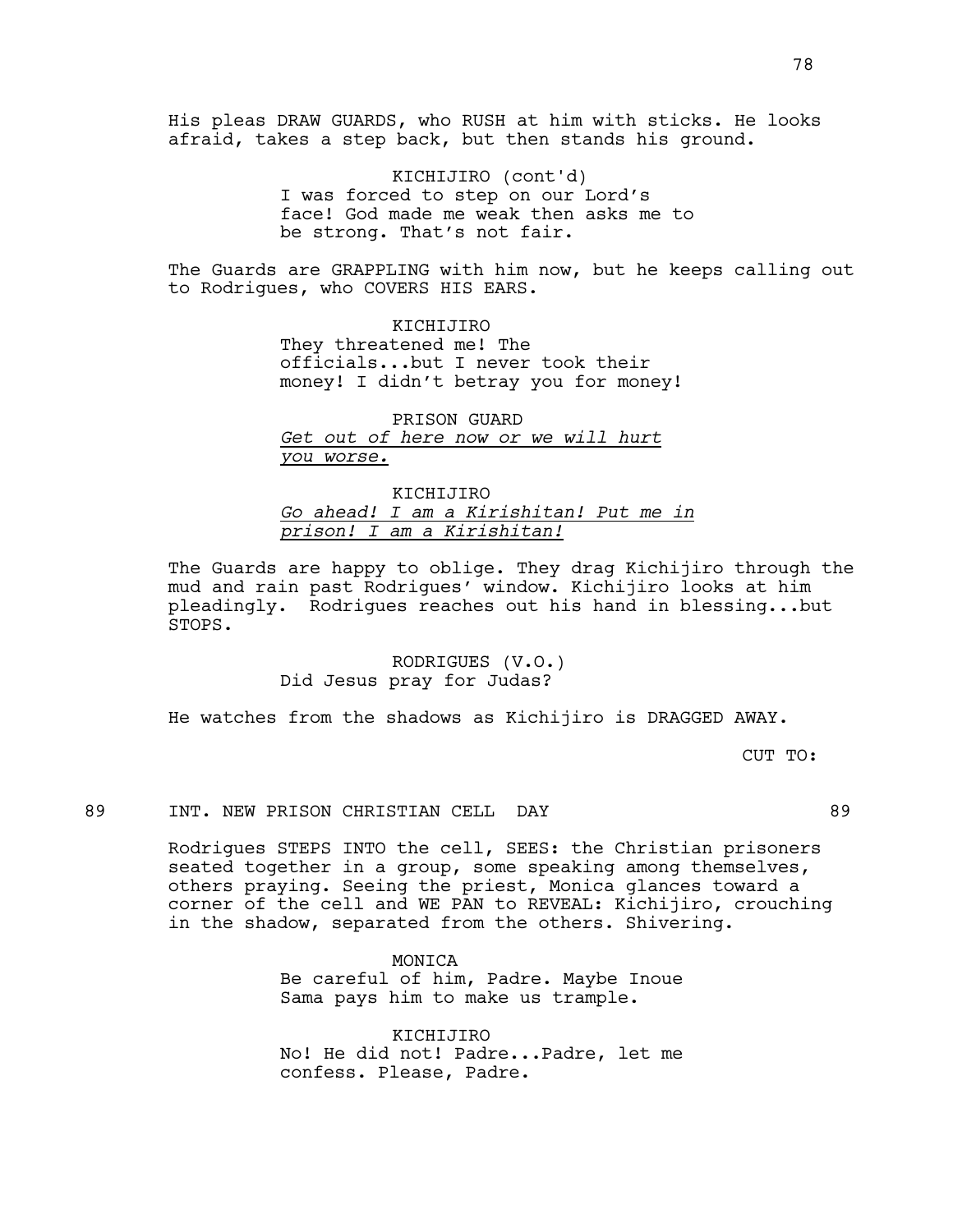The other prisoners watch as Rodrigues--reluctantly; warily-goes to Kichijiro and kneels beside him. Kichijiro is filthy, and smells foul, and instinctively Rodrigues moves back.

#### KICHIJIRO

I know I smell. I smell of sin. I know. I want to confess again, so the Lord can wash me clean.

#### RODRIGUES

Why did you come here? Is it for absolution? Do you understand what absolution is?

#### KICHIJIRO

(quietly, almost casually) Do you understand what I've been saying? Yes, Padre, I denied. I'm an apostate. Years ago. I could have died a good Kirishitan. There was no persecution. Why was I born now? This is so unfair...I'm sorry...

The Prisoners watch and listen with great interest.

RODRIGUES But do you still believe?

Kichijiro looks down. He can't answer. As Rodrigues makes the blessing and Kichijiro begins his confession:

> RODRIGUES In nómine Patris et Fílii et Spíritus Sancti.

### KICHIJIRO I am sorry - for being so weak. I am sorry this has happened. I am sorry for what I did to you. Please, help me take away the sin. I will try again to be strong.

TIME CUT:

### RODRIGUES

(giving absolution) Dóminus noster Jesus Christus te absólvat; et ego auctoritáte ipsius te absólvo ab omni vinculo excommunicatiónis et interdicti in quantum possum et tu indiges. (MORE)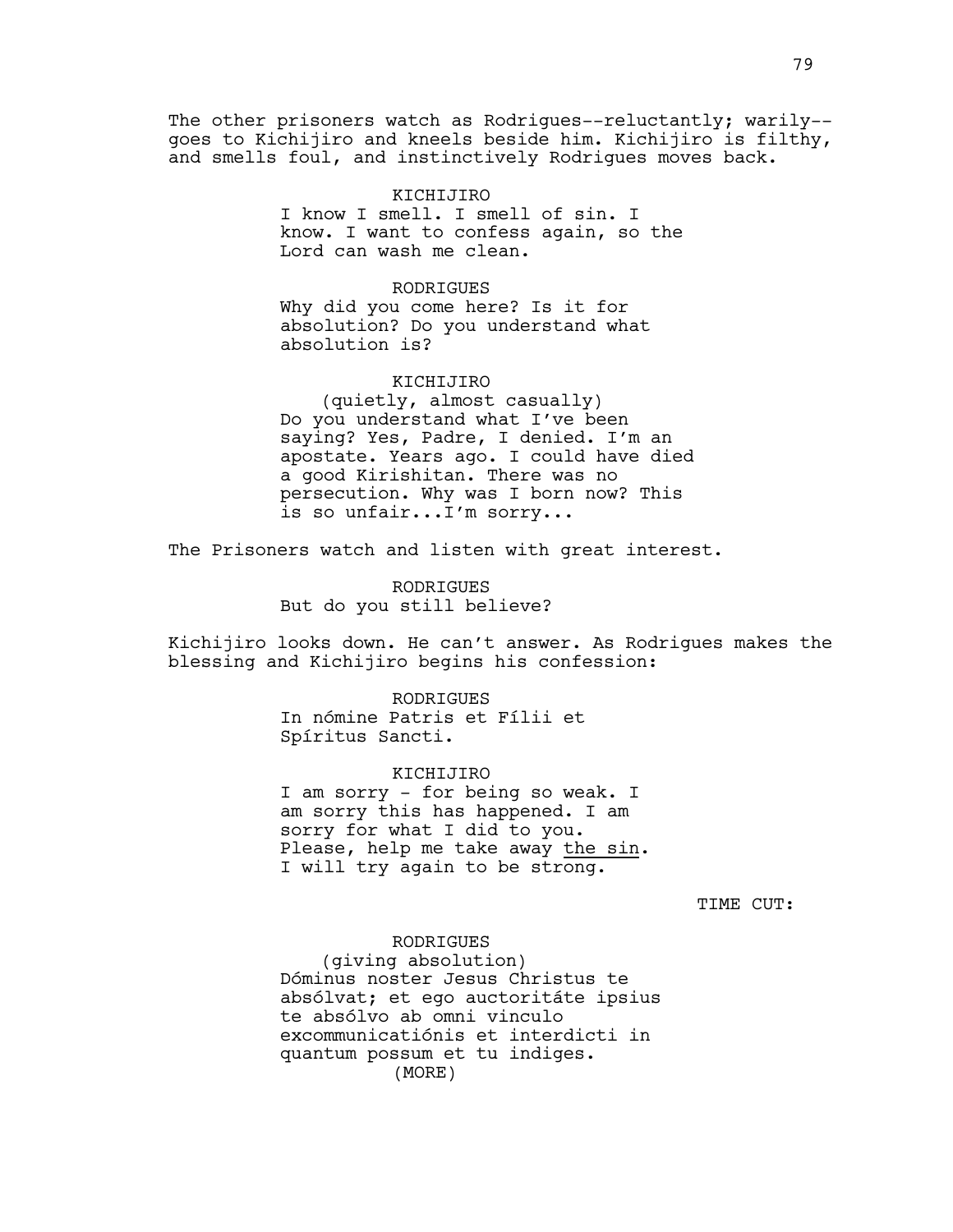[making the sign of the cross]: Deínde, ego te absólvo a peccátis tuis in nómine Patris, et Fílii, et Spíritus Sancti. Amen. RODRIGUES (cont'd)

As Rodrigues utters the words of absolution, WE HEAR...

RODRIGUES (V.O.) Father, how could Jesus love a wretch like this? There is evil all around in this place. I sense its strength. Even its beauty. But there is none of that in this man. He is not worthy to be called evil.

Rodrigues FINISHES the absolution, then follows with the customary conclusion...

> RODRIGUES (whispering) Go in peace.

> > CUT TO:

90 INT. NEW PRISON RODRIGUES' CELL DAY 90

He stares at the floor, miserable about his failure of spirit. Jesus's face--the face from the Evora chapel--is before him.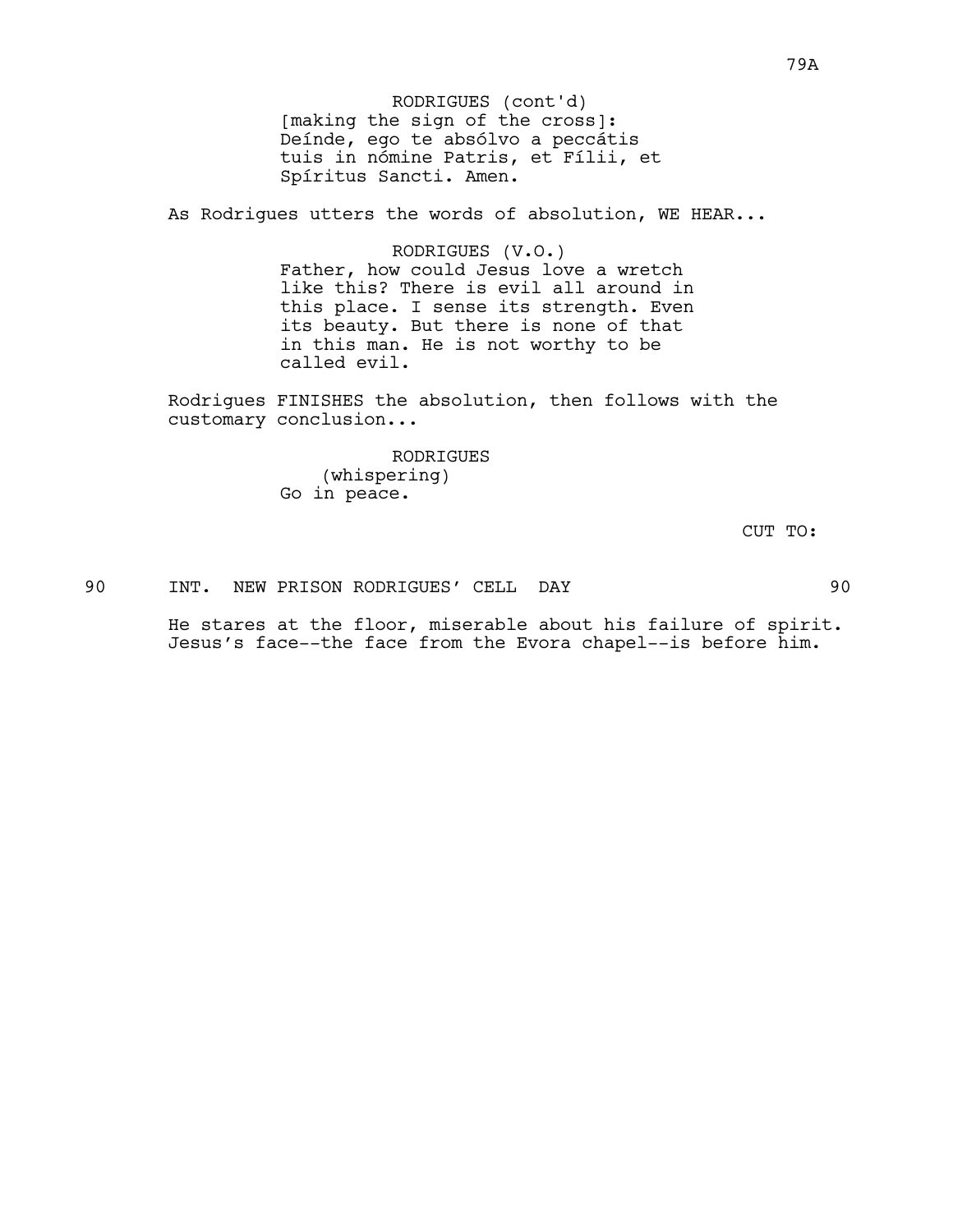RODRIGUES (V.O.) As I feel...I fear...Jesus forgive me...I may not be worthy of You.

Rodrigues hangs his head in shame.

CUT TO:

### 91 EXT. NEW PRISON YARD DAY 91

BURNING SUNLIGHT at midday. A row of five stools, and FIVE OFFICIALS settle themselves on them. They stare indifferently at FOUR CHRISTIAN PRISONERS on the ground in front of them.

Rodrigues WATCHES from his cell window. The whole scene is played out from his POV, through the bars on the window.

Sounds of CICADAS and the SWISH of a fan or RUSTLE of a fine robe worn by an official punctuate the weary routine of the day. OFFICIAL  $#$  1 almost sounds bored when he speaks up...

> OFFICIAL  $# 1$ *This is just a formality, really. Just one step, that's all. We're not asking you to do it sincerely. It's only for appearances. Just putting your foot on the thing won't betray your faith, whatever it is. Truthfully, I'm not interested. The sooner you get it over with the sooner we can all get out of the sun.*

Rodrigues can tell the Official is trying to disarm the prisoners, and he can't be sure how they will react.

> OFFICIAL  $# 1$  (cont'd) *Put your foot on it and nobody will care what you believe. Just rest it...brush it...lightly, if you like...however you like, it's not important...and you'll be free. Immediately.*

Guards come forward carrying the fumie. The Christians stare at the face of Christ on the fumie. Rodrigues SEES IT TOO, and in his cell mutters a prayer.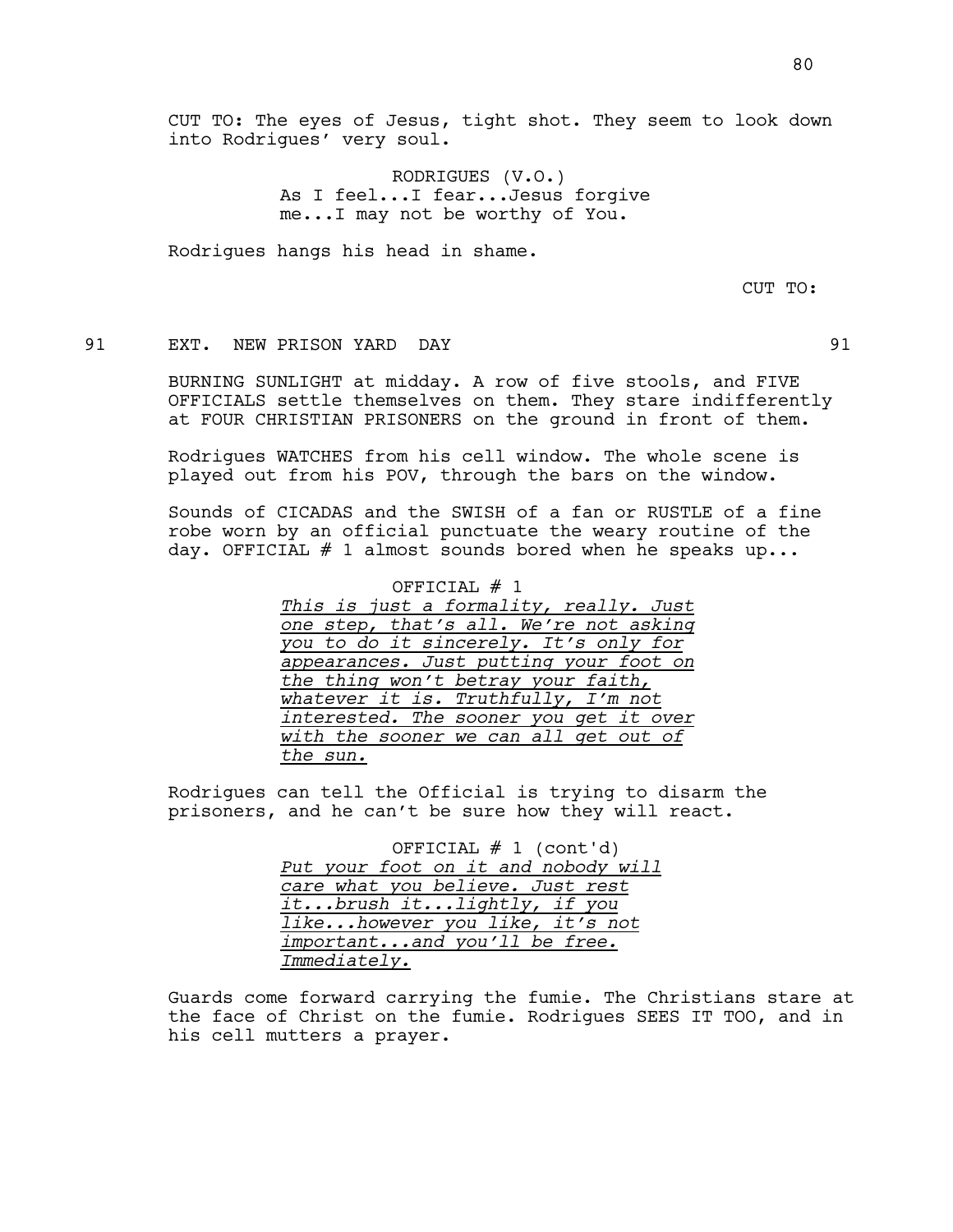RODRIGUES Lord, give them strength. Lord give me strength.

The Official begins the formal ceremony by calling out for Juan by his Japanese name...

OFFICIAL # 1

*Chokichi...*

The Guards urge Monica's one-eyed husband forward when he does not respond. He stands with his head bowed.

> OFFICIAL # 1 *Go ahead. Stamp on it.* (Juan does not move) *It's only a picture. Crush it. Do it!*

Juan can not, will not, obey. One of the Guards SWATS HIM impassively with a club, pulls his head back by the hair. Looking straight at Official  $#$  1, Juan SHAKES HIS HEAD again.

In a SERIES OF QUICK CUTS, Juan's FACE is replaced by the FACE OF MONICA...and then by the face of each of the other prisoners in the yard...EACH SHAKING THEIR HEADS in refusal.

Official # 1 SIGHS, almost inaudibly, then RISES. The others FOLLOW HIM into a hut at the far side of the yard. The tension has dissipated. The Prisoners relax a little.

Suddenly the VOICE of Official # 1 CALLS across the yard.

OFFICIAL # 1 *Take them all back. But that one...* (points to Juan) *...he stays.*

The Guards take three of the four prisoners to the hut. Only Juan remains behind, continuing a conversation with the Guard.

> GUARD (O.S.) *It seems a pity to throw it away so lightly.*

> JUAN (O.S.) *Well, it's not lightly. But it does seem a pity.*

It sounds as if they're talking about nothing more serious than a corn husk. Relieved, Rodrigues draws away from the window and rests his head against the cell wall.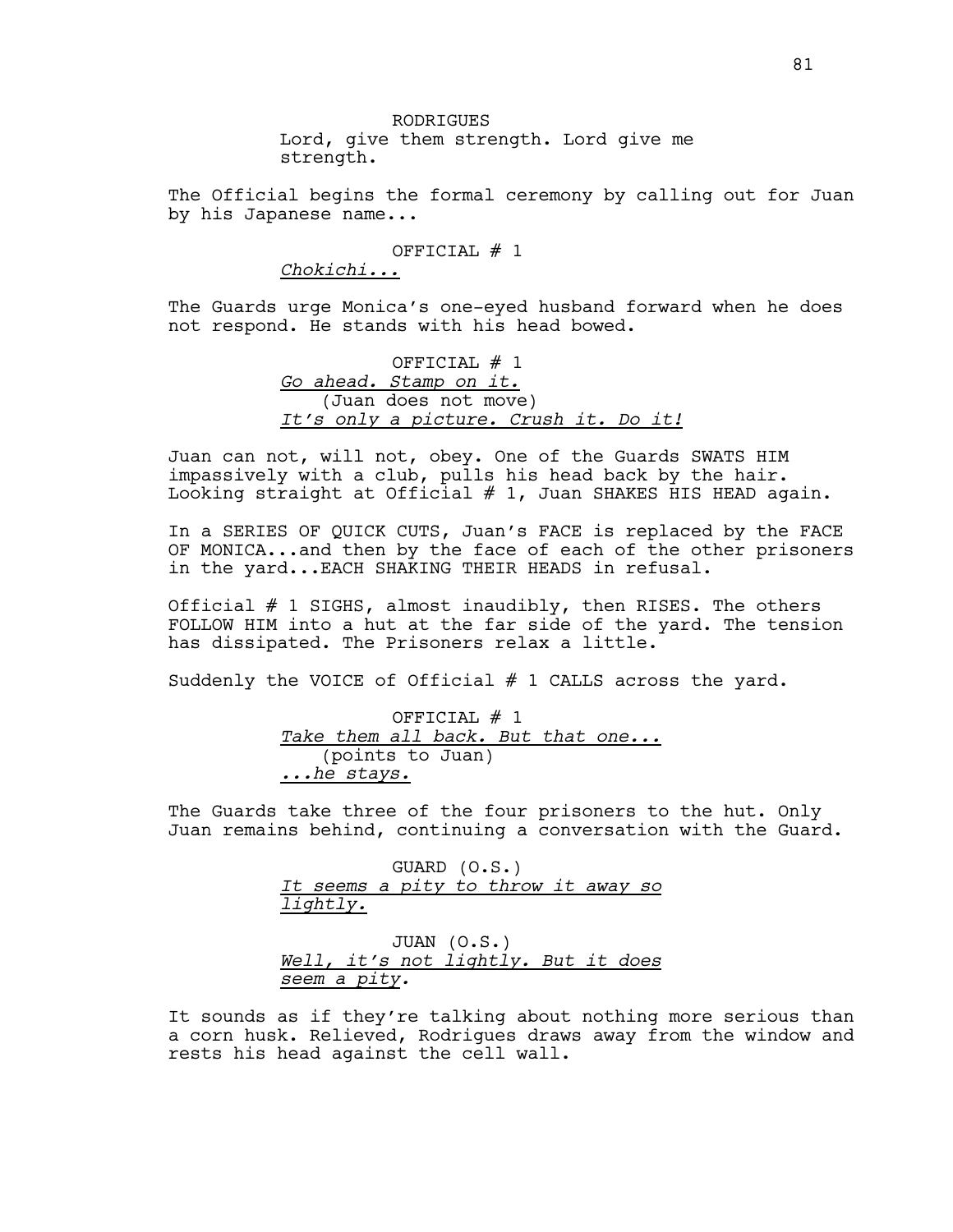RODRIGUES (V.O.) Thank you, Lord, for hearing my prayer.

FLIES BUZZ around his face. He SHOOS them away with his hand, then HEARS the SOUND of someone RUNNING ACROSS the prison yard. Then a kind of STEELY WHOOSHING SOUND...

...and then ANOTHER SOUND. A dull CLAP OF IMPACT. Curious, Rodrigues RETURNS to the window in time to see Juan's severed head coming ROLLING past him in the dust.

Rodrigues RECOILS. Official #1 and the Guard watch as Juan's headless body drops to the ground. There are SCREAMS from the hut as the Guard DRAGS Juan's headless body to the RECENTLY DUG HOLES in the yard and DUMPS it in. Rodrigues SHUDDERS at the sight.

Official # 1 stands in the doorway of the hut, speaking loudly now, for all to hear.

> OFFICIAL # 1 *You've seen an example of what can happen. Now here is a perfect example of how to avoid that fate. Bring him out here.*

Guards HAUL Kichijiro to the fumie.

OFFICIAL # 1

*Go ahead. Just put your foot there. See how easy it is for him? I admit, he's had practice. But look how simple the movement is.*

Kichijiro, dressed only in a loincloth, puts his foot on the face of Christ.

> OFFICIAL  $# 1$  (cont'd) *It's not even as hard as bowing. Is it? Is it?*

Kichijiro NODS his head.

OFFICIAL # 1 *Or running. Now go! Get out of here! You see...*

He addresses the Prisoners now as Kichijiro DASHES for the prison gate...through the long RIBBON OF BLOOD on the ground from Juan's body.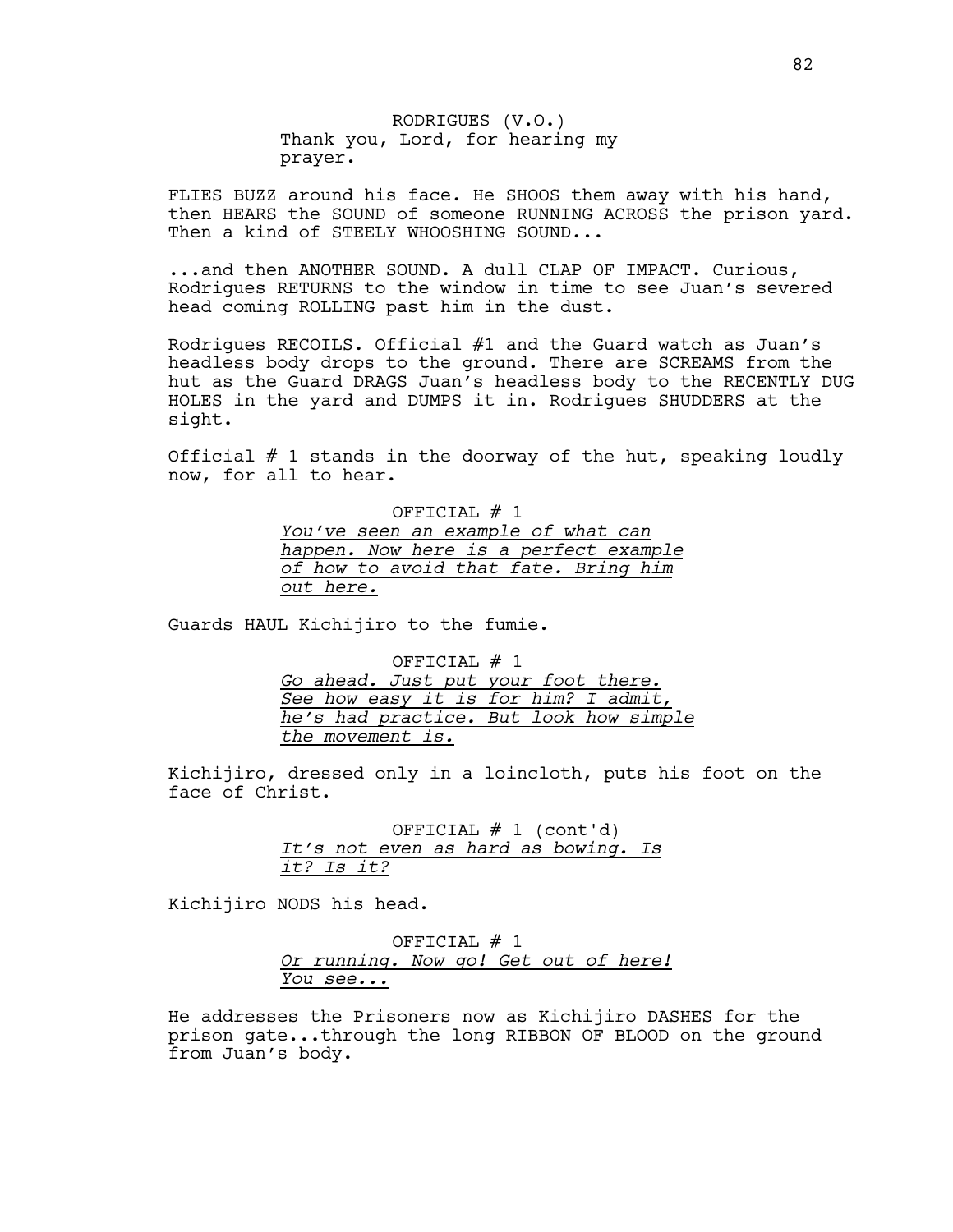OFFICIAL # 1 *He lived up to his obligation. We stand by ours.* 

Kichijiro vanishes into the busy street outside.

The Officials leave the hut. Guards take the prisoners back to their cell. The ordinary quiet of the yard is restored. Rodrigues stares into the bright stillness as if searching for something.

> RODRIGUES *"Eternal Lord of all things, I make my offering with Your favor and help. For Your greater service and praise, I wish and desire to imitate you in bearing all injuries and offenses..."*

The words turn to dust in his mouth. His LIPS move but no sound comes out.

> RODRIGUES (V.O.) Martyrdom. Holy martyrdom. Is that what this is?...

ON THESE LAST WORDS, CUT TO: the trail of Juan's blood in the dust of the prison yard. Then back to..

> RODRIGUES (V.O.) ...what I've been preparing for? Praying for? But when I pray now I feel I'm blaspheming. And You answer with all I deserve. With silence.

His VOICE fades out, until only the SOUND of the cicadas is heard. And all that's left in the yard are the shifting shadows of the passing Guards.

CUT TO:

### 92 INT. INQUISITOR'S OFFICE DUSK 92

A BOWL OF HOT WATER is set in front of Inoue, who NODS in a comradely fashion to Rodrigues, seated across from him.

The Interpreter hands the priest ANOTHER BOWL OF WATER, which is HOT to the touch. Rodrigues places it on the ground. He is distracted, uneasy. Unsettled by the violence he's witnessed.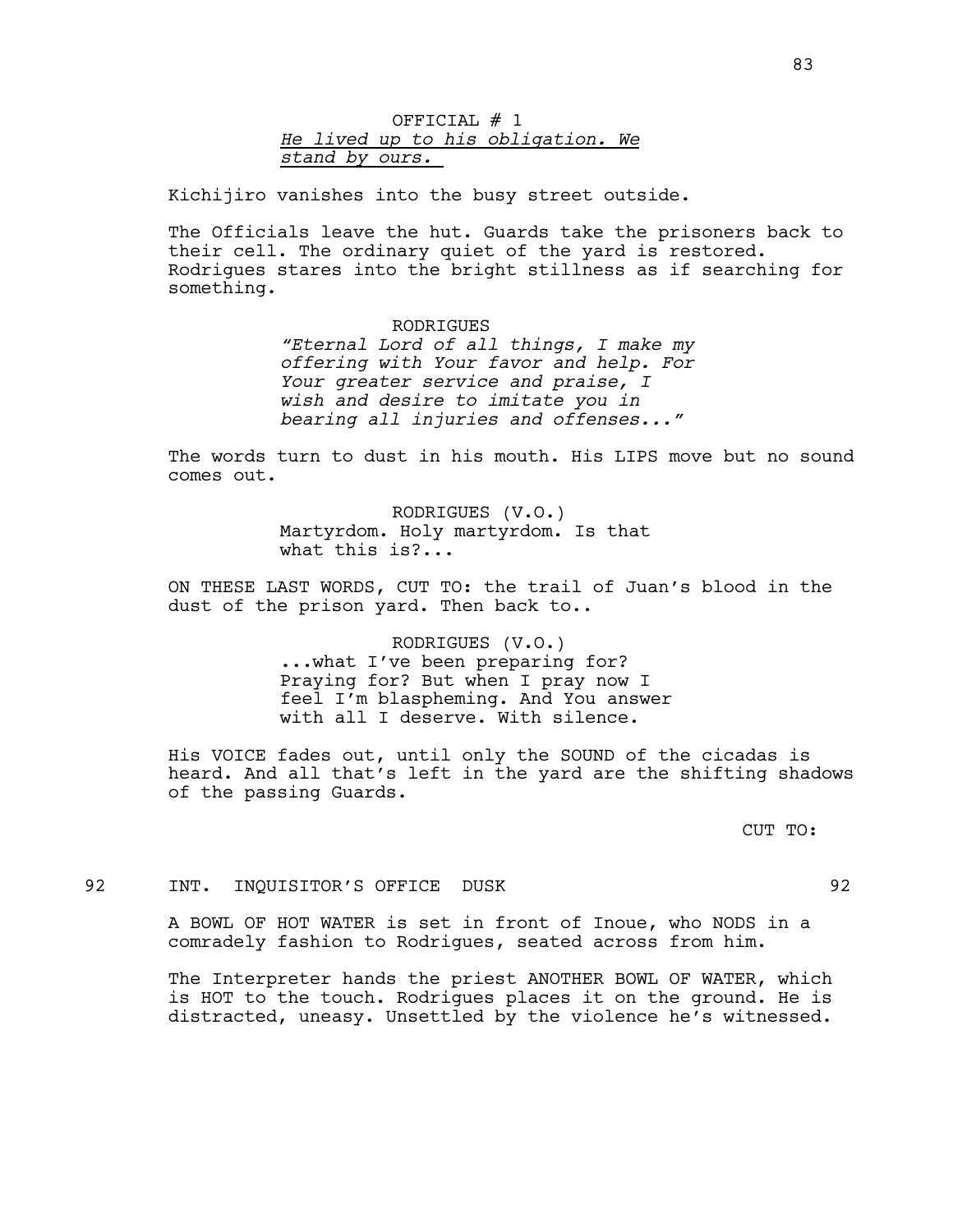#### INOUE

I'm sorry I've neglected you for some days now, Padre, but I had business in Hirado. I hope you'll get to go there yourself sometime.

#### RODRIGUES

It must be very beautiful.

### INOUE

Well, maybe more interesting than beautiful. There is an interesting story about the daimyo who ruled there. You could say life had overwhelmed him with generosity. He had four concubines. Four. They were all beautiful, but they...I'm sorry, maybe this is not a story for a celibate priest.

#### RODRIGUES

Please go on.

#### INOUE

In any case, they were beautiful, but they were all jealous, and they fought and fought without end. So the daimyo of Hirado drove them away from his castle and peace came into his life again.

(beat) Do you think this story has a lesson?

### RODRIGUES

Yes. That this was a wise man as well as a great one.

#### INOUE

I'm glad you see it that way because it means you see as I do. The daimyo is like Japan. And these women are Spain, Portugal, Holland, England, each whispering bad, bad lies about the other into his ear. Each trying to gain the advantage against the other and destroy the house in the process. If you think this man is wise, then you must understand why we must outlaw the Kirishitan.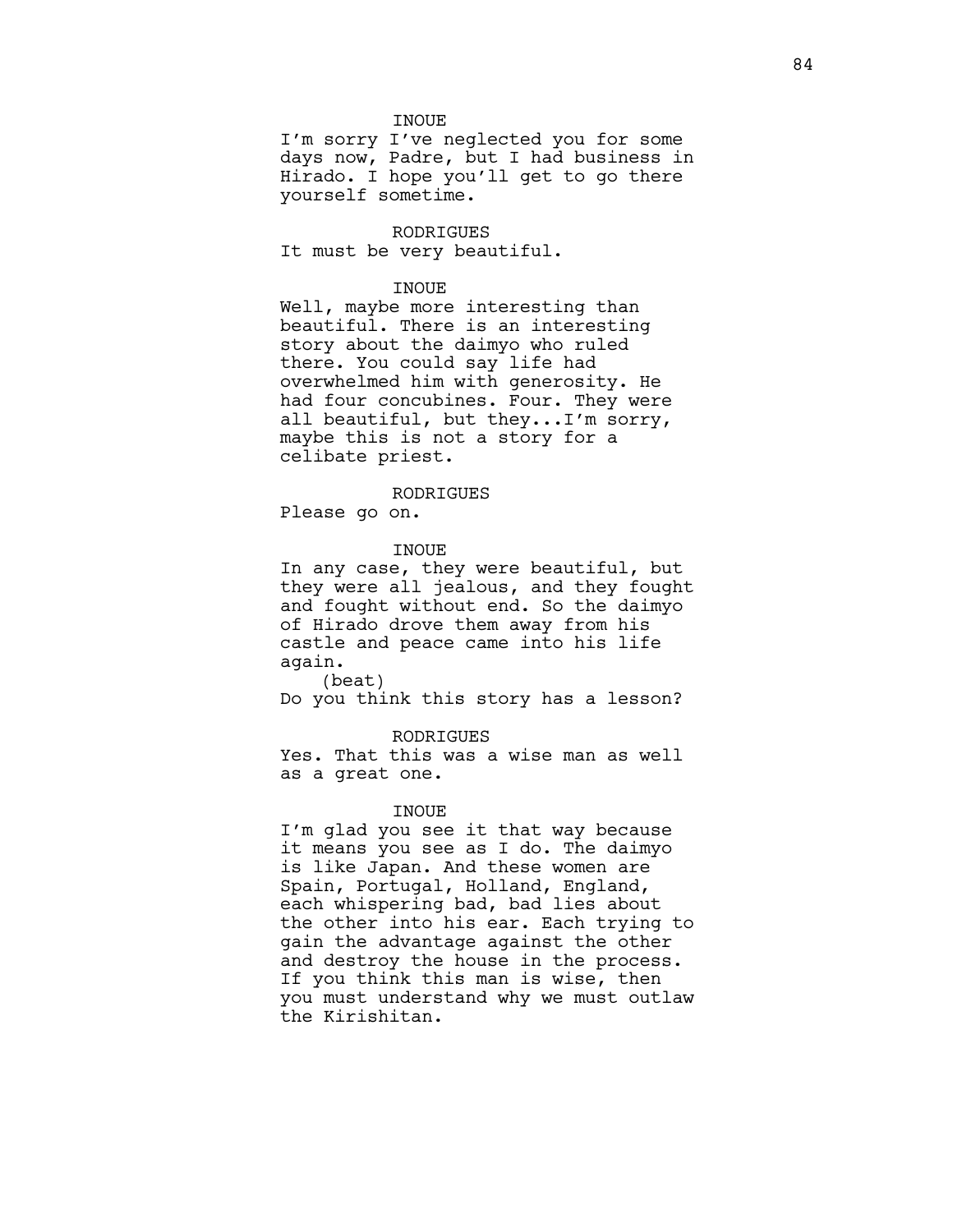### RODRIGUES

Our church teaches monogamy. What if Japan were to choose one lawful wife from the four?

INOUE

You mean Portugal.

RODRIGUES

I mean the holy church.

### INOUE

(laughs lightly) Don't you think it would be better for the man to forget about foreign women and choose one of his own?

#### RODRIGUES

Nationality is not so important in a marriage. What matters is love and fidelity.

### **TNOUE**

Love? Padre, there are men who are plagued by the persistent love of an ugly woman.

#### RODRIGUES

That's what you think missionary work is?

#### INOUE

Well, from my point of view...our point of view...yes. *What is the word for a woman who cannot bear children?*

#### INTERPRETER

Barren.

#### INOUE

A barren woman cannot be a true wife.

#### RODRIGUES

If the Gospel has lost its way here, it's not the fault of the church. It's the fault of those who tear the faithful from their faith like a husband from a wife.

### INOUE (Quietly) You mean me.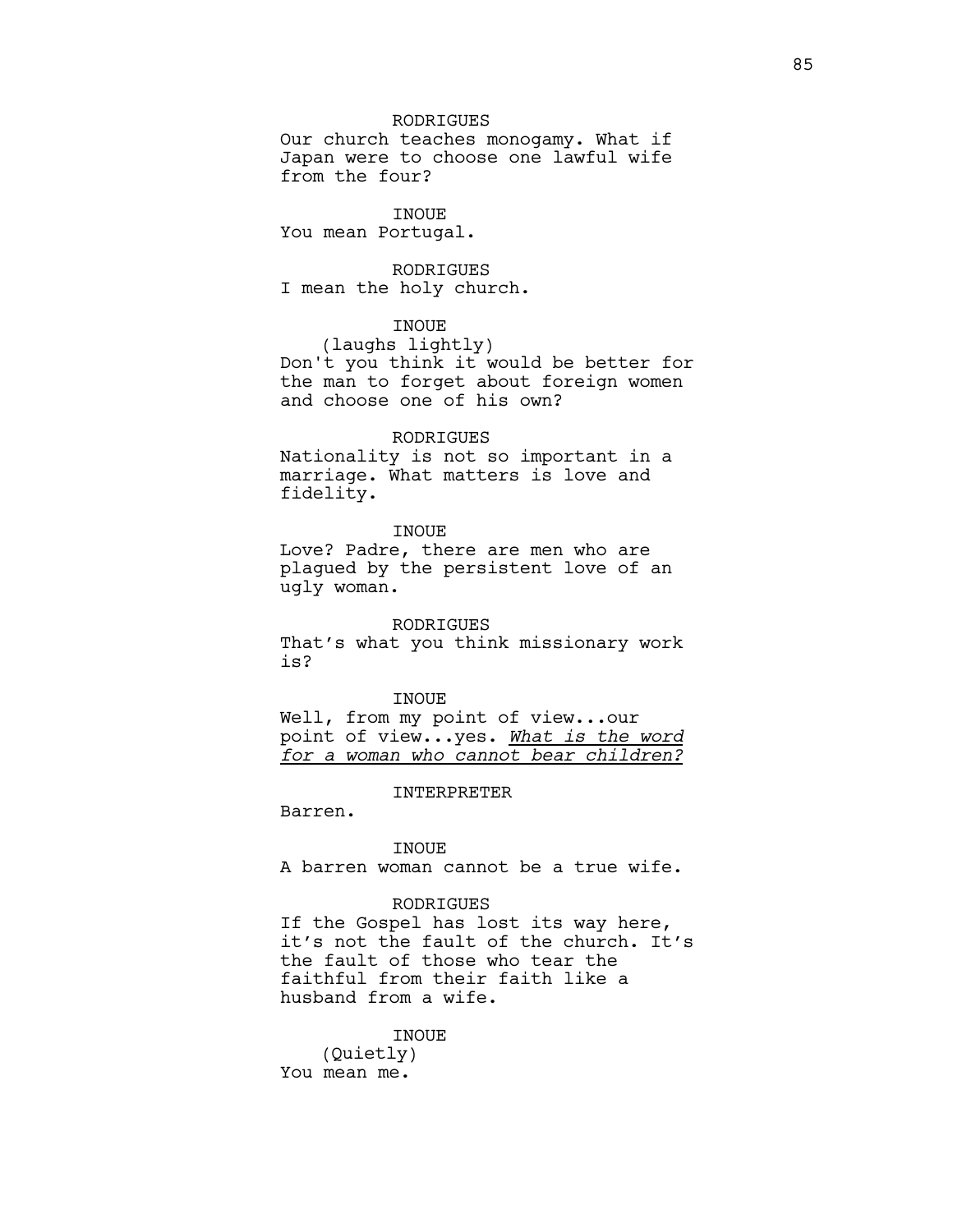Rodrigues lets the question hang. Inoue doesn't seem angry.

**TNOUE** Padre, you missionaries do not seem to know Japan.

RODRIGUES And you, honorable Inquisitor, do not seem to know Christianity.

Silence. They have checkmated one another. For the moment.

INOUE Padre, there are those...there are many...who think of your religion as a curse. I do not. I see it in another way. But still dangerous. (he rises) I'd like you to think about the persistent love of an ugly woman. And about how a barren woman should never be a wife.

Inoue leaves, the Interpreter BOWING as he passes.

There is the sound of MOSQUITOS SWARMING just outside the door. Somewhere nearby a HORSE NEIGHS. The Interpreter looks at Rodrigues with a mixture of disbelief--that someone should have spoken to Inoue in such a way--and pity--at the prospect of the results of such talk.

Rodrigues RETURNS HIS LOOK without comment. But, finally, TAKES THE BOWL OF HOT WATER in his hands and sips from it.

CUT TO:

### 93 EXT. NAGASAKI STREET NIGHT 93

A procession of CHILDREN wends spiritedly down a narrow street, SINGING A SONG and CARRYING LANTERNS to various homes along the route. There is an air of celebration in the town.

CUT TO:

### 94 INT. NEW PRISON RODRIGUES' CELL NIGHT 94

A Guard enters the cell carrying two fresh thin straw mats. The Interpreter is with him. Rodrigues hands the Guard a bowl of uneaten fish and rice.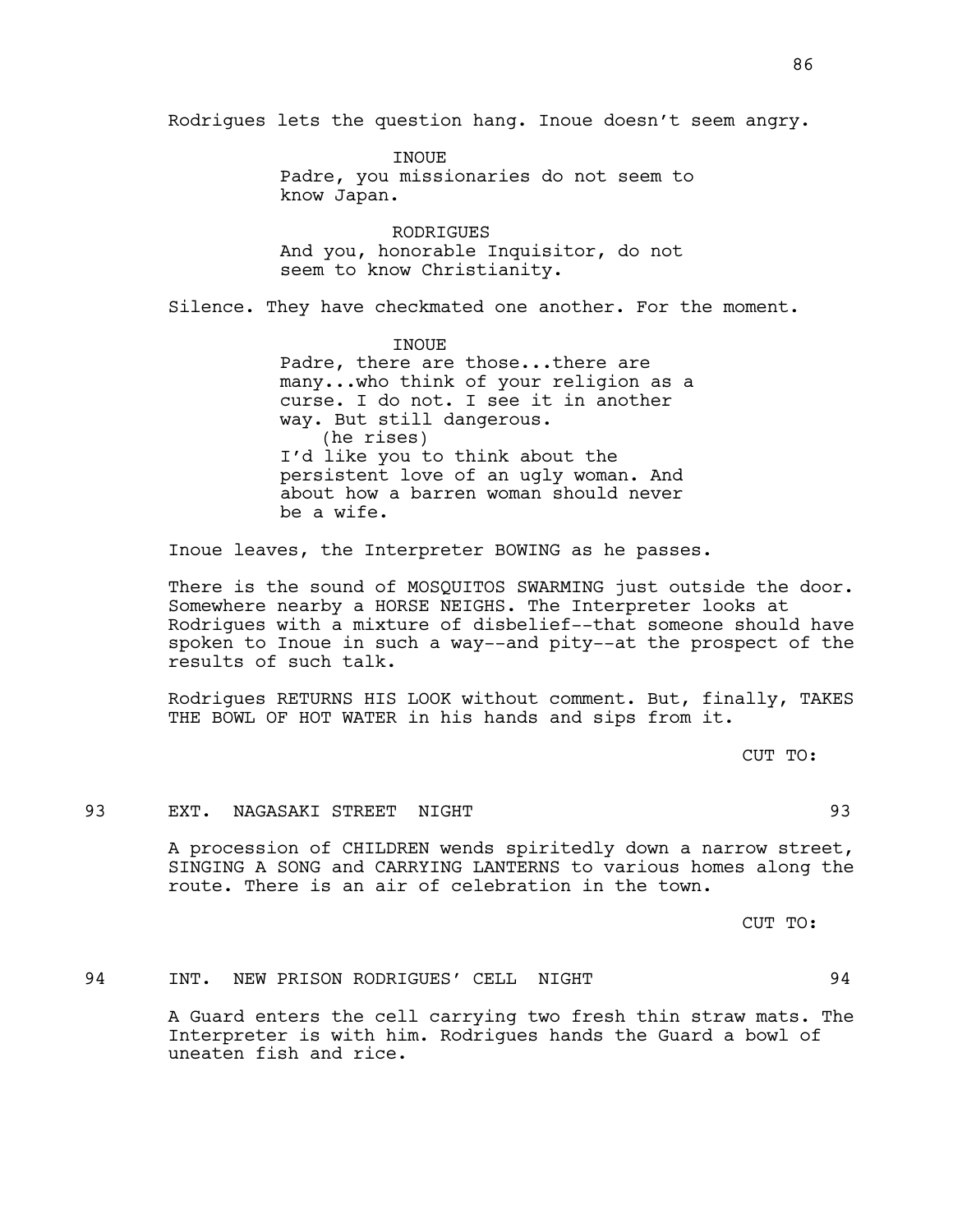### **RODRIGUES**

Give it to the others. I don't need to be fattened for the slaughter.

INTERPRETER Why do you say that? Inoue Sama sent the extra food especially for you. It's for strength. You need strength.

RODRIGUES

Not your kind. (nods at new mats) You can take those too.

The Guard disregards him and GATHERS UP the old straw mats, replacing them with the new ones. The SOUND of CHILDREN'S VOICES singing the Urabon song drifts in from the outside.

> INTERPRETER You understand the singing, Padre?

RODRIGUES Yes a little.

INTERPRETER

It is a song for the festival, Urabon. It is a night when everyone hangs lanterns and lights candles for our ancestors.

RODRIGUES All Souls' Day.

INTERPRETER

What?

RODRIGUES A feast day in the West.

INTERPRETER Oh. Well, I hope you'll continue to be comfortable.

CUT TO:

95 EXT./INT. NEW PRISON YARD & RODRIGUES' CELL DAY 95

The woman Monica is DRAGGED BY GUARDS past Rodrigues' window.

MONICA Padre...Padre, can you help...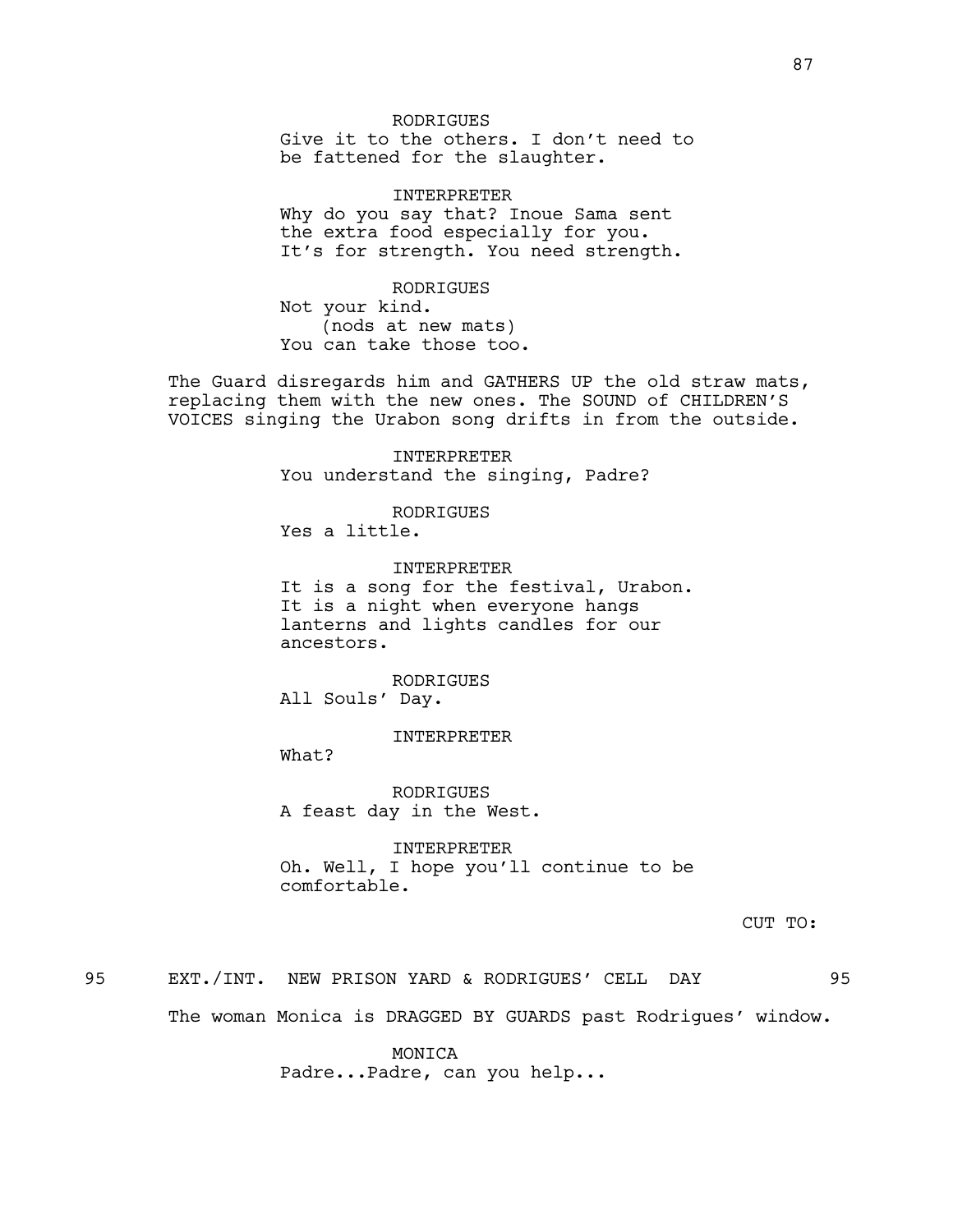At the window, Rodrigues REACHES his fingers through the small opening and TOUCHES the fingers of the terrified Monica as she is dragged toward other prisoners in the yard.

The cell door opens and the Guard deposits a fresh set of clothing on the floor.

### GUARD

You make a journey today.

TIME CUT: Rodrigues carefully hides the cross Mokichi gave him in his underclothes pants.

CUT TO:

### 96 EXT. NAGASAKI BEACH DAY 96

RODRIGUES, bound, is helped from his horse by two Guards.

Standing stiffly, HE SEES: a GROVE OF PINES near the water. There are FIVE SAMURAI squatting by baskets and eating. A WHITE CURTAIN has been set up, strung between two of the tallest trees. Several stools are placed in front of it.

### SAMURAI

Sit down. Go ahead. Better for you than a saddle, I think.

INTERPRETER

Rodrigues sits. In the distance, he can just make out the OUTLINE OF PEOPLE coming haltingly toward the pine grove.

### Padre, how are you feeling today? I am sure the air must feel good, even though you are in our newest prison. It is new. It is not so bad. The old prison was very tough on the padres.

RODRIGUES When will Inoue Sama be here?

Rain. Wind. Very bad.

INTERPRETER Oh he's not coming today. Do you miss him?

**RODRIGUES** He treats me kindly. Three meals a day. Extra bedding. All so my body will betray my heart. (MORE)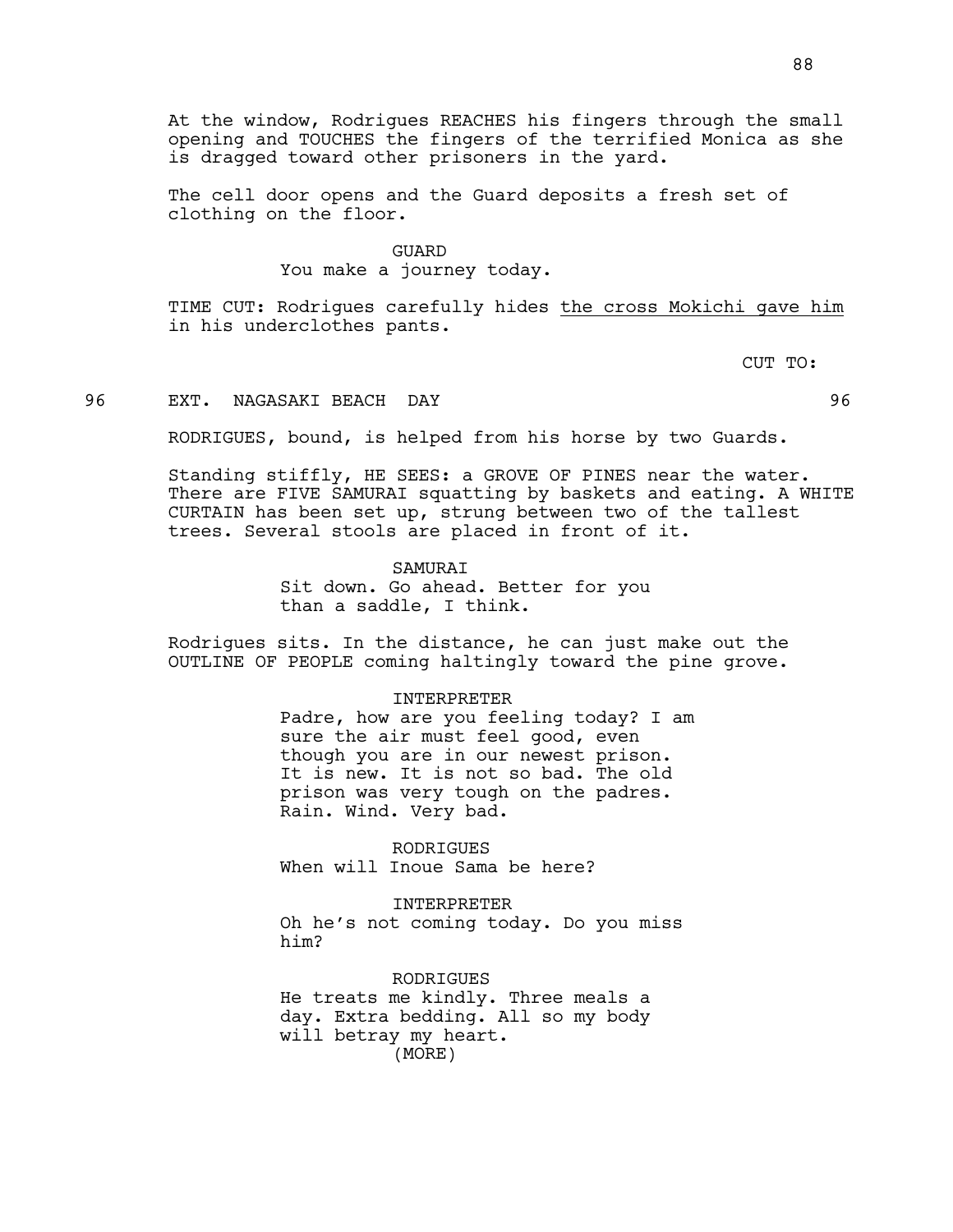### That is your plan, isn't it? That's what you're waiting for? RODRIGUES (cont'd)

#### INTERPRETER

Not at all. But we are waiting for someone today, that's true. Inoue Sama wants you to meet him. He'll be here any moment. He's Portuguese, like yourself. You should have a lot to talk about.

### RODRIGUES

Ferreira...

The Interpreter smiles. The distant group of figures has come much closer. Rodrigues can just make them out: TWO SAMURAI. And THREE OTHERS. They are the three Christian prisoners. Monica is in the lead. And, STRAGGLING BEHIND THEM ALL...

...IS GARUPE. Haggard, wearing peasant clothing. Rodrigues struggles to contain himself.

> INTERPRETER Is it who you expected?

RODRIGUES I want to talk to him.

INTERPRETER No hurry. It is early. Plenty of time. (fans himself) So tell me, Padre, this mercy Christians always talk about...what is it?

The procession of prisoners and their guards HALTS. GUARDS UNLOAD piles of straw mats from the pack animals.

> RODRIGUES (agitated) Tell me where Garupe was captured.

INTERPRETER Oh I cannot. I must not speak about the business of the Inquisitor's office. But I can tell you... (leans closer) He knows you're alive. Because we told him you apostatized.

The Interpreter observes Rodrigues' shock with satisfaction.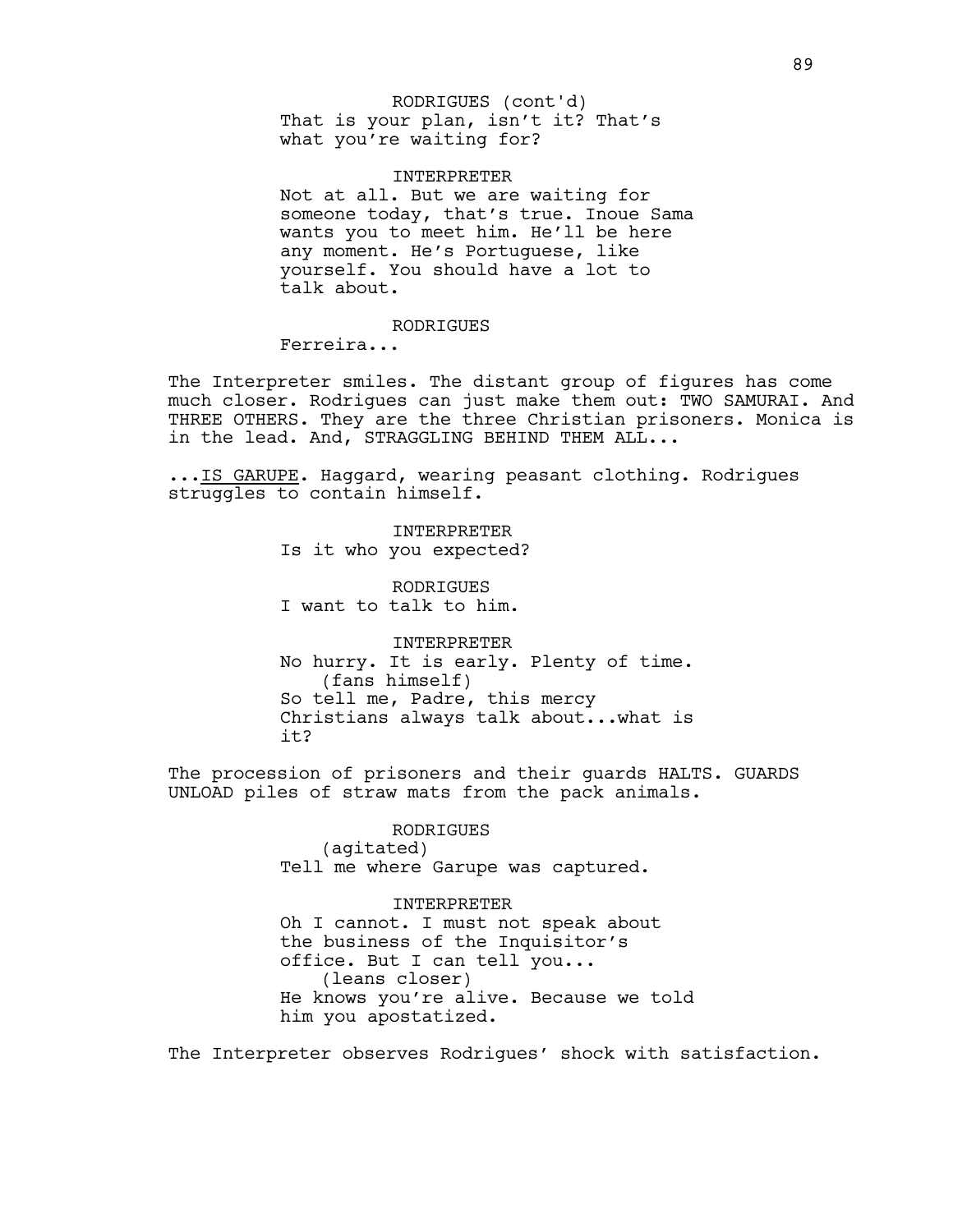INTERPRETER Now...do you know what they use those mats for?

Guards WRAP the straw mats around the bodies of the three prisoners..but NOT GARUPE. One of the officials is talking seriously to him.

#### INTERPRETER

What could he be saying? Maybe this..." If you are a priest with true Christian charity, you must pity them. You will not let them die because you want your heaven."

Rodrigues is torn between desperation and fury as the Interpreter continues...

#### INTERPRETER (cont'd)

The Inquisitor promises that if Father Garupe apostatizes the three will be free. They did deny the faith in his office the other day anyway. They found it was not so difficult to take a small step onto the fumie.

#### RODRIGUES

If they did it, then why are you still doing this? They did what you wanted and...

#### INTERPRETER

(interrupting) Oh we do not want them. Three? Remember, there are still hundreds of Christian peasants on the islands off the coast. We want the Padre to deny and be an example to them, that is all. Then all this will be over.

### RODRIGUES

(praying) *Vitam praesta puram, iter para tutum*...

INTERPRETER Well, I hope Father Garupe's answer won't be in Latin. I wonder what he will say. Oh look...

On the beach, the prisoners have been tied securely in the straw mats and are being PRODDED WITH LANCES to board a boat that waits in the shallow water.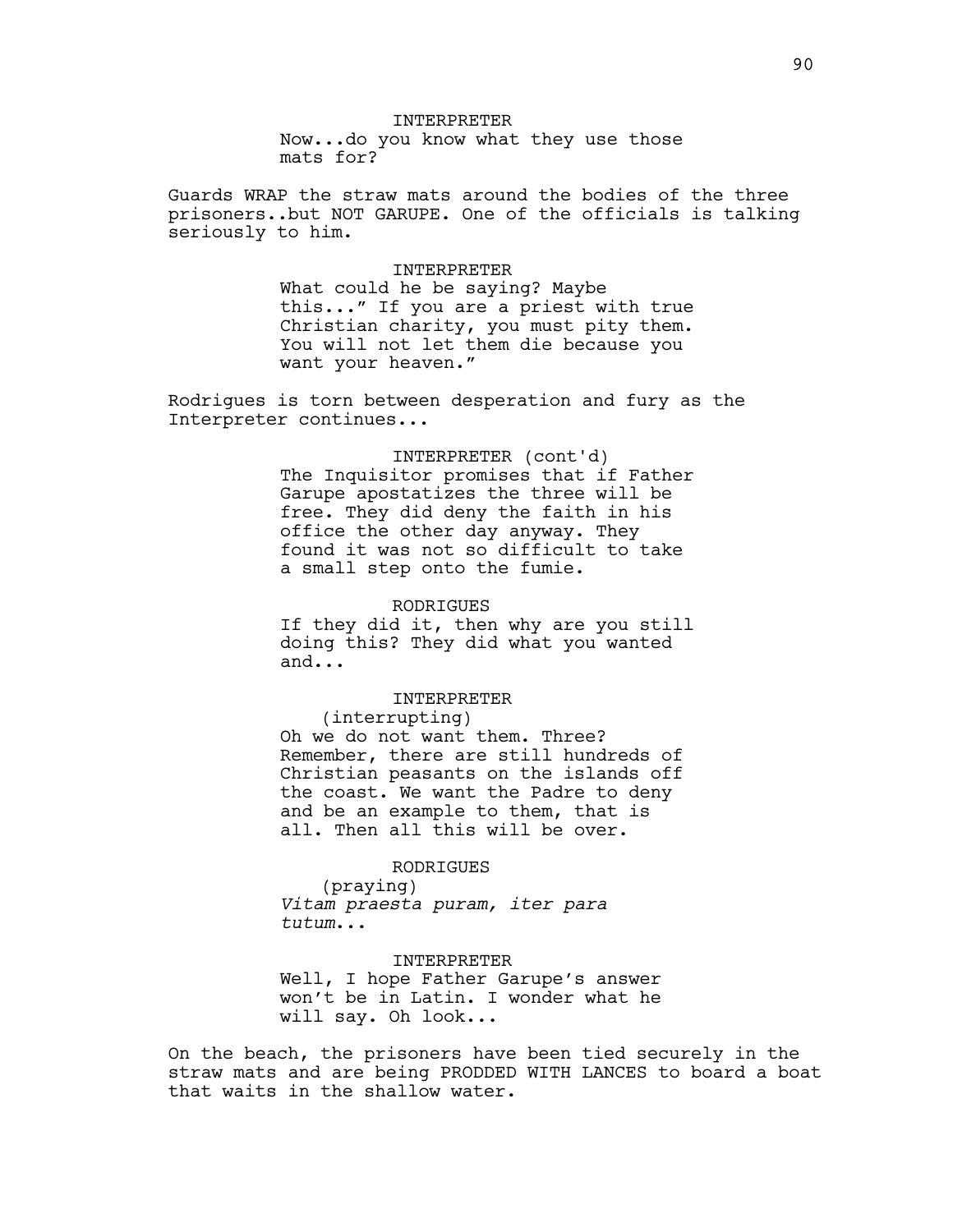INTERPRETER Since you say mercy is the most important thing in Christianity, I hope Father Garupe agrees.

Garupe RUNS to the water's edge and SHOUTS something. An official in the boat shouts back to him.

> RODRIGUES (V.O.) (praying; agonized) Oh God, please. Please. Let him deny...deny...for their sake...

On the beach, Garupe TURNS AND SHOUTS toward the pine grove.

GARUPE Stop this! Help them!

Rodrigues tenses at the sound of his voice.

RODRIGUES (V.O.) Dear Lord, don't leave this to us. This responsibility You must bear.

One of the guards on the boat STICKS a prisoner with his lance, sending him into the water. The sea SOAKS the straw quickly. The man is PULLED DOWN under the waves, drowned.

> GARUPE "Lord, have mercy! Christ, have mercy!"

And Garupe PLUNGES into the surf toward the boat.

Guards PUSH another prisoner off the boat. The prisoner SINKS like a stone. Garupe SWIMS like a man possessed of holy fury.

The guards PROD Monica over the side. She hits the water and Garupe GRABS HER. He starts to splutter a prayer, but the weight of the straw DRAGS them both down. He will not let go.

#### GARUPE

Help me, God! Forgive me - !

The boat turns, deliberately BEARING DOWN as Garupe and Monica STRUGGLE to the surface...and are SMASHED by the bow of the boat. Their bodies SINK.

On shore, Rodrigues keeps staring at the water. He has risen to his feet. Tears stream down his cheeks.

The Interpreter STANDS suddenly, disgusted and angry.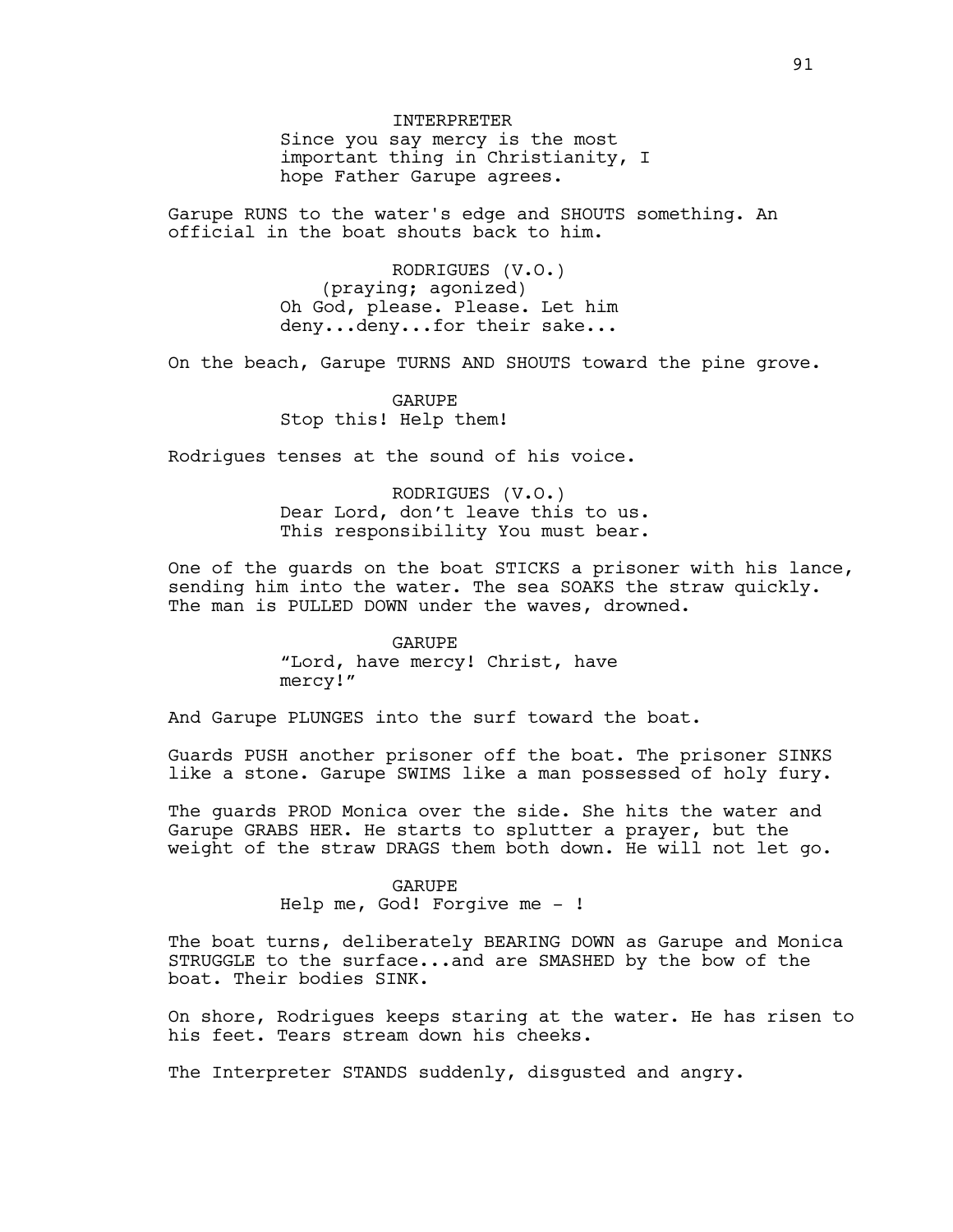INTERPRETER This is a terrible business. Terrible! No matter how many times you see it. (MORE)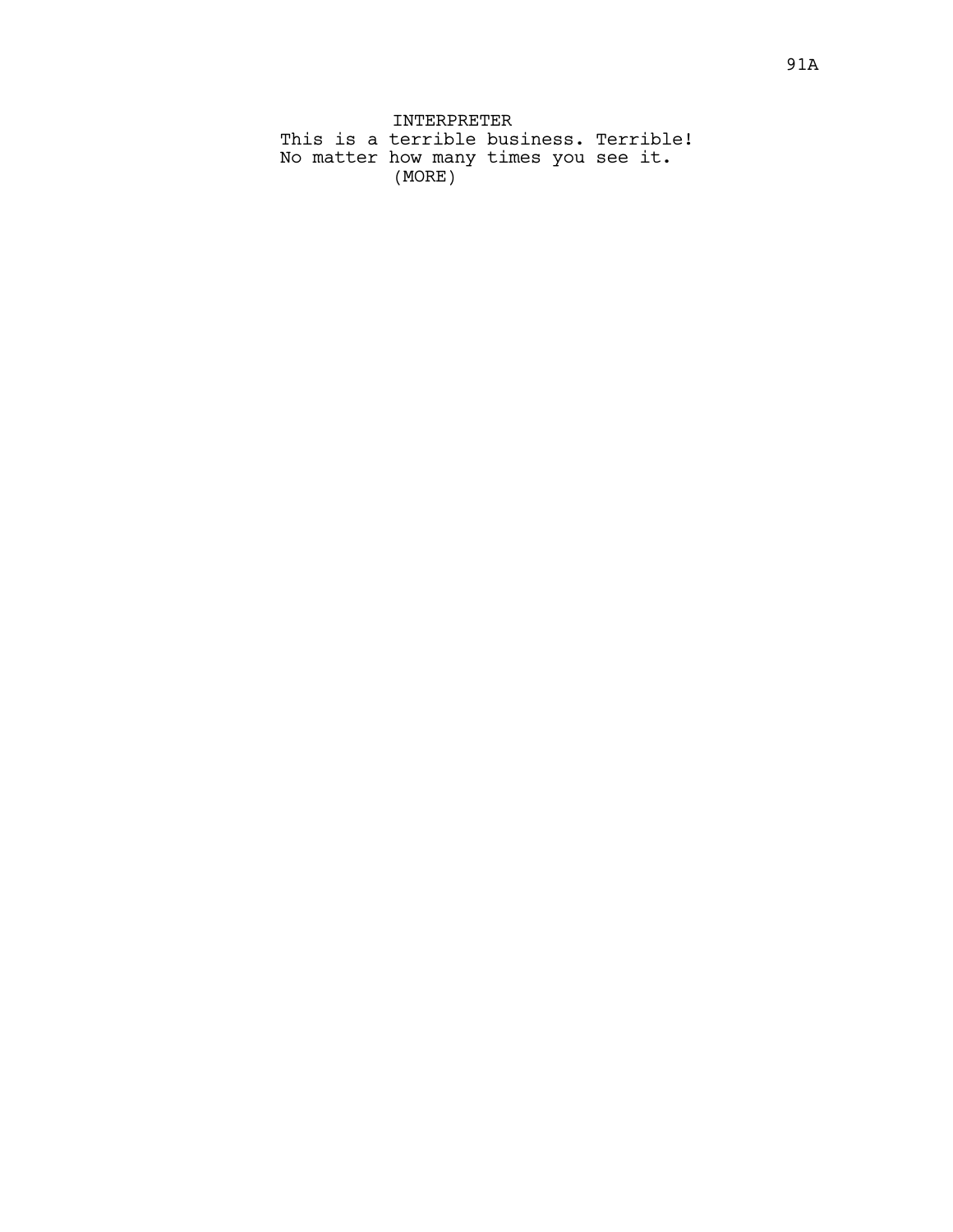Think about the suffering you have inflicted on these people just because of your selfish dream of a Christian Japan. Your Deus punishes Japan. Through you. Innocent blood is flowing again. At least Garupe was clean. But you. Your spirit is weak. You have no will. You do not deserve to be called a priest. INTERPRETER (cont'd)

Rodrigues stares at the relentless sea.

CUT TO:

### 97 EXT. NEW PRISON RODRIGUES' CELL DAY 97

The Interpreter, looking through the window of the cell door, SEES: Rodrigues, in the corner of the cell, half in shadow.

### INTERPRETER *How is he today?*

#### GUARD

*Same as yesterday. Same as five days ago. No change.*

### INTERPRETER

*Let me know.*

CU: on the back of Rodrigues' head as he stares at the wall.

CUT TO:

### 98 EXT./INT. TIME MONTAGE NEW PRISON YARD DAY 98

The first day of August - Hassaku. From his cell, Rodrigues can see that the prison guards have opened the gate to watch a procession of VILLAGE OFFICIALS, some wearing white katabira, walk in formation down the street on their way to present themselves before the daikan. One of the officials carries a ceremonial rice offering.

### 99 INT. NEW PRISON RODRIGUES' CELL NIGHT 99

Rodrigues' cell, isolated in darkness--it occupies only a small portion of the wide frame, matted. It looks like a small compartment in infinity. Rodrigues, sitting on the floor of the cell, looks tiny.

CUT TO: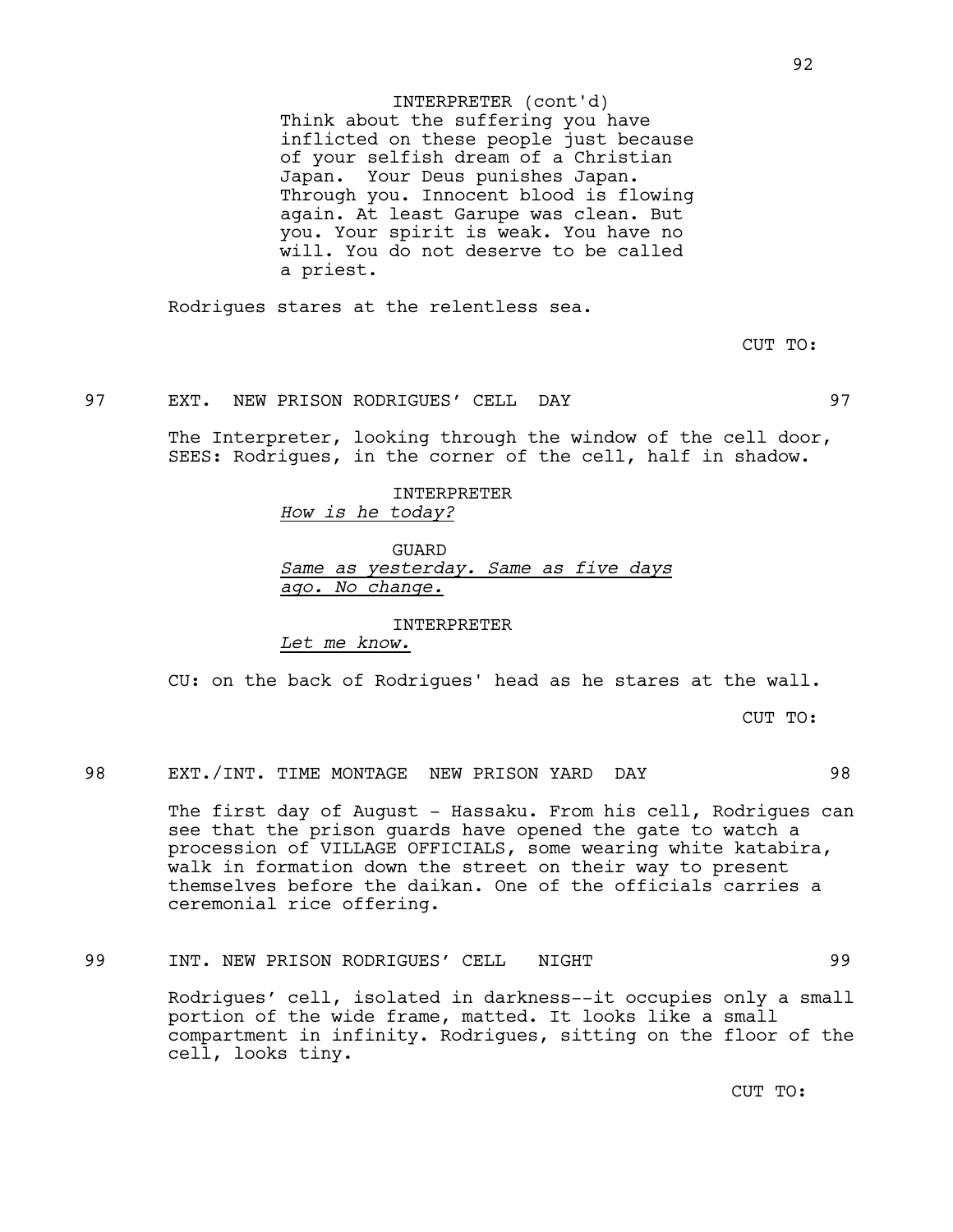### 100 INT. NEW PRISON RODRIGUES' CELL NIGHT 100

Rodrigues, face in profile, as SOUNDS OF CELEBRATION drift in from outside.

CUT TO:

### 101 EXT. NEW PRISON YARD NIGHT 101 2012

August 15th, the night of Imomeigetu, a time when people ceremonially offer their harvest to the moon. The prison guards have decorated their hut with pampas grass and are noisily enjoying some alcohol. A guard carries a table of offerings (rice cakes and vegetables) for the moon from the guard hut and places it on the ground. He and the other guards look up toward the moon. The celebration continues.

CUT TO:

# 102 INT. NEW PRISON RODRIGUES' CELL NIGHT 102

The BACK of Rodrigues' head as he MUTTERS...

RODRIGUES His sweat became like drops of blood, *Eloi, Eloi, lama sabacthani*...why have you forsaken me. Your Son's prayer on the cross.

CUT TO:

103 INT. FACE OF CHRIST DAY 103

THE FACE OF CHRIST in the Evora chapel.

RODRIGUES A cry of fear and despair. You were silent. Even to Him.

CUT TO:

104 INT. NEW PRISON RODRIGUES' CELL NIGHT 104 Rodrigues, FULL FACE NOW.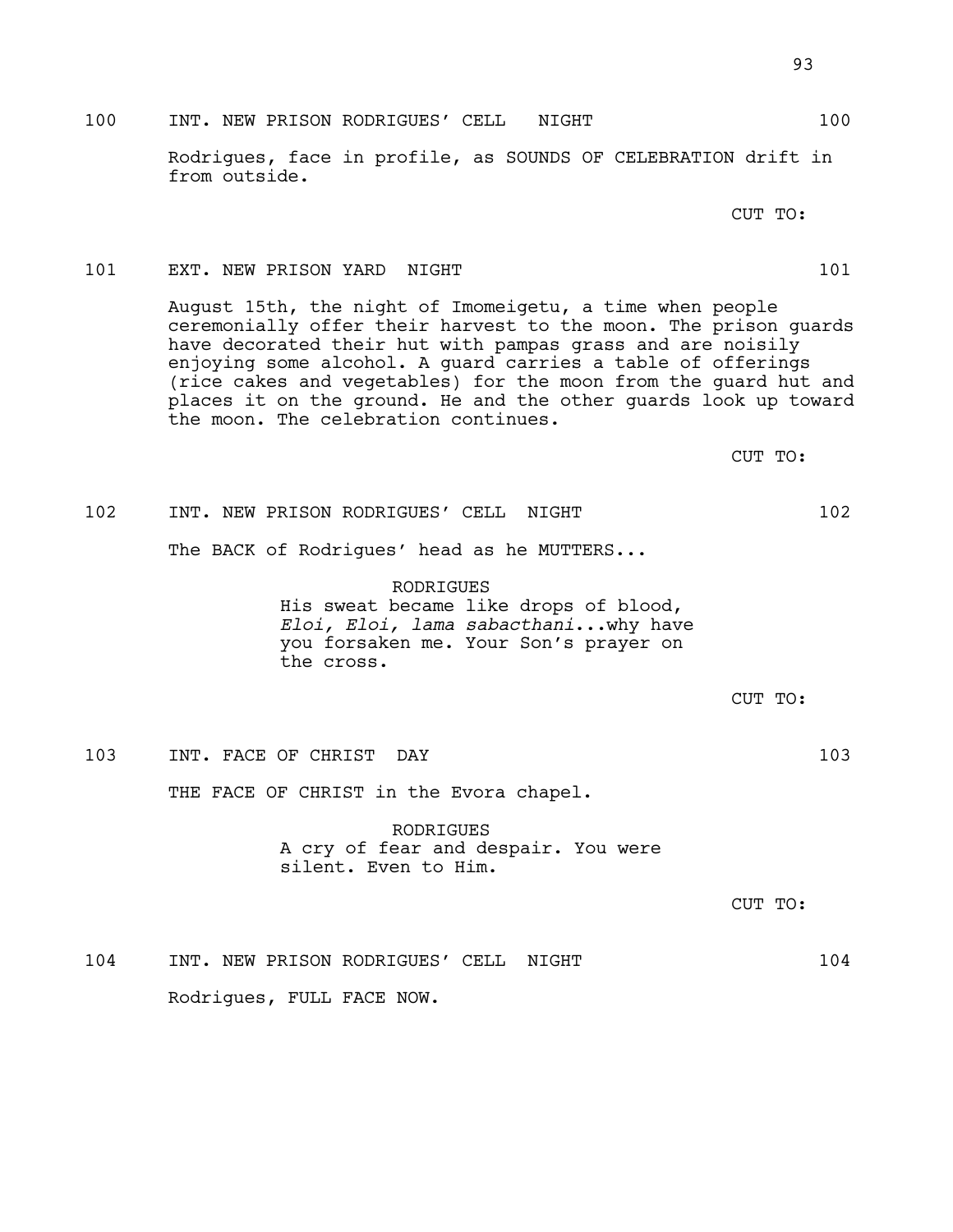RODRIGUES Why? Why have you forsaken us? (whispering aloud) Stupid. Ludicrous.

CUT TO: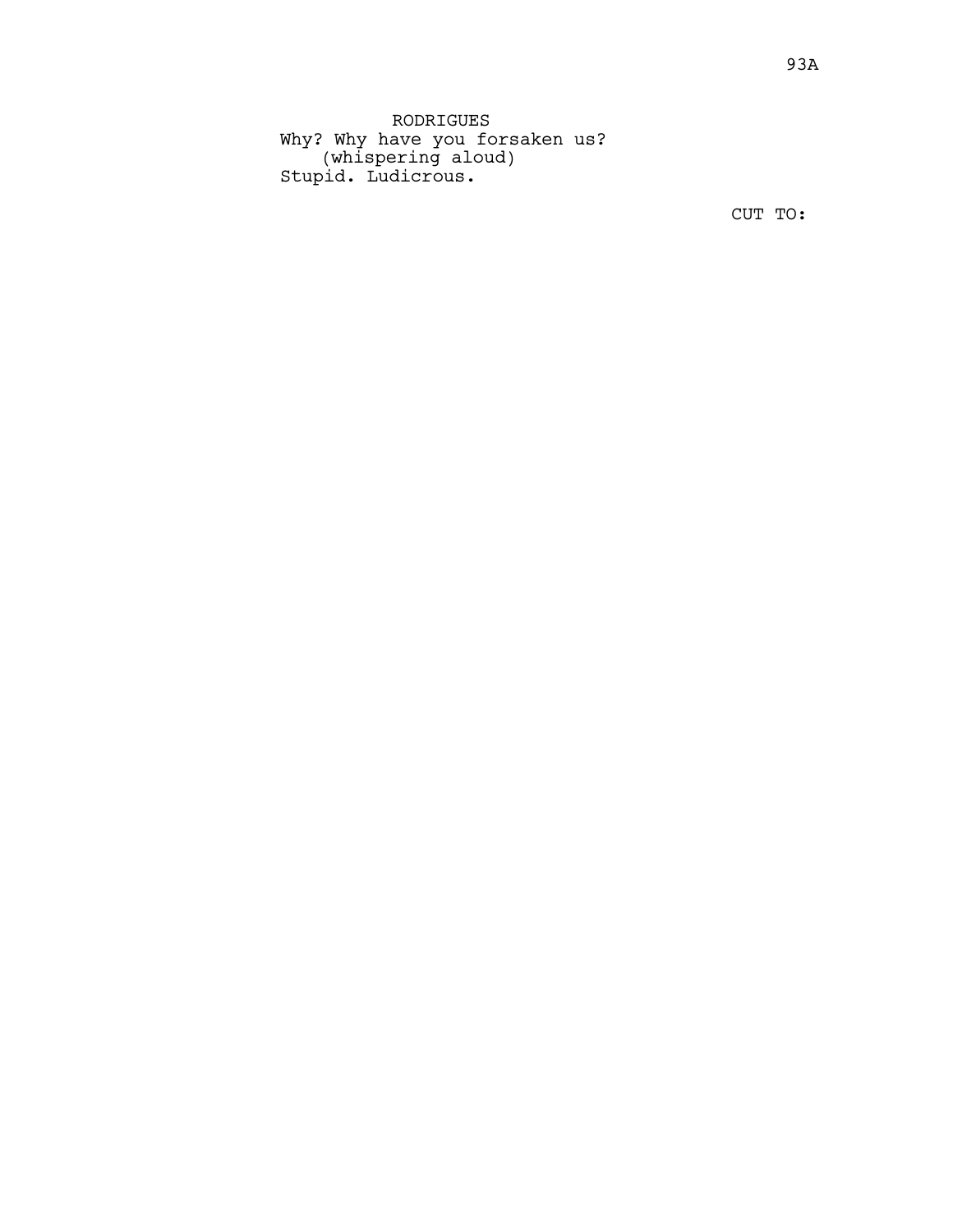105A INT. NEW PRISON RODRIGUES' CELL - NIGHT 105A 105A

prison courtyard, leaving a trail of blood in the dust.

RODRIGUES (whispering) Ludicrous...you're so ludicrous

CUT TO:

106 EXT. NAGASAKI BEACH DAY 106

FLASHBACK: GARUPE, DROWNING, calling out to heaven.

GARUPE Lord, have mercy!

106A INT. NEW PRISON RODRIGUES' CELL NIGHT 106A

RODRIGUES He's not going to answer. He's not.

Rodrigues BREAKS DOWN and laughs.

107 INT./EXT. NEW PRISON RODRIGUES' CELL NIGHT 107

At the door of his cell, watching, is the Interpreter.

GUARD *Do you want me to let you in?*

INTERPRETER

*In time.*

In the cell, Rodrigues' laughter dies as it echoes in his ears. He can't understand what's happening to him, to the one thing on which he relied all his life...his faith.

CUT TO:

108 INT. NEW PRISON RODRIGUES' CELL DAY 108

WEEKS LATER: Rodrigues' hair and beard are longer. The door BURSTS open, and the Interpreter peers in at him.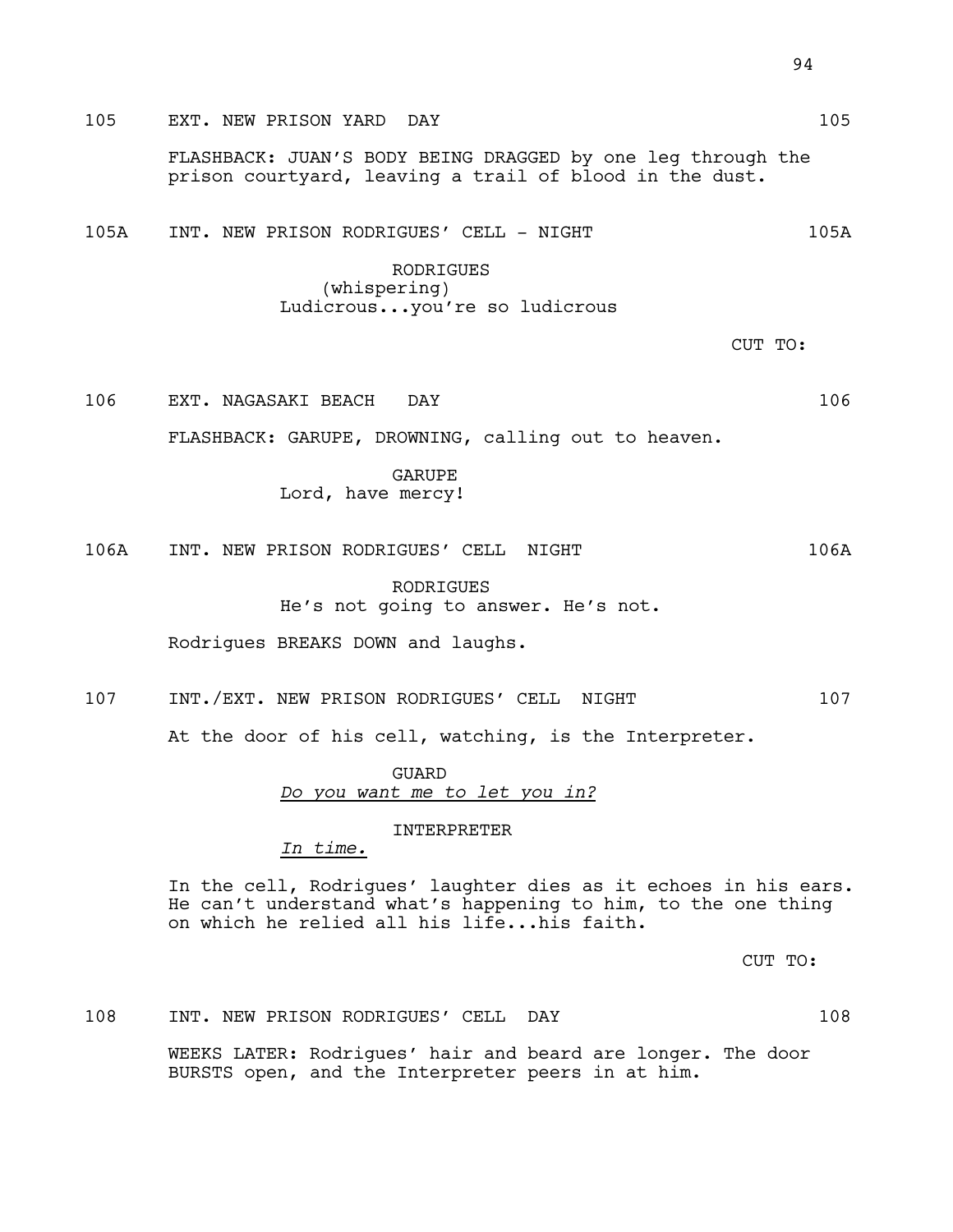### INTERPRETER Padre, we're going.

CUT TO:

### 109 INT./EXT. NAGASAKI ROAD/PALANQUIN DAY 109

Rodrigues is being conveyed in a curtained palanquin. The Interpreter rides along outside.

> INTERPRETER (O.S.) Today you'll meet someone different.

The Interpreter PARTS THE CURTAINS.

### INTERPRETER Not the officials. Not Inoue Sama, who continues to be concerned for your well being. Someone else. Someone Inoue Sama thought might help you. Someone I think you will want to meet.

The Interpreter CLOSES the curtains again. Rodrigues HEARS children playing nearby; bells being rung by the bonzes; more SOUNDS of sawing and hammering.

CUT TO:

### 110 EXT. NAGASKAI ROAD/PALANQUIN DAY 110

The palanquin, with a small escort of guards, moves through the growing city toward a new temple in the near distance.

CUT TO:

### 111 EXT. NAGASAKI TEMPLE ENTRANCE DAY 111

As the PALANQUIN ENTERS THE FRAME. It stops and the Interpreter's HAND comes in and OPENS the curtains.

> INTERPRETER Come along, Padre.

Rodrigues is helped from the palanquin. A Buddhist priest from the Temple of the True Pure Land sect walks past and gives him a hostile look.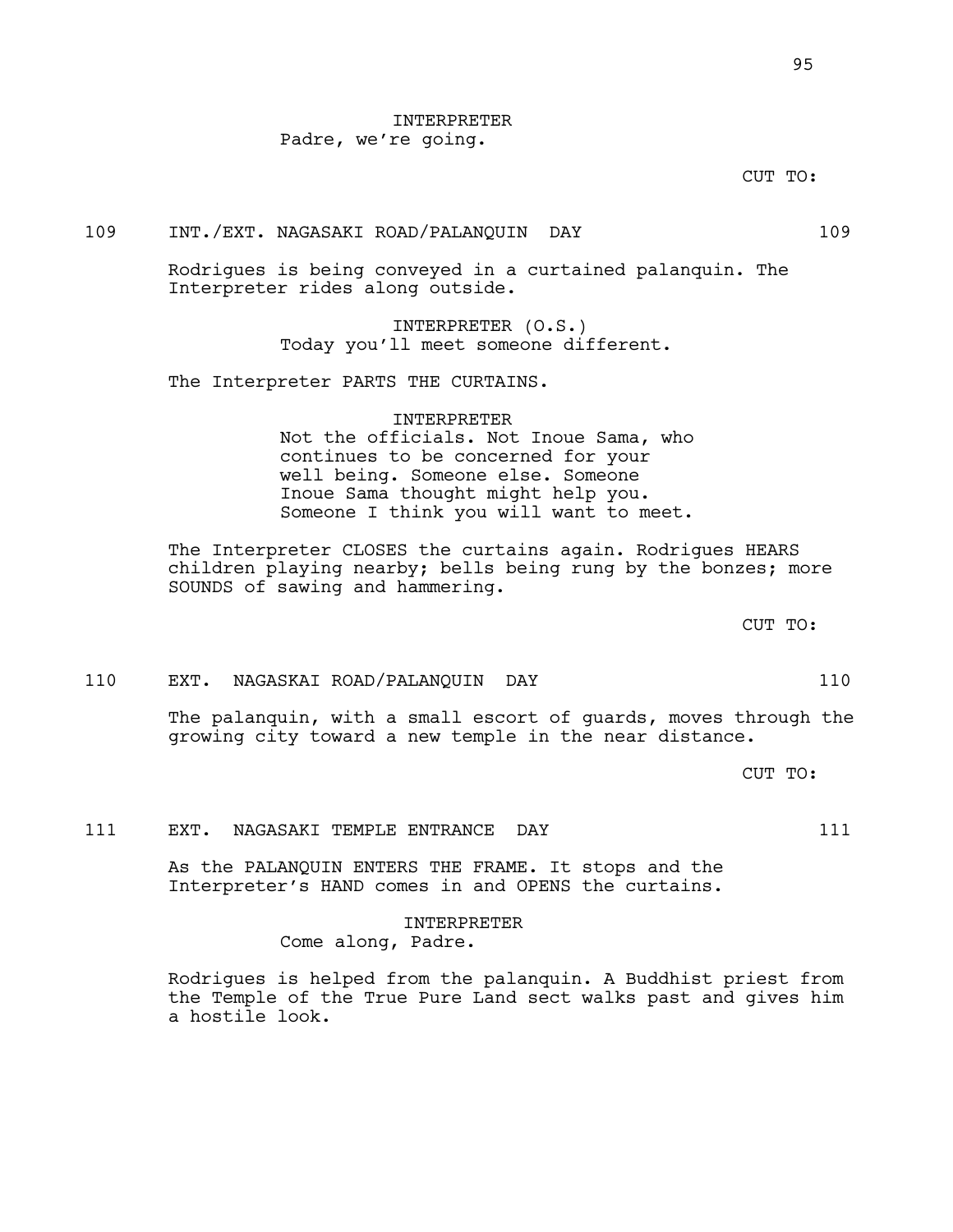INTERPRETER The bonzes do not like you priests. Nevermind.

CUT TO:

#### 112 INT./EXT. NAGASAKI TEMPLE COURTYARD SUNSET 112

The Interpreter and Rodrigues are seated comfortably. Rodrigues is wary.

> INTERPRETER What is it Padre? The incense? The smell of meat? Perhaps there will be some for you to share.

Rodrigues HEARS the SOUND OF DISTANT FOOTSTEPS. The Interpreter watches him closely.

> INTERPRETER Have you had any meat since you came to Japan? I don't much like the smell myself...

He watches the priest, amused. He knows what's coming...or, more precisely, who.

> INTERPRETER Have you guessed yet?

Rodrigues doesn't seem to hear him.

INTERPRETER Have you guessed who's coming? (Rodrigues' face stiffens) This is Inoue Sama's command. And the other's wish...

RODRIGUES

The other?

Rodrigues looks down the long corridor off the garden, SEES: an old Buddhist priest. And behind him, a tall man in a black kimono. His eyes are down...

...until he sits in the dimming afternoon sunlight. Then he looks up. His expression is enigmatic. But his eyes are deep and dark, like coals that once glowed bright but now are burnt out.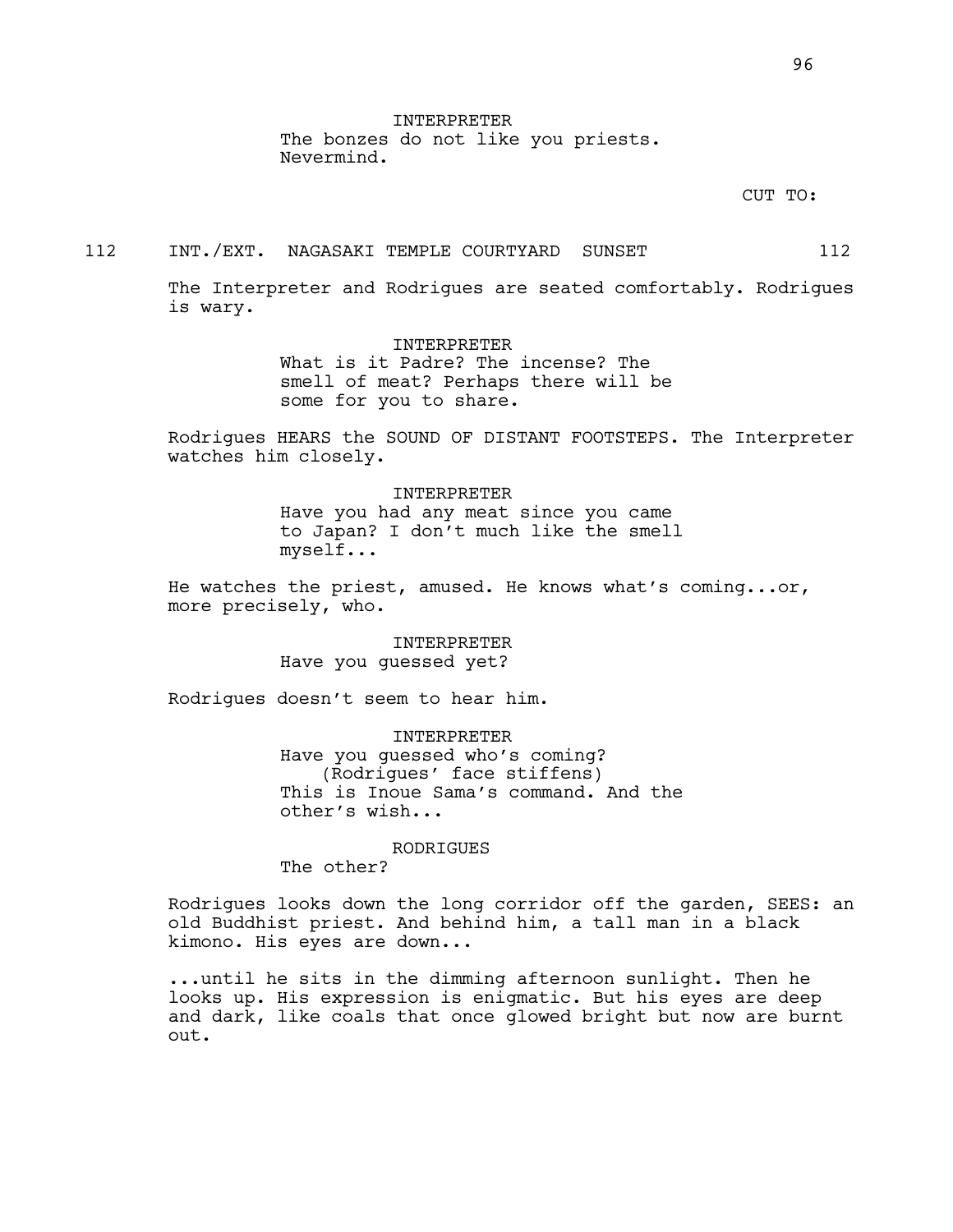RODRIGUES (after a silence) Father...I'd given up...Father Ferreira...

The Old Priest is on Ferreira's right, the Interpreter between them. He whispers a translation of the two priests' conversation to the Old Priest.

> RODRIGUES Father, so long since we have met... Please... say...something.

FERREIRA What can I say to you on such an occasion?

RODRIGUES If you have pity for me... please... say something.

Ferreira does not reply.

RODRIGUES Have you been living here for long?

FERREIRA About a year I suppose.

RODRIGUES What is this place?

FERREIRA A temple called Saishoji. Where I study.

Rodrigues looks steadily at the older priest.

RODRIGUES I also am in a prison somewhere in Nagasaki. Where precisely it is I do not know myself.

FERREIRA

I know it.

RODRIGUES (quietly) You were my teacher. You were my confessor...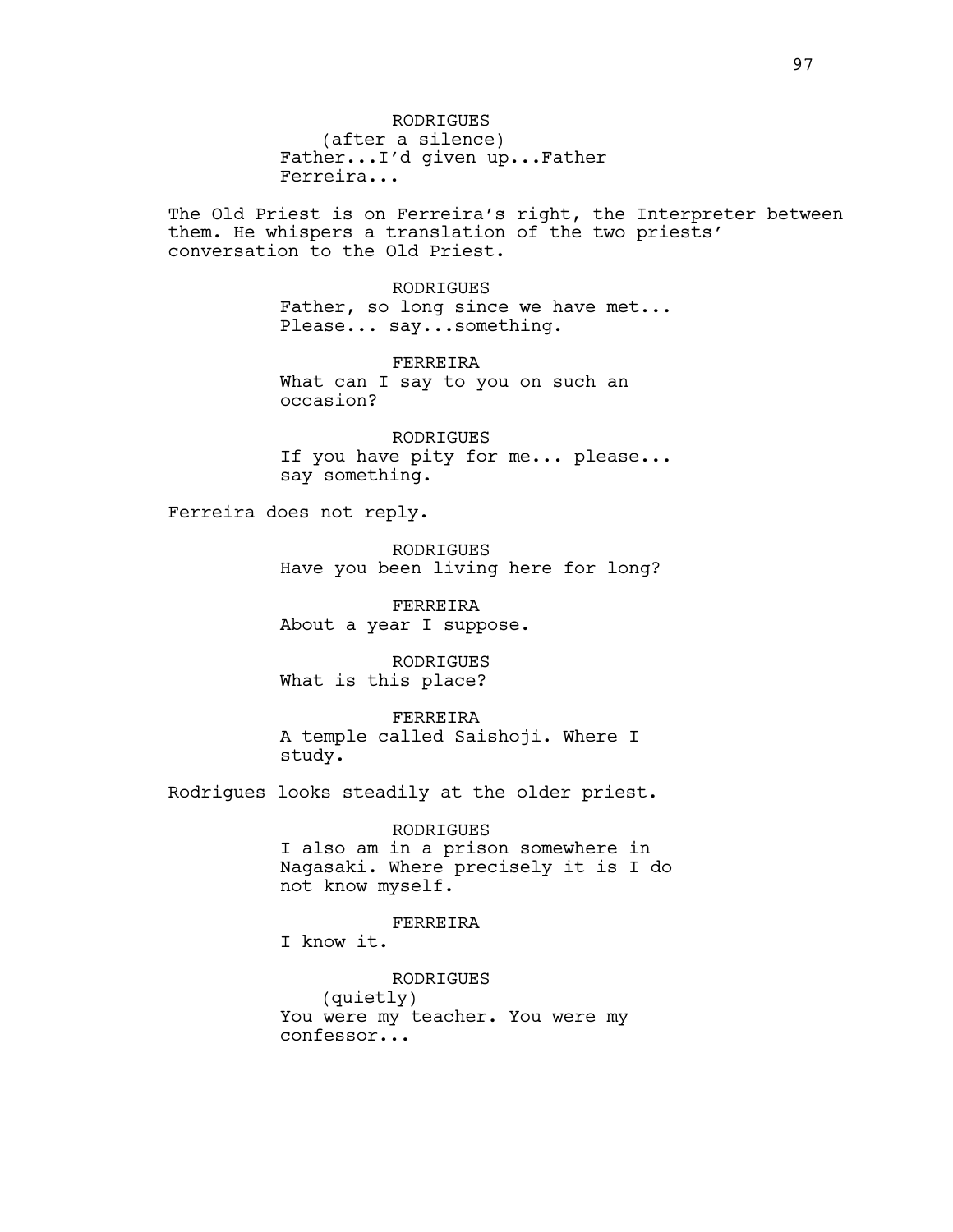# FERREIRA

I am much the same.

#### CUT TO:

#### 113 EXT. INQUISITOR'S OLD PRISON YARD NIGHT 113

1633. A pale face in a vast darkness: Ferreira. Covered in sweat. His blazing blue eyes showing signs of pain and terrible struggle.

What little is visible of his body seems rigid, and not just with fear. It seems to be in conflict with gravity itself. At war outside itself as well as within.

And this is why.

The ANGLE of the scene seems to PIVOT. Ferreira's world seems literally to turn UPSIDE DOWN. But the world is not out of balance. It is Ferreira himself.

He is bound and SUSPENDED UPSIDE DOWN over a pit just visible in GLIMMERS of light at the edges of this foul place.

A TEAR RUNS from his eye...down his CHEEK...where it JOINS a thin TRICKLE OF BLOOD from the side of his head.

A O.S. VOICE belonging to the INQUISITOR INOUE speaks softly. WE DO NOT SEE HIS FACE.

> **TNOUE** I am only asking you to take the path of mercy. Abandon yourself. Do a single, simple thing.

Ferreira's head moves slightly. Perhaps a nod of assent.

INOUE

(continuing) Once you understand. Completely. Beyond a doubt. You will agree. It is the only way. Tell me then, Padre. Tell me you agree.

Yes. Ferreira NODS his head: yes.

INOUE Good. You take this unnecessary burden from us both.

CUT TO: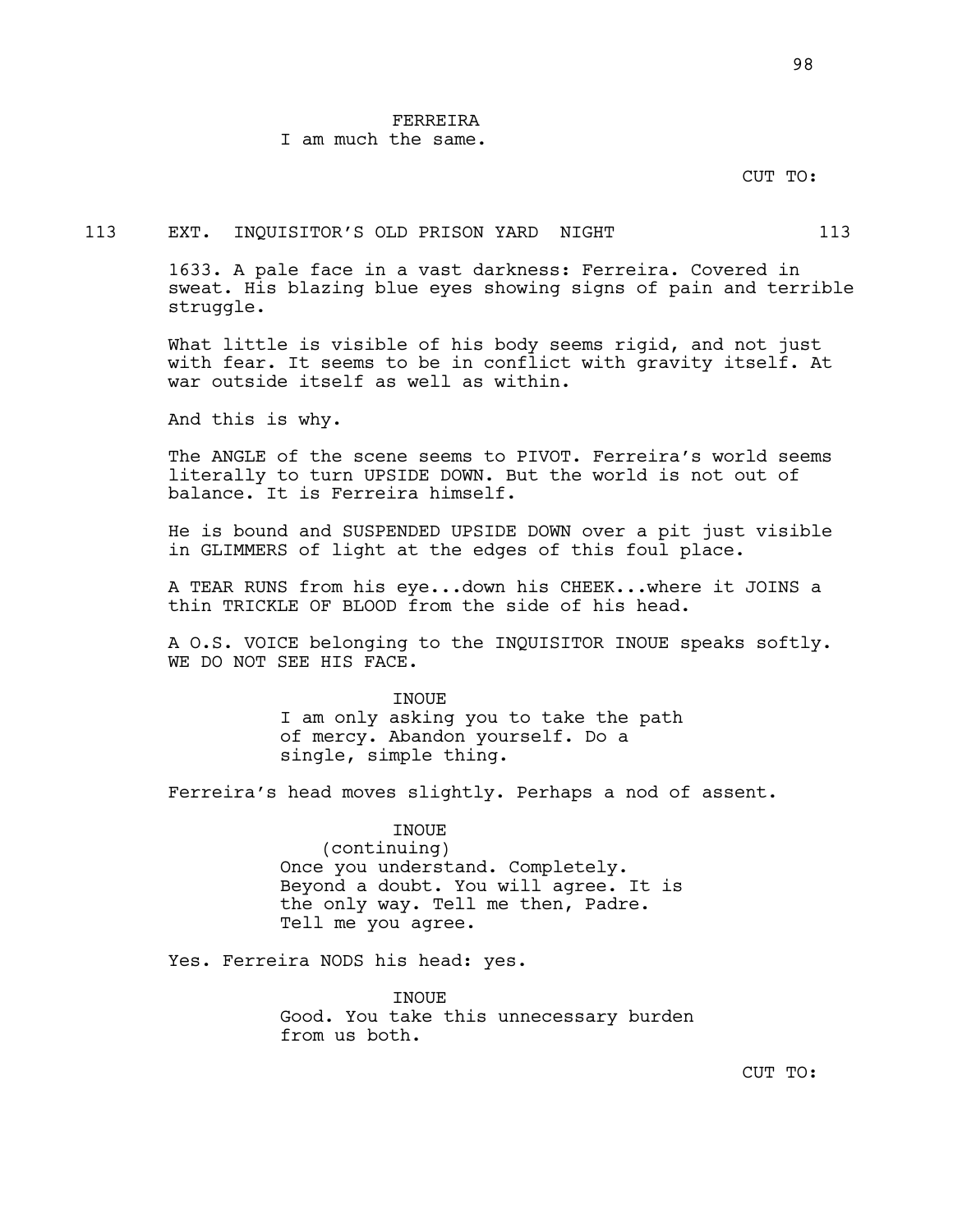114 EXT. INQUISITOR'S OLD PRISON YARD NIGHT 114

A HAND comes into frame, placing a fumie with a sacred image on metal on the dusty ground.

Ferreira, TREMBLING, stands over it.

INOUE Now show me. With only a step.

Ferreira hesitates.

INOUE Not because your body is weak. Show me how strong you are. Show me your new heart. With just one step. Step on your Jesus.

Ferreira RAISES his right foot, then brings it down on the fumie. Ferreira collapses on the ground on top of the fumie, shuddering as if his soul has abandoned him.

CUT TO:

### 115 EXT. NAGASAKI TEMPLE COURTYARD SUNSET 115

Back to the present. Ferreira looks at the younger priest solicitously.

> FERREIRA Do I really seem so different?

> > INTERPRETER

The honorable Sawano spends his day writing. About astronomy.

### FERREIRA

At Inoue Sama's order. There is great knowledge here, but in medicine and astronomy much remains to be taught. I'm happy to help. I'd like to show you the lenses and telescope the physician Albrecht just brought us. They're very beautiful.

Rodrigues stares at him incredulously.

FERREIRA (cont'd) It's fulfilling to finally be of use in this country.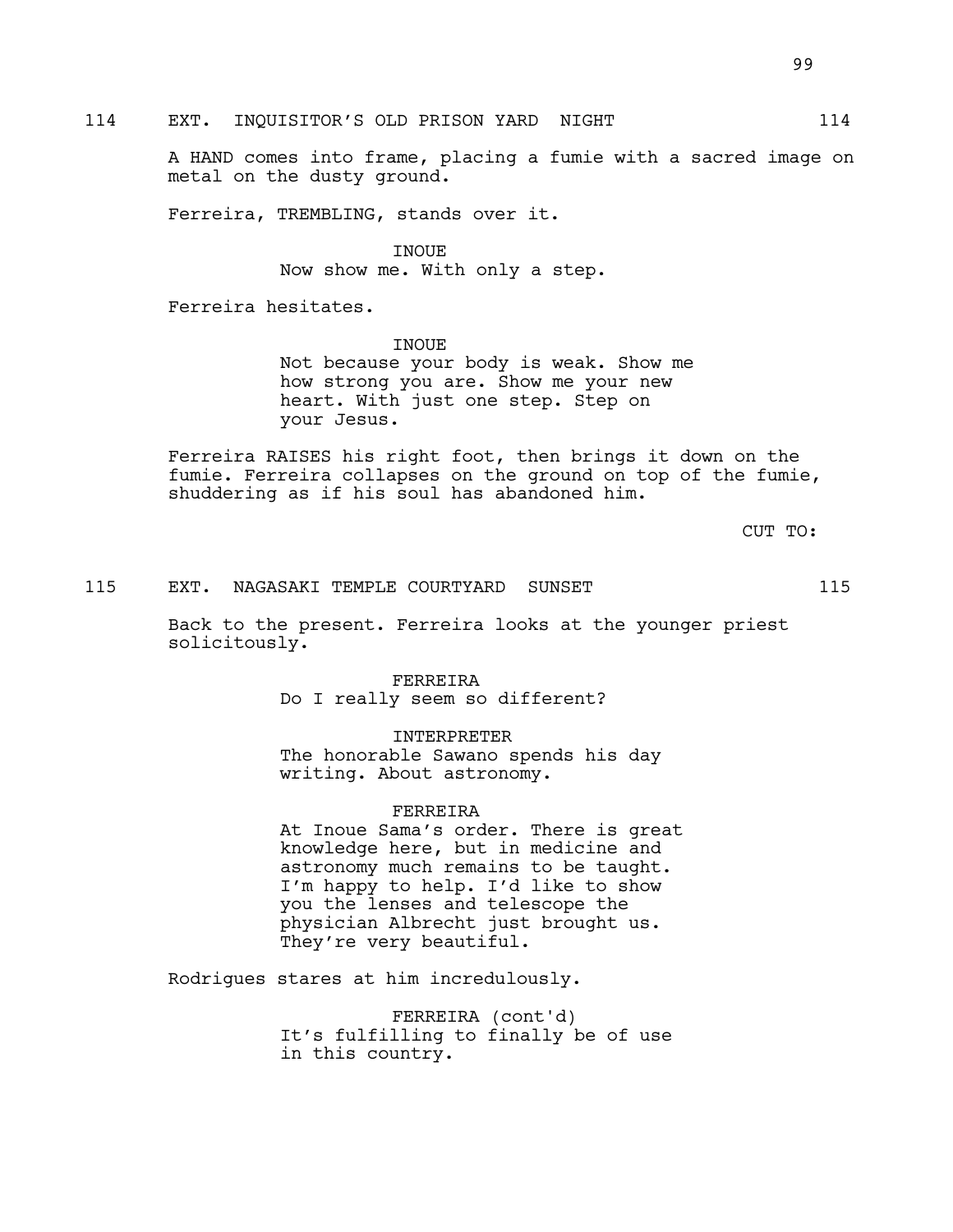Rodrigues notices that Ferreira is SPEAKING so that the Interpreter and the Old Priest CAN HEAR.

> RODRIGUES Then you are happy, Father?

> > FERREIRA

I said so.

The Old Priest looks IRRITABLE AND IMPATIENT at the course of this conversation. The Interpreter intervenes.

> INTERPRETER (interrupting) Mention the other book you're writing.

Rodrigues notices that Ferreira HESITATES.

INTERPRETER (cont'd) It is called *Kengiroku*. It shows the errors of Christianity and refutes the teachings of Deus. Do you understand the title?

Rodrigues searches Ferreira's face for some sense of shame...even embarrassment. Ferreira lowers his eyes.

INTERPRETER

Tell him.

FERREIRA

(quietly) It means *Deceit Disclosed.* Or *Unmasked,* if you prefer a more florid reading. His Lordship the Inquisitor has read the manuscript. He praises it. He says it is well done.

Rodrigues is stunned. He SHAKES HIS HEAD in denial.

INTERPRETER It's the truth.

RODRIGUES You use the truth like poison.

INTERPRETER What a funny thing for a priest to say.

Rodrigues LOOKS AGAIN at Ferreira, who CAN'T MEET HIS EYES.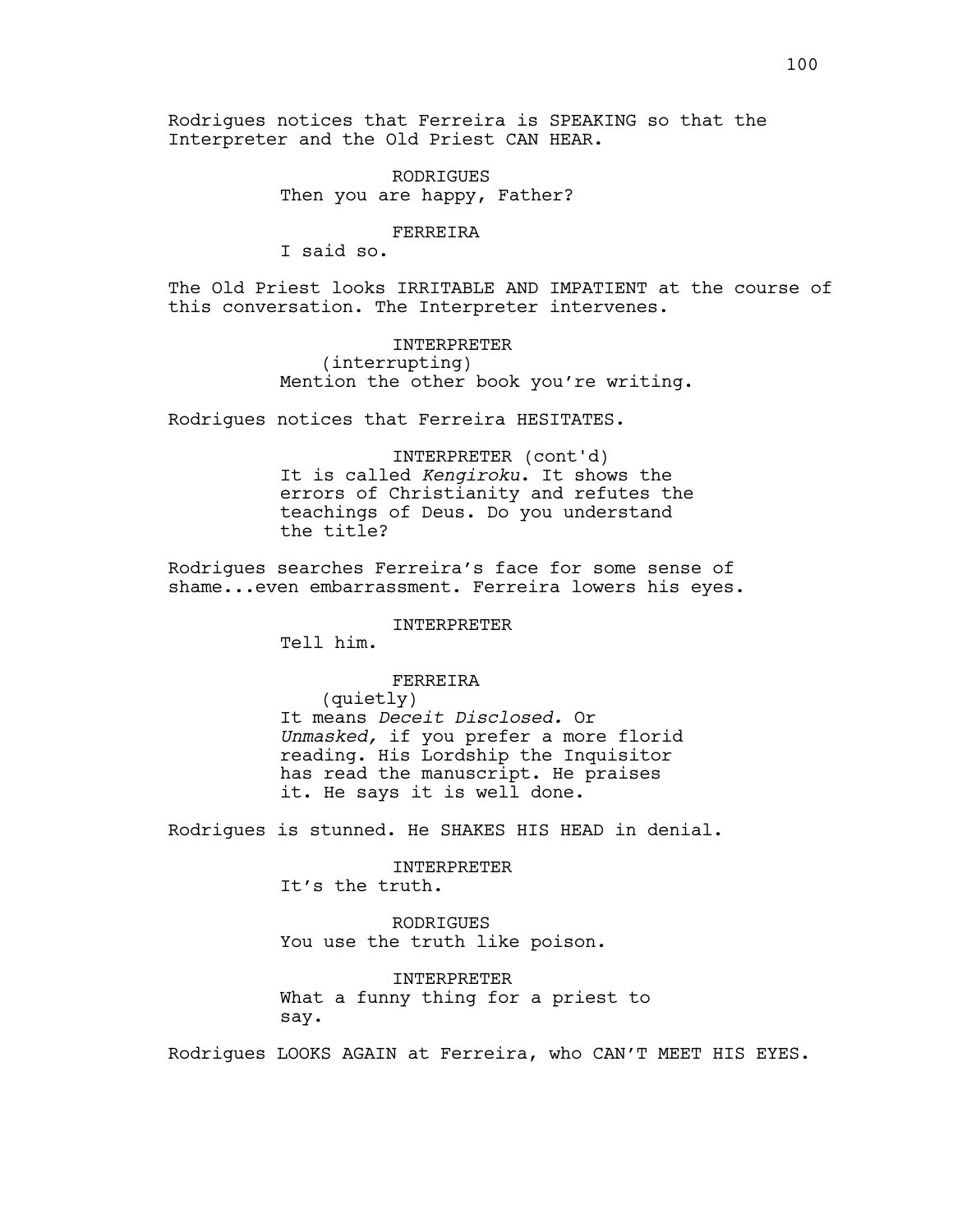It's cruel, worse than any torture. To twist a man's soul this way.

Ferreira TURNS HIS FACE AWAY from Rodrigues...but Rodrigues thinks he glimpsed the trace of a tear in Ferreira's eye. Perhaps this man he revered above all others has not changed so thoroughly after all. The Old Priest continues to look on everyone like a stone Buddha.

#### INTERPRETER

I think you must be speaking of yourself, Padre. Not of Sawano Chuan.

#### RODRIGUES

Who?

### INTERPRETER

Him. He is Ferreira only to you. He is Sawano Chuan now. A man who has found peace. Let him guide you along his path. The path of mercy. That means only that you abandon self. No one should interfere with another man's spirit. To help others is the way of the Buddha and your way too. The two religions are the same in this. It's not necessary to win anyone over to one side or another when there is so much to share.

(to Ferreira) Go on.

FERREIRA I've been told to get you to abandon the faith.

He turns his head so Rodrigues can SEE a scar behind his ear.

#### FERREIRA

This is from the pit. You are tied so you can't move then hung upside down and the incision is made. You feel the blood running down your cheek drop by drop. So it doesn't run to your head and you won't die too soon.

#### INTERPRETER

It was Inoue Sama's idea. It's practiced from Nagasaki all the way to Edo. You're the last priest left here now, Padre. I'm sure Inoue Sama would be pleased to put an end to the pit. (MORE)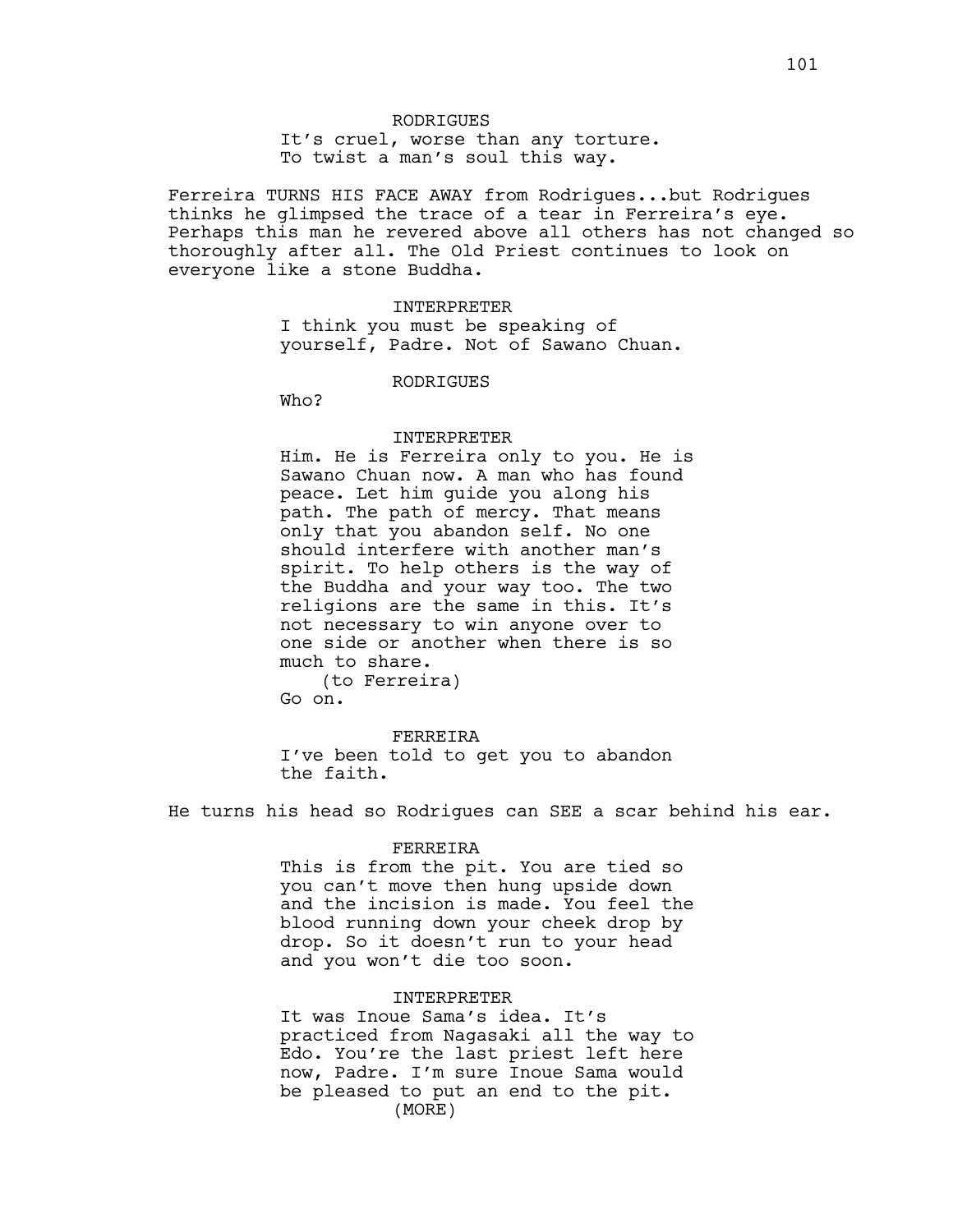He is only a practical man, Padre, he is not a cruel one. INTERPRETER (cont'd)

Ferreira leans in. He still speaks quietly, but his tone is becoming increasingly emphatic.

#### FERREIRA

I have been in this temple for a year. I have labored in this country for fifteen years. I know it better than you. Our religion does not take root in this country.

RODRIGUES Because the roots have been torn up!

### FERREIRA

No!

Ferreira's tone has changed. He speaks now with resolution, almost with vehemence. There is no trace of the tear Rodrigues thought he saw only moments before. The light has returned to his eyes.

> FERREIRA (cont'd) Because this country is a swamp. Nothing grows here. Plant a sapling here and the roots rot.

**RODRIGUES** There was a time when Christianity grew. And flourished.

FERREIRA

When?

RODRIGUES In your time, Father. Before you became like...

#### FERREIRA

Like who? Like them? Rodrigues, please listen. The Japanese only believe in their *distortion* of our gospel. So they did not believe at all. They never believed.

#### RODRIGUES

How can you say this? From the time of Saint Francis Xavier, through your own time, there were hundreds of thousands of converts here.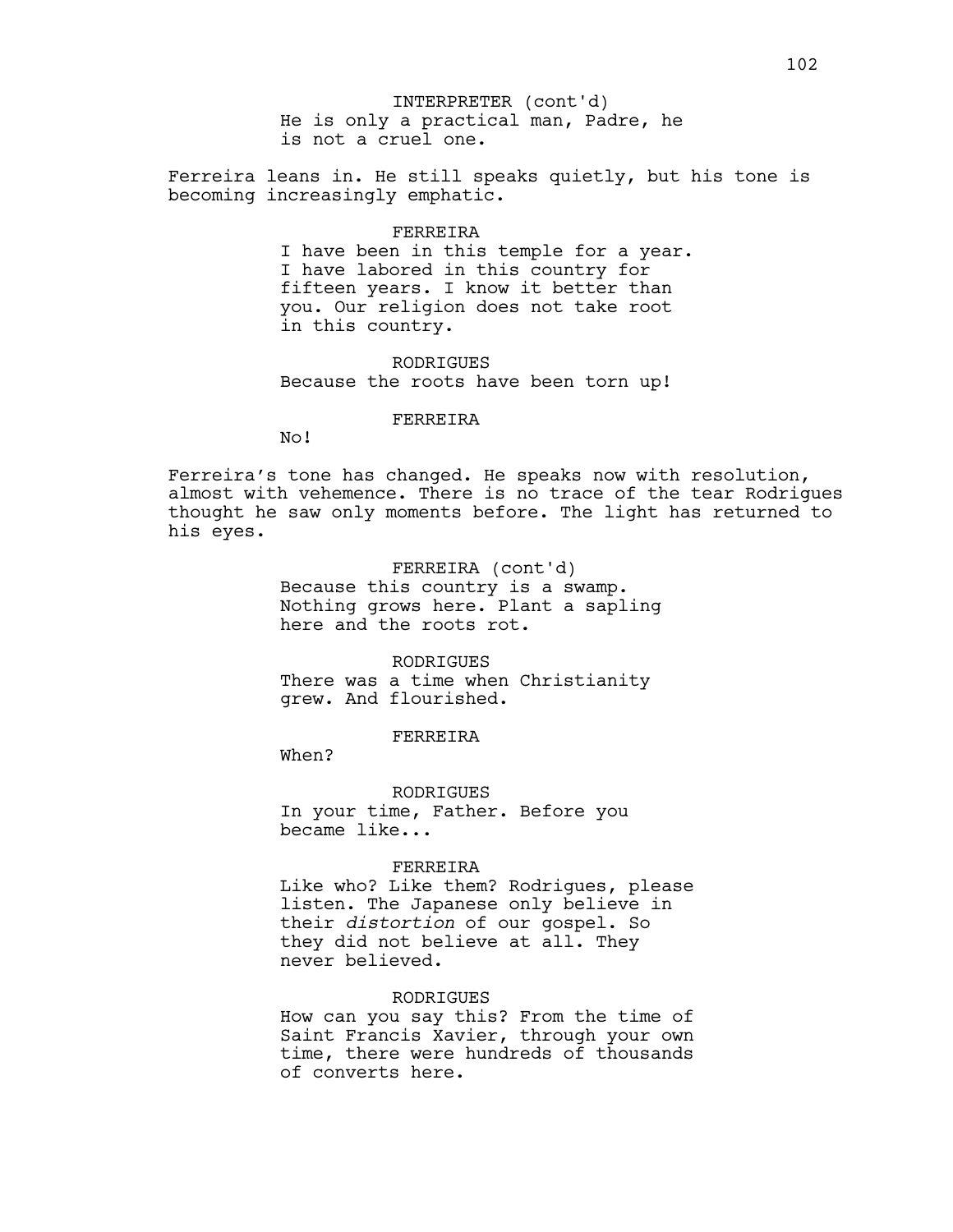# FERREIRA

Converts? Francis Xavier came here to teach the Japanese about the son of God. But first he had to ask how to refer to God. "Dainichi" he was told. And shall I show you their Dainichi.

He POINTS to the sky...to the setting sun.

#### FERREIRA

(softly)

Behold...there is the sun of God. God's only begotten sun. In the scriptures Jesus rose on the third day. In Japan, the sun of God rises daily. The Japanese cannot think of an existence beyond the realm of nature. For them, nothing transcends the human. They can't conceive of our idea of the Christian God.

#### RODRIGUES

You're wrong! They worship God Our Lord. They praise the name of Deus!

#### FERREIRA

That's just another word for a god they never knew.

#### RODRIGUES

I saw men die for Deus! They were on fire with their faith!

# FERREIRA

Faith in the wrong god! Their god, not ours! And where does our church...your church...consign believers in the wrong God? Your martyrs may have been on fire, Father, but it was not with faith.

#### RODRIGUES

No! I saw them die! Those people did not die for nothing!

#### FERREIRA

Indeed not. They're dying for you.

### RODRIGUES

And how many did you save when you crushed the image of Our Lord? How many beside yourself?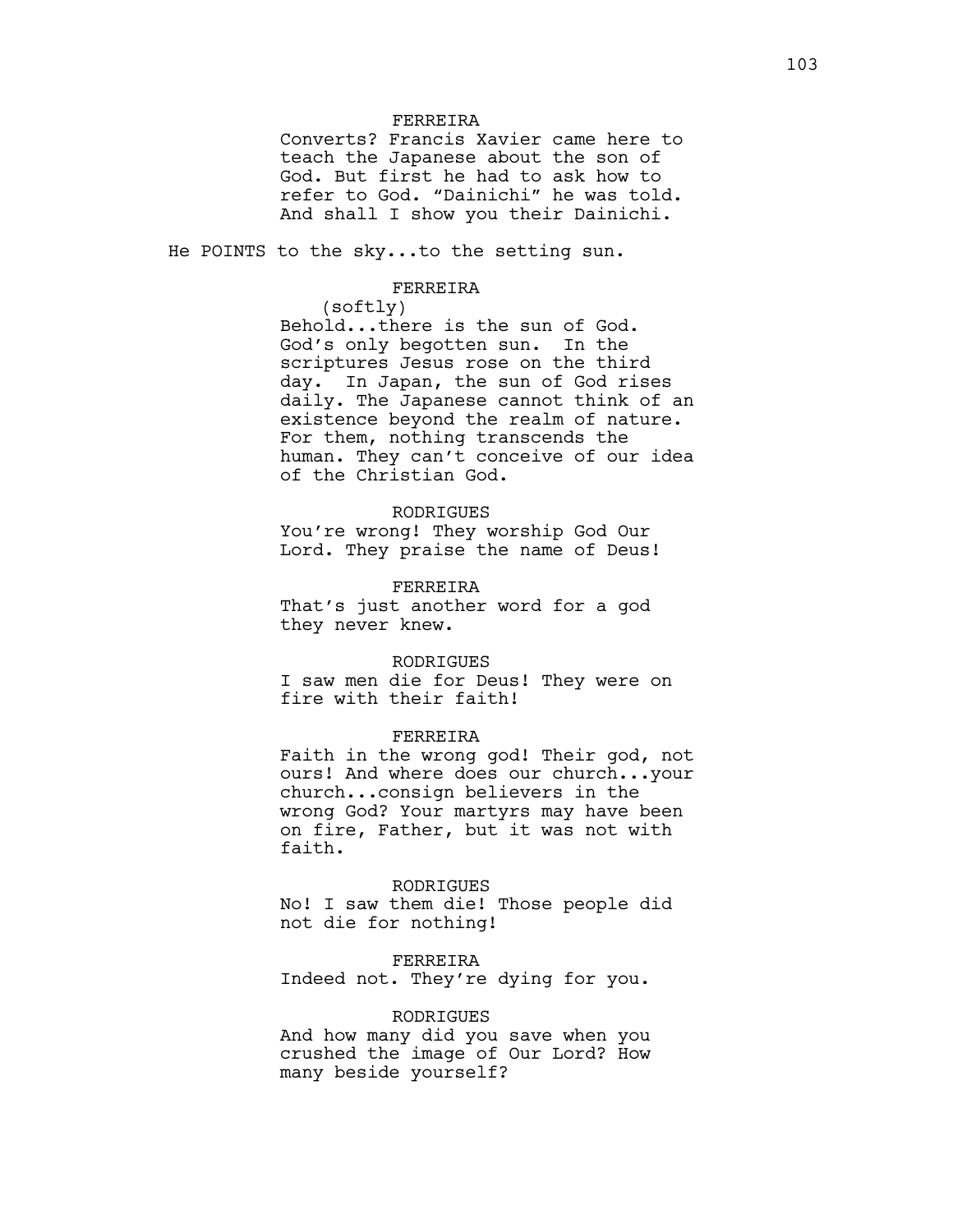FERREIRA I don't know. Certainly not as many as you may help.

In the background, there is the SOUND of bells and the priests chanting sutras.

> RODRIGUES You're only trying to justify your own weakness. God have mercy on you.

> > FERREIRA

Which god? Which one?. We say... *"Mountains and rivers..."*

(stops)

I'm sorry. You haven't learned the language thoroughly, have you. There's a saying here. "Mountains and rivers can be moved. But man's nature cannot be moved." It's very wise, like so much here. We find our original nature in Japan, Rodrigues. Perhaps it's what's meant by finding God.

**RODRIGUES** You are a disgrace, Father. I can't even call you that any more.

#### FERREIRA

Good. I have a Japanese name now. And wife. And children. I inherited them all from an executed man.

He gets up and WALKS INTO THE LENGTHENING SHADOWS of early evening. The Old Priest follows him. Rodrigues watches him go with a growing sense of helplessness. If Ferreira gave up his faith, what hope can there be for him?

The Interpreter STARES at him with such fixity that he seems to be reading his mind.

CUT TO:

# 116 INT./EXT. NAGASAKI TEMPLE HALL/COURTYARD SUNSET 116

As Rodrigues and the Interpreter walk back toward the waiting palanquin. The Interpreter gives Rodrigues time to weigh the experience of seeing and hearing Ferreira.

> INTERPRETER Well? How do you feel? He has shown you the path of mercy. (MORE)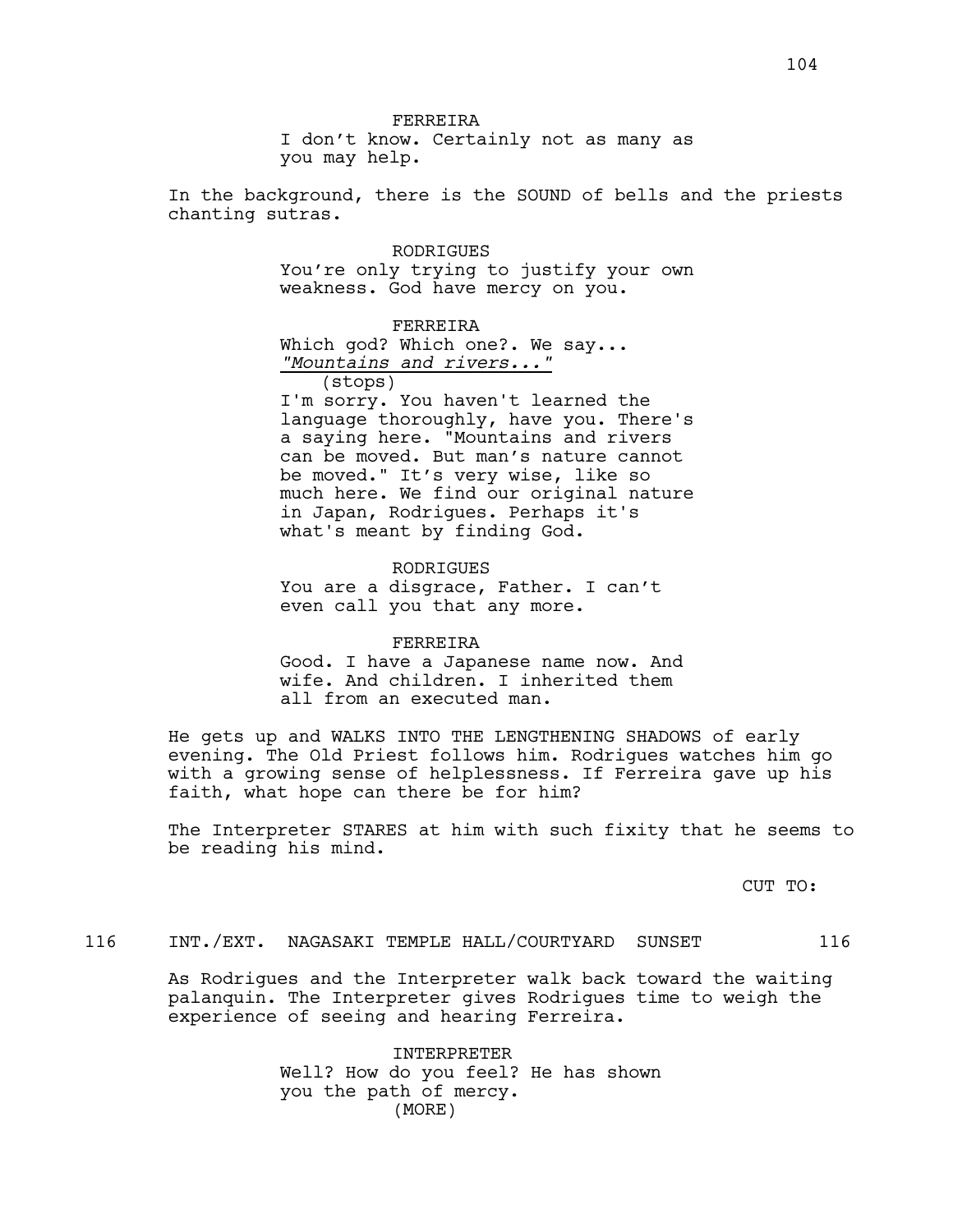I hope you take it. Just a single step can set you on your way. INTERPRETER (cont'd)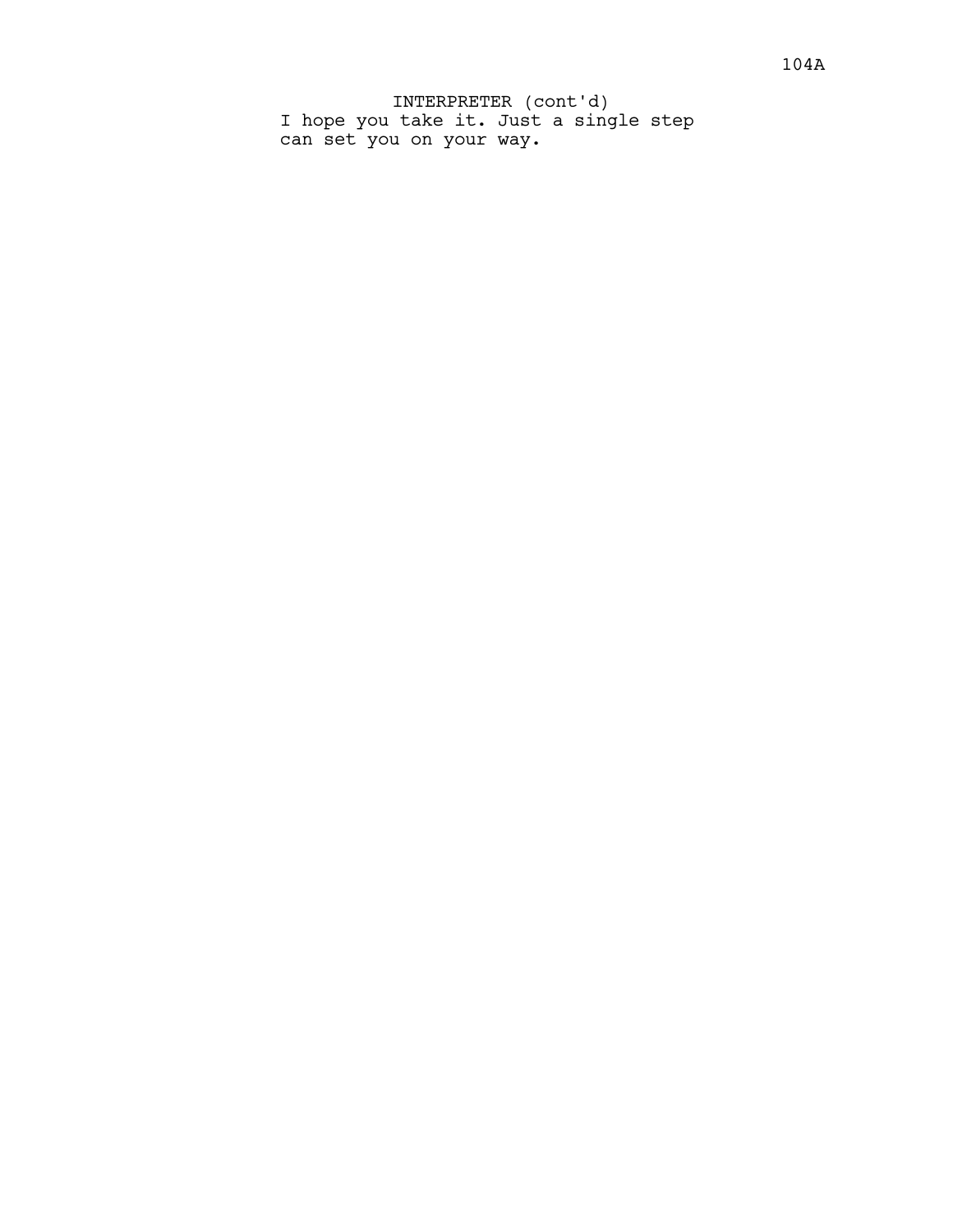RODRIGUES Why don't you just hang me in the pit?

INTERPRETER The Inquisitor feels it is better to have you accept our teaching...our country...our life...on your own. It's better if you see reason for yourself.

RODRIGUES Well, it can't be helped then.

CUT TO:

# 117 INT. NEW PRISON RODRIGUES' CELL DAY 117

The door OPENS, revealing Rodrigues huddled on the floor. Morning light shines in from the outside, illuminating the figure of a LARGE MAN, naked to the waist. The sight of him fills Rodrigues with a sharp sense of dread.

The LARGE MAN deftly TIES Rodrigues' hands behind his back. The knots cut.

> LARGE MAN *You're an animal. You stink like animal flesh.*

He YANKS the priest to his feet.

CUT TO:

#### 118 EXT. NAGASAKI CROWDED STREET DAY 118

Rodrigues is seated with hands tied in the saddle of a spindly horse. He is in the midst of a small procession moving through a crowd.

> RODRIGUES Where are you taking me now?

INTERPRETER To the Inquisitor's office.

Once the people in the crowd were curious. Contemptuous. Now they are openly hostile. They PRESS FORWARD. Guards have to HOLD THEM BACK.

> INTERPRETER So, Father, you see how they respect you. (MORE)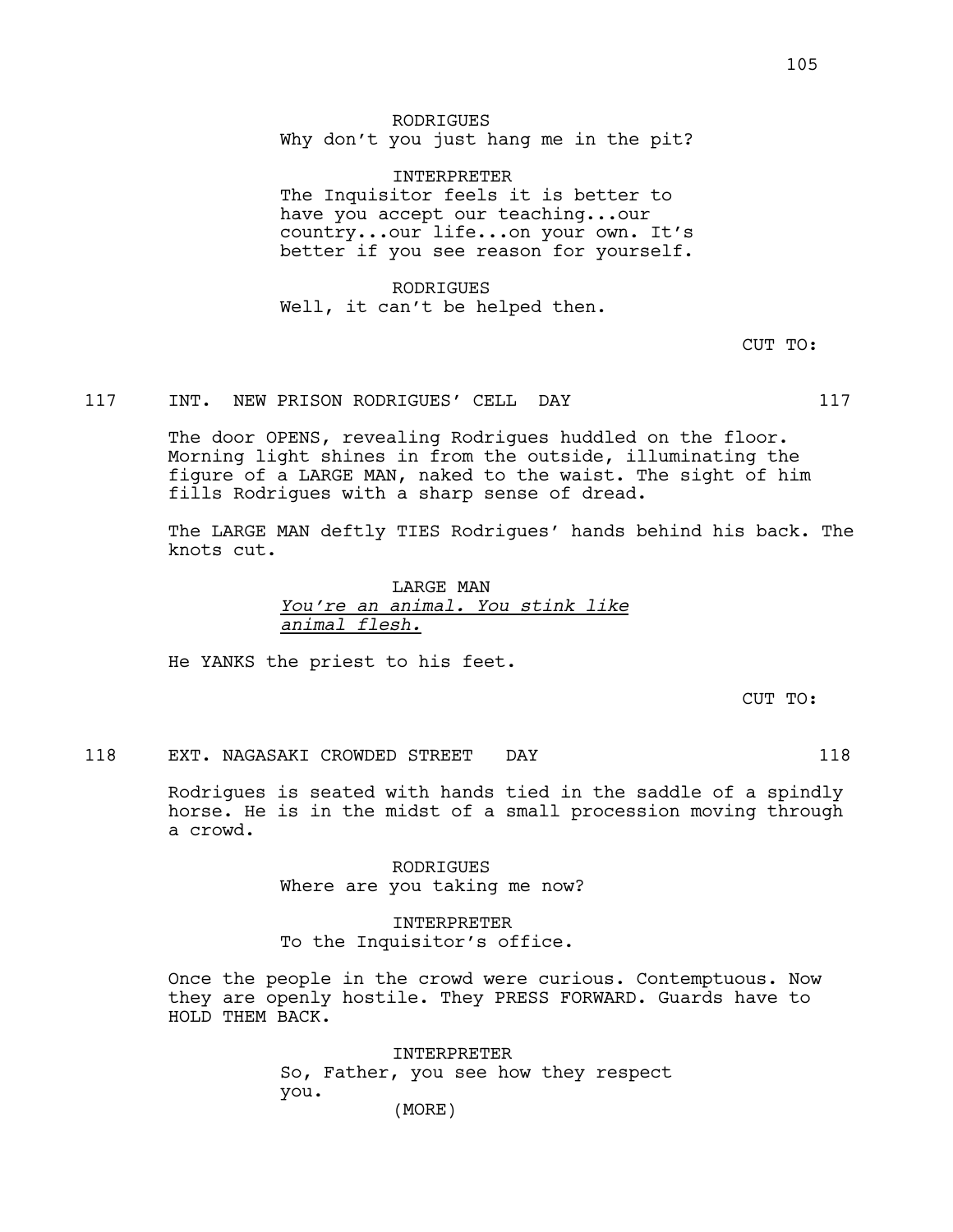You came here for them, and they all hate you. You're useless, completely useless. INTERPRETER (cont'd)

RODRIGUES There are some here who may be praying in the silence of their hearts.

At that moment a clod of mud STRIKES Rodrigues on the back.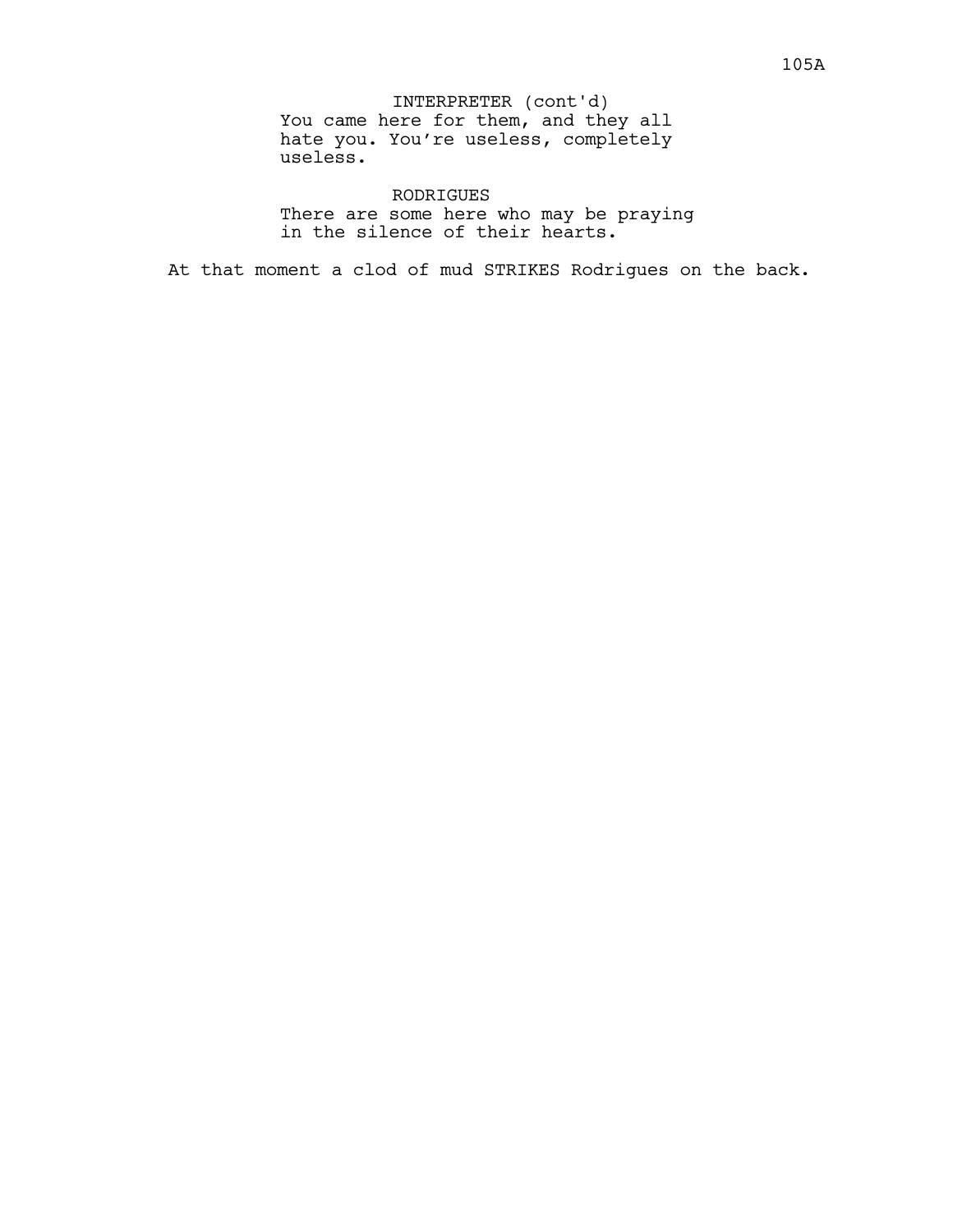# INTERPRETER

And there is the answer to their prayers. There may be people in this crowd who were Christians once. But are there any now?

#### RODRIGUES

Christian martyrs died for these people. Father Ferreira never mentioned *them*. He's weak, and he's trying to make me weak.

INTERPRETER He's done fine, don't you think?

RODRIGUES

We'll see.

#### INTERPRETER

Are you really looking forward to it, Father? I hear doubt in your words of defiance.

RODRIGUES Insult me all you want. You'll only give me more courage.

### INTERPRETER

You'll need it. Tonight. You'll apostatize tonight. You're a good man, Padre, and you cannot stand suffering. Your own. Or others.

CUT TO:

# 119 INT. INQUISITOR'S OLD PRISON CELL NIGHT 119

And two words: LAUDATE EUM. Rodrigues' fingers moves across the Latin words cut directly into the wall of this new cell, a place so hellishly filthy it makes his previous cells seem like fine inns.

His hands stay on the crude letters. They are shaking. A tear rolls down his cheek. He is terrified. Of what he is sure awaits him. And of how he may act when the inevitable finally comes to him. He prays for strength--and out of despair.

> RODRIGUES God help me, Jesus help me, I hear no voice but Ferreira. He knows what I fear. (MORE)

106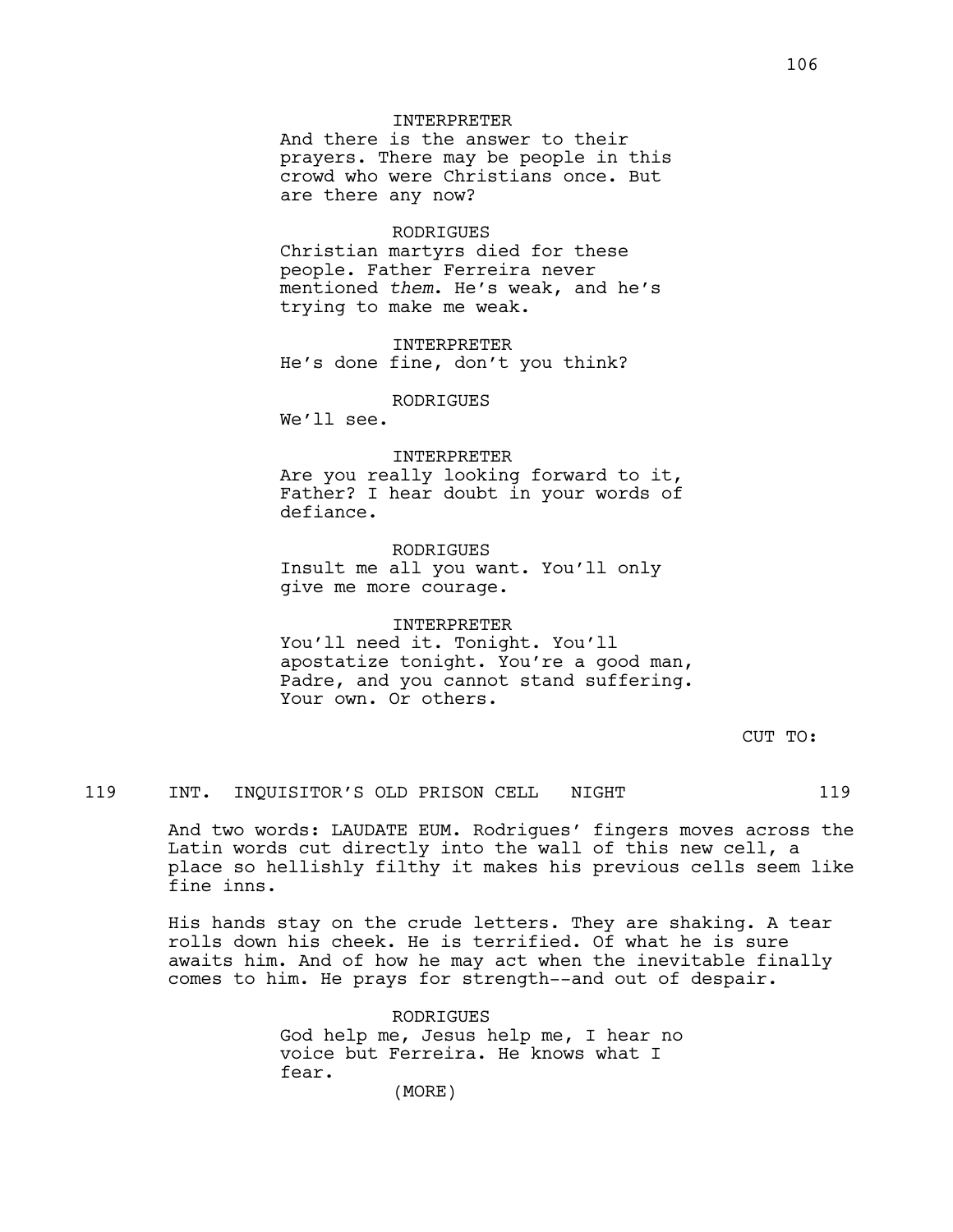In the garden, You said "My soul is sorrowful even unto death," and the drops of sweat on Your brow were like blood. I would bleed for You. I would die for You, if I knew You. Are You here? RODRIGUES (cont'd)

There are SOUNDS from the nearby cells.

RODRIGUES You were the joy of my life. Now I am afraid of You. What can I do to feel your love for me again?

The sounds from nearby cells continue. They unsettle Rodrigues even more, although they are strange, hard to identify: sometimes they sound like groans, other times like snores and, still at other times, like animal sounds.

He covers his ears...but now, along with the other sounds, is the NOISE of a SCUFFLE in the hall. And SHOUTING. This is a voice he knows, and does not want to hear. Kichijiro.

120 EXT. INQUISITOR'S OLD PRISON YARD NIGHT 120

OUTSIDE THE CELL: GUARDS ARE PUSHING KICHIJIRO AWAY.

| KTCHTJTRO              |  | GUARD                      |  |  |  |  |
|------------------------|--|----------------------------|--|--|--|--|
| I'm a Christian! I'm a |  | Liar! You're just like us! |  |  |  |  |
| Christian!             |  |                            |  |  |  |  |

KICHIJIRO *Hit me! I don't care!*

GUARD *Get out of here I said!*

KICHIJIRO (in English now) Padre! Forgive me! I came to make confession!

The Guards advance on Kichijiro.

# 121 INT. INQUISITOR'S OLD PRISON CELL NIGHT 121

INSIDE THE CELL: Rodrigues can plainly hear Kichijiro being beaten and pulled away as he cries out...

> KICHIJIRO (O.S.) Forgive me! Forgive me, Padre!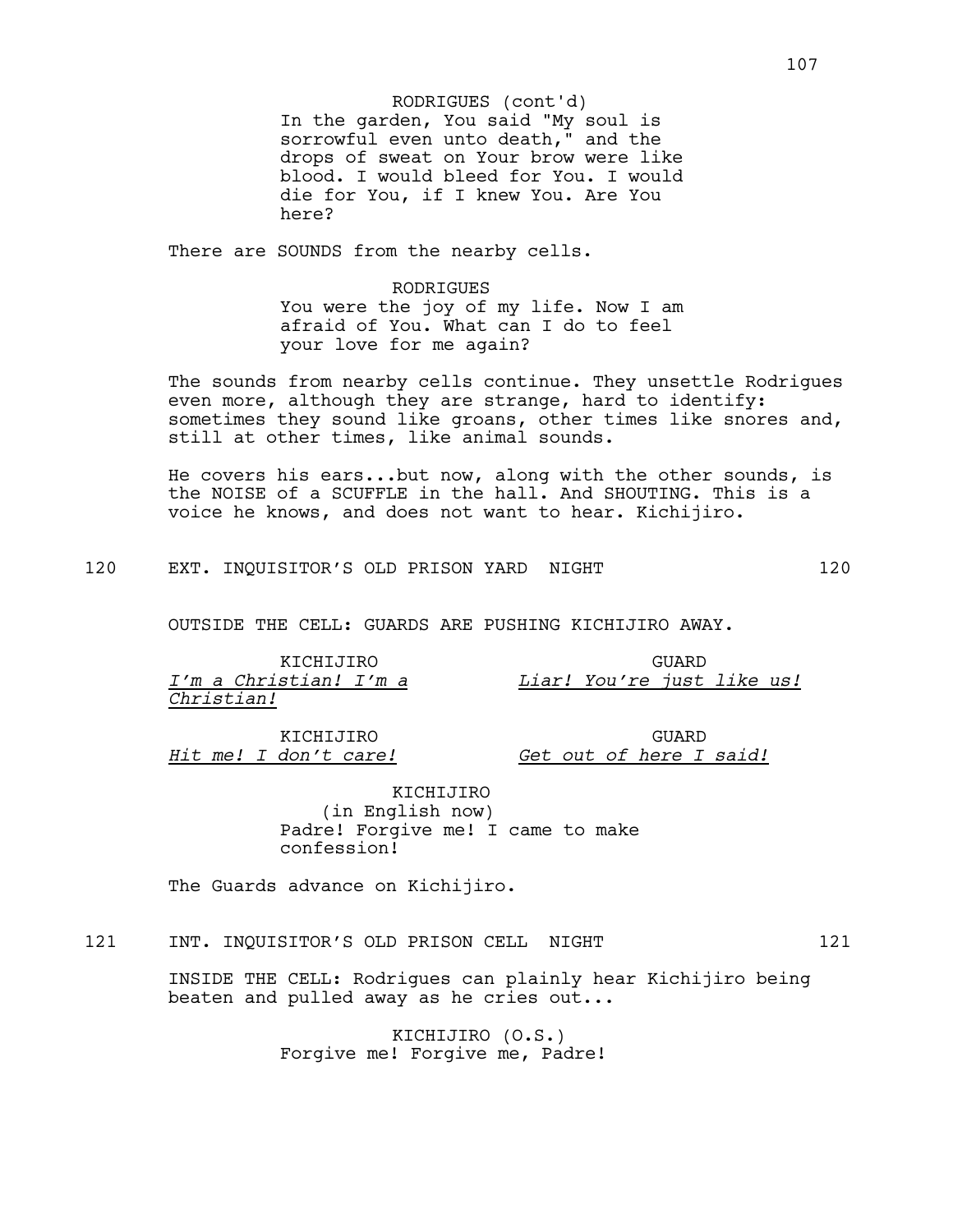Slowly...even reluctantly...Rodrigues pulls his hands away from his ears. He silently utters the words of absolution and makes the sign of the cross.

The strange NOISES grow even louder, more emphatic.

Rodrigues is near breaking. He starts to BEAT ON THE WALL with the flat of his hand.

> RODRIGUES Stop it! Stop that noise! Help!

The Interpreter comes to the door of the cell.

RODRIGUES No! Down there! There's a man in agony and the guard's sound asleep and snoring like a wild dog.

INTERPRETER You think that noise is the guard?

He turns to Ferreira, who stands behind him half in shadow.

INTERPRETER Incredible. Sawano...tell him. Say what it is.

Ferreira steps into the cell almost like an apparition.

# FERREIRA It's not the guard. And it's not snoring. It's moaning. It's Christians. Five of them in fact. All

hanging in the pit.

Rodrigues is stunned. The sounds seem to be even louder now, piercing his soul.

> FERREIRA (cont'd) Have you found the words on the wall? "*Laudate Eum*." "Praise him." I cut them there with a stone. When I was in this cell, like you. Do you think you are the only one who doubted? The only one who called on God's help and love and got only silence in return?

RODRIGUES Be quiet! You have no right to speak to me!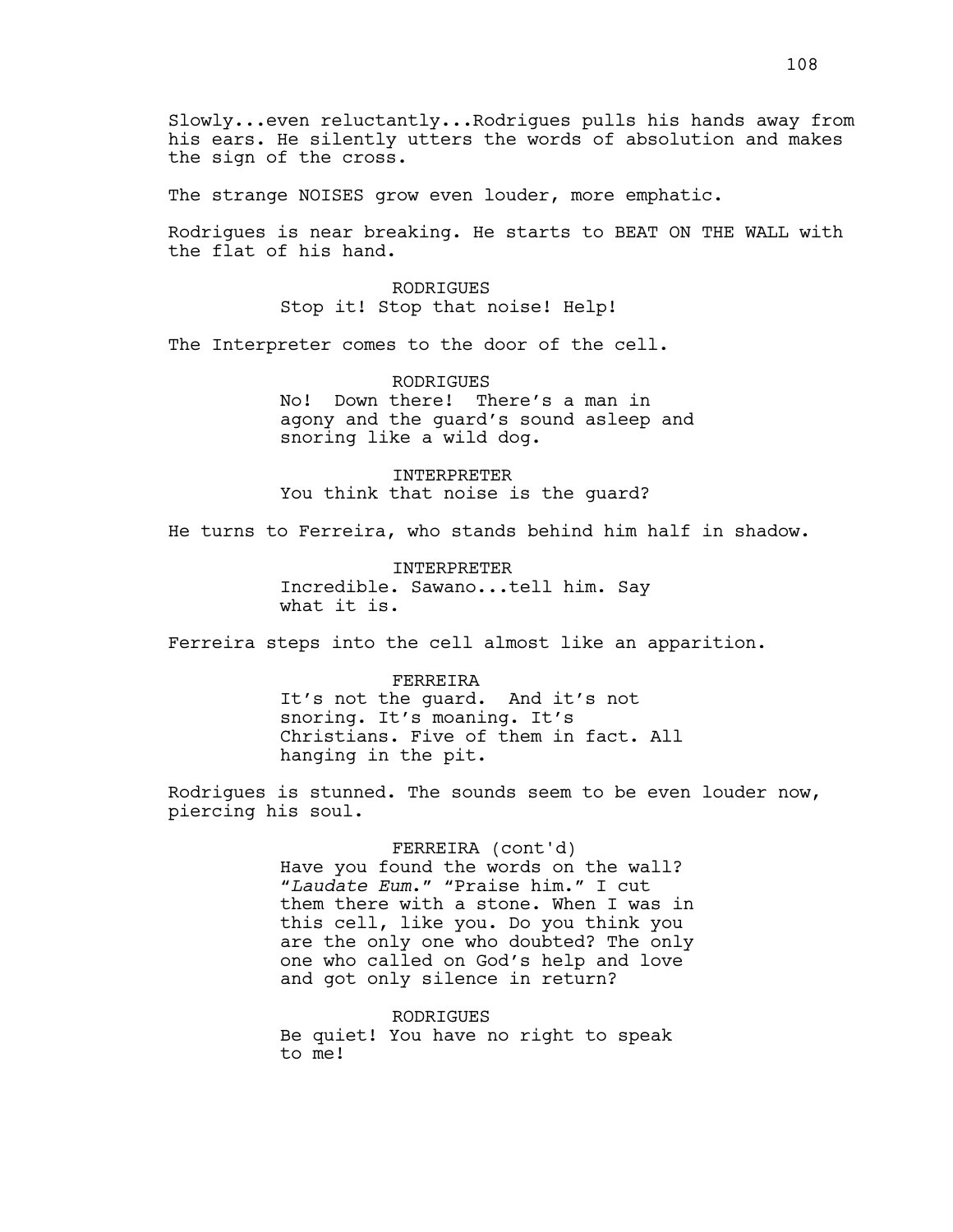## FERREIRA

I do because you are just like me. You see Jesus in Gethsemane and believe your trial is the same as His. Those five in the pit are suffering too, just like Jesus, but they don't have your pride. They would never compare themselves to Jesus. Do you have the right to make them suffer? I heard the cries of suffering in this same cell. And I acted.

RODRIGUES Don't try to excuse yourself! That is the spirit of darkness disguised as light!

### FERREIRA

What would you do for them? Pray? And get what in return? Only more suffering. A suffering only you can end. Not God.

### RODRIGUES

Go away from me!

FERREIRA I prayed too. It doesn't help. Go on. Pray.

Two Guards enter the cell and yank Rodrigues to his feet.

FERREIRA (cont'd) But pray with your eyes open.

Rodrigues is handled roughly, and CRIES OUT in pain. His cry is MIXED WITH the sounds from outside, which are...

CUT TO:

# 122 EXT. INQUISITOR'S OLD PRISON YARD NIGHT (PRE-DAWN) 122

...the AGONIES of FIVE CHRISTIANS strung up, upside down, over a gaping pit of offal and filth. Blood drips slowly from behind their ears. They moan in pain and desperation.

The Interpreter and Ferreira stand on either side of the stunned Rodrigues. He has never been so close to their suffering, and the sight of it is like a mortal wound.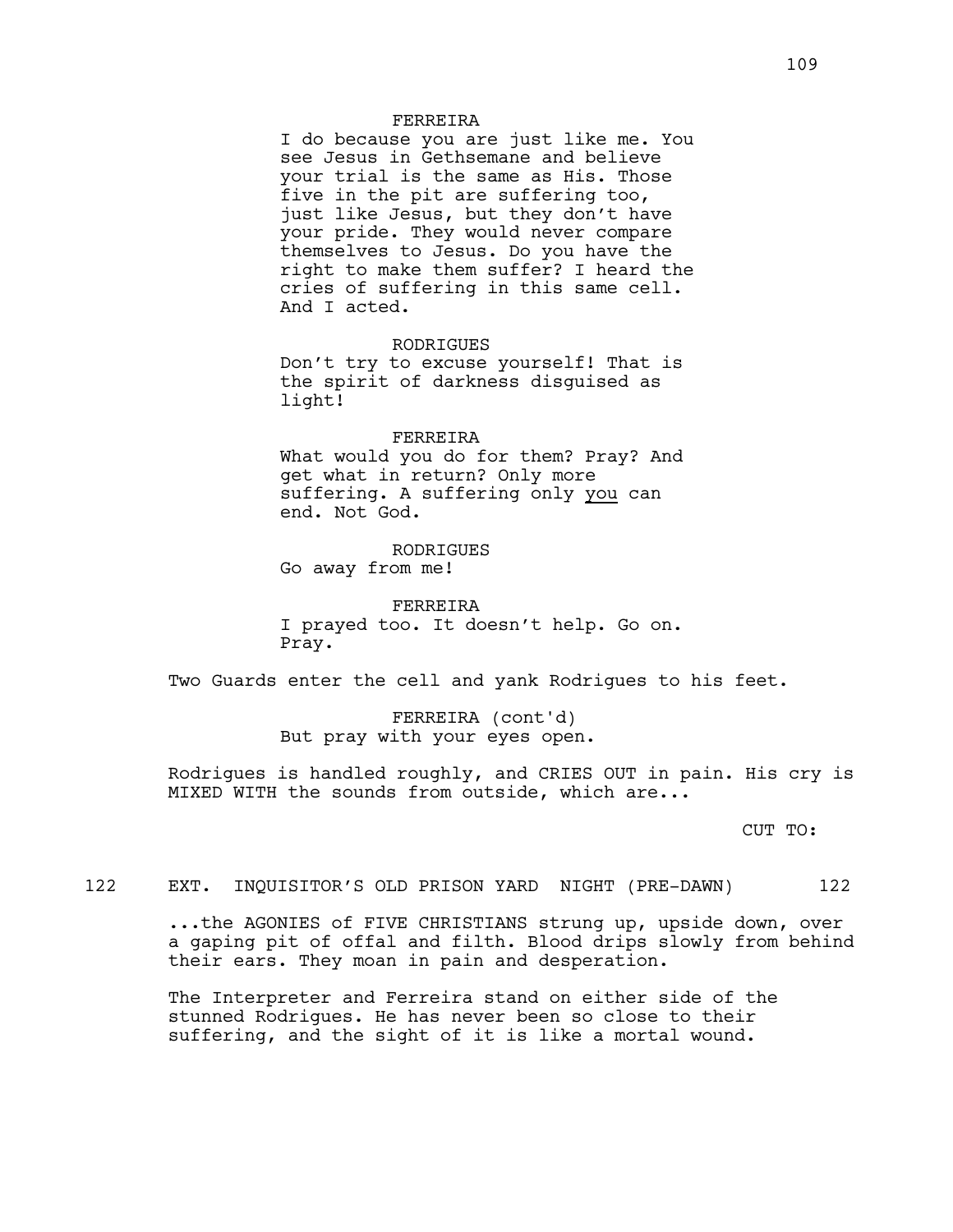## FERREIRA

You can spare them. They call out for help, just as you call to God. He is silent. But you do not have to be.

# RODRIGUES

God help me, they should apostatize... (yelling at them) Apostatize! *Korobu! Korobe*!

## FERREIRA

But they have apostatized. Many times over. They are here for you, Rodrigues. As long as you don't apostatize they cannot be saved.

# RODRIGUES

(desperate) They are suffering now but they will receive their reward in heaven.

### FERREIRA

Don't make a mockery of those beautiful words. You're only trying to hide your fear. Do you really believe what you said?

### RODRIGUES

I believe!

### FERREIRA

You believe in yourself! You set yourself above them. It's your salvation that obsesses you, not theirs. You dread to be the dregs of the church, like me. Is that your way of love? A priest should act in imitation of Christ. If Christ were here...

He quiets for a moment, calming himself. The MOANS from the pit continue. Ferreira resumes in a strong, rational voice.

> FERREIRA (cont'd) If Christ were here He would have acted. Apostatized. For their sake. Christ would certainly have done at least that to help men.

> > RODRIGUES (covering his face with his hands) (MORE)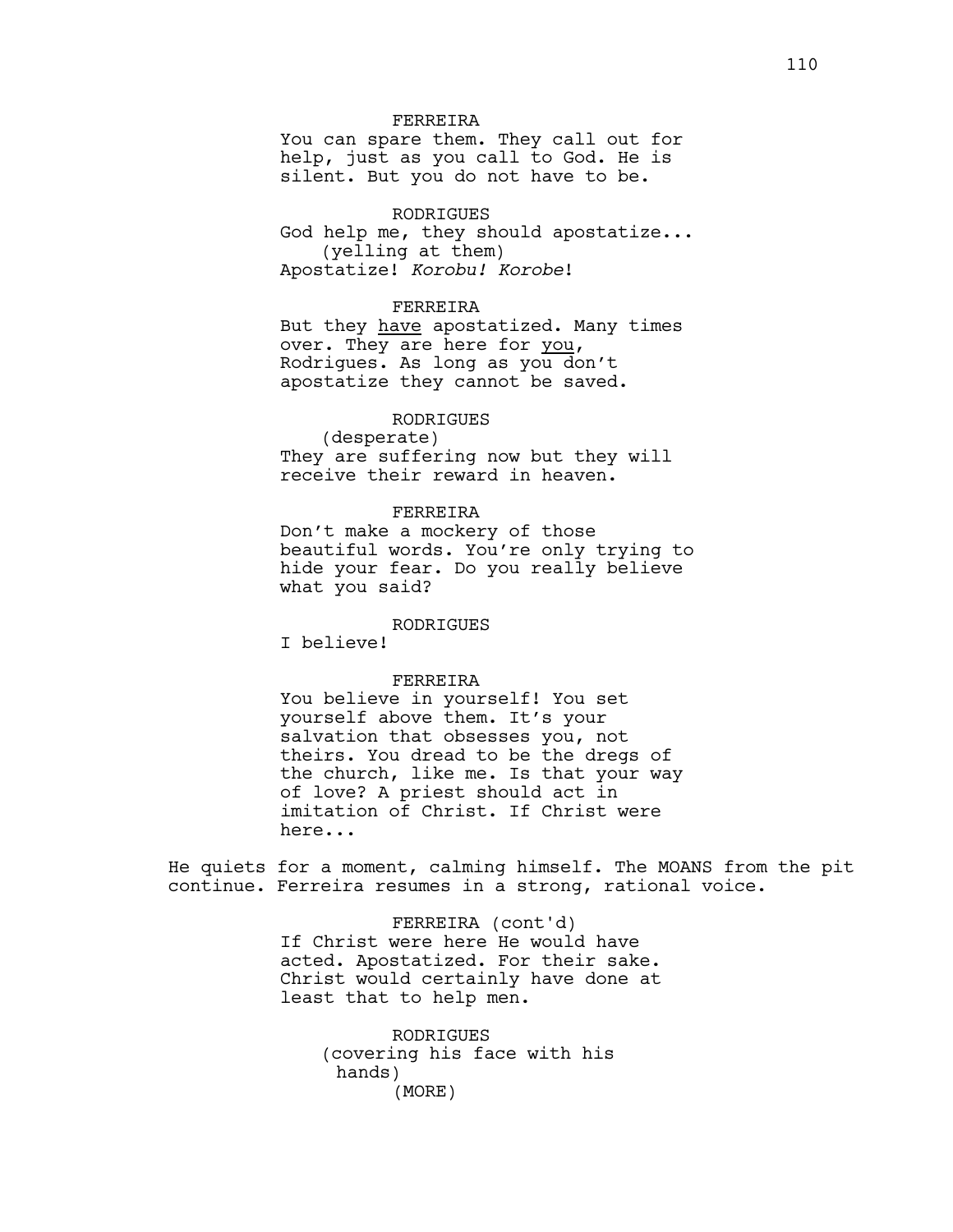No, no....Christ is here. I just can't hear Him. RODRIGUES (cont'd)

FERREIRA Can you love? Can you love as God commands?

Rodrigues cannot answer.

FERREIRA Show God you love Him. Save the lives of the people He loves.

The Interpreter steps forward CARRYING THE FUMIE, which he places on the ground before Rodrigues.

> FERREIRA There is something more important than the judgement of the church....you will never do anything more important than this...

Ferreira puts his arms around Rodrigues.

FERREIRA You are now going to fulfill the most painful act of love that has ever been performed.

Rodrigues stands over the fumie. The image of Christ stares up at him.

> FERREIRA (a voice of quiet command) Courage.

Ferreira moves aside.

RODRIGUES (V.O.) "Let this cup pass from me."

Rodrigues leans down and picks up the fumie, holding it close to his face.

The fumie is sticky with dirt and blood, the image of Christ grimy with the marks of many feet. But the picture is familiar. Rodrigues looks upon it.

He presses the fumie to his face, then places it back on the floor. From somewhere nearby he HEARS...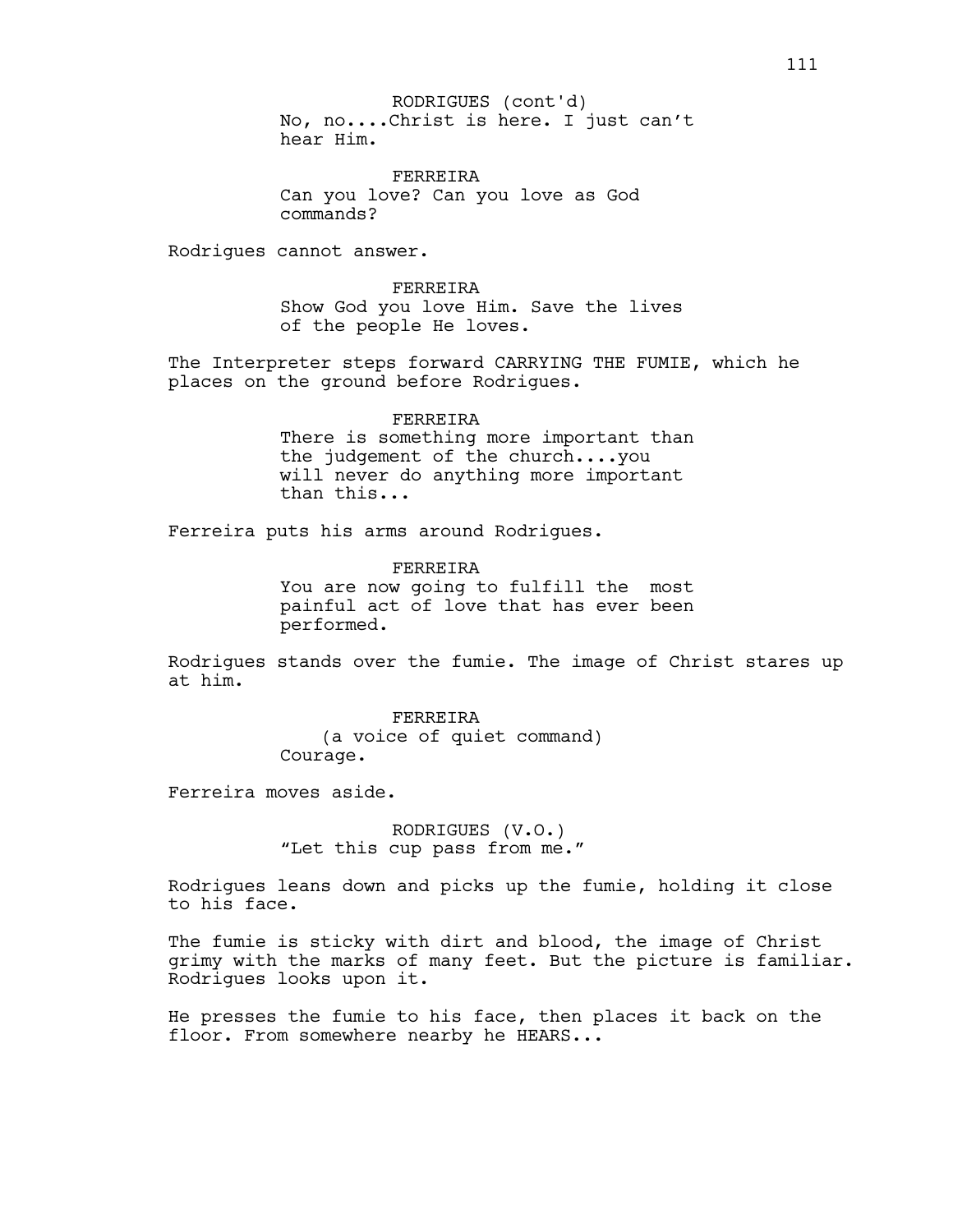Rodrigues now has his foot over the fumie.

As Rodrigues looks down, the face of Christ CHANGES TO: his beloved IMAGE OF CHRIST FROM THE EVORA CHAPEL.

CUT TO: Rodrigues' face, also CHANGING. Is this a sign? The sign he has been waiting for? He HEARS JESUS, speaking to him- at last--with gentle understanding.

> VOICE OF JESUS (V.O.) Come ahead now. It's all right. Step on Me. I understand your pain. I was born into this world to share men's pain. I carried this cross for your pain. Step.

RODRIGUES (in a whisper) Oh Jesus....

VOICE OF JESUS Your life is with Me now. Show Me your love.

And his foot touches the fumie...the beautiful face he loved from the Evora chapel...the face he loved most in the world.

His foot seems to sink through the picture, into the ground, pulling Rodrigues down, absorbing him, subsuming him....

...past his ankle...past his leg...until he is on his knees, on top of the picture of Christ. On the unyielding ground.

He is sobbing. The ground is solid.

Ferreira, the Interpreter and the guards all watch silently.

At the window of the Inquisitor's office across the courtyard, Inoue TURNS AWAY, satisfied.

After a moment, the Interpreter SIGNALS and the Guards start to remove the Five Christians from the pit.

Only the CROWING of a rooster at the approaching dawn breaks the silence.

112

FADE TO: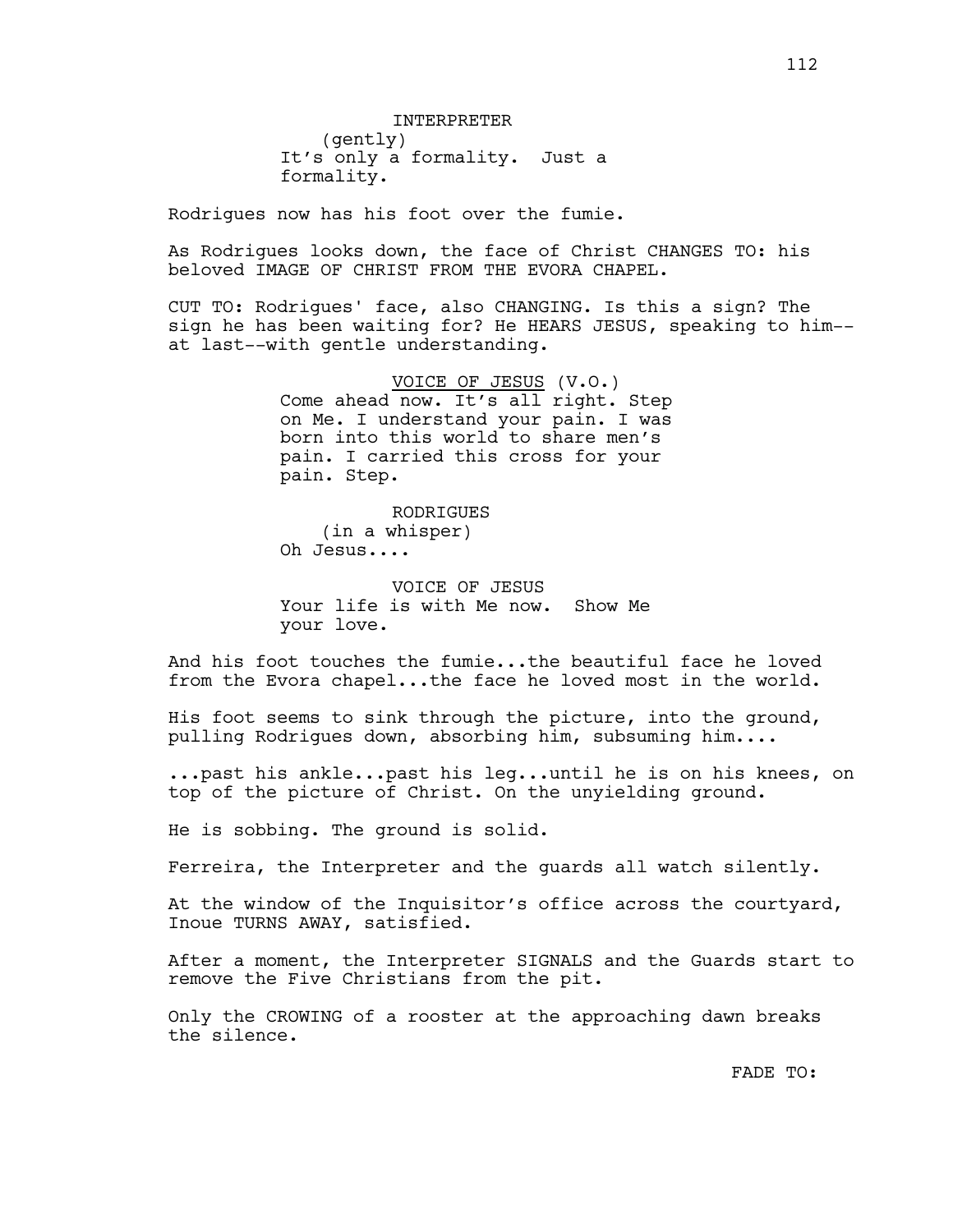ONE YEAR LATER. It is the festival of URABON again. And, once again, children dash through the streets, swinging LANTERNS in the slowly falling darkness, singing the holiday song.

From the window of a small house, Rodrigues watches them play. He is DRESSED IN A KIMONO. His hair is pulled back and tied. Some of the children shout to him in Japanese "*Apostate Paul*". He can't hear it. He smiles. The smile is sad. But all the tension has gone from his face. The pain has vanished.

> FERREIRA (O.S.) Christian. Not Christian.

RODRIGUES (O.S.) Christian, obviously.

CUT TO:

# 124 INT. NAGASAKI INQUISITOR'S OFFICE DAY 124

Rodrigues sits at the end of a long table opposite Ferreira. They sift through an assortment of objects raided from Japanese homes. Japanese OFFICIALS supervise closely.  $\star$ 

And passing over each of them is the watchful, sardonic eye of Inoue.

# FERREIRA

Not Christian.

Rodrigues takes a framed picture from Ferreira and PEELS AWAY the fine ink drawing to reveal an ICONIC IMAGE of St. Lawrence. \* Over this we hear the voice of a physician and author, DIETER ALBRECHT.

DIETER ALBRECHT (V.O.)

TBD

Rodrigues hands him back the picture without further comment.

DIETER ALBRECHT (V.O.)

**TBD**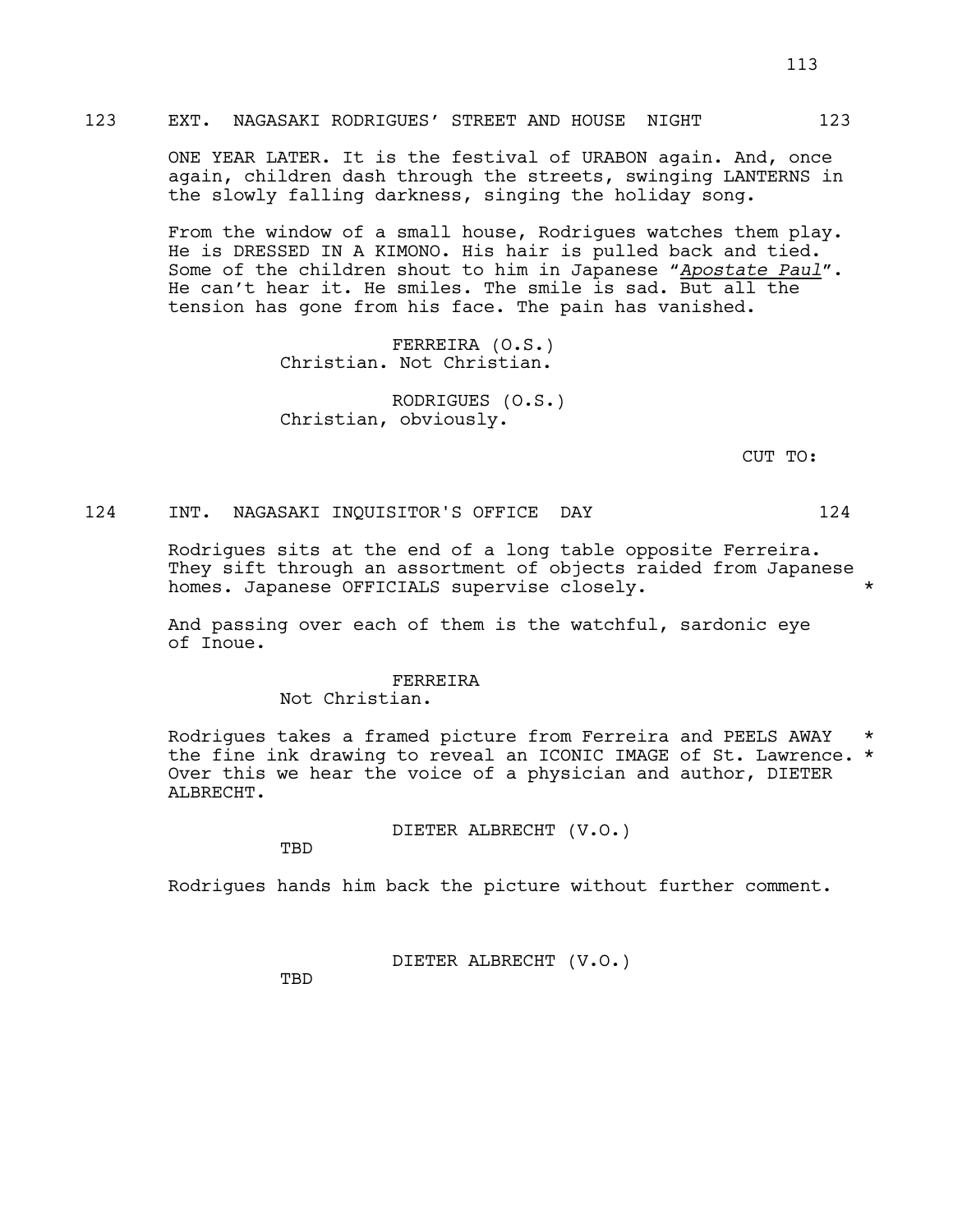The priests continue to sift through the objects on the table.

DIETER ALBRECHT (V.O.)

TBD

They look up from their work only occasionally and always avoid each other's eyes.

> DIETER ALBRECHT (V.O.) "The Inquisitor Inoue's authorities would raid homes and seize objects of possible Christian significance. The two priests were required to examine these things and verify their use."

> > CUT TO:

### 125 EXT. DEJIMA DUTCH WAREHOUSE DAY 125

A yard bustling with commercial activity. Clerks scribble in ledgers as goods are presented for their review. In a corner of the yard, two burly workers are weighing sugar, pepper and exotic skins on huge scales. In the midst of all this, Ferreira and Rodrigues, under the usual close supervision, are seated like two bureaucrats opposite one another at a long table, examining more objects for signs of devotional value. Watching all this himself is a man in his early 30s, almost exactly Rodrigues' age, in European dress, making careful notes and sketches in a diary.

DIETER ALBRECHT (V.O.)

TBD

This is DIETER ALBRECHT. He has bright, worldly eyes and an expression of continuous, consuming fascination with everything around him.

> DIETER ALBRECHT (V.O.) "Our ships were searched to warrant we were not smuggling religious objects. Even my surgical knives and bleeding bowl were closely examined. Neither foreign coins nor anything bearing the images of the cross, a saint, or rosary could pass.

DIETER ALBRECHT continues to watch carefully and makes his notes as the priests continue their work.

CUT TO: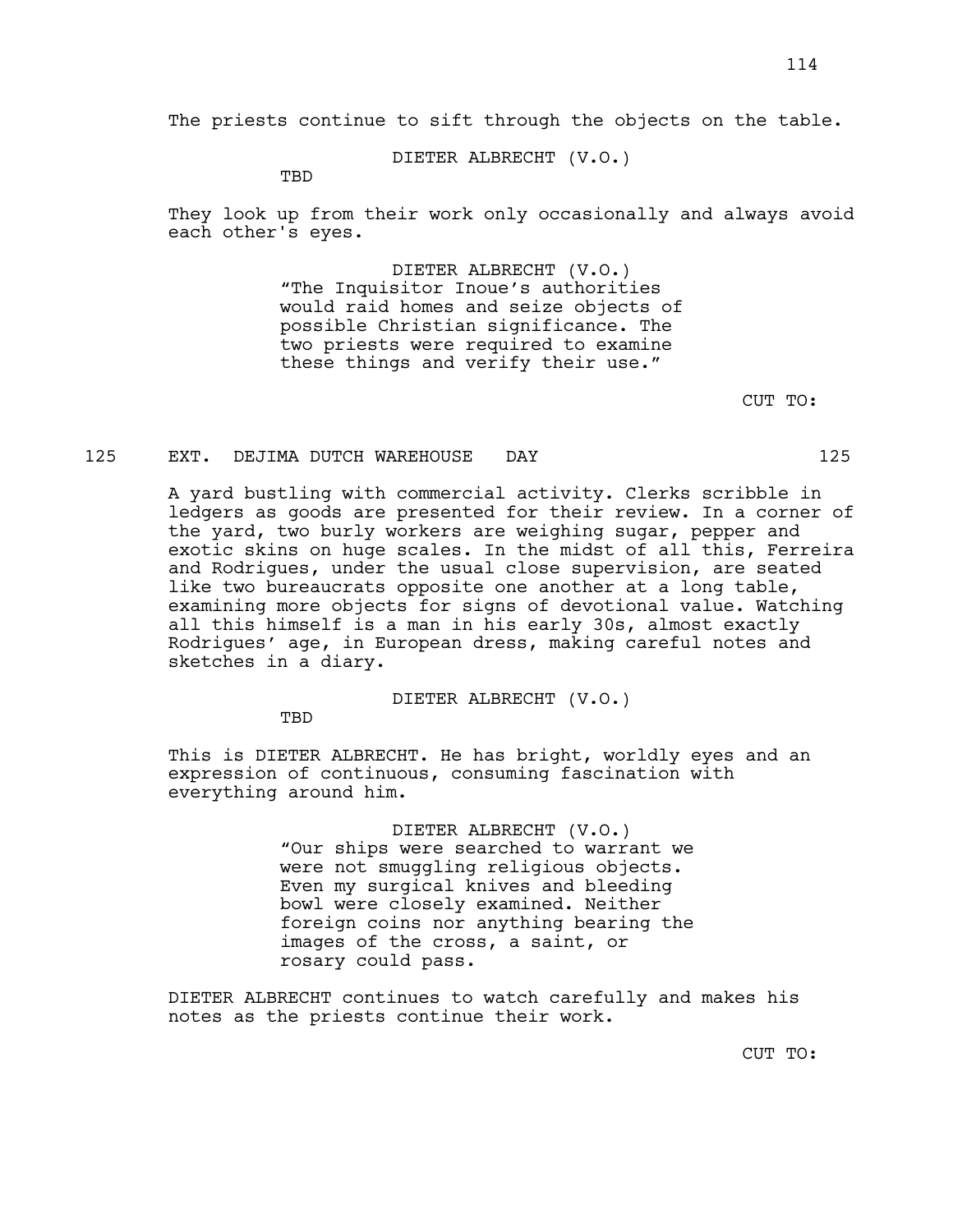# 126 EXT. DEJIMA DUTCH WAREHOUSE DAY 126

Same day. Albrecht hovers watchfully in the background. Under a \* broad blue-striped canopy, Rodrigues turns out the pockets of a pair of sailor's trousers, feels something in the pocket lining: he removes a cross. Ferreira holds out his hand and Rodrigues hands it over. Other CLERKS regard them with bemused contempt. Rodrigues looks away from them as the Japanese scornfully dispose of the cross.

DIETER ALBRECHT (V.O.)

TBD

FERREIRA We were taught to love those who scorn us.

RODRIGUES I feel nothing for them.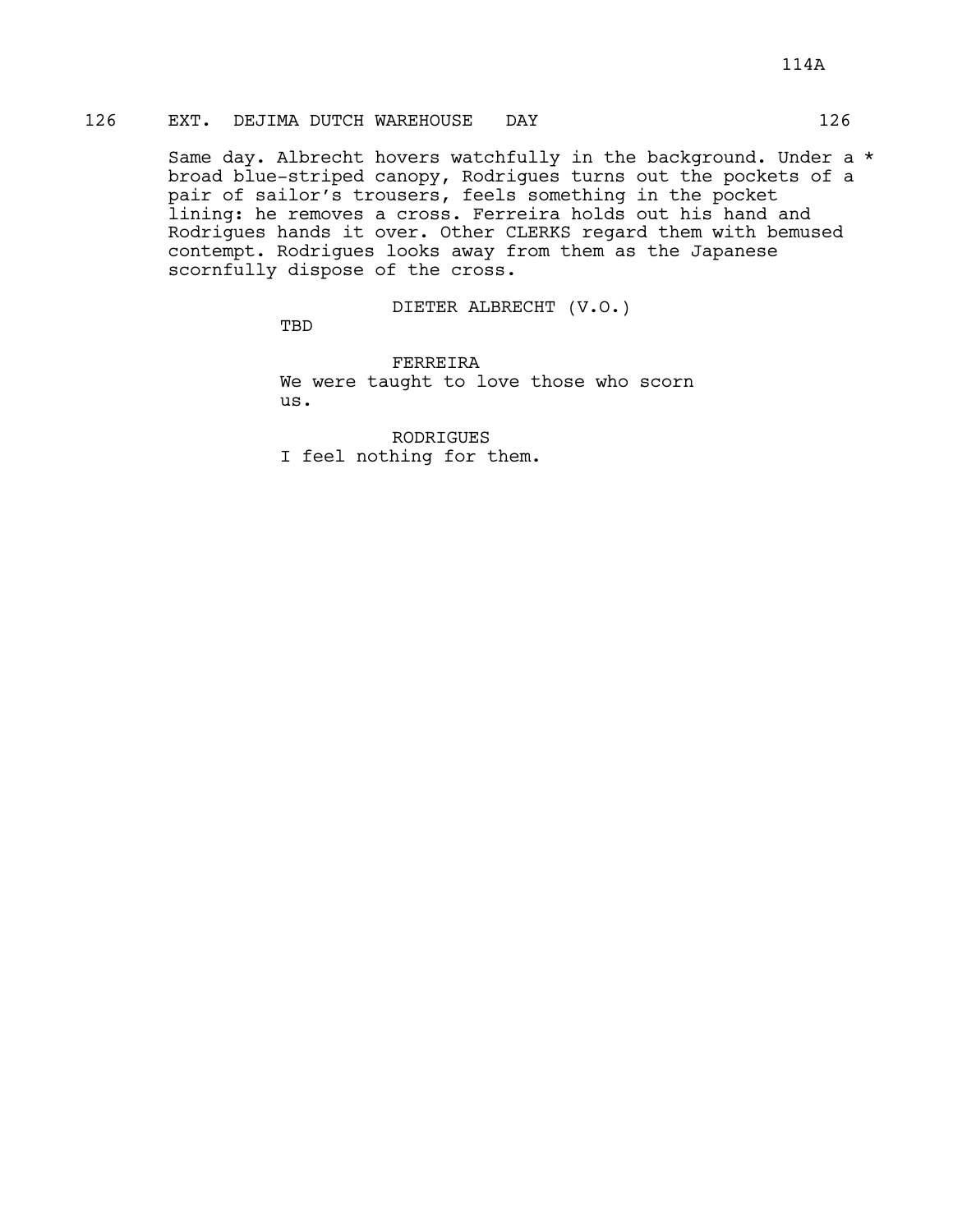FERREIRA (shrugs) Only Our Lord can judge your heart.

Ferreira turns away, a guard staying close behind him.

RODRIGUES You said "Our" Lord.

# FERREIRA

I doubt it.

Ferreira walks away, not looking back.

DIETER ALBRECHT (V.O.) "When Sawano Chuan died, the other priest assumed his duties and performed them with distinction."

Ferreira passes Dieter Albrecht, who catches his eye. Ferreira's expression gives nothing away. And then he is gone.

> DIETER ALBRECHT (V.O.) "By this time, I observed he had acquired considerable skill with the language, and seemed, I must tell you, to be at peace with his situation."

> > CUT TO:

### 127 INT. INQUISITOR'S OFFICE DAY 127

LATE AUTUMN. Rodrigues before Inoue, who treats him with scrupulous politeness as he warms his hands over a brazier.

> INOUE I have good news. A man has died in Edo. Okada San'emon. You will take his name just as it is.

> > RODRIGUES

Thank you.

**TNOUE** He had a household. And a wife. You can take her as your wife. A man works best when he is not alone.

RODRIGUES

Of course.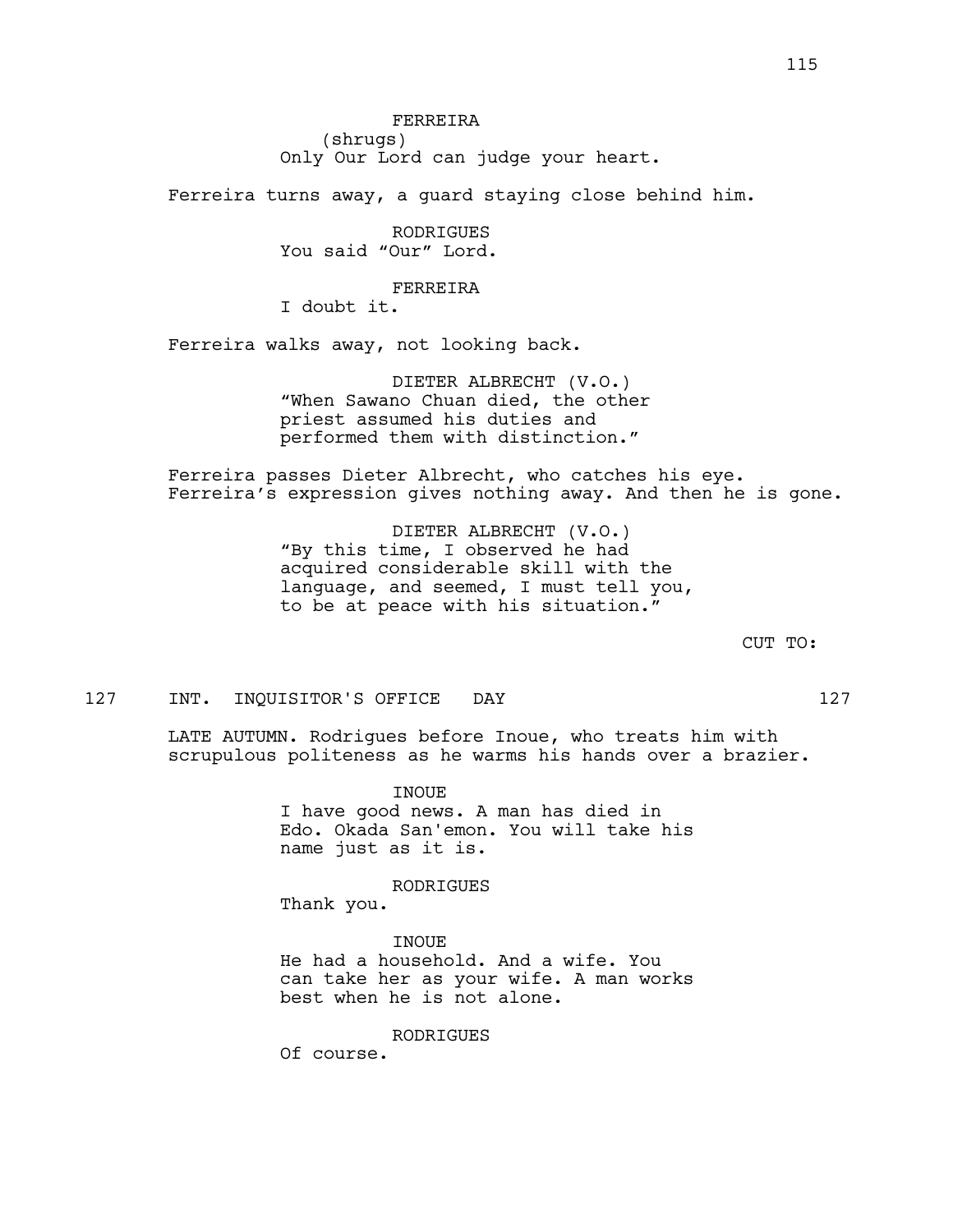INOUE

(beat) You know, Okada...does that sound strange to you?

RODRIGUES Not as much as I thought.

#### INOUE

(faint smile) On Ikitsuki and Goto there are still many farmers who think themselves Kirishitan. Do you like that? They can continue to do so. You may take some satisfaction in that.

(Rodrigues bows his head) The roots are cut.

RODRIGUES Nothing grows in a swamp.

### INOUE

# (nods; beat) Japan is that kind of country. It can not be helped. The religion of the Kirishitan you brought us has become a strange thing. It's changed. You were not defeated by me. You were defeated by this swamp of Japan.

CUT TO:

A127 EXT. EDO RODRIGUES' HOUSE IN CHRISTIAN RESIDENCE DAY A127 Daily activity at the Christian Residence compound.

128 INT. EDO RODRIGUES' HOUSE IN CHRISTIAN RESIDENCE DAY 128

Rodrigues, ten years older, sits cross-legged on the floor, working at a writing table. He is closely observed by an official. The room is small and spare--an area that would be close and crowded when his entire household is present. It's almost like a large cell without bars. His wife sews quietly nearby.

> DIETER ALBRECHT (V.O.) Okada San'emon lived in Edo for the remaining years of his life.... (TBD)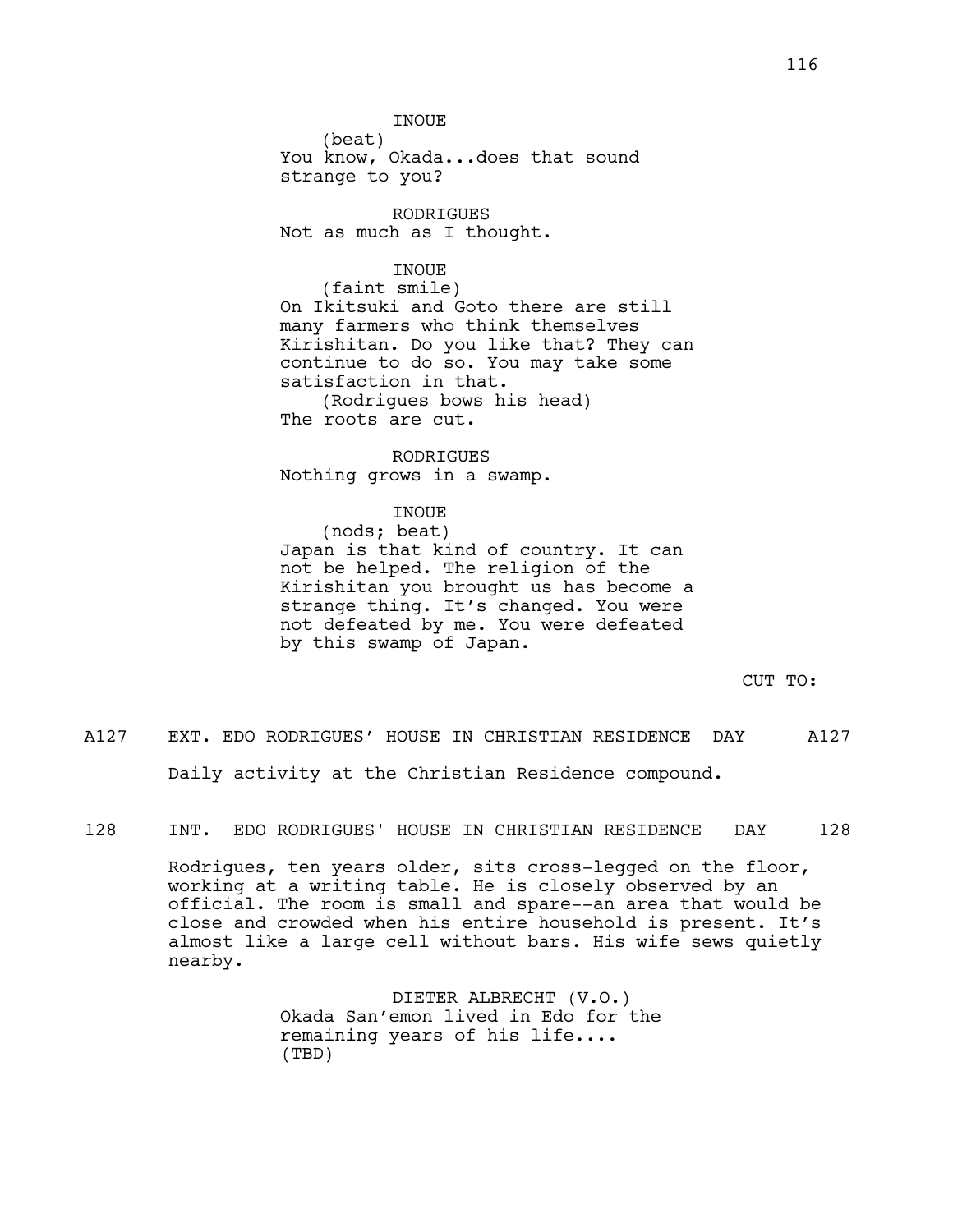# CUT TO:

# 129 INT. EDO RODRIGUES' HOUSE IN CHRISTIAN RESIDENCE DUSK 129

Rodrigues accepts a cup of tea with a nod of thanks to...Kichijiro, who waits while Rodrigues sips the tea.

> KICHIJIRO I heard the Inquisitor sent his men  $*$ for you. Was there trouble?

> RODRIGUES They were only here to make sure I  $*$ wrote the *korobi shomon*. My latest oath of renunciation. Thank you.

KICHIJIRO You have nothing to thank me for.

RODRIGUES For being here with me.

KICHIJIRO (carefully) Padre...

RODRIGUES No no. Not any more. I'm a fallen priest.

KICHIJIRO But you're the last priest left. You could still hear my confession.

RODRIGUES

No. I can't.

#### KICHIJIRO

I still suffer for what I did, Padre. I betrayed you, I betrayed my family. I betrayed our Lord. Please....hear my confession...

As Rodrigues WATCHES him with sympathy, WE HEAR...

RODRIGUES (V.O.) Lord, I fought against Your silence.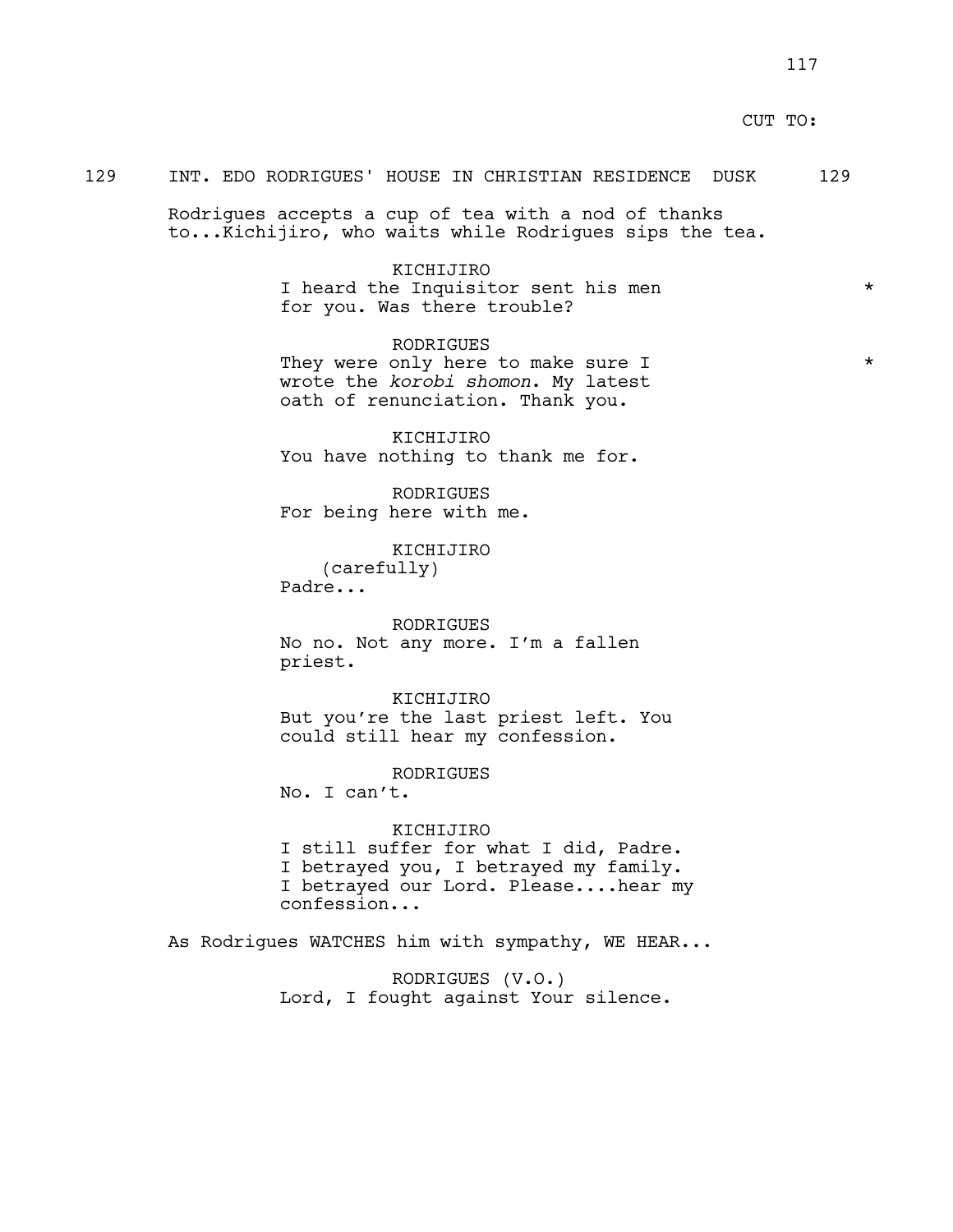CUT TO: Rodrigues, LOOKING at him.

CUT TO: Kichijiro, head still bowed as Rodrigues believes HE HEARS HIM SAY...

> VOICE OF JESUS (V.O.) I suffered beside you. I was never silent.

Kichijiro's lips have not moved. His head remains bowed.

Cut back to: Rodrigues, REACHING OUT his hand and resting it gently on top of Kichijiro's head. When he speaks it is to answer the voice he is sure he has heard.

> RODRIGUES I know. But even if God had been silent, my life...to this very day...everything I do...everything I've done...speaks of Him. It was in the silence that I heard Your voice.

And he begins the words of the sacrament as WE HEAR...

DIETER ALBRECHT (V.O.) "The Inquisitor continued to insist on periodic examinations of all suspected Christians."

CUT TO:

130 EXT. EDO RODRIGUES' HOUSE IN CHRISTIAN RESIDENCE YARD DAY 130

Rodrigues, in his fifties, his adopted wife and household, as well as Kichijiro, are lined up before officials and guards. A fumie lies before them on the ground. One by one, the members of the household step forward and stamp upon it.

DIETER ALBRECHT (V.O.)

TBD

Guards RIP an amulet from around Kichijiro's neck as other members of the house look on in mute terror.

> DIETER ALBRECHT (V.O.) "In the year sixteen hundred and sixtyseven a religious image was discovered inside an amulet belonging to a servant called Kichijiro."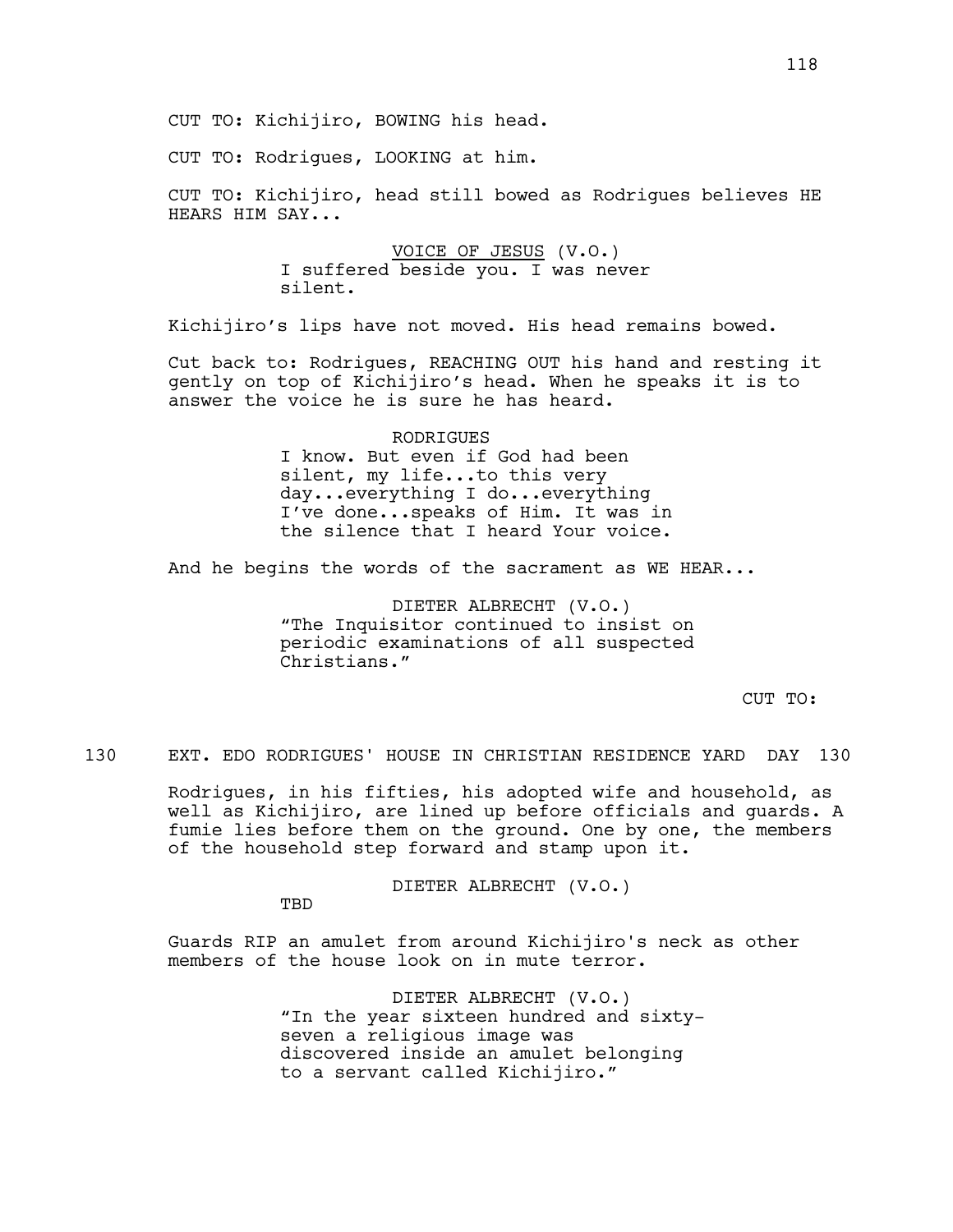CLOSE ON: the amulet, as a guard opens it. Inside is a picture of Saint Paul and, on its reverse side, the image of Saint Francis Xavier and an angel.

DIETER ALBRECHT

"The servant said he had won it gambling, had never looked inside, and could never have gotten the amulet from Okada San'emon since he was always under guard. The servant Kichijiro was never seen again."

Rodrigues' lips move silently. No one but Kichijiro notices.

DIETER ALBRECHT (V.O.) "After that, Okada San'emon himself was carefully watched. But I must relate to you, Fathers, that he never acknowledged the Christian God. Not by word or symbol. He never spoke of Him and never prayed. Not even when he died."

CUT TO:

### 131 INT. EDO RODRIGUES' HOUSE IN CHRISTIAN RESIDENCE/BEDCHAMBER 131

Rodrigues is dead at 71. His wife is watched by guards. His wife approaches. Rodrigues' body is in a coffin shaped much like a barrel.

> DIETER ALBRECHT (V.O.) "Three guards stood watch over the coffin until it could be taken away. Just to be certain. Only his wife was briefly allowed to view the body. There was no indication that she wept."

The wife folds Rodrigues' hands carefully across his chest, as if she is concerned something will fall from between them.

CUT TO:

132 EXT. EDO RODRIGUES' HOUSE IN CHRISTIAN RESIDENCE DAY 132 As Rodrigues' body is carried from the house in the coffin. CAMERA follows the coffin on a bier (kandai) forward, coming close as we hear...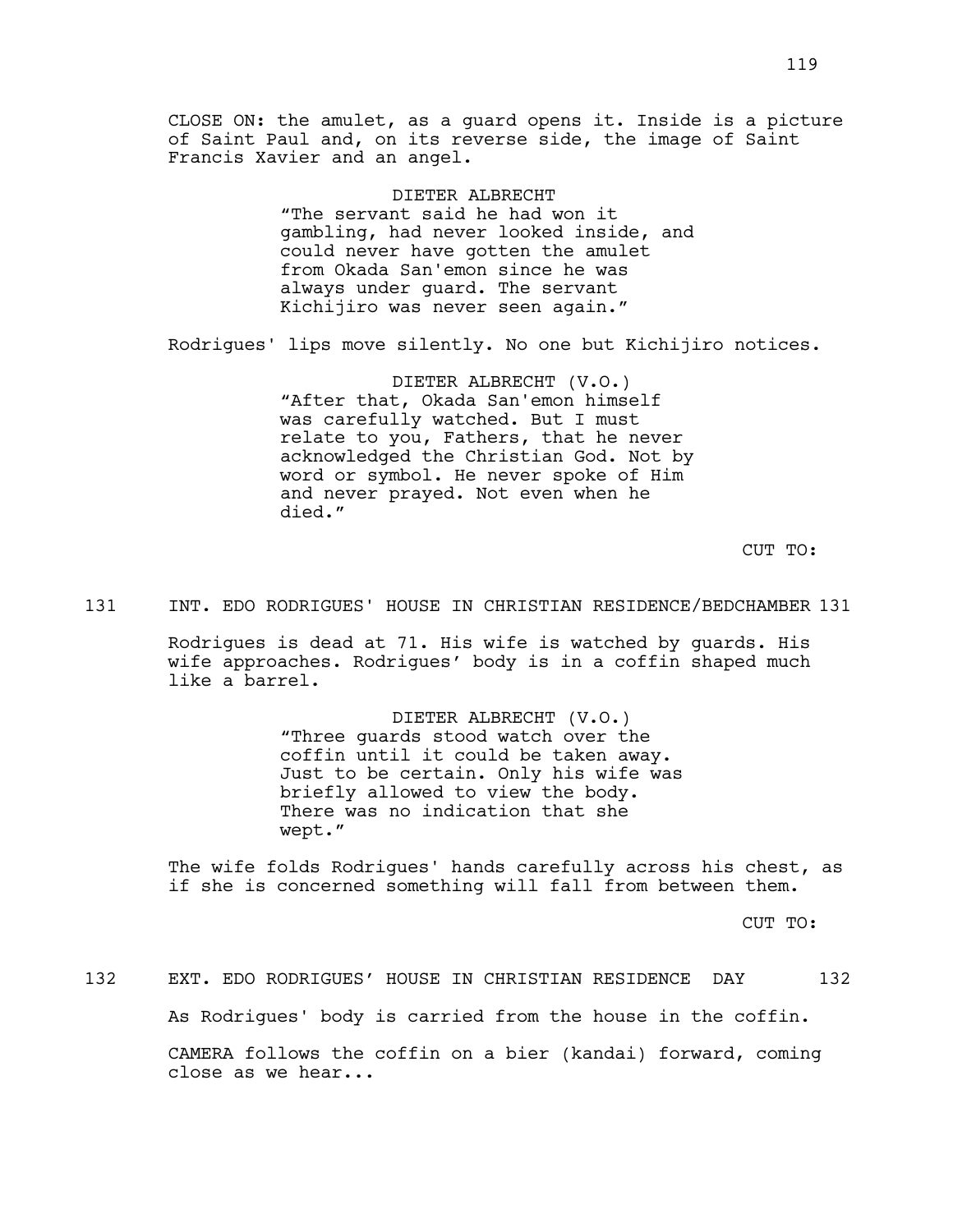DIETER ALBRECHT (V.O.) "The body was treated in the Buddhist manner."